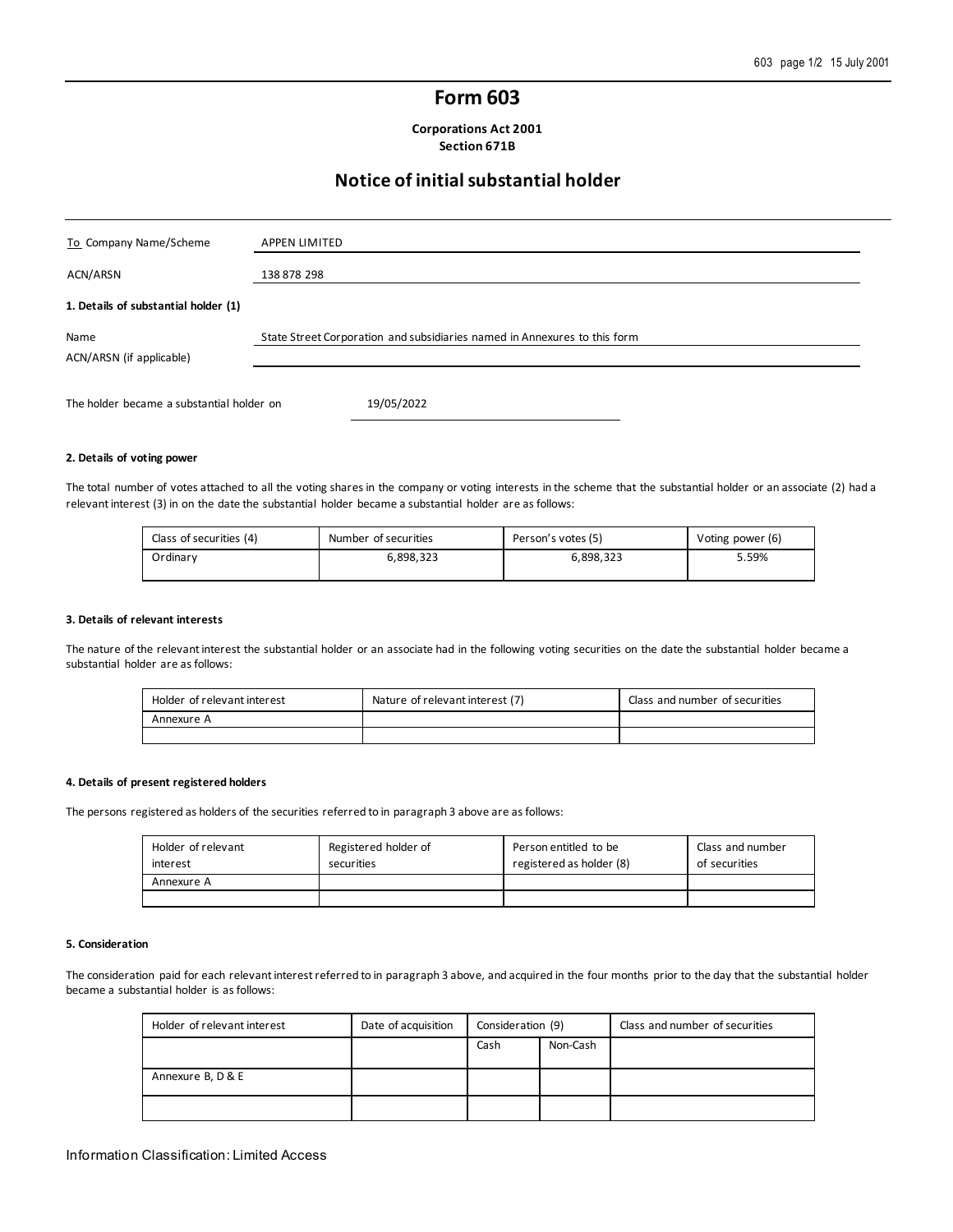### **6. Associates**

The reasons the persons named in paragraph 3 above are associates of the substantial holder are as follows:

| Name and ACN/ARSN (if applicable) | Nature of association |
|-----------------------------------|-----------------------|
| Annexure A                        |                       |

### **7. Addresses**

The addresses of persons named in this form are as follows:

| Name       | Address |
|------------|---------|
| Annexure C |         |
|            |         |

**Signature**

| print name | Elizabeth Schaefer                                                                     | Capacity: Authorised signatory |
|------------|----------------------------------------------------------------------------------------|--------------------------------|
| sign here  | Digitally signed by Elizabeth<br>Schaefer<br>メネィー<br>Date: 2022.05.22 10:15:31 -04'00' | 23/05/2022<br>date             |

#### **DIRECTIONS**

- (1) If there are a number of substantial holders with similar or related relevant interests (eg a corporation and its related corporations, or the manager and trustee of an equity trust), the names could be included in an annexure to the form. If the relevant interests of a group of persons are essentially similar, they may be referred to throughout the form as a specifically named group if the membership of each group, with the names and addresses of members is clearly set out in paragraph 7 of the form.
- (2) See the definition of "associate" in section 9 of the Corporations Act 2001.
- (3) See the definition of "relevant interest" in sections 608 and 671B(7) of the Corporations Act 2001.
- (4) The voting shares of a company constitute one class unless divided into separate classes.
- (5) The total number of votes attached to all the voting shares in the company or voting interests in the scheme (if any) that the person or an associate has a relevant interest in.
- (6) The person's votes divided by the total votes in the body corporate or scheme multiplied by 100.
- (7) Include details of:
	- (a) any relevant agreement or other circumstances by which the relevant interest was acquired. If subsection 671B(4) applies, a copy of any document setting out the terms of any relevant agreement, and a statement by the person giving full and accurate details of any contract, scheme or arrangement, must accompany this form, together with a written statement certifying this contract, scheme or arrangement; and
	- (b) any qualification of the power of a person to exercise, control the exercise of, or influence the exercise of, the voting powers or disposal of the securities to which the relevant interest relates (indicating clearly the particular securities to which the qualification applies).

See the definition of "relevant agreement" in section 9 of the Corporations Act 2001.

- (8) If the substantial holder is unable to determine the identity of the person (eg if the relevant interest arises because of an option) write "unknown".
- (9) Details of the consideration must include any and all benefits, money and other, that any person from whom a relevant interest was acquired has, or may, become entitled to receive in relation to that acquisition. Details must be included even if the benefit is conditional on the happening or not of a contingency. Details must be included of any benefit paid on behalf of the substantial holder or its associate in relation to the acquisitions, even if they are not paid directly to the person from whom the relevant interest was acquired.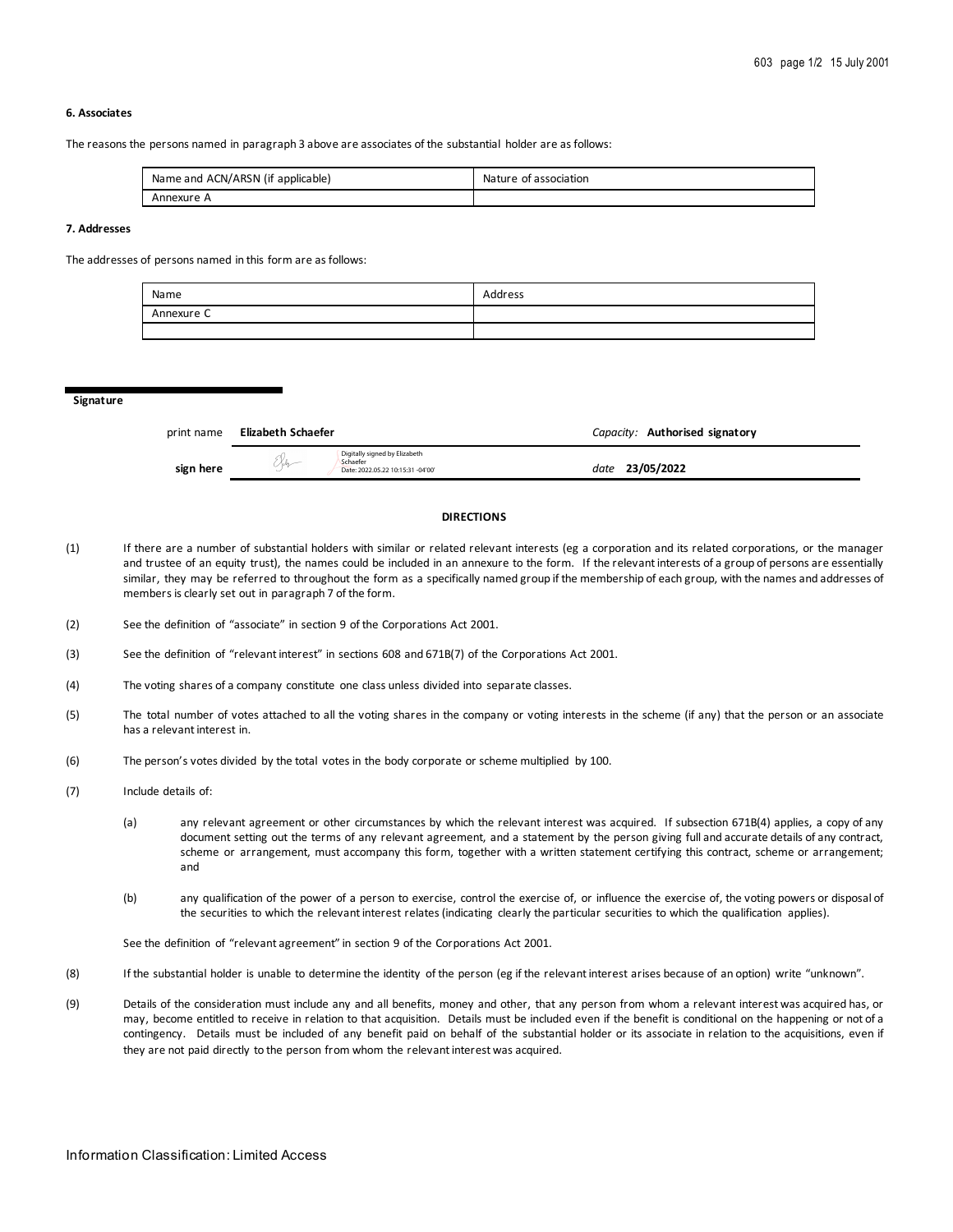## **This is Annexure A referred to in Form 603 Notice of initial substantial holder**

**\_\_\_\_\_\_\_\_\_\_\_\_\_\_\_\_\_\_\_\_\_\_\_\_\_\_\_\_\_\_\_\_\_\_\_\_\_\_ 23 May 2022 Elizabeth Schaefer Authorised Signatory** Digitally signed by Elizabeth Schaefer Date: 2022.05.22 10:17:48 -04'00'

**3. Details of relevant interests 4. Details of present registered holders 6. Associates**

| Holder of relevant interest                                        | <b>Nature of Relevant Interest</b>                                                                                                                                                                                                                                                                            | <b>Registered Holder of securities</b>                 | Person Entitled to be registered as holder             | <b>Class and number of Securities</b> |           | <b>Nature of Association</b>                             |
|--------------------------------------------------------------------|---------------------------------------------------------------------------------------------------------------------------------------------------------------------------------------------------------------------------------------------------------------------------------------------------------------|--------------------------------------------------------|--------------------------------------------------------|---------------------------------------|-----------|----------------------------------------------------------|
| (Section 3, 4 and 6)<br>STATE STREET GLOBAL ADVISORS TRUST COMPANY | (Section 3)<br>Power to control the exercise of a right to vote<br>attached to securities and/or the power to dispose of<br>securities as investment manager or trustee                                                                                                                                       | (Section 4)<br>Northern Trust Company                  | (Section 4)<br>n/a                                     | (Section 3 and 4)<br>Ordinary         | 39,764    | (Section 6)<br>Subsidiary of State Street<br>Corporation |
| STATE STREET GLOBAL ADVISORS TRUST COMPANY                         | Power to control the exercise of a right to vote<br>attached to securities and/or the power to dispose of<br>securities as investment manager or trustee                                                                                                                                                      | State Street Bank and Trust Co                         | n/a                                                    | Ordinary                              | 622,478   | Subsidiary of State Street<br>Corporation                |
| STATE STREET GLOBAL ADVISORS TRUST COMPANY                         | Power to control the exercise of a right to vote<br>attached to securities and/or the power to dispose of<br>securities as investment manager or trustee                                                                                                                                                      | JPMorgan AG                                            | n/a                                                    | Ordinary                              | 19,489    | Subsidiary of State Street<br>Corporation                |
| STATE STREET GLOBAL ADVISORS TRUST COMPANY                         | Power to control the exercise of a right to vote<br>attached to securities and/or the power to dispose of<br>securities as investment manager or trustee                                                                                                                                                      | The Bank of New York Mellon                            | n/a                                                    | Ordinary                              | 48,623    | Subsidiary of State Street<br>Corporation                |
| SSGA FUNDS MANAGEMENT, INC.                                        | Power to control the exercise of a right to vote<br>attached to securities and/or the power to dispose of<br>securities as investment manager or trustee                                                                                                                                                      | State Street Bank and Trust Co                         | n/a                                                    | Ordinary                              |           | 70,420 Subsidiary of State Street<br>Corporation         |
| STATE STREET GLOBAL ADVISORS EUROPE LIMITED                        | Power to control the exercise of a right to vote<br>attached to securities and/or the power to dispose of<br>securities as investment manager or trustee                                                                                                                                                      | Bank of New York Mellon                                | n/a                                                    | Ordinary                              | 7,909     | Subsidiary of State Street<br>Corporation                |
| STATE STREET GLOBAL ADVISORS EUROPE LIMITED                        | Power to control the exercise of a right to vote<br>attached to securities and/or the power to dispose of<br>securities as investment manager or trustee                                                                                                                                                      | State Street Bank and Trust Co                         | n/a                                                    | Ordinary                              | 17,100    | Subsidiary of State Street<br>Corporation                |
| STATE STREET GLOBAL ADVISORS LIMITED                               | Power to control the exercise of a right to vote<br>attached to securities and/or the power to dispose of<br>securities as investment manager or trustee                                                                                                                                                      | Northern Trust Company                                 | n/a                                                    | Ordinary                              |           | 920 Subsidiary of State Street<br>Corporation            |
| STATE STREET GLOBAL ADVISORS LIMITED                               | Power to control the exercise of a right to vote<br>attached to securities and/or the power to dispose of<br>securities as investment manager or trustee                                                                                                                                                      | State Street Bank and Trust Co                         | n/a                                                    | Ordinary                              | 183,877   | Subsidiary of State Street<br>Corporation                |
| STATE STREET GLOBAL ADVISORS LIMITED                               | Power to control the exercise of a right to vote<br>attached to securities and/or the power to dispose of<br>securities as investment manager or trustee                                                                                                                                                      | JPMorgan AG                                            | n/a                                                    | Ordinary                              |           | 10,115 Subsidiary of State Street<br>Corporation         |
| STATE STREET GLOBAL ADVISORS LIMITED                               | Power to control the exercise of a right to vote<br>attached to securities and/or the power to dispose of<br>securities as investment manager or trustee                                                                                                                                                      | The Bank of New York Mellon                            | n/a                                                    | Ordinary                              |           | 46,692 Subsidiary of State Street<br>Corporation         |
| STATE STREET GLOBAL ADVISORS, AUSTRALIA,<br>LIMITED                | Power to control the exercise of a right to vote<br>attached to securities and/or the power to dispose of<br>securities as investment manager or trustee                                                                                                                                                      | Northern Trust Company                                 | n/a                                                    | Ordinary                              | 962,650   | Subsidiary of State Street<br>Corporation                |
| STATE STREET GLOBAL ADVISORS, AUSTRALIA,<br>LIMITED                | Power to control the exercise of a right to vote<br>attached to securities and/or the power to dispose of<br>securities as investment manager or trustee                                                                                                                                                      | State Street Bank and Trust Co                         | n/a                                                    | Ordinary                              | 1,318,634 | Subsidiary of State Street<br>Corporation                |
| STATE STREET GLOBAL ADVISORS, AUSTRALIA,<br>LIMITED                | Power to control the exercise of a right to vote<br>attached to securities and/or the power to dispose of<br>securities as investment manager or trustee                                                                                                                                                      | JPMorgan AG                                            | n/a                                                    | Ordinary                              | 252,751   | Subsidiary of State Street<br>Corporation                |
| STATE STREET GLOBAL ADVISORS, AUSTRALIA,<br>LIMITED                | Power to control the exercise of a right to vote<br>attached to securities and/or the power to dispose of<br>securities as investment manager or trustee                                                                                                                                                      | <b>BNP Paribas</b>                                     | n/a                                                    | Ordinary                              |           | 2,668 Subsidiary of State Street<br>Corporation          |
| STATE STREET GLOBAL ADVISORS, AUSTRALIA,<br>LIMITED                | Power to control the exercise of a right to vote<br>attached to securities and/or the power to dispose of<br>securities as investment manager or trustee                                                                                                                                                      | Citibank NA                                            | n/a                                                    | Ordinary                              | 40,799    | Subsidiary of State Street<br>Corporation                |
| STATE STREET BANK AND TRUST COMPANY                                | For borrowed and on-lent securities:<br>Relevant interest under section 608(1) being the right,<br>as lender, to recall shares under a securities loan                                                                                                                                                        | Unknown                                                | STATE STREET BANK AND TRUST COMPANY                    | Ordinary                              |           | 50,000 Subsidiary of State Street<br>Corporation         |
| STATE STREET BANK AND TRUST COMPANY                                | For Lent securities:<br>Relevant interest under section 608(8A) being the<br>holder of securities subject to an obligation to return<br>under a securities lending agreement. State Street<br>Bank and Trust Company has lent the securities and                                                              | AWARE SUPER PTY LTD AS TRUSTEE OF THE<br>AWARE SUPER   | <b>AWARE SUPER</b>                                     |                                       |           | 1,272,000 Subsidiary of State Street<br>Corporation      |
| STATE STREET BANK AND TRUST COMPANY                                | retains a relevant interest<br>For Lent securities:<br>Relevant interest under section 608(8A) being the<br>holder of securities subject to an obligation to return<br>under a securities lending agreement. State Street<br>Bank and Trust Company has lent the securities and                               | LOS ANGELES COUNTY EMPLOYEES RETIREMENT<br>ASSOCIATION | LOS ANGELES COUNTY EMPLOYEES<br>RETIREMENT ASSOCIATION | Ordinary                              |           | 20,271 Subsidiary of State Street<br>Corporation         |
| STATE STREET BANK AND TRUST COMPANY                                | retains a relevant interest<br>For Lent securities:<br>Relevant interest under section 608(8A) being the<br>holder of securities subject to an obligation to return<br>under a securities lending agreement. State Street<br>Bank and Trust Company has lent the securities and<br>etains a relevant interest | CALSTRS                                                | CALSTRS                                                | Ordinary                              | 116,740   | Subsidiary of State Street<br>Corporation                |
| STATE STREET BANK AND TRUST COMPANY                                | For Lent securities:<br>Relevant interest under section 608(8A) being the<br>holder of securities subject to an obligation to return<br>under a securities lending agreement. State Street<br>Bank and Trust Company has lent the securities and<br>etains a relevant interest                                | DIMENSIONAL FUND ADVISORS                              | DIMENSIONAL FUND ADVISORS                              | Ordinary                              | 28,596    | Subsidiary of State Street<br>Corporation                |
| STATE STREET BANK AND TRUST COMPANY                                | For Lent securities:<br>Relevant interest under section 608(8A) being the<br>holder of securities subject to an obligation to return<br>under a securities lending agreement. State Street<br>Bank and Trust Company has lent the securities and<br>etains a relevant interest                                | INTERNATIONAL PAPER CO                                 | INTERNATIONAL PAPER CO                                 | Ordinary                              | 143,168   | Subsidiary of State Street<br>Corporation                |
| STATE STREET BANK AND TRUST COMPANY                                | For Lent securities:<br>Relevant interest under section 608(8A) being the<br>nolder of securities subject to an obligation to return<br>under a securities lending agreement. State Street<br>Bank and Trust Company has lent the securities and<br>retains a relevant interest                               | KAISER FOUNDATION HOSPITALS                            | KAISER FOUNDATION HOSPITALS                            | Ordinary                              |           | 1,411 Subsidiary of State Street<br>Corporation          |

┑

**Class and number of Securities**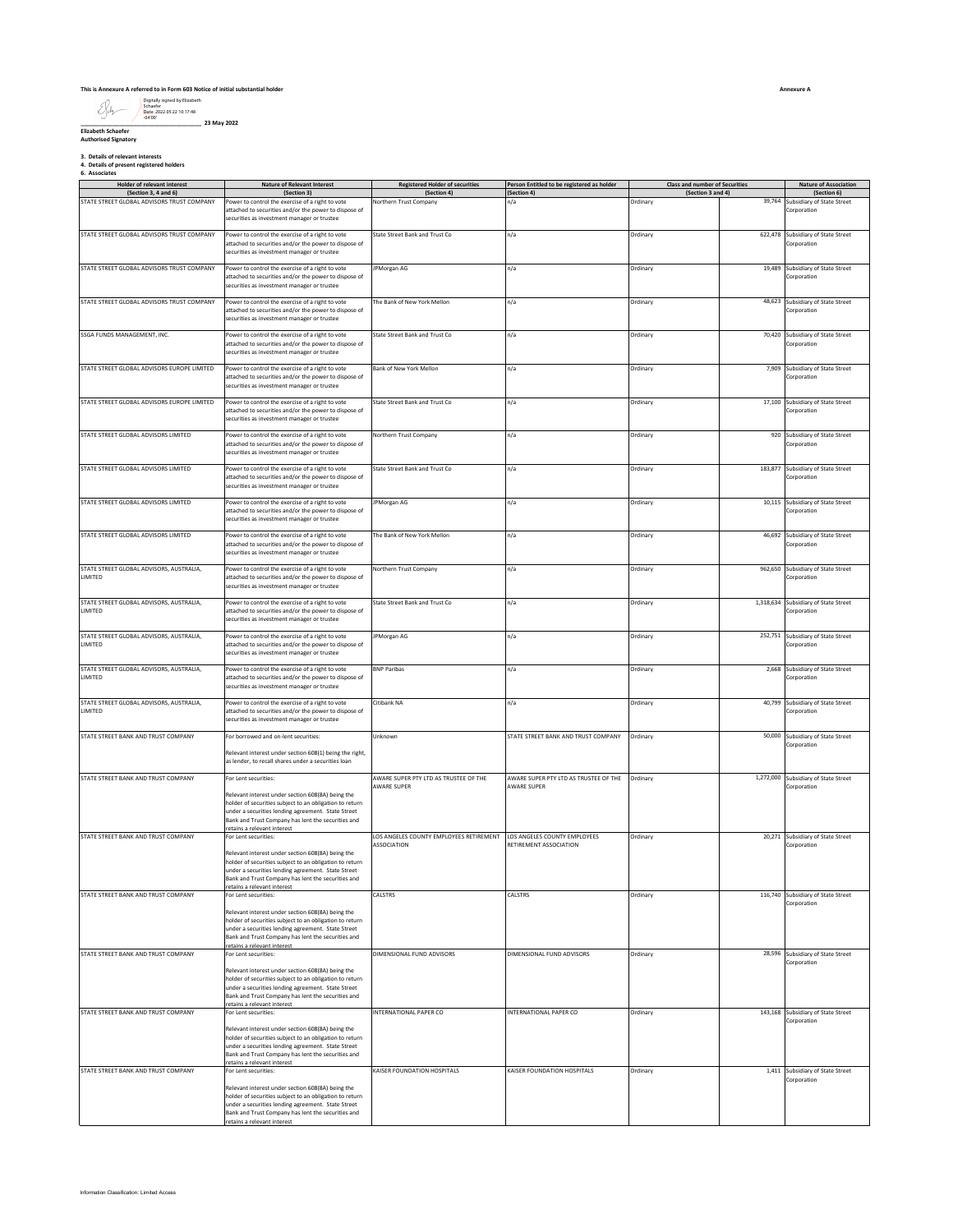| STATE STREET BANK AND TRUST COMPANY | For Lent securities:                                                                                               | KAISER PERMANENTE GROUP TRUST      | KAISER PERMANENTE GROUP TRUST      | Ordinary | 4,960 Subsidiary of State Street     |
|-------------------------------------|--------------------------------------------------------------------------------------------------------------------|------------------------------------|------------------------------------|----------|--------------------------------------|
|                                     |                                                                                                                    |                                    |                                    |          | Corporation                          |
|                                     | Relevant interest under section 608(8A) being the                                                                  |                                    |                                    |          |                                      |
|                                     | nolder of securities subject to an obligation to return                                                            |                                    |                                    |          |                                      |
|                                     | under a securities lending agreement. State Street                                                                 |                                    |                                    |          |                                      |
|                                     | Bank and Trust Company has lent the securities and                                                                 |                                    |                                    |          |                                      |
|                                     | etains a relevant interest                                                                                         |                                    |                                    |          |                                      |
| STATE STREET BANK AND TRUST COMPANY | For Lent securities:                                                                                               | M FUND, INC.                       | M FUND, INC.                       | Ordinary | 2,342 Subsidiary of State Street     |
|                                     |                                                                                                                    |                                    |                                    |          | Corporation                          |
|                                     | Relevant interest under section 608(8A) being the                                                                  |                                    |                                    |          |                                      |
|                                     | older of securities subject to an obligation to return                                                             |                                    |                                    |          |                                      |
|                                     | under a securities lending agreement. State Street                                                                 |                                    |                                    |          |                                      |
|                                     | Bank and Trust Company has lent the securities and                                                                 |                                    |                                    |          |                                      |
|                                     | etains a relevant interest                                                                                         |                                    |                                    |          |                                      |
| STATE STREET BANK AND TRUST COMPANY | For Lent securities:                                                                                               | MANAGED PENSION FUNDS LIMITED      | MANAGED PENSION FUNDS LIMITED      | Ordinary | 55,516 Subsidiary of State Street    |
|                                     |                                                                                                                    |                                    |                                    |          | Corporation                          |
|                                     | Relevant interest under section 608(8A) being the                                                                  |                                    |                                    |          |                                      |
|                                     | nolder of securities subject to an obligation to return                                                            |                                    |                                    |          |                                      |
|                                     |                                                                                                                    |                                    |                                    |          |                                      |
|                                     | under a securities lending agreement. State Street                                                                 |                                    |                                    |          |                                      |
|                                     | Bank and Trust Company has lent the securities and                                                                 |                                    |                                    |          |                                      |
|                                     | etains a relevant interest                                                                                         |                                    |                                    |          |                                      |
| STATE STREET BANK AND TRUST COMPANY | For Lent securities:                                                                                               | SEA1                               | SEA1                               | Ordinary | 1,229 Subsidiary of State Street     |
|                                     |                                                                                                                    |                                    |                                    |          | Corporation                          |
|                                     | Relevant interest under section 608(8A) being the                                                                  |                                    |                                    |          |                                      |
|                                     | holder of securities subject to an obligation to return                                                            |                                    |                                    |          |                                      |
|                                     | under a securities lending agreement. State Street                                                                 |                                    |                                    |          |                                      |
|                                     | Bank and Trust Company has lent the securities and                                                                 |                                    |                                    |          |                                      |
|                                     | etains a relevant interest                                                                                         |                                    |                                    |          |                                      |
| STATE STREET BANK AND TRUST COMPANY | For Lent securities:                                                                                               | SSGA                               | SSGA                               | Ordinary | 38,831 Subsidiary of State Street    |
|                                     |                                                                                                                    |                                    |                                    |          | Corporation                          |
|                                     | Relevant interest under section 608(8A) being the                                                                  |                                    |                                    |          |                                      |
|                                     | holder of securities subject to an obligation to return                                                            |                                    |                                    |          |                                      |
|                                     | under a securities lending agreement. State Street                                                                 |                                    |                                    |          |                                      |
|                                     | Bank and Trust Company has lent the securities and                                                                 |                                    |                                    |          |                                      |
|                                     | retains a relevant interest                                                                                        |                                    |                                    |          |                                      |
| STATE STREET BANK AND TRUST COMPANY | For Lent securities:                                                                                               | <b>SSGA FUNDS</b>                  | <b>SSGA FUNDS</b>                  | Ordinary | 15,750 Subsidiary of State Street    |
|                                     |                                                                                                                    |                                    |                                    |          | Corporation                          |
|                                     | Relevant interest under section 608(8A) being the                                                                  |                                    |                                    |          |                                      |
|                                     | holder of securities subject to an obligation to return                                                            |                                    |                                    |          |                                      |
|                                     | under a securities lending agreement. State Street                                                                 |                                    |                                    |          |                                      |
|                                     | Bank and Trust Company has lent the securities and                                                                 |                                    |                                    |          |                                      |
|                                     | retains a relevant interest                                                                                        |                                    |                                    |          |                                      |
| STATE STREET BANK AND TRUST COMPANY | For Lent securities:                                                                                               | SSGA SPDR INDEX SHARE FUNDS        | SSGA SPDR INDEX SHARE FUNDS        | Ordinary | 47,627 Subsidiary of State Street    |
|                                     |                                                                                                                    |                                    |                                    |          | Corporation                          |
|                                     | Relevant interest under section 608(8A) being the                                                                  |                                    |                                    |          |                                      |
|                                     | holder of securities subject to an obligation to return                                                            |                                    |                                    |          |                                      |
|                                     | under a securities lending agreement. State Street                                                                 |                                    |                                    |          |                                      |
|                                     | Bank and Trust Company has lent the securities and                                                                 |                                    |                                    |          |                                      |
|                                     | retains a relevant interest                                                                                        |                                    |                                    |          |                                      |
| STATE STREET BANK AND TRUST COMPANY | For Lent securities:                                                                                               | STATE STREET GLOBAL ADVISORS FUNDS | STATE STREET GLOBAL ADVISORS FUNDS | Ordinary | 6,255 Subsidiary of State Street     |
|                                     |                                                                                                                    | MANAGEMENT LIMITED                 | MANAGEMENT LIMITED                 |          | Corporation                          |
|                                     | Relevant interest under section 608(8A) being the                                                                  |                                    |                                    |          |                                      |
|                                     | holder of securities subject to an obligation to return                                                            |                                    |                                    |          |                                      |
|                                     | under a securities lending agreement. State Street                                                                 |                                    |                                    |          |                                      |
|                                     | Bank and Trust Company has lent the securities and                                                                 |                                    |                                    |          |                                      |
|                                     | retains a relevant interest                                                                                        |                                    |                                    |          |                                      |
| STATE STREET BANK AND TRUST COMPANY | For Lent securities:                                                                                               | TEACHER RETIREMENT SYSTEM OF TEXAS | TEACHER RETIREMENT SYSTEM OF TEXAS | Ordinary | 1,412,238 Subsidiary of State Street |
|                                     |                                                                                                                    |                                    |                                    |          | Corporation                          |
|                                     | Relevant interest under section 608(8A) being the                                                                  |                                    |                                    |          |                                      |
|                                     | holder of securities subject to an obligation to return                                                            |                                    |                                    |          |                                      |
|                                     | under a securities lending agreement. State Street                                                                 |                                    |                                    |          |                                      |
|                                     |                                                                                                                    |                                    |                                    |          |                                      |
|                                     | Bank and Trust Company has lent the securities and<br>etains a relevant interest                                   |                                    |                                    |          |                                      |
| STATE STREET BANK AND TRUST COMPANY | For Lent securities:                                                                                               | WA STATE INVESTMENT BOARD          | WA STATE INVESTMENT BOARD          | Ordinary | 1,500 Subsidiary of State Street     |
|                                     |                                                                                                                    |                                    |                                    |          | Corporation                          |
|                                     | Relevant interest under section 608(8A) being the                                                                  |                                    |                                    |          |                                      |
|                                     | holder of securities subject to an obligation to return                                                            |                                    |                                    |          |                                      |
|                                     |                                                                                                                    |                                    |                                    |          |                                      |
|                                     | under a securities lending agreement. State Street                                                                 |                                    |                                    |          |                                      |
|                                     | Bank and Trust Company has lent the securities and<br>etains a relevant interest                                   |                                    |                                    |          |                                      |
| STATE STREET BANK AND TRUST COMPANY |                                                                                                                    | THE MACQUARIE GROUP                | THE MACQUARIE GROUP                |          | 35,000 Subsidiary of State Street    |
|                                     | For collateral securities:                                                                                         |                                    |                                    | Ordinary | Corporation                          |
|                                     |                                                                                                                    |                                    |                                    |          |                                      |
|                                     | Relevant interest under section 608(8A) being the right<br>as lender, to dispose of shares transferred to secure a |                                    |                                    |          |                                      |
|                                     |                                                                                                                    |                                    |                                    |          |                                      |
|                                     | securities loan                                                                                                    |                                    |                                    |          |                                      |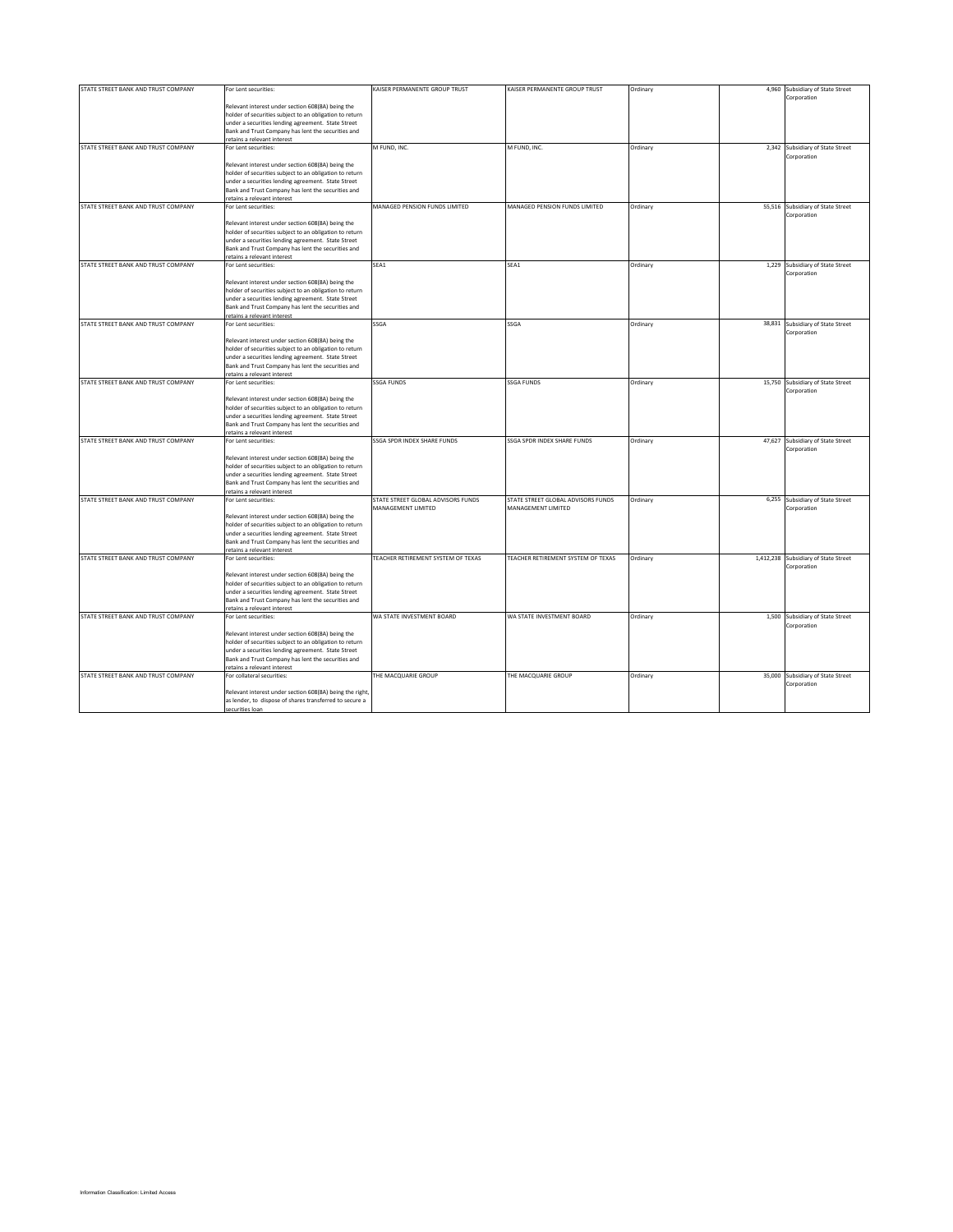**This is Annexure B referred to in Form 603 Notice of initial substantial holder**

**Annexure B**

|  | Digitally signed by Elizabeth Schaefer<br>Date: 2022.05.22 10:18:05 -04'00" |
|--|-----------------------------------------------------------------------------|
|--|-----------------------------------------------------------------------------|

**\_\_\_\_\_\_\_\_\_\_\_\_\_\_\_\_\_\_\_\_\_\_\_\_\_\_\_\_\_\_\_\_\_\_\_\_\_\_ 23 May 2022**

**Elizabeth Schaefer Authorised Signatory**

**5. Consideration**

| <b>Holder of relevant interest</b>               | <b>Date of Acquisition</b> | <b>Nature of transaction</b>                   | Consideration | <b>Class and number of Securities affected</b> |        |
|--------------------------------------------------|----------------------------|------------------------------------------------|---------------|------------------------------------------------|--------|
| STATE STREET GLOBAL ADVISORS, INC.               |                            | 2-Feb-22 Purchase                              |               | 10.44 Ordinary                                 | 4,590  |
| STATE STREET GLOBAL ADVISORS, INC.               |                            | 2-Feb-22 In Specie Contribution                |               | n/a Ordinary                                   | 456    |
| STATE STREET GLOBAL ADVISORS, INC.               |                            | 15-Feb-22 In Specie Contribution               |               | n/a Ordinary                                   | 458    |
| STATE STREET GLOBAL ADVISORS, INC.               |                            | 9-Mar-22 In Specie Contribution                |               | n/a Ordinary                                   | 228    |
| STATE STREET GLOBAL ADVISORS, INC.               | 24-Feb-22 Purchase         |                                                |               | 6.11 Ordinary                                  | 2,007  |
| STATE STREET GLOBAL ADVISORS, INC.               | 31-Mar-22 Purchase         |                                                |               | 7.01 Ordinary                                  | 4,638  |
| STATE STREET GLOBAL ADVISORS, INC.               |                            | 7-Apr-22 Purchase                              |               | 6.67 Ordinary                                  | 1,335  |
| STATE STREET GLOBAL ADVISORS, INC.               |                            | 8-Feb-22 In Specie Contribution                |               | n/a Ordinary                                   | 687    |
| STATE STREET GLOBAL ADVISORS, AUSTRALIA, LIMITED | 19-Jan-22 Purchase         |                                                |               | 10.47 Ordinary                                 | 7,825  |
| STATE STREET GLOBAL ADVISORS, AUSTRALIA, LIMITED |                            | 1-Feb-22 In Specie Contribution                |               | n/a Ordinary                                   | 1,602  |
| STATE STREET GLOBAL ADVISORS, AUSTRALIA, LIMITED |                            | 4-Feb-22 Purchase                              |               | 9.46 Ordinary                                  | 496    |
| STATE STREET GLOBAL ADVISORS, AUSTRALIA, LIMITED |                            | 15-Mar-22 In Specie Contribution               |               | n/a Ordinary                                   | 1,456  |
| STATE STREET GLOBAL ADVISORS, AUSTRALIA, LIMITED | 18-Mar-22 Purchase         |                                                |               | 6.97 Ordinary                                  | 64,103 |
| STATE STREET GLOBAL ADVISORS, AUSTRALIA, LIMITED |                            | 9-Feb-22 Purchase                              |               | 8.62 Ordinary                                  | 30,303 |
| STATE STREET GLOBAL ADVISORS, AUSTRALIA, LIMITED | 28-Feb-22 Purchase         |                                                |               | 7.00 Ordinary                                  | 67,243 |
| STATE STREET GLOBAL ADVISORS, AUSTRALIA, LIMITED | 28-Mar-22 Purchase         |                                                |               | 6.73 Ordinary                                  | 716    |
| STATE STREET GLOBAL ADVISORS, AUSTRALIA, LIMITED | 10-Mar-22 Purchase         |                                                |               | 7.26 Ordinary                                  | 17,907 |
| STATE STREET GLOBAL ADVISORS, AUSTRALIA, LIMITED |                            | 11-May-22 In Specie Contribution               |               | n/a Ordinary                                   | 900    |
| STATE STREET GLOBAL ADVISORS, AUSTRALIA, LIMITED |                            | 17-May-22 In Specie Contribution               |               | n/a Ordinary                                   | 720    |
| STATE STREET GLOBAL ADVISORS, AUSTRALIA, LIMITED |                            | 28-Jan-22 Purchase                             |               | 9.21 Ordinary                                  | 69,366 |
| STATE STREET BANK AND TRUST COMPANY              |                            | 30-Mar-22 Borrowing securities under           |               | n/a Ordinary                                   | 50,000 |
|                                                  |                            | a securities loan from THE                     |               |                                                |        |
|                                                  |                            | <b>BANK OF NEW YORK</b>                        |               |                                                |        |
|                                                  |                            | MELLON - Refer Part A of                       |               |                                                |        |
|                                                  |                            | Annexure E                                     |               |                                                |        |
| STATE STREET BANK AND TRUST COMPANY              |                            | 30-Mar-22 Lending securities under a           |               | n/a Ordinary                                   | 50,000 |
|                                                  |                            | securities loan to MIZUHO                      |               |                                                |        |
|                                                  |                            | SECURITIES CO LTD - Refer                      |               |                                                |        |
|                                                  |                            | Part B of Annexure E                           |               |                                                |        |
|                                                  |                            |                                                |               |                                                |        |
| STATE STREET BANK AND TRUST COMPANY              |                            | 19-May-22 Transfer of title of                 |               | n/a Ordinary                                   | 1,316  |
|                                                  |                            | securities to secure a                         |               |                                                |        |
|                                                  |                            | securities loan from THE                       |               |                                                |        |
|                                                  |                            | <b>MACQUARIE GROUP-</b>                        |               |                                                |        |
|                                                  |                            | Refer Part B of Annexure D                     |               |                                                |        |
| STATE STREET BANK AND TRUST COMPANY              |                            | 19-May-22 Transfer of title of                 |               | n/a Ordinary                                   | 2,042  |
|                                                  |                            | securities to secure a                         |               |                                                |        |
|                                                  |                            | securities loan from THE                       |               |                                                |        |
|                                                  |                            | MACQUARIE GROUP-                               |               |                                                |        |
|                                                  |                            | Refer Part B of Annexure D                     |               |                                                |        |
|                                                  |                            |                                                |               |                                                |        |
| STATE STREET BANK AND TRUST COMPANY              | 19-May-22                  | Transfer of title of                           |               | n/a Ordinary                                   | 31,642 |
|                                                  |                            | securities to secure a                         |               |                                                |        |
|                                                  |                            | securities loan from THE                       |               |                                                |        |
|                                                  |                            | MACQUARIE GROUP-                               |               |                                                |        |
|                                                  |                            | Refer Part B of Annexure D                     |               |                                                |        |
|                                                  |                            |                                                |               |                                                |        |
| STATE STREET BANK AND TRUST COMPANY              | 28-Mar-22                  | Transfer of title of                           |               | n/a Ordinary                                   | 360    |
|                                                  |                            | securities to secure a                         |               |                                                |        |
|                                                  |                            | securities loan from THE                       |               |                                                |        |
|                                                  |                            | ING GROUP - Refer Part B                       |               |                                                |        |
|                                                  | 29-Mar-22                  | of Annexure D                                  |               |                                                |        |
| STATE STREET BANK AND TRUST COMPANY              |                            | Transfer of title of<br>securities to secure a |               | n/a Ordinary                                   | 1,887  |
|                                                  |                            | securities loan from THE                       |               |                                                |        |
|                                                  |                            | ING GROUP - Refer Part B                       |               |                                                |        |
|                                                  |                            | of Annexure D                                  |               |                                                |        |
| STATE STREET BANK AND TRUST COMPANY              | 30-Mar-22                  | Transfer of title of                           |               | n/a Ordinary                                   | 6      |
|                                                  |                            | securities to secure a                         |               |                                                |        |
|                                                  |                            | securities loan from THE                       |               |                                                |        |
|                                                  |                            | ING GROUP - Refer Part B                       |               |                                                |        |
|                                                  |                            | of Annexure D                                  |               |                                                |        |
| STATE STREET BANK AND TRUST COMPANY              | 31-Mar-22                  | Transfer of title of                           |               | n/a Ordinary                                   | 192    |
|                                                  |                            | securities to secure a                         |               |                                                |        |
|                                                  |                            | securities loan from THE                       |               |                                                |        |
|                                                  |                            | ING GROUP - Refer Part B                       |               |                                                |        |
|                                                  |                            | of Annexure D                                  |               |                                                |        |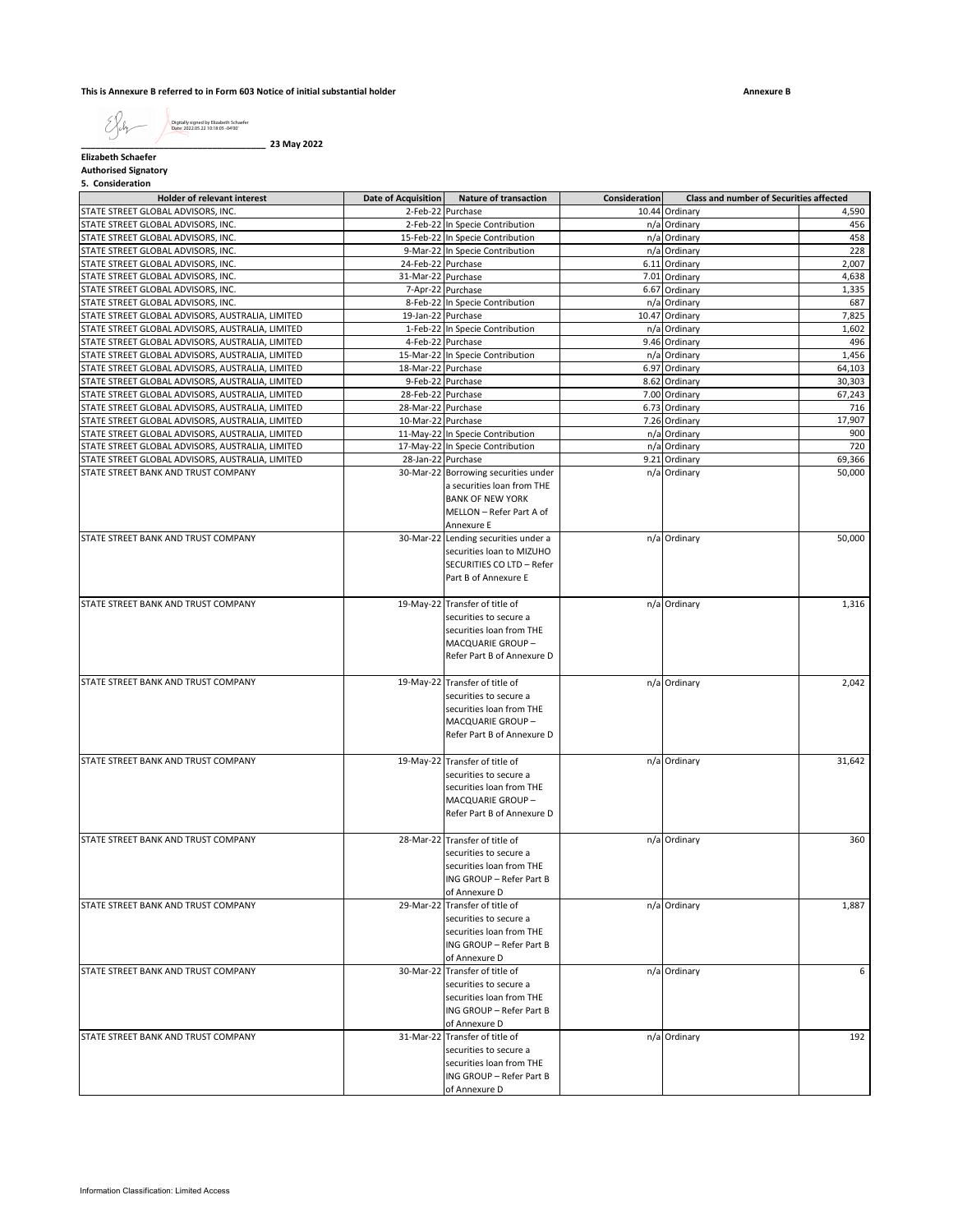| STATE STREET BANK AND TRUST COMPANY |           | 1-Apr-22 Return of securities                         | n/a Ordinary | (28)     |
|-------------------------------------|-----------|-------------------------------------------------------|--------------|----------|
|                                     |           | provided to secure a                                  |              |          |
|                                     |           | securities loan to THE ING                            |              |          |
|                                     |           | GROUP - Refer Part B of                               |              |          |
|                                     |           | Annexure D                                            |              |          |
| STATE STREET BANK AND TRUST COMPANY |           | 4-Apr-22 Return of securities                         | n/a Ordinary | (2, 374) |
|                                     |           | provided to secure a                                  |              |          |
|                                     |           | securities loan to THE ING<br>GROUP - Refer Part B of |              |          |
|                                     |           |                                                       |              |          |
| STATE STREET BANK AND TRUST COMPANY |           | Annexure D<br>6-Apr-22 Return of securities           | n/a Ordinary | (26)     |
|                                     |           | provided to secure a                                  |              |          |
|                                     |           | securities loan to THE ING                            |              |          |
|                                     |           | GROUP - Refer Part B of                               |              |          |
|                                     |           | Annexure D                                            |              |          |
| STATE STREET BANK AND TRUST COMPANY |           | 7-Apr-22 Transfer of title of                         | n/a Ordinary | 2,337    |
|                                     |           | securities to secure a                                |              |          |
|                                     |           | securities loan from THE                              |              |          |
|                                     |           | ING GROUP - Refer Part B                              |              |          |
|                                     |           | of Annexure D                                         |              |          |
| STATE STREET BANK AND TRUST COMPANY |           | 8-Apr-22 Transfer of title of                         | n/a Ordinary | 39       |
|                                     |           | securities to secure a                                |              |          |
|                                     |           | securities loan from THE                              |              |          |
|                                     |           | ING GROUP - Refer Part B                              |              |          |
|                                     |           | of Annexure D                                         |              |          |
| STATE STREET BANK AND TRUST COMPANY |           | 11-Apr-22 Transfer of title of                        | n/a Ordinary | 93       |
|                                     |           | securities to secure a                                |              |          |
|                                     |           | securities loan from THE                              |              |          |
|                                     |           | ING GROUP - Refer Part B                              |              |          |
|                                     |           | of Annexure D                                         |              |          |
| STATE STREET BANK AND TRUST COMPANY |           | 12-Apr-22 Transfer of title of                        | n/a Ordinary | 175      |
|                                     |           | securities to secure a                                |              |          |
|                                     |           | securities loan from THE                              |              |          |
|                                     |           | ING GROUP - Refer Part B                              |              |          |
|                                     |           | of Annexure D                                         |              |          |
| STATE STREET BANK AND TRUST COMPANY |           | 13-Apr-22 Transfer of title of                        | n/a Ordinary | 1,557    |
|                                     |           | securities to secure a                                |              |          |
|                                     |           | securities loan from THE                              |              |          |
|                                     |           | ING GROUP - Refer Part B                              |              |          |
|                                     |           | of Annexure D                                         |              |          |
| STATE STREET BANK AND TRUST COMPANY |           | 14-Apr-22 Transfer of title of                        | n/a Ordinary | 158      |
|                                     |           | securities to secure a                                |              |          |
|                                     |           | securities loan from THE                              |              |          |
|                                     |           | ING GROUP - Refer Part B                              |              |          |
|                                     |           | of Annexure D                                         |              |          |
| STATE STREET BANK AND TRUST COMPANY |           | 15-Apr-22 Transfer of title of                        | n/a Ordinary | 17       |
|                                     |           | securities to secure a                                |              |          |
|                                     |           | securities loan from THE                              |              |          |
|                                     |           | ING GROUP - Refer Part B                              |              |          |
|                                     |           | of Annexure D                                         |              |          |
| STATE STREET BANK AND TRUST COMPANY | 18-Apr-22 | Return of securities                                  | n/a Ordinary | (42)     |
|                                     |           | provided to secure a                                  |              |          |
|                                     |           | securities loan to THE ING                            |              |          |
|                                     |           | GROUP - Refer Part B of                               |              |          |
|                                     |           | Annexure D                                            |              |          |
| STATE STREET BANK AND TRUST COMPANY |           | 19-Apr-22 Return of securities                        | n/a Ordinary | (4,309)  |
|                                     |           | provided to secure a                                  |              |          |
|                                     |           | securities loan to THE ING                            |              |          |
|                                     |           | GROUP - Refer Part B of                               |              |          |
|                                     |           | Annexure D                                            |              |          |
| STATE STREET BANK AND TRUST COMPANY |           | 21-Apr-22 Transfer of title of                        | n/a Ordinary | 4,388    |
|                                     |           | securities to secure a                                |              |          |
|                                     |           | securities loan from THE                              |              |          |
|                                     |           | ING GROUP - Refer Part B                              |              |          |
|                                     |           | of Annexure D                                         |              |          |
| STATE STREET BANK AND TRUST COMPANY |           | 22-Apr-22 Transfer of title of                        | n/a Ordinary | 235      |
|                                     |           | securities to secure a                                |              |          |
|                                     |           | securities loan from THE                              |              |          |
|                                     |           | ING GROUP - Refer Part B                              |              |          |
|                                     |           | of Annexure D                                         |              |          |
| STATE STREET BANK AND TRUST COMPANY |           | 25-Apr-22 Return of securities                        | n/a Ordinary | (62)     |
|                                     |           | provided to secure a                                  |              |          |
|                                     |           | securities loan to THE ING                            |              |          |
|                                     |           | GROUP - Refer Part B of                               |              |          |
|                                     |           | Annexure D                                            |              |          |
| STATE STREET BANK AND TRUST COMPANY |           | 26-Apr-22 Return of securities                        | n/a Ordinary | (4,604)  |
|                                     |           | provided to secure a                                  |              |          |
|                                     |           | securities loan to THE ING                            |              |          |
|                                     |           | GROUP - Refer Part B of                               |              |          |
|                                     |           |                                                       |              |          |
|                                     |           | Annexure D                                            |              |          |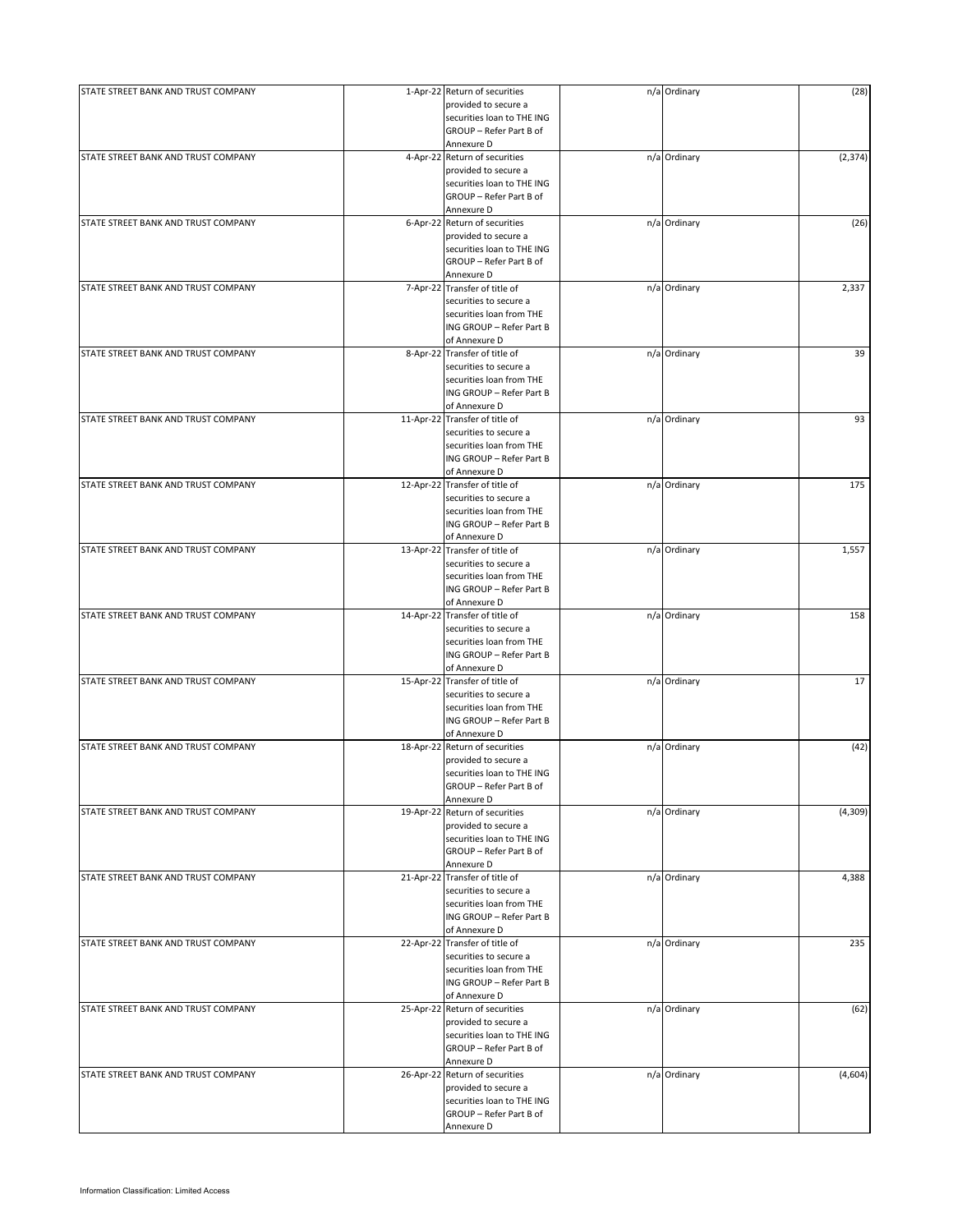| STATE STREET BANK AND TRUST COMPANY | 21-Mar-22 Transfer of title of | n/a Ordinary | 3,328    |
|-------------------------------------|--------------------------------|--------------|----------|
|                                     | securities to secure a         |              |          |
|                                     | securities loan from THE       |              |          |
|                                     | ING GROUP - Refer Part B       |              |          |
|                                     | of Annexure D                  |              |          |
| STATE STREET BANK AND TRUST COMPANY |                                |              |          |
|                                     | 22-Mar-22 Return of securities | n/a Ordinary | (786)    |
|                                     | provided to secure a           |              |          |
|                                     | securities loan to THE ING     |              |          |
|                                     | GROUP - Refer Part B of        |              |          |
|                                     | Annexure D                     |              |          |
| STATE STREET BANK AND TRUST COMPANY | 23-Mar-22 Transfer of title of | n/a Ordinary | 1,746    |
|                                     | securities to secure a         |              |          |
|                                     |                                |              |          |
|                                     | securities loan from THE       |              |          |
|                                     | ING GROUP - Refer Part B       |              |          |
|                                     | of Annexure D                  |              |          |
| STATE STREET BANK AND TRUST COMPANY | 24-Mar-22 Transfer of title of | n/a Ordinary | 114      |
|                                     | securities to secure a         |              |          |
|                                     | securities loan from THE       |              |          |
|                                     | ING GROUP - Refer Part B       |              |          |
|                                     |                                |              |          |
|                                     | of Annexure D                  |              |          |
| STATE STREET BANK AND TRUST COMPANY | 25-Mar-22 Transfer of title of | n/a Ordinary | 530      |
|                                     | securities to secure a         |              |          |
|                                     | securities loan from THE       |              |          |
|                                     | ING GROUP - Refer Part B       |              |          |
|                                     | of Annexure D                  |              |          |
|                                     |                                |              |          |
| STATE STREET BANK AND TRUST COMPANY | 28-Mar-22 Return of securities | n/a Ordinary | (1,690)  |
|                                     | provided to secure a           |              |          |
|                                     | securities loan to THE ING     |              |          |
|                                     | GROUP - Refer Part B of        |              |          |
|                                     | Annexure D                     |              |          |
|                                     |                                |              |          |
| STATE STREET BANK AND TRUST COMPANY | 29-Mar-22 Return of securities | n/a Ordinary | (56)     |
|                                     | provided to secure a           |              |          |
|                                     | securities loan to THE ING     |              |          |
|                                     | GROUP - Refer Part B of        |              |          |
|                                     | Annexure D                     |              |          |
|                                     |                                |              |          |
| STATE STREET BANK AND TRUST COMPANY | 30-Mar-22 Transfer of title of | n/a Ordinary | 9        |
|                                     | securities to secure a         |              |          |
|                                     | securities loan from THE       |              |          |
|                                     | ING GROUP - Refer Part B       |              |          |
|                                     | of Annexure D                  |              |          |
| STATE STREET BANK AND TRUST COMPANY | 31-Mar-22 Transfer of title of | n/a Ordinary | 272      |
|                                     |                                |              |          |
|                                     | securities to secure a         |              |          |
|                                     | securities loan from THE       |              |          |
|                                     | ING GROUP - Refer Part B       |              |          |
|                                     | of Annexure D                  |              |          |
| STATE STREET BANK AND TRUST COMPANY | 1-Apr-22 Return of securities  | n/a Ordinary | (39)     |
|                                     | provided to secure a           |              |          |
|                                     |                                |              |          |
|                                     | securities loan to THE ING     |              |          |
|                                     | GROUP - Refer Part B of        |              |          |
|                                     | Annexure D                     |              |          |
| STATE STREET BANK AND TRUST COMPANY | 4-Apr-22 Return of securities  | n/a Ordinary | (3, 365) |
|                                     | provided to secure a           |              |          |
|                                     |                                |              |          |
|                                     | securities loan to THE ING     |              |          |
|                                     | GROUP - Refer Part B of        |              |          |
|                                     | Annexure D                     |              |          |
| STATE STREET BANK AND TRUST COMPANY | 5-Apr-22 Return of securities  | n/a Ordinary | (44)     |
|                                     | provided to secure a           |              |          |
|                                     | securities loan to THE ING     |              |          |
|                                     |                                |              |          |
|                                     | GROUP - Refer Part B of        |              |          |
|                                     | Annexure D                     |              |          |
| STATE STREET BANK AND TRUST COMPANY | 6-Apr-22 Transfer of title of  | n/a Ordinary | 8        |
|                                     | securities to secure a         |              |          |
|                                     | securities loan from THE       |              |          |
|                                     | ING GROUP - Refer Part B       |              |          |
|                                     |                                |              |          |
|                                     | of Annexure D                  |              |          |
| STATE STREET BANK AND TRUST COMPANY | 7-Apr-22 Transfer of title of  | n/a Ordinary | 3,307    |
|                                     | securities to secure a         |              |          |
|                                     | securities loan from THE       |              |          |
|                                     | ING GROUP - Refer Part B       |              |          |
|                                     | of Annexure D                  |              |          |
|                                     |                                |              |          |
| STATE STREET BANK AND TRUST COMPANY | 8-Apr-22 Return of securities  | n/a Ordinary | (41)     |
|                                     | provided to secure a           |              |          |
|                                     | securities loan to THE ING     |              |          |
|                                     | GROUP - Refer Part B of        |              |          |
|                                     | Annexure D                     |              |          |
|                                     |                                |              |          |
| STATE STREET BANK AND TRUST COMPANY | 11-Apr-22 Transfer of title of | n/a Ordinary | 128      |
|                                     | securities to secure a         |              |          |
|                                     | securities loan from THE       |              |          |
|                                     | ING GROUP - Refer Part B       |              |          |
|                                     |                                |              |          |
|                                     | of Annexure D                  |              |          |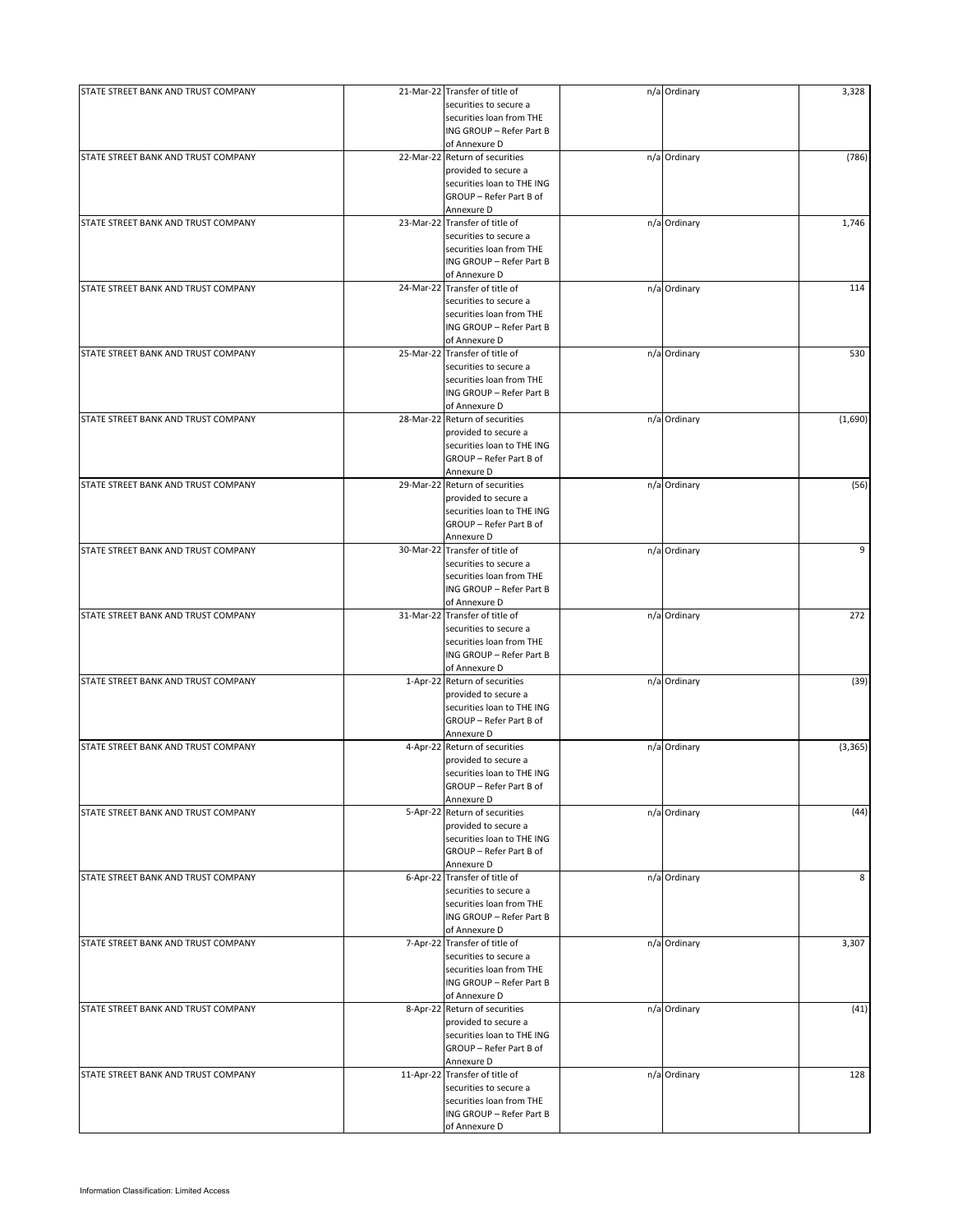| STATE STREET BANK AND TRUST COMPANY | 12-Apr-22 Transfer of title of<br>securities to secure a | n/a Ordinary | 241     |
|-------------------------------------|----------------------------------------------------------|--------------|---------|
|                                     | securities loan from THE                                 |              |         |
|                                     | ING GROUP - Refer Part B                                 |              |         |
|                                     | of Annexure D                                            |              |         |
| STATE STREET BANK AND TRUST COMPANY | 13-Apr-22 Transfer of title of                           | n/a Ordinary | 297     |
|                                     | securities to secure a                                   |              |         |
|                                     | securities loan from THE                                 |              |         |
|                                     | ING GROUP - Refer Part B                                 |              |         |
|                                     | of Annexure D                                            |              |         |
| STATE STREET BANK AND TRUST COMPANY | 14-Apr-22 Transfer of title of                           | n/a Ordinary | 148     |
|                                     | securities to secure a                                   |              |         |
|                                     | securities loan from THE                                 |              |         |
|                                     | ING GROUP - Refer Part B                                 |              |         |
|                                     |                                                          |              |         |
|                                     | of Annexure D                                            |              |         |
| STATE STREET BANK AND TRUST COMPANY | 15-Apr-22 Transfer of title of<br>securities to secure a | n/a Ordinary | 16      |
|                                     |                                                          |              |         |
|                                     | securities loan from THE                                 |              |         |
|                                     | ING GROUP - Refer Part B                                 |              |         |
|                                     | of Annexure D                                            |              |         |
| STATE STREET BANK AND TRUST COMPANY | 18-Apr-22 Return of securities                           | n/a Ordinary | (39)    |
|                                     | provided to secure a                                     |              |         |
|                                     | securities loan to THE ING                               |              |         |
|                                     | GROUP - Refer Part B of                                  |              |         |
|                                     | Annexure D                                               |              |         |
| STATE STREET BANK AND TRUST COMPANY | 19-Apr-22 Return of securities                           | n/a Ordinary | (4,041) |
|                                     | provided to secure a                                     |              |         |
|                                     | securities loan to THE ING                               |              |         |
|                                     | GROUP - Refer Part B of                                  |              |         |
|                                     | Annexure D                                               |              |         |
| STATE STREET BANK AND TRUST COMPANY | 21-Apr-22 Transfer of title of                           | n/a Ordinary | 4,115   |
|                                     | securities to secure a                                   |              |         |
|                                     | securities loan from THE                                 |              |         |
|                                     | ING GROUP - Refer Part B                                 |              |         |
|                                     | of Annexure D                                            |              |         |
| STATE STREET BANK AND TRUST COMPANY | 22-Apr-22 Transfer of title of                           | n/a Ordinary | 220     |
|                                     | securities to secure a                                   |              |         |
|                                     | securities loan from THE                                 |              |         |
|                                     | ING GROUP - Refer Part B                                 |              |         |
|                                     | of Annexure D                                            |              |         |
| STATE STREET BANK AND TRUST COMPANY | 25-Apr-22 Return of securities                           | n/a Ordinary | (58)    |
|                                     | provided to secure a                                     |              |         |
|                                     | securities loan to THE ING                               |              |         |
|                                     | GROUP - Refer Part B of                                  |              |         |
|                                     | Annexure D                                               |              |         |
| STATE STREET BANK AND TRUST COMPANY | 26-Apr-22 Return of securities                           | n/a Ordinary | (615)   |
|                                     | provided to secure a                                     |              |         |
|                                     | securities loan to THE ING                               |              |         |
|                                     | GROUP - Refer Part B of                                  |              |         |
|                                     | Annexure D                                               |              |         |
| STATE STREET BANK AND TRUST COMPANY | 29-Apr-22 Return of securities                           | n/a Ordinary |         |
|                                     |                                                          |              | (1,883) |
|                                     | provided to secure a                                     |              |         |
|                                     | securities loan to THE ING                               |              |         |
|                                     | GROUP - Refer Part B of                                  |              |         |
|                                     | Annexure D                                               |              |         |
| STATE STREET BANK AND TRUST COMPANY | 2-May-22 Transfer of title of                            | n/a Ordinary | 92      |
|                                     | securities to secure a                                   |              |         |
|                                     | securities loan from THE                                 |              |         |
|                                     | ING GROUP - Refer Part B                                 |              |         |
|                                     | of Annexure D                                            |              |         |
| STATE STREET BANK AND TRUST COMPANY | 3-May-22 Return of securities                            | n/a Ordinary | (1,899) |
|                                     | provided to secure a                                     |              |         |
|                                     | securities loan to THE ING                               |              |         |
|                                     | GROUP - Refer Part B of                                  |              |         |
|                                     | Annexure D                                               |              |         |
| STATE STREET BANK AND TRUST COMPANY | 4-May-22 Transfer of title of                            | n/a Ordinary | 1,672   |
|                                     | securities to secure a                                   |              |         |
|                                     | securities loan from THE                                 |              |         |
|                                     | ING GROUP - Refer Part B                                 |              |         |
|                                     | of Annexure D                                            |              |         |
| STATE STREET BANK AND TRUST COMPANY | 5-May-22 Return of securities                            | n/a Ordinary | (178)   |
|                                     | provided to secure a                                     |              |         |
|                                     | securities loan to THE ING                               |              |         |
|                                     | GROUP - Refer Part B of                                  |              |         |
|                                     | Annexure D                                               |              |         |
| STATE STREET BANK AND TRUST COMPANY | 6-May-22 Return of securities                            | n/a Ordinary | (116)   |
|                                     | provided to secure a                                     |              |         |
|                                     | securities loan to THE ING                               |              |         |
|                                     | GROUP - Refer Part B of                                  |              |         |
|                                     | Annexure D                                               |              |         |
|                                     |                                                          |              |         |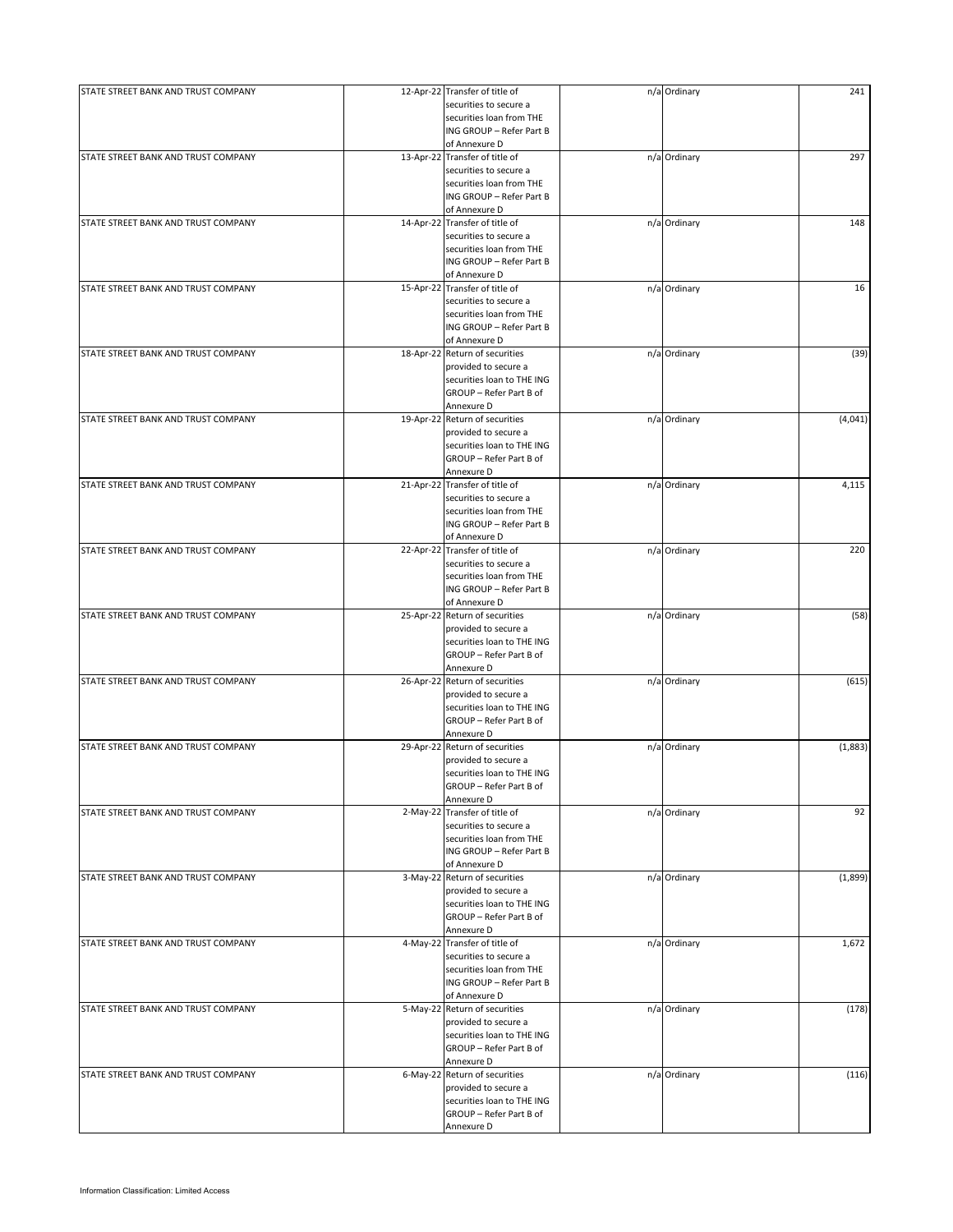| STATE STREET BANK AND TRUST COMPANY |           | 9-May-22 Return of securities<br>provided to secure a    | n/a Ordinary | (1, 252) |
|-------------------------------------|-----------|----------------------------------------------------------|--------------|----------|
|                                     |           | securities loan to THE ING<br>GROUP - Refer Part B of    |              |          |
|                                     |           | Annexure D                                               |              |          |
| STATE STREET BANK AND TRUST COMPANY |           | 10-May-22 Transfer of title of                           | n/a Ordinary | 547      |
|                                     |           | securities to secure a<br>securities loan from THE       |              |          |
|                                     |           | ING GROUP - Refer Part B                                 |              |          |
|                                     |           | of Annexure D                                            |              |          |
| STATE STREET BANK AND TRUST COMPANY |           | 11-May-22 Return of securities<br>provided to secure a   | n/a Ordinary | (686)    |
|                                     |           | securities loan to THE ING                               |              |          |
|                                     |           | GROUP - Refer Part B of                                  |              |          |
|                                     |           | Annexure D                                               |              |          |
| STATE STREET BANK AND TRUST COMPANY |           | 22-Feb-22 Transfer of title of                           | n/a Ordinary | 564      |
|                                     |           | securities to secure a<br>securities loan from THE       |              |          |
|                                     |           | ING GROUP - Refer Part B                                 |              |          |
|                                     |           | of Annexure D                                            |              |          |
| STATE STREET BANK AND TRUST COMPANY |           | 24-Feb-22 Transfer of title of                           | n/a Ordinary | 204      |
|                                     |           | securities to secure a<br>securities loan from THE       |              |          |
|                                     |           | ING GROUP - Refer Part B                                 |              |          |
|                                     |           | of Annexure D                                            |              |          |
| STATE STREET BANK AND TRUST COMPANY |           | 25-Feb-22 Return of securities<br>provided to secure a   | n/a Ordinary | (484)    |
|                                     |           | securities loan to THE ING                               |              |          |
|                                     |           | GROUP - Refer Part B of                                  |              |          |
|                                     |           | Annexure D                                               |              |          |
| STATE STREET BANK AND TRUST COMPANY |           | 4-Mar-22 Transfer of title of                            | n/a Ordinary | 298      |
|                                     |           | securities to secure a<br>securities loan from THE       |              |          |
|                                     |           | ING GROUP - Refer Part B                                 |              |          |
|                                     |           | of Annexure D                                            |              |          |
| STATE STREET BANK AND TRUST COMPANY |           | 7-Mar-22 Return of securities                            | n/a Ordinary | (146)    |
|                                     |           | provided to secure a<br>securities loan to THE ING       |              |          |
|                                     |           | GROUP - Refer Part B of                                  |              |          |
|                                     |           | Annexure D                                               |              |          |
| STATE STREET BANK AND TRUST COMPANY |           | 8-Mar-22 Transfer of title of<br>securities to secure a  | n/a Ordinary | 3        |
|                                     |           | securities loan from THE                                 |              |          |
|                                     |           | ING GROUP - Refer Part B                                 |              |          |
|                                     |           | of Annexure D                                            |              |          |
| STATE STREET BANK AND TRUST COMPANY |           | 9-Mar-22 Transfer of title of<br>securities to secure a  | n/a Ordinary | 29       |
|                                     |           | securities loan from THE                                 |              |          |
|                                     |           | ING GROUP - Refer Part B                                 |              |          |
|                                     |           | of Annexure D                                            |              |          |
| STATE STREET BANK AND TRUST COMPANY | 10-Mar-22 | Transfer of title of<br>securities to secure a           | n/a Ordinary | 20       |
|                                     |           | securities loan from THE                                 |              |          |
|                                     |           | ING GROUP - Refer Part B                                 |              |          |
|                                     |           | of Annexure D                                            |              |          |
| STATE STREET BANK AND TRUST COMPANY |           | 11-Mar-22 Return of securities<br>provided to secure a   | n/a Ordinary | (40)     |
|                                     |           | securities loan to THE ING                               |              |          |
|                                     |           | GROUP - Refer Part B of                                  |              |          |
|                                     |           | Annexure D                                               |              | (21)     |
| STATE STREET BANK AND TRUST COMPANY |           | 14-Mar-22 Return of securities<br>provided to secure a   | n/a Ordinary |          |
|                                     |           | securities loan to THE ING                               |              |          |
|                                     |           | GROUP - Refer Part B of                                  |              |          |
|                                     |           | Annexure D<br>15-Mar-22 Transfer of title of             |              | 44       |
| STATE STREET BANK AND TRUST COMPANY |           | securities to secure a                                   | n/a Ordinary |          |
|                                     |           | securities loan from THE                                 |              |          |
|                                     |           | ING GROUP - Refer Part B                                 |              |          |
|                                     |           | of Annexure D                                            |              | 11       |
| STATE STREET BANK AND TRUST COMPANY |           | 16-Mar-22 Transfer of title of<br>securities to secure a | n/a Ordinary |          |
|                                     |           | securities loan from THE                                 |              |          |
|                                     |           | ING GROUP - Refer Part B                                 |              |          |
|                                     |           | of Annexure D                                            |              |          |
| STATE STREET BANK AND TRUST COMPANY |           | 17-Mar-22 Return of securities<br>provided to secure a   | n/a Ordinary | (42)     |
|                                     |           | securities loan to THE ING                               |              |          |
|                                     |           | GROUP - Refer Part B of                                  |              |          |
|                                     |           | Annexure D                                               |              |          |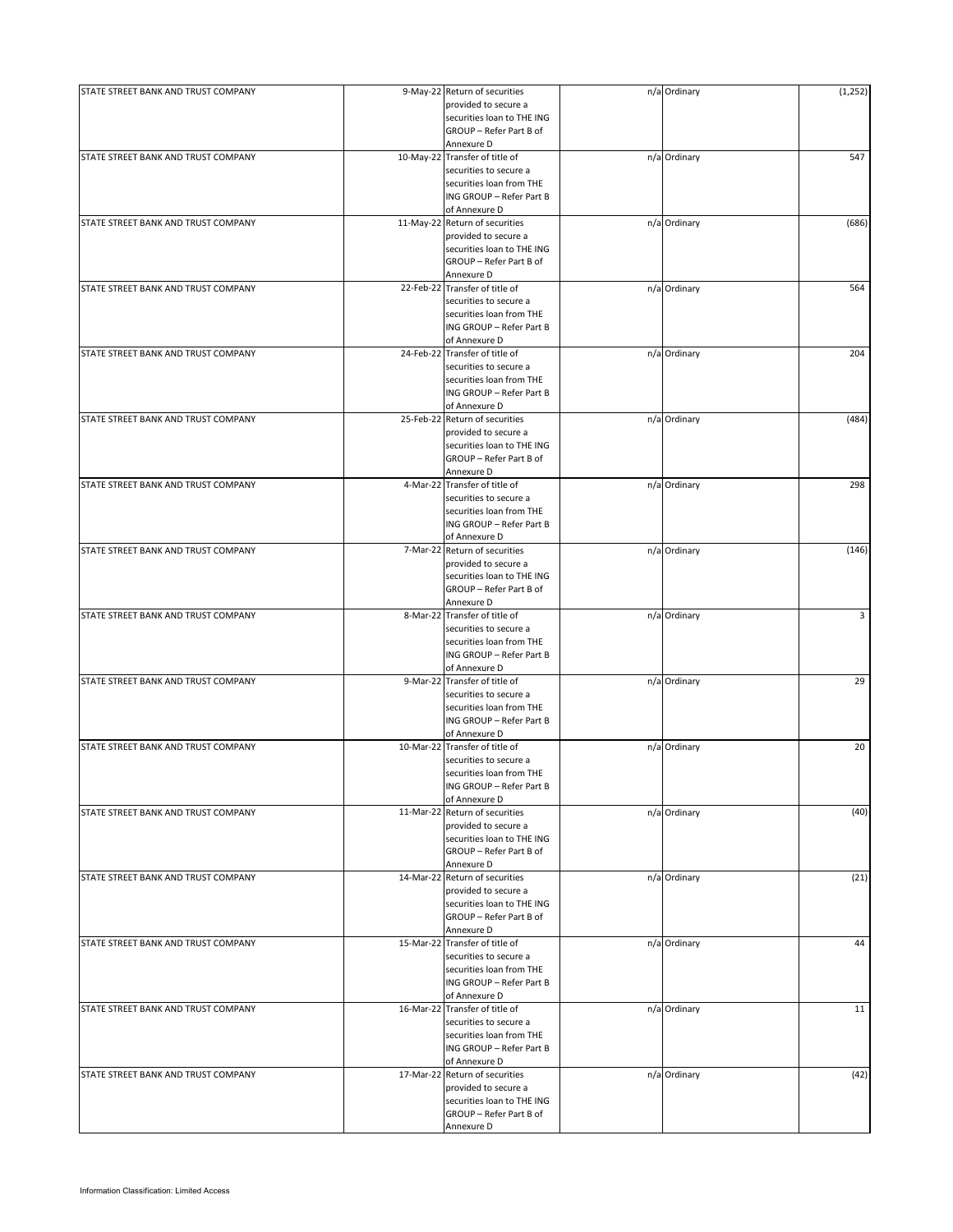| STATE STREET BANK AND TRUST COMPANY | 18-Mar-22 Return of securities | n/a Ordinary | (409)        |
|-------------------------------------|--------------------------------|--------------|--------------|
|                                     | provided to secure a           |              |              |
|                                     | securities loan to THE ING     |              |              |
|                                     | GROUP - Refer Part B of        |              |              |
|                                     | Annexure D                     |              |              |
| STATE STREET BANK AND TRUST COMPANY | 21-Mar-22 Transfer of title of | n/a Ordinary | 473          |
|                                     | securities to secure a         |              |              |
|                                     | securities loan from THE       |              |              |
|                                     | ING GROUP - Refer Part B       |              |              |
|                                     | of Annexure D                  |              |              |
| STATE STREET BANK AND TRUST COMPANY | 22-Mar-22 Return of securities | n/a Ordinary | (119)        |
|                                     | provided to secure a           |              |              |
|                                     | securities loan to THE ING     |              |              |
|                                     | GROUP - Refer Part B of        |              |              |
|                                     |                                |              |              |
|                                     | Annexure D                     |              |              |
| STATE STREET BANK AND TRUST COMPANY | 23-Mar-22 Transfer of title of | n/a Ordinary | 264          |
|                                     | securities to secure a         |              |              |
|                                     | securities loan from THE       |              |              |
|                                     | ING GROUP - Refer Part B       |              |              |
|                                     | of Annexure D                  |              |              |
| STATE STREET BANK AND TRUST COMPANY | 24-Mar-22 Transfer of title of | n/a Ordinary | 17           |
|                                     | securities to secure a         |              |              |
|                                     | securities loan from THE       |              |              |
|                                     | ING GROUP - Refer Part B       |              |              |
|                                     | of Annexure D                  |              |              |
| STATE STREET BANK AND TRUST COMPANY | 25-Mar-22 Transfer of title of | n/a Ordinary | 80           |
|                                     | securities to secure a         |              |              |
|                                     |                                |              |              |
|                                     | securities loan from THE       |              |              |
|                                     | ING GROUP - Refer Part B       |              |              |
|                                     | of Annexure D                  |              |              |
| STATE STREET BANK AND TRUST COMPANY | 28-Mar-22 Return of securities | n/a Ordinary | (256)        |
|                                     | provided to secure a           |              |              |
|                                     | securities loan to THE ING     |              |              |
|                                     | GROUP - Refer Part B of        |              |              |
|                                     | Annexure D                     |              |              |
| STATE STREET BANK AND TRUST COMPANY | 29-Mar-22 Return of securities | n/a Ordinary | (9)          |
|                                     |                                |              |              |
|                                     | provided to secure a           |              |              |
|                                     | securities loan to THE ING     |              |              |
|                                     | GROUP - Refer Part B of        |              |              |
|                                     | Annexure D                     |              |              |
| STATE STREET BANK AND TRUST COMPANY | 30-Mar-22 Transfer of title of | n/a Ordinary | $\mathbf{1}$ |
|                                     | securities to secure a         |              |              |
|                                     | securities loan from THE       |              |              |
|                                     | ING GROUP - Refer Part B       |              |              |
|                                     | of Annexure D                  |              |              |
| STATE STREET BANK AND TRUST COMPANY | 31-Mar-22 Transfer of title of | n/a Ordinary | 41           |
|                                     | securities to secure a         |              |              |
|                                     | securities loan from THE       |              |              |
|                                     | ING GROUP - Refer Part B       |              |              |
|                                     |                                |              |              |
|                                     | of Annexure D                  |              |              |
| STATE STREET BANK AND TRUST COMPANY | 1-Apr-22 Return of securities  | n/a Ordinary | (6)          |
|                                     | provided to secure a           |              |              |
|                                     | securities loan to THE ING     |              |              |
|                                     | GROUP - Refer Part B of        |              |              |
|                                     | Annexure D                     |              |              |
| STATE STREET BANK AND TRUST COMPANY | 4-Apr-22 Return of securities  | n/a Ordinary | (508)        |
|                                     | provided to secure a           |              |              |
|                                     | securities loan to THE ING     |              |              |
|                                     | GROUP - Refer Part B of        |              |              |
|                                     | Annexure D                     |              |              |
|                                     |                                |              |              |
| STATE STREET BANK AND TRUST COMPANY | 5-Apr-22 Transfer of title of  | n/a Ordinary | 14           |
|                                     | securities to secure a         |              |              |
|                                     | securities loan from THE       |              |              |
|                                     | ING GROUP - Refer Part B       |              |              |
|                                     | of Annexure D                  |              |              |
| STATE STREET BANK AND TRUST COMPANY | 6-Apr-22 Return of securities  | n/a Ordinary | (20)         |
|                                     | provided to secure a           |              |              |
|                                     | securities loan to THE ING     |              |              |
|                                     | GROUP - Refer Part B of        |              |              |
|                                     | Annexure D                     |              |              |
| STATE STREET BANK AND TRUST COMPANY | 7-Apr-22 Transfer of title of  | n/a Ordinary | 499          |
|                                     |                                |              |              |
|                                     | securities to secure a         |              |              |
|                                     | securities loan from THE       |              |              |
|                                     | ING GROUP - Refer Part B       |              |              |
|                                     | of Annexure D                  |              |              |
| STATE STREET BANK AND TRUST COMPANY | 8-Apr-22 Transfer of title of  | n/a Ordinary | 634          |
|                                     | securities to secure a         |              |              |
|                                     | securities loan from THE       |              |              |
|                                     | ING GROUP - Refer Part B       |              |              |
|                                     | of Annexure D                  |              |              |
|                                     |                                |              |              |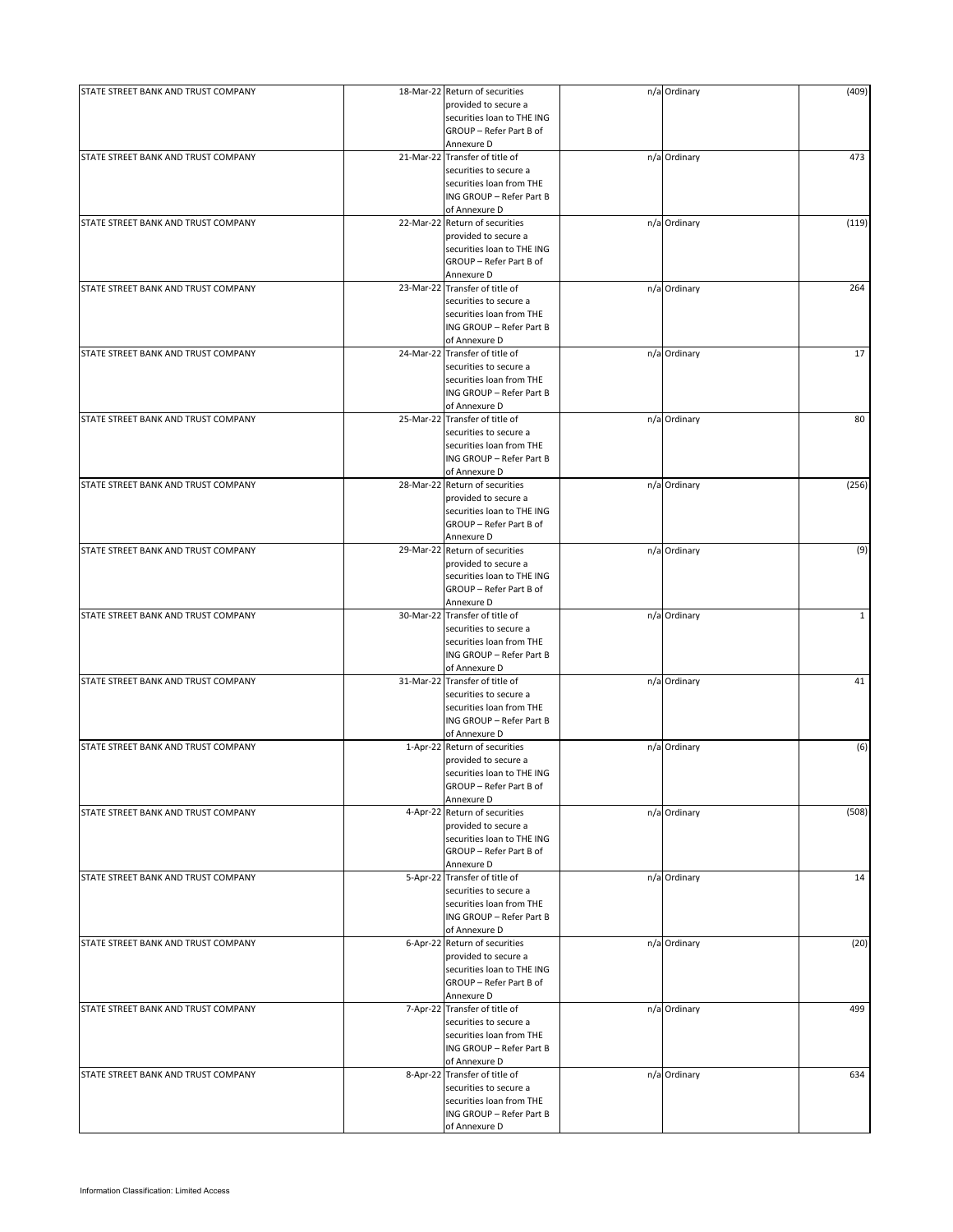| STATE STREET BANK AND TRUST COMPANY |          | 11-Apr-22 Transfer of title of | n/a Ordinary | 44       |
|-------------------------------------|----------|--------------------------------|--------------|----------|
|                                     |          | securities to secure a         |              |          |
|                                     |          | securities loan from THE       |              |          |
|                                     |          | ING GROUP - Refer Part B       |              |          |
|                                     |          | of Annexure D                  |              |          |
| STATE STREET BANK AND TRUST COMPANY |          | 12-Apr-22 Transfer of title of | n/a Ordinary | 83       |
|                                     |          | securities to secure a         |              |          |
|                                     |          | securities loan from THE       |              |          |
|                                     |          | ING GROUP - Refer Part B       |              |          |
|                                     |          | of Annexure D                  |              |          |
| STATE STREET BANK AND TRUST COMPANY |          | 13-Apr-22 Transfer of title of | n/a Ordinary | 103      |
|                                     |          | securities to secure a         |              |          |
|                                     |          | securities loan from THE       |              |          |
|                                     |          | ING GROUP - Refer Part B       |              |          |
|                                     |          |                                |              |          |
|                                     |          | of Annexure D                  |              |          |
| STATE STREET BANK AND TRUST COMPANY |          | 14-Apr-22 Transfer of title of | n/a Ordinary | 51       |
|                                     |          | securities to secure a         |              |          |
|                                     |          | securities loan from THE       |              |          |
|                                     |          | ING GROUP - Refer Part B       |              |          |
|                                     |          | of Annexure D                  |              |          |
| STATE STREET BANK AND TRUST COMPANY |          | 15-Apr-22 Transfer of title of | n/a Ordinary | 6        |
|                                     |          | securities to secure a         |              |          |
|                                     |          | securities loan from THE       |              |          |
|                                     |          | ING GROUP - Refer Part B       |              |          |
|                                     |          | of Annexure D                  |              |          |
| STATE STREET BANK AND TRUST COMPANY |          | 18-Apr-22 Return of securities | n/a Ordinary | (14)     |
|                                     |          |                                |              |          |
|                                     |          | provided to secure a           |              |          |
|                                     |          | securities loan to THE ING     |              |          |
|                                     |          | GROUP - Refer Part B of        |              |          |
|                                     |          | Annexure D                     |              |          |
| STATE STREET BANK AND TRUST COMPANY |          | 19-Apr-22 Return of securities | n/a Ordinary | (1, 396) |
|                                     |          | provided to secure a           |              |          |
|                                     |          | securities loan to THE ING     |              |          |
|                                     |          | GROUP - Refer Part B of        |              |          |
|                                     |          |                                |              |          |
|                                     |          | Annexure D                     |              |          |
| STATE STREET BANK AND TRUST COMPANY |          | 21-Apr-22 Transfer of title of | n/a Ordinary | 1,421    |
|                                     |          | securities to secure a         |              |          |
|                                     |          | securities loan from THE       |              |          |
|                                     |          | ING GROUP - Refer Part B       |              |          |
|                                     |          | of Annexure D                  |              |          |
| STATE STREET BANK AND TRUST COMPANY |          | 22-Apr-22 Transfer of title of | n/a Ordinary | 76       |
|                                     |          | securities to secure a         |              |          |
|                                     |          | securities loan from THE       |              |          |
|                                     |          | ING GROUP - Refer Part B       |              |          |
|                                     |          |                                |              |          |
|                                     |          | of Annexure D                  |              |          |
| STATE STREET BANK AND TRUST COMPANY |          | 25-Apr-22 Return of securities | n/a Ordinary | (20)     |
|                                     |          | provided to secure a           |              |          |
|                                     |          | securities loan to THE ING     |              |          |
|                                     |          | GROUP - Refer Part B of        |              |          |
|                                     |          | Annexure D                     |              |          |
| STATE STREET BANK AND TRUST COMPANY |          | 26-Apr-22 Return of securities | n/a Ordinary | (212)    |
|                                     |          | provided to secure a           |              |          |
|                                     |          | securities loan to THE ING     |              |          |
|                                     |          | GROUP - Refer Part B of        |              |          |
|                                     |          |                                |              |          |
|                                     |          | Annexure D                     |              |          |
| STATE STREET BANK AND TRUST COMPANY |          | 29-Apr-22 Return of securities | n/a Ordinary | (650)    |
|                                     |          | provided to secure a           |              |          |
|                                     |          | securities loan to THE ING     |              |          |
|                                     |          | GROUP - Refer Part B of        |              |          |
|                                     |          | Annexure D                     |              |          |
| STATE STREET BANK AND TRUST COMPANY |          | 2-May-22 Transfer of title of  | n/a Ordinary | 32       |
|                                     |          | securities to secure a         |              |          |
|                                     |          | securities loan from THE       |              |          |
|                                     |          | ING GROUP - Refer Part B       |              |          |
|                                     |          | of Annexure D                  |              |          |
|                                     |          |                                |              |          |
| STATE STREET BANK AND TRUST COMPANY |          | 3-May-22 Return of securities  | n/a Ordinary | (655)    |
|                                     |          | provided to secure a           |              |          |
|                                     |          | securities loan to THE ING     |              |          |
|                                     |          | GROUP - Refer Part B of        |              |          |
|                                     |          | Annexure D                     |              |          |
| STATE STREET BANK AND TRUST COMPANY | 4-May-22 | Transfer of title of           | n/a Ordinary | 577      |
|                                     |          | securities to secure a         |              |          |
|                                     |          | securities loan from THE       |              |          |
|                                     |          | ING GROUP - Refer Part B       |              |          |
|                                     |          |                                |              |          |
|                                     |          | of Annexure D                  |              |          |
| STATE STREET BANK AND TRUST COMPANY | 5-May-22 | Return of securities           | n/a Ordinary | (61)     |
|                                     |          | provided to secure a           |              |          |
|                                     |          | securities loan to THE ING     |              |          |
|                                     |          | GROUP - Refer Part B of        |              |          |
|                                     |          | Annexure D                     |              |          |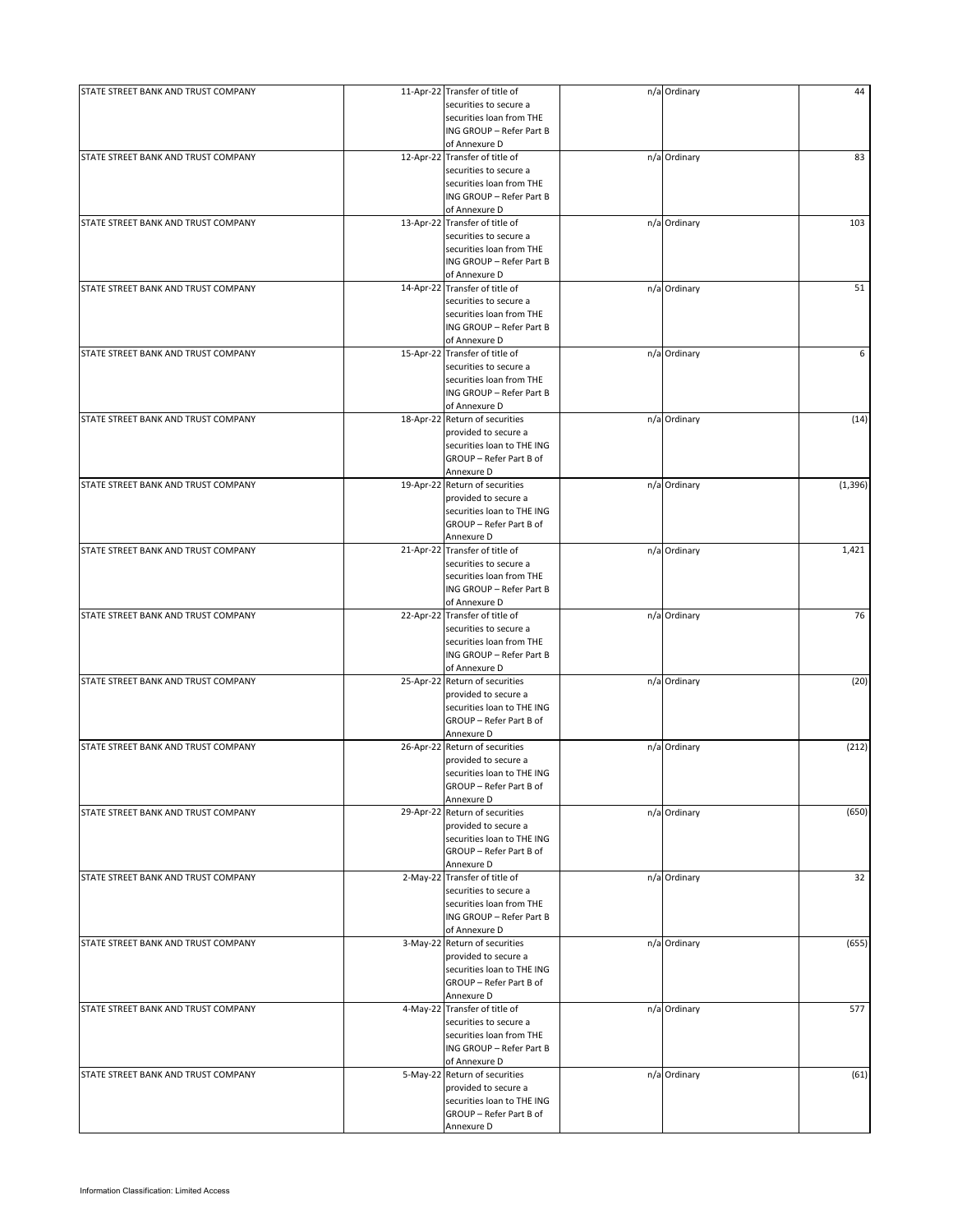| STATE STREET BANK AND TRUST COMPANY | 6-May-22 Return of securities<br>provided to secure a                                                                                         | n/a Ordinary | (40)  |
|-------------------------------------|-----------------------------------------------------------------------------------------------------------------------------------------------|--------------|-------|
|                                     | securities loan to THE ING<br>GROUP - Refer Part B of<br>Annexure D                                                                           |              |       |
| STATE STREET BANK AND TRUST COMPANY | 9-May-22 Return of securities<br>provided to secure a<br>securities loan to THE ING<br>GROUP - Refer Part B of<br>Annexure D                  | n/a Ordinary | (432) |
| STATE STREET BANK AND TRUST COMPANY | 10-May-22 Transfer of title of<br>securities to secure a<br>securities loan from THE<br>ING GROUP - Refer Part B<br>of Annexure D             | n/a Ordinary | 189   |
| STATE STREET BANK AND TRUST COMPANY | 11-May-22 Return of securities<br>provided to secure a<br>securities loan to THE ING<br>GROUP - Refer Part B of<br>Annexure D                 | n/a Ordinary | (237) |
| STATE STREET BANK AND TRUST COMPANY | 24-Jan-22 Transfer of title of<br>securities to secure a<br>securities loan from THE<br><b>BARCLAYS GROUP - Refer</b><br>Part B of Annexure D | n/a Ordinary | 17    |
| STATE STREET BANK AND TRUST COMPANY | 1-Feb-22 Transfer of title of<br>securities to secure a<br>securities loan from THE<br><b>BARCLAYS GROUP - Refer</b><br>Part B of Annexure D  | n/a Ordinary | 1     |
| STATE STREET BANK AND TRUST COMPANY | 3-Feb-22 Return of securities<br>provided to secure a<br>securities loan to THE<br><b>BARCLAYS GROUP - Refer</b><br>Part B of Annexure D      | n/a Ordinary | (18)  |
| STATE STREET BANK AND TRUST COMPANY | 5-Apr-22 Transfer of title of<br>securities to secure a<br>securities loan from THE<br>ING GROUP - Refer Part B<br>of Annexure D              | n/a Ordinary | 16    |
| STATE STREET BANK AND TRUST COMPANY | 7-Apr-22 Return of securities<br>provided to secure a<br>securities loan to THE ING<br>GROUP - Refer Part B of<br>Annexure D                  | n/a Ordinary | (16)  |
| STATE STREET BANK AND TRUST COMPANY | 5-Apr-22 Transfer of title of<br>securities to secure a<br>securities loan from THE<br>ING GROUP - Refer Part B<br>of Annexure D              | n/a Ordinary | 43    |
| STATE STREET BANK AND TRUST COMPANY | 7-Apr-22 Return of securities<br>provided to secure a<br>securities loan to THE ING<br>GROUP - Refer Part B of<br>Annexure D                  | n/a Ordinary | (43)  |
| STATE STREET BANK AND TRUST COMPANY | 5-Apr-22 Transfer of title of<br>securities to secure a<br>securities loan from THE<br>ING GROUP - Refer Part B<br>of Annexure D              | n/a Ordinary | 28    |
| STATE STREET BANK AND TRUST COMPANY | 7-Apr-22 Return of securities<br>provided to secure a<br>securities loan to THE ING<br>GROUP - Refer Part B of<br>Annexure D                  | n/a Ordinary | (28)  |
| STATE STREET BANK AND TRUST COMPANY | 24-Jan-22 Transfer of title of<br>securities to secure a<br>securities loan from THE<br><b>BARCLAYS GROUP - Refer</b><br>Part B of Annexure D | n/a Ordinary | 102   |
| STATE STREET BANK AND TRUST COMPANY | 1-Feb-22 Transfer of title of<br>securities to secure a<br>securities loan from THE<br><b>BARCLAYS GROUP - Refer</b><br>Part B of Annexure D  | n/a Ordinary | 35    |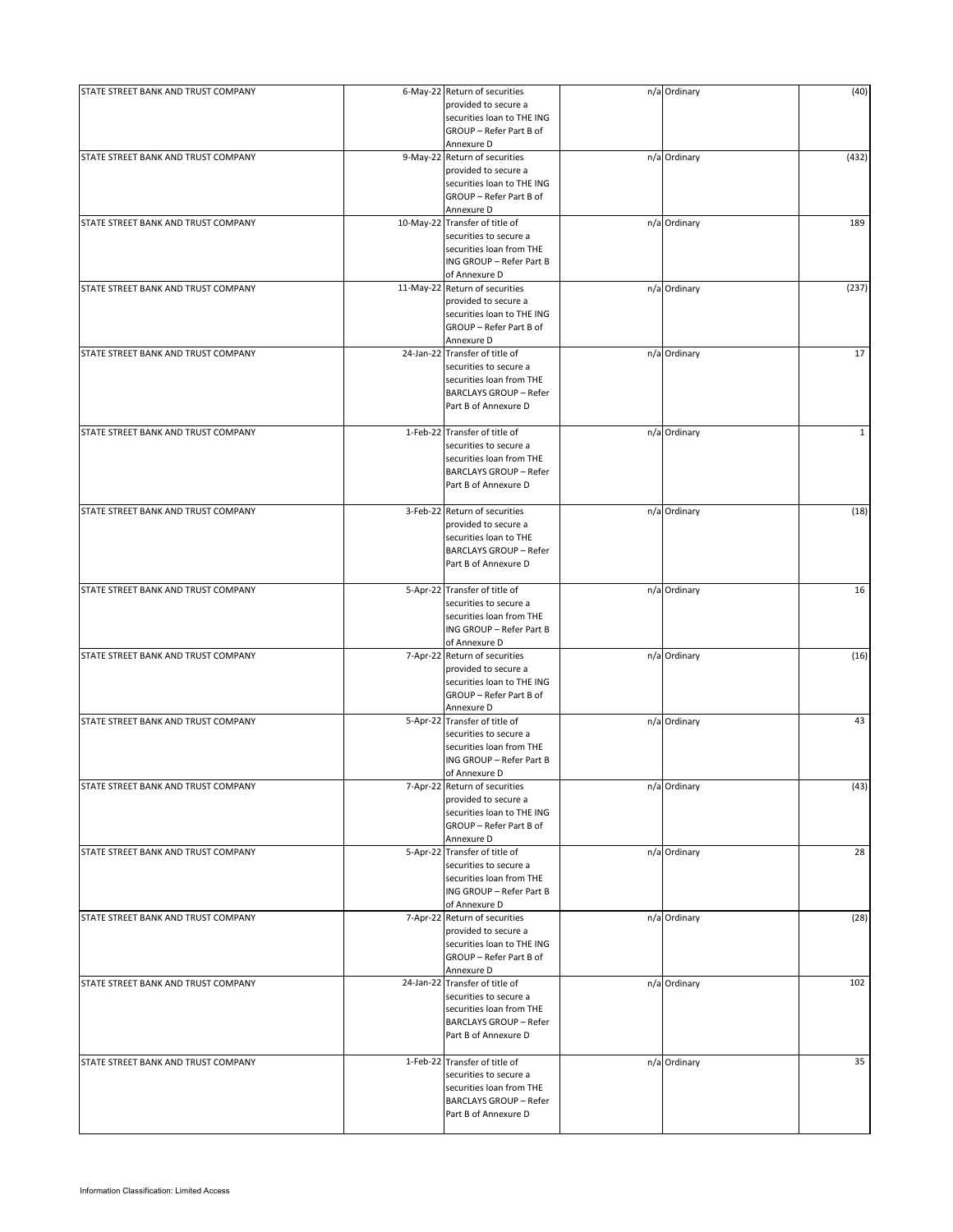| STATE STREET BANK AND TRUST COMPANY | 2-Feb-22 Return of securities<br>provided to secure a    | n/a Ordinary | (1)     |
|-------------------------------------|----------------------------------------------------------|--------------|---------|
|                                     | securities loan to THE                                   |              |         |
|                                     | <b>BARCLAYS GROUP - Refer</b>                            |              |         |
|                                     | Part B of Annexure D                                     |              |         |
|                                     |                                                          |              |         |
| STATE STREET BANK AND TRUST COMPANY | 3-Feb-22 Return of securities                            | n/a Ordinary | (136)   |
|                                     | provided to secure a                                     |              |         |
|                                     | securities loan to THE                                   |              |         |
|                                     | <b>BARCLAYS GROUP - Refer</b>                            |              |         |
|                                     | Part B of Annexure D                                     |              |         |
|                                     |                                                          |              |         |
| STATE STREET BANK AND TRUST COMPANY | 25-Jan-22 Transfer of title of<br>securities to secure a | n/a Ordinary | 3,946   |
|                                     | securities loan from THE                                 |              |         |
|                                     | ING GROUP - Refer Part B                                 |              |         |
|                                     | of Annexure D                                            |              |         |
| STATE STREET BANK AND TRUST COMPANY | 26-Jan-22 Transfer of title of                           | n/a Ordinary | 862     |
|                                     | securities to secure a                                   |              |         |
|                                     | securities loan from THE                                 |              |         |
|                                     | ING GROUP - Refer Part B                                 |              |         |
|                                     | of Annexure D                                            |              |         |
| STATE STREET BANK AND TRUST COMPANY | 1-Feb-22 Return of securities                            | n/a Ordinary | (3,699) |
|                                     | provided to secure a                                     |              |         |
|                                     | securities loan to THE ING                               |              |         |
|                                     | GROUP - Refer Part B of                                  |              |         |
|                                     | Annexure D                                               |              |         |
| STATE STREET BANK AND TRUST COMPANY | 2-Feb-22 Transfer of title of                            | n/a Ordinary | 59      |
|                                     | securities to secure a                                   |              |         |
|                                     | securities loan from THE                                 |              |         |
|                                     | ING GROUP - Refer Part B                                 |              |         |
|                                     | of Annexure D                                            |              |         |
| STATE STREET BANK AND TRUST COMPANY | 3-Feb-22 Return of securities                            | n/a Ordinary | (382)   |
|                                     | provided to secure a                                     |              |         |
|                                     | securities loan to THE ING                               |              |         |
|                                     | GROUP - Refer Part B of                                  |              |         |
|                                     | Annexure D                                               |              |         |
| STATE STREET BANK AND TRUST COMPANY | 4-Feb-22 Transfer of title of                            | n/a Ordinary | 928     |
|                                     | securities to secure a                                   |              |         |
|                                     | securities loan from THE                                 |              |         |
|                                     | ING GROUP - Refer Part B                                 |              |         |
|                                     | of Annexure D                                            |              |         |
| STATE STREET BANK AND TRUST COMPANY | 7-Feb-22 Return of securities                            | n/a Ordinary | (409)   |
|                                     | provided to secure a                                     |              |         |
|                                     | securities loan to THE ING                               |              |         |
|                                     | GROUP - Refer Part B of                                  |              |         |
|                                     | Annexure D                                               |              |         |
| STATE STREET BANK AND TRUST COMPANY | 8-Feb-22 Transfer of title of                            | n/a Ordinary | 152     |
|                                     | securities to secure a                                   |              |         |
|                                     | securities loan from THE                                 |              |         |
|                                     | ING GROUP - Refer Part B                                 |              |         |
|                                     | of Annexure D                                            |              |         |
| STATE STREET BANK AND TRUST COMPANY | 9-Feb-22 Return of securities                            | n/a Ordinary | (1,099) |
|                                     | provided to secure a                                     |              |         |
|                                     | securities loan to THE ING                               |              |         |
|                                     | GROUP - Refer Part B of                                  |              |         |
|                                     | Annexure D                                               |              |         |
| STATE STREET BANK AND TRUST COMPANY | 10-Feb-22 Transfer of title of                           | n/a Ordinary | 49      |
|                                     | securities to secure a                                   |              |         |
|                                     | securities loan from THE                                 |              |         |
|                                     | ING GROUP - Refer Part B                                 |              |         |
|                                     | of Annexure D                                            |              |         |
| STATE STREET BANK AND TRUST COMPANY | 24-Feb-22 Return of securities                           | n/a Ordinary | (408)   |
|                                     | provided to secure a                                     |              |         |
|                                     | securities loan to THE ING                               |              |         |
|                                     | GROUP - Refer Part B of                                  |              |         |
| STATE STREET BANK AND TRUST COMPANY | Annexure D<br>25-Jan-22 Transfer of title of             | n/a Ordinary | 143     |
|                                     | securities to secure a                                   |              |         |
|                                     | securities loan from THE                                 |              |         |
|                                     |                                                          |              |         |
|                                     | SOCIETE GENERALE GROUP<br>– Refer Part B of Annexure     |              |         |
|                                     | D                                                        |              |         |
| STATE STREET BANK AND TRUST COMPANY | 27-Jan-22 Return of securities                           | n/a Ordinary | (143)   |
|                                     | provided to secure a                                     |              |         |
|                                     | securities loan to THE                                   |              |         |
|                                     | SOCIETE GENERALE GROUP                                   |              |         |
|                                     | - Refer Part B of Annexure                               |              |         |
|                                     | D                                                        |              |         |
|                                     |                                                          |              |         |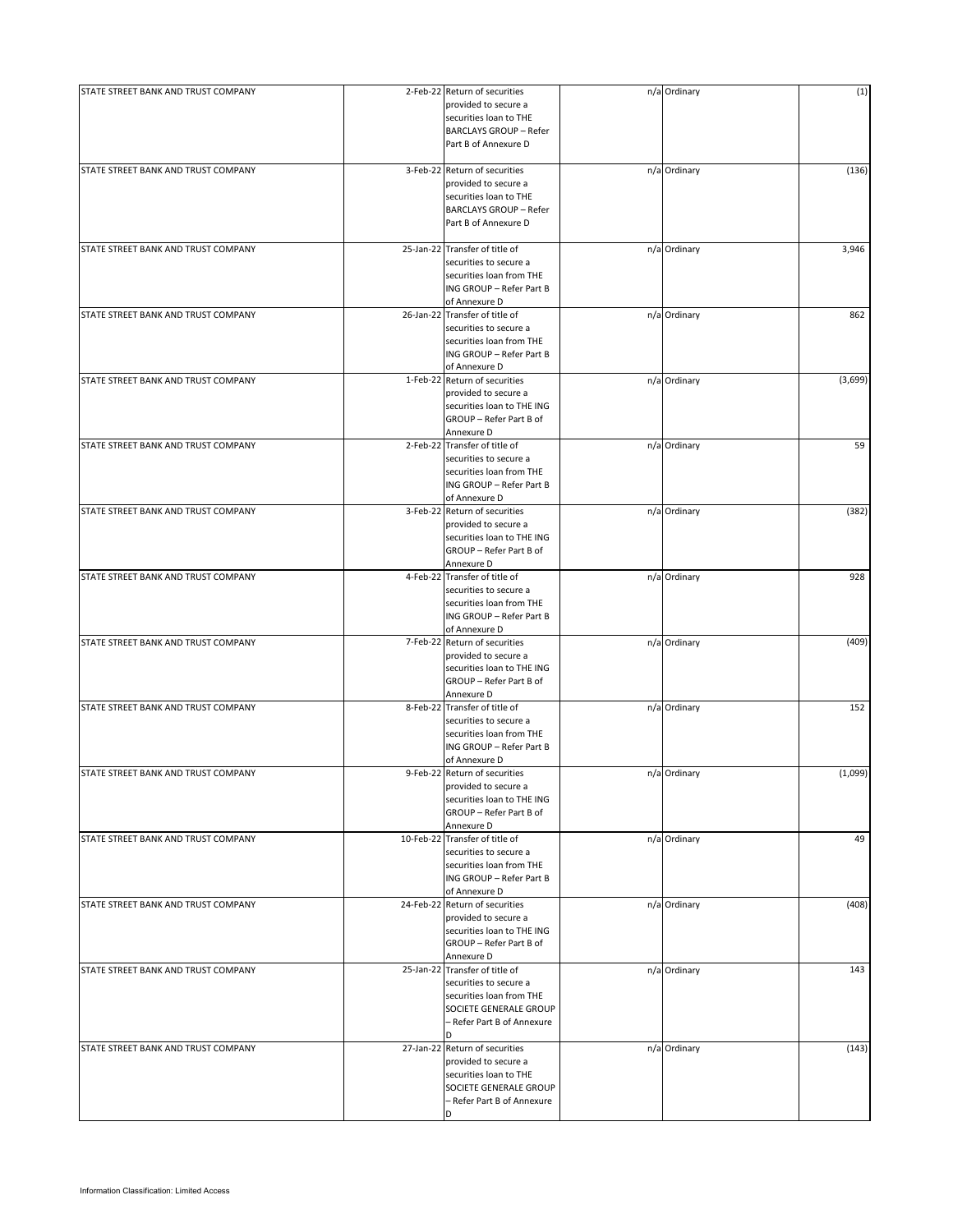| STATE STREET BANK AND TRUST COMPANY | 25-Jan-22 Transfer of title of | n/a Ordinary | 513   |
|-------------------------------------|--------------------------------|--------------|-------|
|                                     | securities to secure a         |              |       |
|                                     | securities loan from THE       |              |       |
|                                     | ING GROUP - Refer Part B       |              |       |
|                                     | of Annexure D                  |              |       |
| STATE STREET BANK AND TRUST COMPANY | 26-Jan-22 Transfer of title of | n/a Ordinary | 112   |
|                                     | securities to secure a         |              |       |
|                                     | securities loan from THE       |              |       |
|                                     | ING GROUP - Refer Part B       |              |       |
|                                     | of Annexure D                  |              |       |
| STATE STREET BANK AND TRUST COMPANY | 1-Feb-22 Transfer of title of  | n/a Ordinary | 47    |
|                                     | securities to secure a         |              |       |
|                                     | securities loan from THE       |              |       |
|                                     | ING GROUP - Refer Part B       |              |       |
|                                     |                                |              |       |
|                                     | of Annexure D                  |              |       |
| STATE STREET BANK AND TRUST COMPANY | 2-Feb-22 Transfer of title of  | n/a Ordinary | 36    |
|                                     | securities to secure a         |              |       |
|                                     | securities loan from THE       |              |       |
|                                     | ING GROUP - Refer Part B       |              |       |
|                                     | of Annexure D                  |              |       |
| STATE STREET BANK AND TRUST COMPANY | 3-Feb-22 Return of securities  | n/a Ordinary | (232) |
|                                     | provided to secure a           |              |       |
|                                     | securities loan to THE ING     |              |       |
|                                     | GROUP - Refer Part B of        |              |       |
|                                     | Annexure D                     |              |       |
| STATE STREET BANK AND TRUST COMPANY | 4-Feb-22 Transfer of title of  |              | 562   |
|                                     |                                | n/a Ordinary |       |
|                                     | securities to secure a         |              |       |
|                                     | securities loan from THE       |              |       |
|                                     | ING GROUP - Refer Part B       |              |       |
|                                     | of Annexure D                  |              |       |
| STATE STREET BANK AND TRUST COMPANY | 7-Feb-22 Return of securities  | n/a Ordinary | (235) |
|                                     | provided to secure a           |              |       |
|                                     | securities loan to THE ING     |              |       |
|                                     |                                |              |       |
|                                     | GROUP - Refer Part B of        |              |       |
|                                     | Annexure D                     |              |       |
| STATE STREET BANK AND TRUST COMPANY | 8-Feb-22 Return of securities  | n/a Ordinary | (272) |
|                                     | provided to secure a           |              |       |
|                                     | securities loan to THE ING     |              |       |
|                                     | GROUP - Refer Part B of        |              |       |
|                                     | Annexure D                     |              |       |
| STATE STREET BANK AND TRUST COMPANY | 9-Feb-22 Return of securities  | n/a Ordinary | (404) |
|                                     | provided to secure a           |              |       |
|                                     |                                |              |       |
|                                     | securities loan to THE ING     |              |       |
|                                     | GROUP - Refer Part B of        |              |       |
|                                     | Annexure D                     |              |       |
| STATE STREET BANK AND TRUST COMPANY | 10-Feb-22 Transfer of title of | n/a Ordinary | 17    |
|                                     | securities to secure a         |              |       |
|                                     | securities loan from THE       |              |       |
|                                     | ING GROUP - Refer Part B       |              |       |
|                                     | of Annexure D                  |              |       |
| STATE STREET BANK AND TRUST COMPANY | 24-Feb-22 Return of securities | n/a Ordinary | (145) |
|                                     | provided to secure a           |              |       |
|                                     |                                |              |       |
|                                     | securities loan to THE ING     |              |       |
|                                     | GROUP - Refer Part B of        |              |       |
|                                     | Annexure D                     |              |       |
| STATE STREET BANK AND TRUST COMPANY | 18-Mar-22 Transfer of title of | n/a Ordinary | 18    |
|                                     | securities to secure a         |              |       |
|                                     | securities loan from THE       |              |       |
|                                     | ING GROUP - Refer Part B       |              |       |
|                                     | of Annexure D                  |              |       |
| STATE STREET BANK AND TRUST COMPANY | 21-Mar-22 Transfer of title of | n/a Ordinary | 287   |
|                                     | securities to secure a         |              |       |
|                                     | securities loan from THE       |              |       |
|                                     |                                |              |       |
|                                     | ING GROUP - Refer Part B       |              |       |
|                                     | of Annexure D                  |              |       |
| STATE STREET BANK AND TRUST COMPANY | 22-Mar-22 Transfer of title of | n/a Ordinary | 38    |
|                                     | securities to secure a         |              |       |
|                                     | securities loan from THE       |              |       |
|                                     | ING GROUP - Refer Part B       |              |       |
|                                     | of Annexure D                  |              |       |
| STATE STREET BANK AND TRUST COMPANY | 23-Mar-22 Transfer of title of | n/a Ordinary | 232   |
|                                     | securities to secure a         |              |       |
|                                     | securities loan from THE       |              |       |
|                                     |                                |              |       |
|                                     | ING GROUP - Refer Part B       |              |       |
|                                     | of Annexure D                  |              |       |
| STATE STREET BANK AND TRUST COMPANY | 24-Mar-22 Transfer of title of | n/a Ordinary | 22    |
|                                     | securities to secure a         |              |       |
|                                     | securities loan from THE       |              |       |
|                                     | ING GROUP - Refer Part B       |              |       |
|                                     | of Annexure D                  |              |       |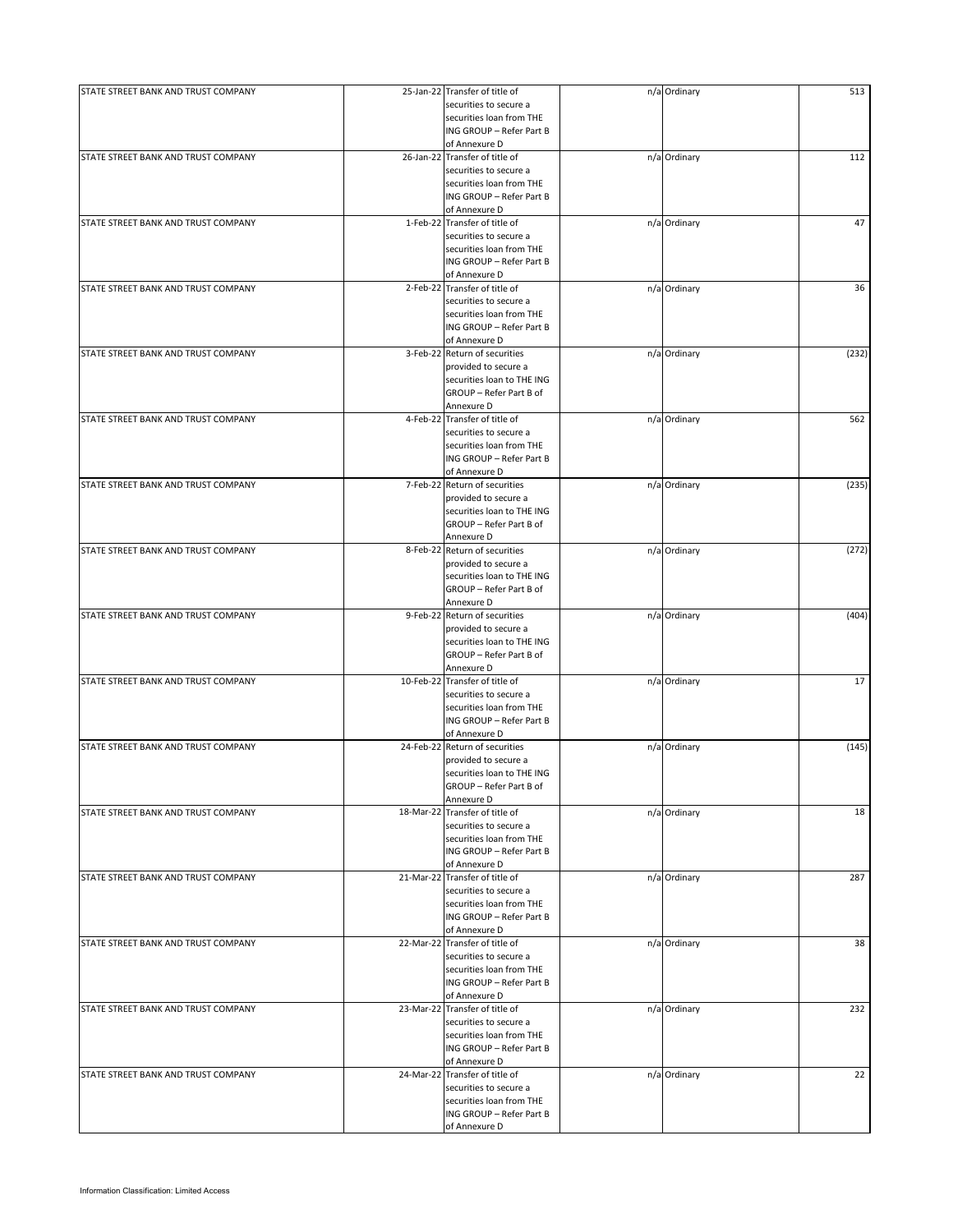| STATE STREET BANK AND TRUST COMPANY |           | 25-Mar-22 Transfer of title of        | n/a Ordinary | 68    |
|-------------------------------------|-----------|---------------------------------------|--------------|-------|
|                                     |           | securities to secure a                |              |       |
|                                     |           | securities loan from THE              |              |       |
|                                     |           |                                       |              |       |
|                                     |           | ING GROUP - Refer Part B              |              |       |
|                                     |           | of Annexure D                         |              |       |
| STATE STREET BANK AND TRUST COMPANY |           | 28-Mar-22 Return of securities        | n/a Ordinary | (233) |
|                                     |           | provided to secure a                  |              |       |
|                                     |           |                                       |              |       |
|                                     |           | securities loan to THE ING            |              |       |
|                                     |           | GROUP - Refer Part B of               |              |       |
|                                     |           | Annexure D                            |              |       |
|                                     |           |                                       |              |       |
| STATE STREET BANK AND TRUST COMPANY |           | 29-Mar-22 Return of securities        | n/a Ordinary | (6)   |
|                                     |           | provided to secure a                  |              |       |
|                                     |           | securities loan to THE ING            |              |       |
|                                     |           | GROUP - Refer Part B of               |              |       |
|                                     |           |                                       |              |       |
|                                     |           | Annexure D                            |              |       |
| STATE STREET BANK AND TRUST COMPANY |           | 30-Mar-22 Transfer of title of        | n/a Ordinary | 3     |
|                                     |           | securities to secure a                |              |       |
|                                     |           | securities loan from THE              |              |       |
|                                     |           |                                       |              |       |
|                                     |           | ING GROUP - Refer Part B              |              |       |
|                                     |           | of Annexure D                         |              |       |
| STATE STREET BANK AND TRUST COMPANY |           | 31-Mar-22 Transfer of title of        | n/a Ordinary | 39    |
|                                     |           |                                       |              |       |
|                                     |           | securities to secure a                |              |       |
|                                     |           | securities loan from THE              |              |       |
|                                     |           | ING GROUP - Refer Part B              |              |       |
|                                     |           | of Annexure D                         |              |       |
|                                     |           |                                       |              |       |
| STATE STREET BANK AND TRUST COMPANY |           | 1-Apr-22 Return of securities         | n/a Ordinary | (4)   |
|                                     |           | provided to secure a                  |              |       |
|                                     |           | securities loan to THE ING            |              |       |
|                                     |           |                                       |              |       |
|                                     |           | GROUP - Refer Part B of               |              |       |
|                                     |           | Annexure D                            |              |       |
| STATE STREET BANK AND TRUST COMPANY |           | 4-Apr-22 Return of securities         | n/a Ordinary | (457) |
|                                     |           | provided to secure a                  |              |       |
|                                     |           |                                       |              |       |
|                                     |           | securities loan to THE ING            |              |       |
|                                     |           | GROUP - Refer Part B of               |              |       |
|                                     |           | Annexure D                            |              |       |
|                                     |           |                                       |              |       |
| STATE STREET BANK AND TRUST COMPANY |           | 6-Apr-22 Return of securities         | n/a Ordinary | (5)   |
|                                     |           | provided to secure a                  |              |       |
|                                     |           | securities loan to THE ING            |              |       |
|                                     |           |                                       |              |       |
|                                     |           | GROUP - Refer Part B of               |              |       |
|                                     |           | Annexure D                            |              |       |
| STATE STREET BANK AND TRUST COMPANY |           | 7-Apr-22 Transfer of title of         | n/a Ordinary | 437   |
|                                     |           |                                       |              |       |
|                                     |           | securities to secure a                |              |       |
|                                     |           | securities loan from THE              |              |       |
|                                     |           | ING GROUP - Refer Part B              |              |       |
|                                     |           | of Annexure D                         |              |       |
|                                     |           |                                       |              |       |
| STATE STREET BANK AND TRUST COMPANY |           | 8-Apr-22 Return of securities         | n/a Ordinary | (7)   |
|                                     |           | provided to secure a                  |              |       |
|                                     |           | securities loan to THE ING            |              |       |
|                                     |           |                                       |              |       |
|                                     |           | GROUP - Refer Part B of               |              |       |
|                                     |           | Annexure D                            |              |       |
| STATE STREET BANK AND TRUST COMPANY | 11-Apr-22 | Transfer of title of                  | n/a Ordinary | 14    |
|                                     |           | securities to secure a                |              |       |
|                                     |           |                                       |              |       |
|                                     |           | securities loan from THE              |              |       |
|                                     |           | ING GROUP - Refer Part B              |              |       |
|                                     |           | of Annexure D                         |              |       |
| STATE STREET BANK AND TRUST COMPANY |           | Transfer of title of                  | n/a Ordinary | 28    |
|                                     | 12-Apr-22 |                                       |              |       |
|                                     |           | securities to secure a                |              |       |
|                                     |           | securities loan from THE              |              |       |
|                                     |           | ING GROUP - Refer Part B              |              |       |
|                                     |           |                                       |              |       |
|                                     |           | of Annexure D                         |              |       |
| STATE STREET BANK AND TRUST COMPANY |           | 13-Apr-22 Transfer of title of        | n/a Ordinary | 40    |
|                                     |           | securities to secure a                |              |       |
|                                     |           | securities loan from THE              |              |       |
|                                     |           |                                       |              |       |
|                                     |           | ING GROUP - Refer Part B              |              |       |
|                                     |           | of Annexure D                         |              |       |
| STATE STREET BANK AND TRUST COMPANY |           | 14-Apr-22 Transfer of title of        | n/a Ordinary | 20    |
|                                     |           |                                       |              |       |
|                                     |           | securities to secure a                |              |       |
|                                     |           | securities loan from THE              |              |       |
|                                     |           | ING GROUP - Refer Part B              |              |       |
|                                     |           | of Annexure D                         |              |       |
|                                     |           |                                       |              |       |
| STATE STREET BANK AND TRUST COMPANY |           | 15-Apr-22 Return of securities        | n/a Ordinary | (5)   |
|                                     |           | provided to secure a                  |              |       |
|                                     |           | securities loan to THE ING            |              |       |
|                                     |           |                                       |              |       |
|                                     |           | GROUP - Refer Part B of               |              |       |
|                                     |           | Annexure D                            |              |       |
| STATE STREET BANK AND TRUST COMPANY |           | 18-Apr-22 Return of securities        | n/a Ordinary | (5)   |
|                                     |           |                                       |              |       |
|                                     |           | provided to secure a                  |              |       |
|                                     |           | securities loan to THE ING            |              |       |
|                                     |           |                                       |              |       |
|                                     |           |                                       |              |       |
|                                     |           | GROUP - Refer Part B of<br>Annexure D |              |       |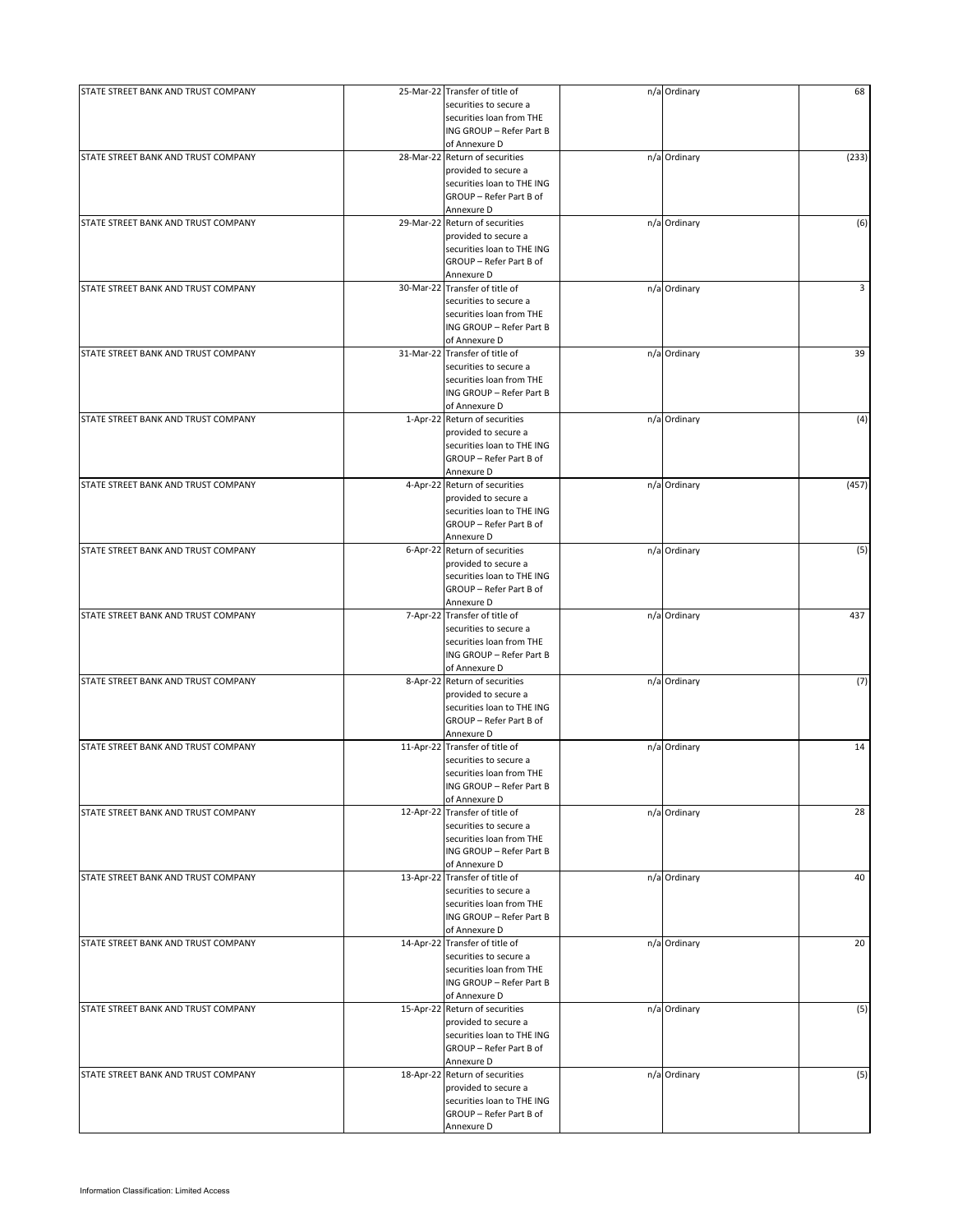| STATE STREET BANK AND TRUST COMPANY |            | 19-Apr-22 Return of securities | n/a Ordinary | (520) |
|-------------------------------------|------------|--------------------------------|--------------|-------|
|                                     |            | provided to secure a           |              |       |
|                                     |            | securities loan to THE ING     |              |       |
|                                     |            | GROUP - Refer Part B of        |              |       |
|                                     |            | Annexure D                     |              |       |
| STATE STREET BANK AND TRUST COMPANY |            | 21-Apr-22 Transfer of title of | n/a Ordinary | 530   |
|                                     |            | securities to secure a         |              |       |
|                                     |            | securities loan from THE       |              |       |
|                                     |            | ING GROUP - Refer Part B       |              |       |
|                                     |            | of Annexure D                  |              |       |
| STATE STREET BANK AND TRUST COMPANY | 22-Apr-22  | Transfer of title of           | n/a Ordinary | 25    |
|                                     |            | securities to secure a         |              |       |
|                                     |            | securities loan from THE       |              |       |
|                                     |            | ING GROUP - Refer Part B       |              |       |
|                                     |            | of Annexure D                  |              |       |
| STATE STREET BANK AND TRUST COMPANY | 25-Apr-22  | Return of securities           | n/a Ordinary | (8)   |
|                                     |            | provided to secure a           |              |       |
|                                     |            |                                |              |       |
|                                     |            | securities loan to THE ING     |              |       |
|                                     |            | GROUP - Refer Part B of        |              |       |
|                                     |            | Annexure D                     |              |       |
| STATE STREET BANK AND TRUST COMPANY | 26-Apr-22  | Return of securities           | n/a Ordinary | (75)  |
|                                     |            | provided to secure a           |              |       |
|                                     |            | securities loan to THE ING     |              |       |
|                                     |            | GROUP - Refer Part B of        |              |       |
|                                     |            | Annexure D                     |              |       |
| STATE STREET BANK AND TRUST COMPANY | 29-Apr-22  | Return of securities           | n/a Ordinary | (243) |
|                                     |            | provided to secure a           |              |       |
|                                     |            | securities loan to THE ING     |              |       |
|                                     |            | GROUP - Refer Part B of        |              |       |
|                                     |            | Annexure D                     |              |       |
| STATE STREET BANK AND TRUST COMPANY | $2-May-22$ | Transfer of title of           |              | 10    |
|                                     |            |                                | n/a Ordinary |       |
|                                     |            | securities to secure a         |              |       |
|                                     |            | securities loan from THE       |              |       |
|                                     |            | ING GROUP - Refer Part B       |              |       |
|                                     |            | of Annexure D                  |              |       |
| STATE STREET BANK AND TRUST COMPANY |            | 3-May-22 Return of securities  | n/a Ordinary | (243) |
|                                     |            | provided to secure a           |              |       |
|                                     |            | securities loan to THE ING     |              |       |
|                                     |            | GROUP - Refer Part B of        |              |       |
|                                     |            | Annexure D                     |              |       |
| STATE STREET BANK AND TRUST COMPANY | 4-May-22   | Transfer of title of           | n/a Ordinary | 212   |
|                                     |            | securities to secure a         |              |       |
|                                     |            | securities loan from THE       |              |       |
|                                     |            | ING GROUP - Refer Part B       |              |       |
|                                     |            |                                |              |       |
|                                     |            | of Annexure D                  |              |       |
| STATE STREET BANK AND TRUST COMPANY | 5-May-22   | Return of securities           | n/a Ordinary | (22)  |
|                                     |            | provided to secure a           |              |       |
|                                     |            | securities loan to THE ING     |              |       |
|                                     |            | GROUP - Refer Part B of        |              |       |
|                                     |            | Annexure D                     |              |       |
| STATE STREET BANK AND TRUST COMPANY | 6-May-22   | Return of securities           | n/a Ordinary | (17)  |
|                                     |            | provided to secure a           |              |       |
|                                     |            | securities loan to THE ING     |              |       |
|                                     |            | GROUP - Refer Part B of        |              |       |
|                                     |            | Annexure D                     |              |       |
| STATE STREET BANK AND TRUST COMPANY | $9-May-22$ | Return of securities           | n/a Ordinary | (157) |
|                                     |            | provided to secure a           |              |       |
|                                     |            |                                |              |       |
|                                     |            | securities loan to THE ING     |              |       |
|                                     |            | GROUP - Refer Part B of        |              |       |
|                                     |            | Annexure D                     |              |       |
| STATE STREET BANK AND TRUST COMPANY | 10-May-22  | Transfer of title of           | n/a Ordinary | 69    |
|                                     |            | securities to secure a         |              |       |
|                                     |            | securities loan from THE       |              |       |
|                                     |            | ING GROUP - Refer Part B       |              |       |
|                                     |            | of Annexure D                  |              |       |
| STATE STREET BANK AND TRUST COMPANY | 11-May-22  | Return of securities           | n/a Ordinary | (86)  |
|                                     |            | provided to secure a           |              |       |
|                                     |            | securities loan to THE ING     |              |       |
|                                     |            | GROUP - Refer Part B of        |              |       |
|                                     |            | Annexure D                     |              |       |
| STATE STREET BANK AND TRUST COMPANY |            | 24-Jan-22 Transfer of title of | n/a Ordinary | 11    |
|                                     |            |                                |              |       |
|                                     |            | securities to secure a         |              |       |
|                                     |            | securities loan from THE       |              |       |
|                                     |            | <b>BARCLAYS GROUP - Refer</b>  |              |       |
|                                     |            | Part B of Annexure D           |              |       |
|                                     |            |                                |              |       |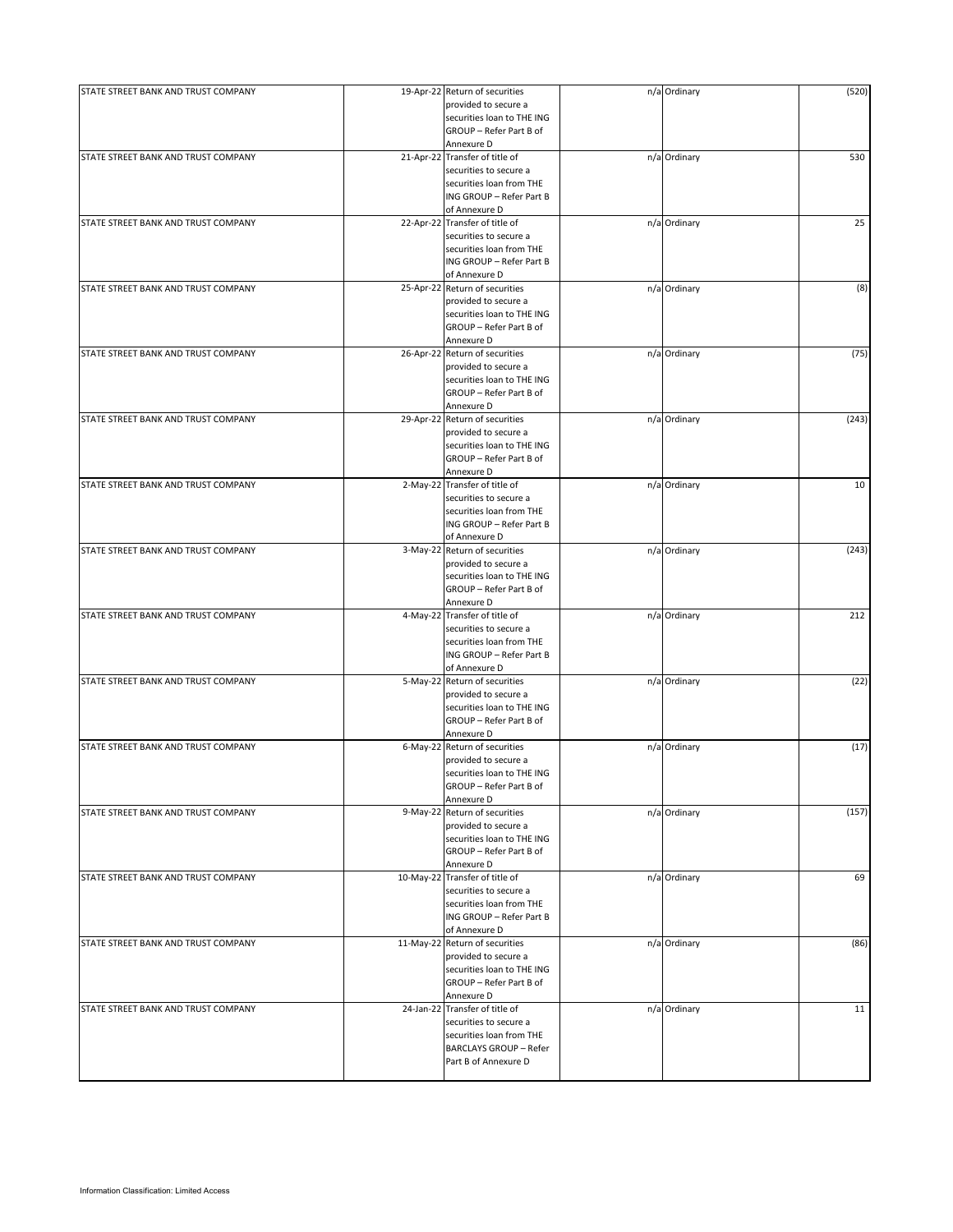| STATE STREET BANK AND TRUST COMPANY |           | 1-Feb-22 Transfer of title of  | n/a Ordinary | 4         |
|-------------------------------------|-----------|--------------------------------|--------------|-----------|
|                                     |           | securities to secure a         |              |           |
|                                     |           | securities loan from THE       |              |           |
|                                     |           | <b>BARCLAYS GROUP - Refer</b>  |              |           |
|                                     |           | Part B of Annexure D           |              |           |
|                                     |           |                                |              |           |
| STATE STREET BANK AND TRUST COMPANY |           | 3-Feb-22 Return of securities  | n/a Ordinary | (14)      |
|                                     |           | provided to secure a           |              |           |
|                                     |           |                                |              |           |
|                                     |           | securities loan to THE         |              |           |
|                                     |           | <b>BARCLAYS GROUP - Refer</b>  |              |           |
|                                     |           | Part B of Annexure D           |              |           |
|                                     |           |                                |              |           |
| STATE STREET BANK AND TRUST COMPANY |           | 25-Jan-22 Transfer of title of | n/a Ordinary | 233       |
|                                     |           | securities to secure a         |              |           |
|                                     |           | securities loan from THE       |              |           |
|                                     |           | ING GROUP - Refer Part B       |              |           |
|                                     |           | of Annexure D                  |              |           |
| STATE STREET BANK AND TRUST COMPANY | 26-Jan-22 | Transfer of title of           | n/a Ordinary | 51        |
|                                     |           | securities to secure a         |              |           |
|                                     |           | securities loan from THE       |              |           |
|                                     |           |                                |              |           |
|                                     |           | ING GROUP - Refer Part B       |              |           |
|                                     |           | of Annexure D                  |              |           |
| STATE STREET BANK AND TRUST COMPANY |           | 21-Mar-22 Transfer of title of | n/a Ordinary | 15,100    |
|                                     |           | securities to secure a         |              |           |
|                                     |           | securities loan from THE       |              |           |
|                                     |           | ING GROUP - Refer Part B       |              |           |
|                                     |           | of Annexure D                  |              |           |
| STATE STREET BANK AND TRUST COMPANY |           | 22-Mar-22 Return of securities | n/a Ordinary | (6,058)   |
|                                     |           | provided to secure a           |              |           |
|                                     |           | securities loan to THE ING     |              |           |
|                                     |           |                                |              |           |
|                                     |           | GROUP - Refer Part B of        |              |           |
|                                     |           | Annexure D                     |              |           |
| STATE STREET BANK AND TRUST COMPANY |           | 23-Mar-22 Transfer of title of | n/a Ordinary | 6,378     |
|                                     |           | securities to secure a         |              |           |
|                                     |           | securities loan from THE       |              |           |
|                                     |           | ING GROUP - Refer Part B       |              |           |
|                                     |           | of Annexure D                  |              |           |
| STATE STREET BANK AND TRUST COMPANY |           | 24-Mar-22 Transfer of title of |              | 450       |
|                                     |           |                                | n/a Ordinary |           |
|                                     |           | securities to secure a         |              |           |
|                                     |           | securities loan from THE       |              |           |
|                                     |           | ING GROUP - Refer Part B       |              |           |
|                                     |           | of Annexure D                  |              |           |
| STATE STREET BANK AND TRUST COMPANY |           | 25-Mar-22 Return of securities | n/a Ordinary | (1, 390)  |
|                                     |           | provided to secure a           |              |           |
|                                     |           | securities loan to THE ING     |              |           |
|                                     |           | GROUP - Refer Part B of        |              |           |
|                                     |           |                                |              |           |
|                                     |           | Annexure D                     |              |           |
| STATE STREET BANK AND TRUST COMPANY |           | 28-Mar-22 Return of securities | n/a Ordinary | (5, 119)  |
|                                     |           | provided to secure a           |              |           |
|                                     |           | securities loan to THE ING     |              |           |
|                                     |           | GROUP - Refer Part B of        |              |           |
|                                     |           | Annexure D                     |              |           |
| STATE STREET BANK AND TRUST COMPANY |           | 29-Mar-22 Return of securities | n/a Ordinary | (163)     |
|                                     |           | provided to secure a           |              |           |
|                                     |           | securities loan to THE ING     |              |           |
|                                     |           | GROUP - Refer Part B of        |              |           |
|                                     |           | Annexure D                     |              |           |
| STATE STREET BANK AND TRUST COMPANY |           | 30-Mar-22 Transfer of title of | n/a Ordinary | 47        |
|                                     |           | securities to secure a         |              |           |
|                                     |           |                                |              |           |
|                                     |           | securities loan from THE       |              |           |
|                                     |           | ING GROUP - Refer Part B       |              |           |
|                                     |           | of Annexure D                  |              |           |
| STATE STREET BANK AND TRUST COMPANY |           | 31-Mar-22 Transfer of title of | n/a Ordinary | 829       |
|                                     |           | securities to secure a         |              |           |
|                                     |           | securities loan from THE       |              |           |
|                                     |           | ING GROUP - Refer Part B       |              |           |
|                                     |           | of Annexure D                  |              |           |
| STATE STREET BANK AND TRUST COMPANY |           | 1-Apr-22 Return of securities  | n/a Ordinary | (121)     |
|                                     |           | provided to secure a           |              |           |
|                                     |           |                                |              |           |
|                                     |           | securities loan to THE ING     |              |           |
|                                     |           | GROUP - Refer Part B of        |              |           |
|                                     |           | Annexure D                     |              |           |
| STATE STREET BANK AND TRUST COMPANY | 4-Apr-22  | Return of securities           | n/a Ordinary | (10, 054) |
|                                     |           | provided to secure a           |              |           |
|                                     |           | securities loan to THE ING     |              |           |
|                                     |           | GROUP - Refer Part B of        |              |           |
|                                     |           | Annexure D                     |              |           |
|                                     |           |                                |              |           |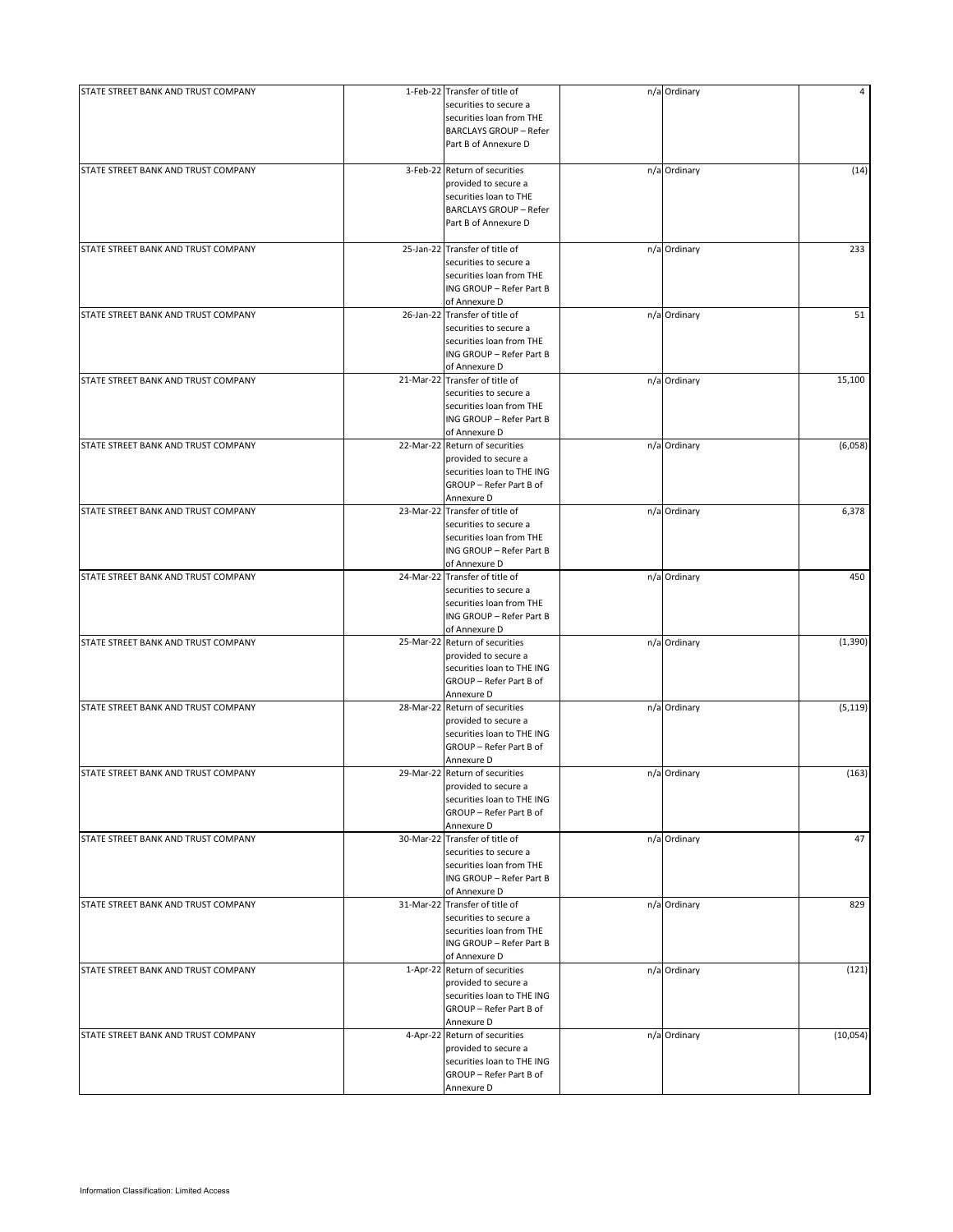| STATE STREET BANK AND TRUST COMPANY |           | 6-Apr-22 Return of securities  | n/a Ordinary | (110)    |
|-------------------------------------|-----------|--------------------------------|--------------|----------|
|                                     |           | provided to secure a           |              |          |
|                                     |           | securities loan to THE ING     |              |          |
|                                     |           | GROUP - Refer Part B of        |              |          |
|                                     |           | Annexure D                     |              |          |
|                                     |           |                                |              |          |
| STATE STREET BANK AND TRUST COMPANY |           | 7-Apr-22 Transfer of title of  | n/a Ordinary | 9,841    |
|                                     |           | securities to secure a         |              |          |
|                                     |           | securities loan from THE       |              |          |
|                                     |           | ING GROUP - Refer Part B       |              |          |
|                                     |           | of Annexure D                  |              |          |
| STATE STREET BANK AND TRUST COMPANY |           | 8-Apr-22 Transfer of title of  | n/a Ordinary | 2,393    |
|                                     |           |                                |              |          |
|                                     |           | securities to secure a         |              |          |
|                                     |           | securities loan from THE       |              |          |
|                                     |           | ING GROUP - Refer Part B       |              |          |
|                                     |           | of Annexure D                  |              |          |
| STATE STREET BANK AND TRUST COMPANY |           | 11-Apr-22 Transfer of title of | n/a Ordinary | 455      |
|                                     |           | securities to secure a         |              |          |
|                                     |           | securities loan from THE       |              |          |
|                                     |           | ING GROUP - Refer Part B       |              |          |
|                                     |           |                                |              |          |
|                                     |           | of Annexure D                  |              |          |
| STATE STREET BANK AND TRUST COMPANY |           | 12-Apr-22 Transfer of title of | n/a Ordinary | 890      |
|                                     |           | securities to secure a         |              |          |
|                                     |           | securities loan from THE       |              |          |
|                                     |           | ING GROUP - Refer Part B       |              |          |
|                                     |           | of Annexure D                  |              |          |
|                                     |           |                                |              |          |
| STATE STREET BANK AND TRUST COMPANY |           | 13-Apr-22 Transfer of title of | n/a Ordinary | 1,156    |
|                                     |           | securities to secure a         |              |          |
|                                     |           | securities loan from THE       |              |          |
|                                     |           | ING GROUP - Refer Part B       |              |          |
|                                     |           | of Annexure D                  |              |          |
|                                     |           |                                |              |          |
| STATE STREET BANK AND TRUST COMPANY |           | 14-Apr-22 Transfer of title of | n/a Ordinary | 565      |
|                                     |           | securities to secure a         |              |          |
|                                     |           | securities loan from THE       |              |          |
|                                     |           | ING GROUP - Refer Part B       |              |          |
|                                     |           | of Annexure D                  |              |          |
|                                     |           |                                |              |          |
| STATE STREET BANK AND TRUST COMPANY |           | 15-Apr-22 Transfer of title of | n/a Ordinary | 10       |
|                                     |           | securities to secure a         |              |          |
|                                     |           | securities loan from THE       |              |          |
|                                     |           | ING GROUP - Refer Part B       |              |          |
|                                     |           | of Annexure D                  |              |          |
| STATE STREET BANK AND TRUST COMPANY |           | 18-Apr-22 Return of securities | n/a Ordinary | (147)    |
|                                     |           |                                |              |          |
|                                     |           | provided to secure a           |              |          |
|                                     |           | securities loan to THE ING     |              |          |
|                                     |           | GROUP - Refer Part B of        |              |          |
|                                     |           | Annexure D                     |              |          |
| STATE STREET BANK AND TRUST COMPANY |           | 19-Apr-22 Return of securities | n/a Ordinary | (15,085) |
|                                     |           | provided to secure a           |              |          |
|                                     |           |                                |              |          |
|                                     |           | securities loan to THE ING     |              |          |
|                                     |           | GROUP - Refer Part B of        |              |          |
|                                     |           | Annexure D                     |              |          |
| STATE STREET BANK AND TRUST COMPANY | 21-Apr-22 | Transfer of title of           | n/a Ordinary | 15,326   |
|                                     |           | securities to secure a         |              |          |
|                                     |           | securities loan from THE       |              |          |
|                                     |           |                                |              |          |
|                                     |           | ING GROUP - Refer Part B       |              |          |
|                                     |           | of Annexure D                  |              |          |
| STATE STREET BANK AND TRUST COMPANY |           | 22-Apr-22 Return of securities | n/a Ordinary | (1, 273) |
|                                     |           | provided to secure a           |              |          |
|                                     |           | securities loan to THE ING     |              |          |
|                                     |           | GROUP - Refer Part B of        |              |          |
|                                     |           |                                |              |          |
|                                     |           | Annexure D                     |              |          |
| STATE STREET BANK AND TRUST COMPANY |           | 25-Apr-22 Return of securities | n/a Ordinary | (183)    |
|                                     |           | provided to secure a           |              |          |
|                                     |           | securities loan to THE ING     |              |          |
|                                     |           | GROUP - Refer Part B of        |              |          |
|                                     |           |                                |              |          |
|                                     |           | Annexure D                     |              |          |
| STATE STREET BANK AND TRUST COMPANY |           | 26-Apr-22 Return of securities | n/a Ordinary | (1,971)  |
|                                     |           | provided to secure a           |              |          |
|                                     |           | securities loan to THE ING     |              |          |
|                                     |           | GROUP - Refer Part B of        |              |          |
|                                     |           | Annexure D                     |              |          |
|                                     |           |                                |              |          |
| STATE STREET BANK AND TRUST COMPANY |           | 29-Apr-22 Return of securities | n/a Ordinary | (6, 127) |
|                                     |           | provided to secure a           |              |          |
|                                     |           | securities loan to THE ING     |              |          |
|                                     |           | GROUP - Refer Part B of        |              |          |
|                                     |           | Annexure D                     |              |          |
|                                     |           | 2-May-22 Transfer of title of  |              | 101      |
| STATE STREET BANK AND TRUST COMPANY |           |                                | n/a Ordinary |          |
|                                     |           | securities to secure a         |              |          |
|                                     |           | securities loan from THE       |              |          |
|                                     |           | ING GROUP - Refer Part B       |              |          |
|                                     |           | of Annexure D                  |              |          |
|                                     |           |                                |              |          |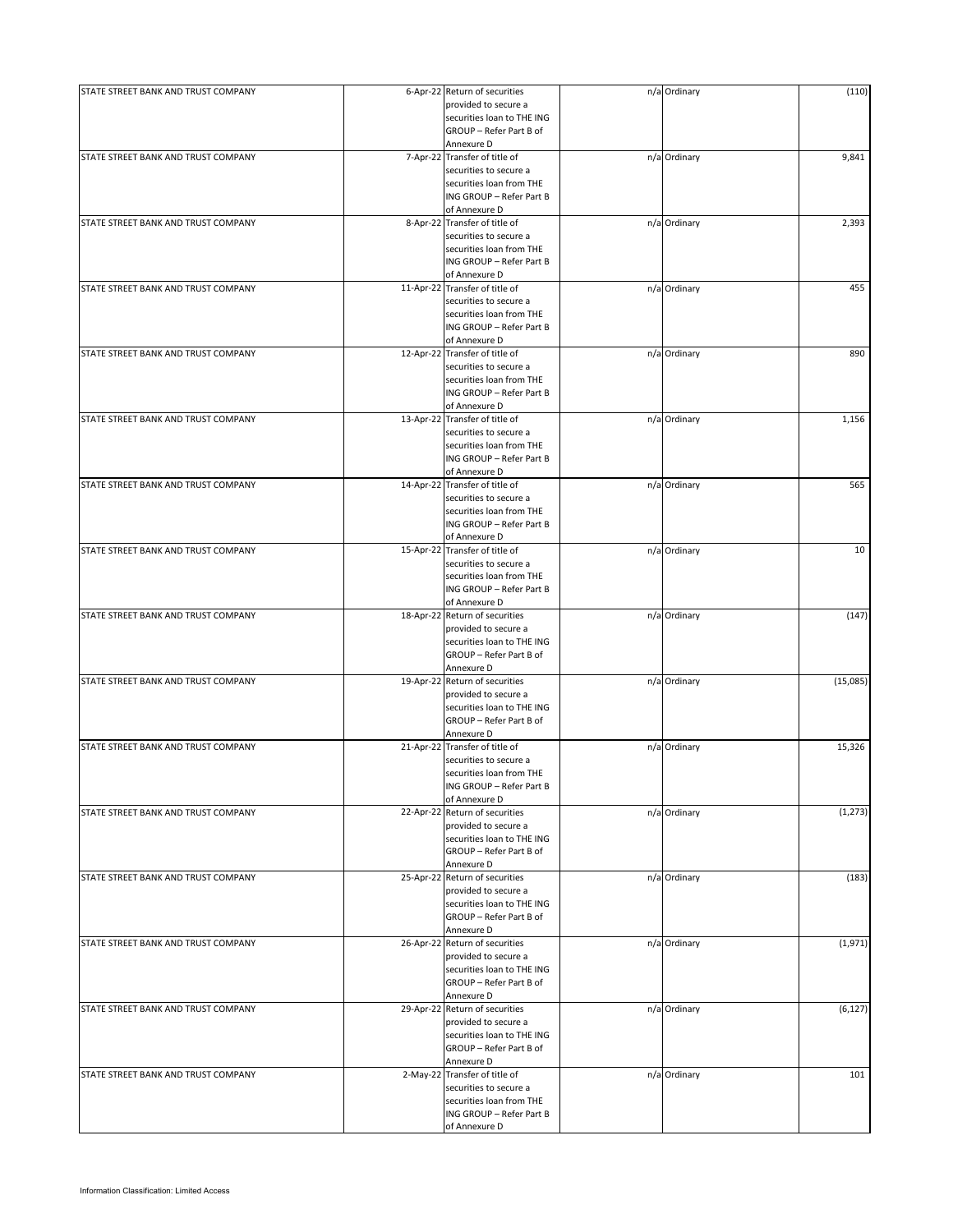| STATE STREET BANK AND TRUST COMPANY | 3-May-22 Return of securities<br>provided to secure a<br>securities loan to THE ING | n/a Ordinary | (5,982)  |
|-------------------------------------|-------------------------------------------------------------------------------------|--------------|----------|
|                                     | GROUP - Refer Part B of                                                             |              |          |
|                                     | Annexure D                                                                          |              |          |
| STATE STREET BANK AND TRUST COMPANY | 4-May-22 Transfer of title of<br>securities to secure a                             | n/a Ordinary | 5,260    |
|                                     | securities loan from THE                                                            |              |          |
|                                     | ING GROUP - Refer Part B                                                            |              |          |
|                                     | of Annexure D                                                                       |              |          |
| STATE STREET BANK AND TRUST COMPANY | 5-May-22 Transfer of title of                                                       | n/a Ordinary | 1,414    |
|                                     | securities to secure a                                                              |              |          |
|                                     | securities loan from THE                                                            |              |          |
|                                     | ING GROUP - Refer Part B                                                            |              |          |
|                                     | of Annexure D                                                                       |              |          |
| STATE STREET BANK AND TRUST COMPANY | 6-May-22 Return of securities                                                       | n/a Ordinary | (534)    |
|                                     | provided to secure a                                                                |              |          |
|                                     | securities loan to THE ING                                                          |              |          |
|                                     | GROUP - Refer Part B of                                                             |              |          |
|                                     | Annexure D                                                                          |              |          |
| STATE STREET BANK AND TRUST COMPANY | 9-May-22 Return of securities                                                       | n/a Ordinary | (5, 565) |
|                                     | provided to secure a                                                                |              |          |
|                                     | securities loan to THE ING<br>GROUP - Refer Part B of                               |              |          |
|                                     | Annexure D                                                                          |              |          |
| STATE STREET BANK AND TRUST COMPANY | 10-May-22 Transfer of title of                                                      | n/a Ordinary | 2,438    |
|                                     | securities to secure a                                                              |              |          |
|                                     | securities loan from THE                                                            |              |          |
|                                     | ING GROUP - Refer Part B                                                            |              |          |
|                                     | of Annexure D                                                                       |              |          |
| STATE STREET BANK AND TRUST COMPANY | 11-May-22 Return of securities                                                      | n/a Ordinary | (3,055)  |
|                                     | provided to secure a                                                                |              |          |
|                                     | securities loan to THE ING                                                          |              |          |
|                                     | GROUP - Refer Part B of                                                             |              |          |
|                                     | Annexure D                                                                          |              |          |
| STATE STREET BANK AND TRUST COMPANY | 24-Jan-22 Transfer of title of                                                      | n/a Ordinary | 164      |
|                                     | securities to secure a                                                              |              |          |
|                                     | securities loan from THE                                                            |              |          |
|                                     | <b>BARCLAYS GROUP - Refer</b>                                                       |              |          |
|                                     | Part B of Annexure D                                                                |              |          |
|                                     |                                                                                     |              |          |
| STATE STREET BANK AND TRUST COMPANY | 1-Feb-22 Transfer of title of                                                       | n/a Ordinary | 62       |
|                                     | securities to secure a                                                              |              |          |
|                                     | securities loan from THE                                                            |              |          |
|                                     | <b>BARCLAYS GROUP - Refer</b>                                                       |              |          |
|                                     | Part B of Annexure D                                                                |              |          |
| STATE STREET BANK AND TRUST COMPANY | 2-Feb-22 Transfer of title of                                                       | n/a Ordinary | 19       |
|                                     | securities to secure a                                                              |              |          |
|                                     | securities loan from THE                                                            |              |          |
|                                     | <b>BARCLAYS GROUP - Refer</b>                                                       |              |          |
|                                     | Part B of Annexure D                                                                |              |          |
|                                     |                                                                                     |              |          |
| STATE STREET BANK AND TRUST COMPANY | 3-Feb-22 Return of securities                                                       | n/a Ordinary | (244)    |
|                                     | provided to secure a                                                                |              |          |
|                                     | securities loan to THE                                                              |              |          |
|                                     | <b>BARCLAYS GROUP - Refer</b>                                                       |              |          |
|                                     | Part B of Annexure D                                                                |              |          |
|                                     |                                                                                     |              |          |
| STATE STREET BANK AND TRUST COMPANY | 5-Apr-22 Transfer of title of                                                       | n/a Ordinary | 18       |
|                                     | securities to secure a                                                              |              |          |
|                                     | securities loan from THE                                                            |              |          |
|                                     | ING GROUP - Refer Part B                                                            |              |          |
|                                     | of Annexure D                                                                       |              |          |
| STATE STREET BANK AND TRUST COMPANY | 7-Apr-22 Return of securities                                                       | n/a Ordinary | (18)     |
|                                     | provided to secure a                                                                |              |          |
|                                     | securities loan to THE ING                                                          |              |          |
|                                     | GROUP - Refer Part B of                                                             |              |          |
|                                     | Annexure D                                                                          |              |          |
| STATE STREET BANK AND TRUST COMPANY | 25-Jan-22 Transfer of title of                                                      | n/a Ordinary | 1,422    |
|                                     | securities to secure a                                                              |              |          |
|                                     | securities loan from THE                                                            |              |          |
|                                     | ING GROUP - Refer Part B                                                            |              |          |
|                                     | of Annexure D                                                                       |              |          |
| STATE STREET BANK AND TRUST COMPANY | 26-Jan-22 Transfer of title of                                                      | n/a Ordinary | 310      |
|                                     | securities to secure a<br>securities loan from THE                                  |              |          |
|                                     | ING GROUP - Refer Part B                                                            |              |          |
|                                     | of Annexure D                                                                       |              |          |
|                                     |                                                                                     |              |          |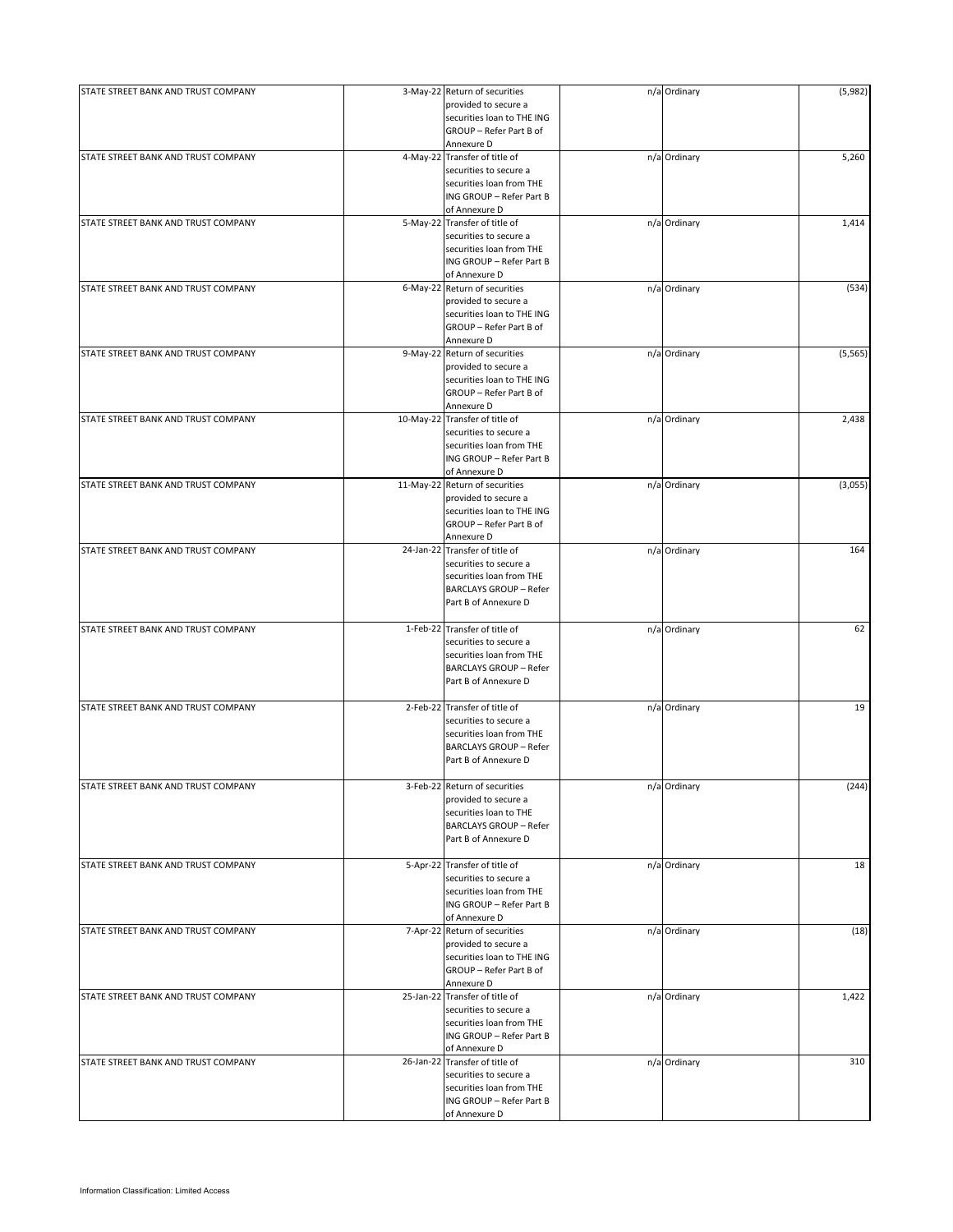| STATE STREET BANK AND TRUST COMPANY | 1-Feb-22 Return of securities  | n/a Ordinary | (1,607)        |
|-------------------------------------|--------------------------------|--------------|----------------|
|                                     | provided to secure a           |              |                |
|                                     | securities loan to THE ING     |              |                |
|                                     | GROUP - Refer Part B of        |              |                |
|                                     | Annexure D                     |              |                |
| STATE STREET BANK AND TRUST COMPANY | 2-Feb-22 Transfer of title of  | n/a Ordinary | 7              |
|                                     | securities to secure a         |              |                |
|                                     | securities loan from THE       |              |                |
|                                     | ING GROUP - Refer Part B       |              |                |
|                                     |                                |              |                |
|                                     | of Annexure D                  |              |                |
| STATE STREET BANK AND TRUST COMPANY | 3-Feb-22 Return of securities  | n/a Ordinary | (56)           |
|                                     | provided to secure a           |              |                |
|                                     | securities loan to THE ING     |              |                |
|                                     | GROUP - Refer Part B of        |              |                |
|                                     | Annexure D                     |              |                |
| STATE STREET BANK AND TRUST COMPANY | 4-Feb-22 Transfer of title of  | n/a Ordinary | 89             |
|                                     | securities to secure a         |              |                |
|                                     |                                |              |                |
|                                     | securities loan from THE       |              |                |
|                                     | ING GROUP - Refer Part B       |              |                |
|                                     | of Annexure D                  |              |                |
| STATE STREET BANK AND TRUST COMPANY | 7-Feb-22 Transfer of title of  | n/a Ordinary | 6              |
|                                     | securities to secure a         |              |                |
|                                     | securities loan from THE       |              |                |
|                                     | ING GROUP - Refer Part B       |              |                |
|                                     | of Annexure D                  |              |                |
| STATE STREET BANK AND TRUST COMPANY | 8-Feb-22 Transfer of title of  | n/a Ordinary | 20             |
|                                     |                                |              |                |
|                                     | securities to secure a         |              |                |
|                                     | securities loan from THE       |              |                |
|                                     | ING GROUP - Refer Part B       |              |                |
|                                     | of Annexure D                  |              |                |
| STATE STREET BANK AND TRUST COMPANY | 9-Feb-22 Return of securities  | n/a Ordinary | (140)          |
|                                     | provided to secure a           |              |                |
|                                     | securities loan to THE ING     |              |                |
|                                     |                                |              |                |
|                                     | GROUP - Refer Part B of        |              |                |
|                                     | Annexure D                     |              |                |
| STATE STREET BANK AND TRUST COMPANY | 10-Feb-22 Transfer of title of | n/a Ordinary | $\overline{7}$ |
|                                     | securities to secure a         |              |                |
|                                     | securities loan from THE       |              |                |
|                                     | ING GROUP - Refer Part B       |              |                |
|                                     | of Annexure D                  |              |                |
| STATE STREET BANK AND TRUST COMPANY | 22-Feb-22 Transfer of title of | n/a Ordinary | 1,854          |
|                                     |                                |              |                |
|                                     | securities to secure a         |              |                |
|                                     | securities loan from THE       |              |                |
|                                     | ING GROUP - Refer Part B       |              |                |
|                                     | of Annexure D                  |              |                |
| STATE STREET BANK AND TRUST COMPANY | 24-Feb-22 Transfer of title of | n/a Ordinary | 685            |
|                                     | securities to secure a         |              |                |
|                                     | securities loan from THE       |              |                |
|                                     | ING GROUP - Refer Part B       |              |                |
|                                     |                                |              |                |
|                                     | of Annexure D                  |              |                |
| STATE STREET BANK AND TRUST COMPANY | 25-Feb-22 Return of securities | n/a Ordinary | (1,638)        |
|                                     | provided to secure a           |              |                |
|                                     | securities loan to THE ING     |              |                |
|                                     | GROUP - Refer Part B of        |              |                |
|                                     | Annexure D                     |              |                |
| STATE STREET BANK AND TRUST COMPANY | 4-Mar-22 Transfer of title of  | n/a Ordinary | 1,596          |
|                                     | securities to secure a         |              |                |
|                                     |                                |              |                |
|                                     | securities loan from THE       |              |                |
|                                     | ING GROUP - Refer Part B       |              |                |
|                                     | of Annexure D                  |              |                |
| STATE STREET BANK AND TRUST COMPANY | 7-Mar-22 Return of securities  | n/a Ordinary | (633)          |
|                                     | provided to secure a           |              |                |
|                                     | securities loan to THE ING     |              |                |
|                                     | GROUP - Refer Part B of        |              |                |
|                                     | Annexure D                     |              |                |
|                                     |                                |              |                |
| STATE STREET BANK AND TRUST COMPANY | 8-Mar-22 Transfer of title of  | n/a Ordinary | 11             |
|                                     | securities to secure a         |              |                |
|                                     | securities loan from THE       |              |                |
|                                     | ING GROUP - Refer Part B       |              |                |
|                                     | of Annexure D                  |              |                |
| STATE STREET BANK AND TRUST COMPANY | 9-Mar-22 Return of securities  | n/a Ordinary | (350)          |
|                                     | provided to secure a           |              |                |
|                                     |                                |              |                |
|                                     | securities loan to THE ING     |              |                |
|                                     | GROUP - Refer Part B of        |              |                |
|                                     | Annexure D                     |              |                |
| STATE STREET BANK AND TRUST COMPANY | 10-Mar-22 Transfer of title of | n/a Ordinary | 64             |
|                                     | securities to secure a         |              |                |
|                                     | securities loan from THE       |              |                |
|                                     | ING GROUP - Refer Part B       |              |                |
|                                     |                                |              |                |
|                                     | of Annexure D                  |              |                |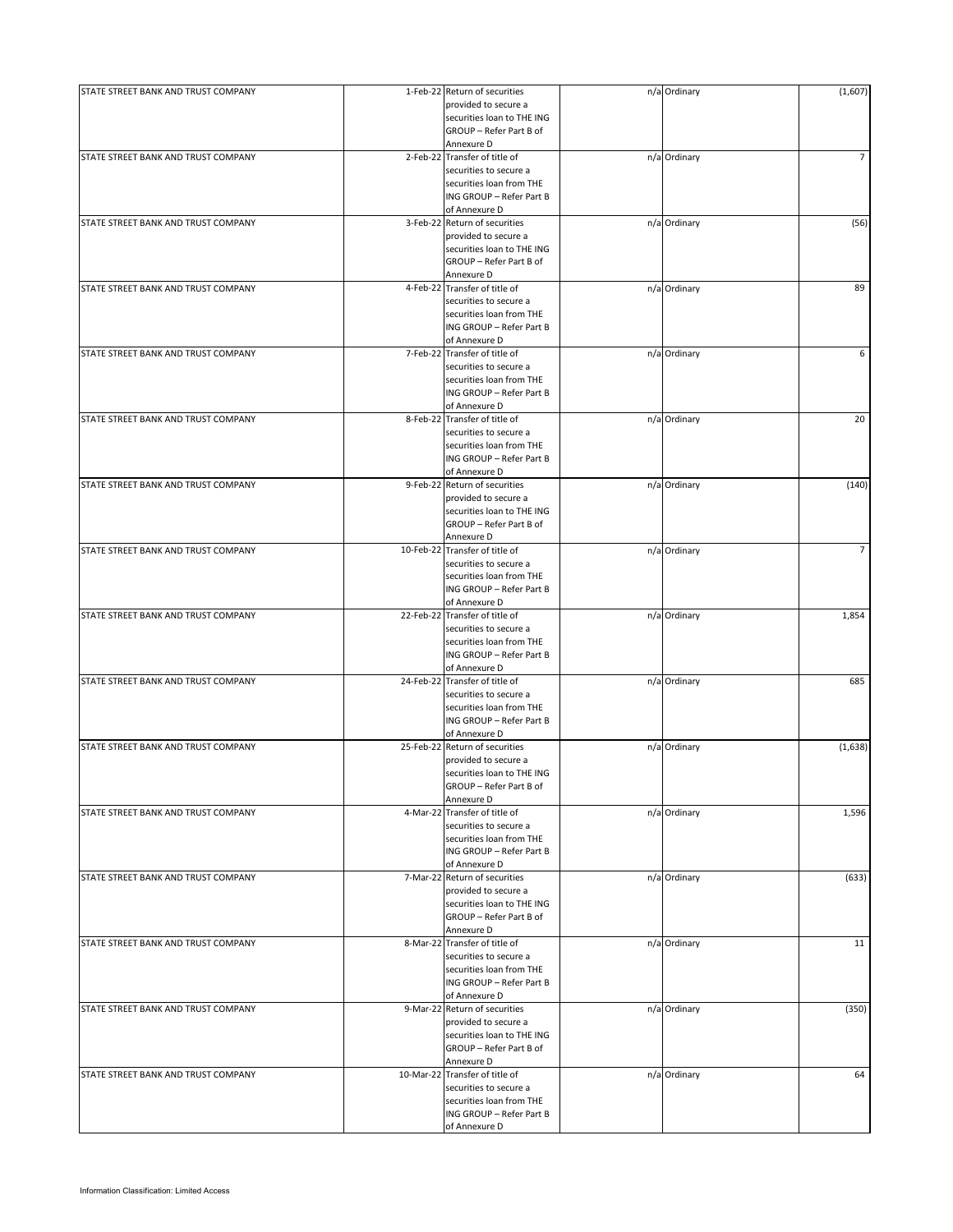| STATE STREET BANK AND TRUST COMPANY |           | 11-Mar-22 Return of securities<br>provided to secure a   | n/a Ordinary | (135)    |
|-------------------------------------|-----------|----------------------------------------------------------|--------------|----------|
|                                     |           | securities loan to THE ING<br>GROUP - Refer Part B of    |              |          |
|                                     |           | Annexure D                                               |              |          |
| STATE STREET BANK AND TRUST COMPANY |           | 14-Mar-22 Return of securities                           | n/a Ordinary | (73)     |
|                                     |           | provided to secure a<br>securities loan to THE ING       |              |          |
|                                     |           | GROUP - Refer Part B of                                  |              |          |
|                                     |           | Annexure D                                               |              |          |
| STATE STREET BANK AND TRUST COMPANY |           | 15-Mar-22 Transfer of title of<br>securities to secure a | n/a Ordinary | 145      |
|                                     |           | securities loan from THE                                 |              |          |
|                                     |           | ING GROUP - Refer Part B                                 |              |          |
| STATE STREET BANK AND TRUST COMPANY |           | of Annexure D<br>16-Mar-22 Transfer of title of          | n/a Ordinary | 38       |
|                                     |           | securities to secure a                                   |              |          |
|                                     |           | securities loan from THE                                 |              |          |
|                                     |           | ING GROUP - Refer Part B                                 |              |          |
| STATE STREET BANK AND TRUST COMPANY |           | of Annexure D<br>17-Mar-22 Return of securities          | n/a Ordinary | (145)    |
|                                     |           | provided to secure a                                     |              |          |
|                                     |           | securities loan to THE ING                               |              |          |
|                                     |           | GROUP - Refer Part B of                                  |              |          |
| STATE STREET BANK AND TRUST COMPANY |           | Annexure D<br>18-Mar-22 Return of securities             | n/a Ordinary | (1, 345) |
|                                     |           | provided to secure a                                     |              |          |
|                                     |           | securities loan to THE ING                               |              |          |
|                                     |           | GROUP - Refer Part B of                                  |              |          |
| STATE STREET BANK AND TRUST COMPANY |           | Annexure D<br>21-Mar-22 Transfer of title of             | n/a Ordinary | 1,850    |
|                                     |           | securities to secure a                                   |              |          |
|                                     |           | securities loan from THE                                 |              |          |
|                                     |           | ING GROUP - Refer Part B                                 |              |          |
| STATE STREET BANK AND TRUST COMPANY |           | of Annexure D<br>22-Mar-22 Return of securities          | n/a Ordinary | (176)    |
|                                     |           | provided to secure a                                     |              |          |
|                                     |           | securities loan to THE ING                               |              |          |
|                                     |           | GROUP - Refer Part B of                                  |              |          |
| STATE STREET BANK AND TRUST COMPANY |           | Annexure D<br>23-Mar-22 Transfer of title of             | n/a Ordinary | 1,234    |
|                                     |           | securities to secure a                                   |              |          |
|                                     |           | securities loan from THE                                 |              |          |
|                                     |           | ING GROUP - Refer Part B<br>of Annexure D                |              |          |
| STATE STREET BANK AND TRUST COMPANY |           | 24-Mar-22 Transfer of title of                           | n/a Ordinary | 88       |
|                                     |           | securities to secure a                                   |              |          |
|                                     |           | securities loan from THE                                 |              |          |
|                                     |           | ING GROUP - Refer Part B<br>of Annexure D                |              |          |
| STATE STREET BANK AND TRUST COMPANY | 25-Mar-22 | Transfer of title of                                     | n/a Ordinary | 799      |
|                                     |           | securities to secure a                                   |              |          |
|                                     |           | securities loan from THE                                 |              |          |
|                                     |           | ING GROUP - Refer Part B<br>of Annexure D                |              |          |
| STATE STREET BANK AND TRUST COMPANY |           | 28-Mar-22 Return of securities                           | n/a Ordinary | (1, 358) |
|                                     |           | provided to secure a                                     |              |          |
|                                     |           | securities loan to THE ING<br>GROUP - Refer Part B of    |              |          |
|                                     |           | Annexure D                                               |              |          |
| STATE STREET BANK AND TRUST COMPANY |           | 29-Mar-22 Return of securities                           | n/a Ordinary | (46)     |
|                                     |           | provided to secure a                                     |              |          |
|                                     |           | securities loan to THE ING<br>GROUP - Refer Part B of    |              |          |
|                                     |           | Annexure D                                               |              |          |
| STATE STREET BANK AND TRUST COMPANY |           | 30-Mar-22 Transfer of title of                           | n/a Ordinary | 10       |
|                                     |           | securities to secure a                                   |              |          |
|                                     |           | securities loan from THE<br>ING GROUP - Refer Part B     |              |          |
|                                     |           | of Annexure D                                            |              |          |
| STATE STREET BANK AND TRUST COMPANY |           | 31-Mar-22 Transfer of title of                           | n/a Ordinary | 217      |
|                                     |           | securities to secure a                                   |              |          |
|                                     |           | securities loan from THE<br>ING GROUP - Refer Part B     |              |          |
|                                     |           | of Annexure D                                            |              |          |
| STATE STREET BANK AND TRUST COMPANY |           | 1-Apr-22 Return of securities                            | n/a Ordinary | (32)     |
|                                     |           | provided to secure a                                     |              |          |
|                                     |           | securities loan to THE ING<br>GROUP - Refer Part B of    |              |          |
|                                     |           | Annexure D                                               |              |          |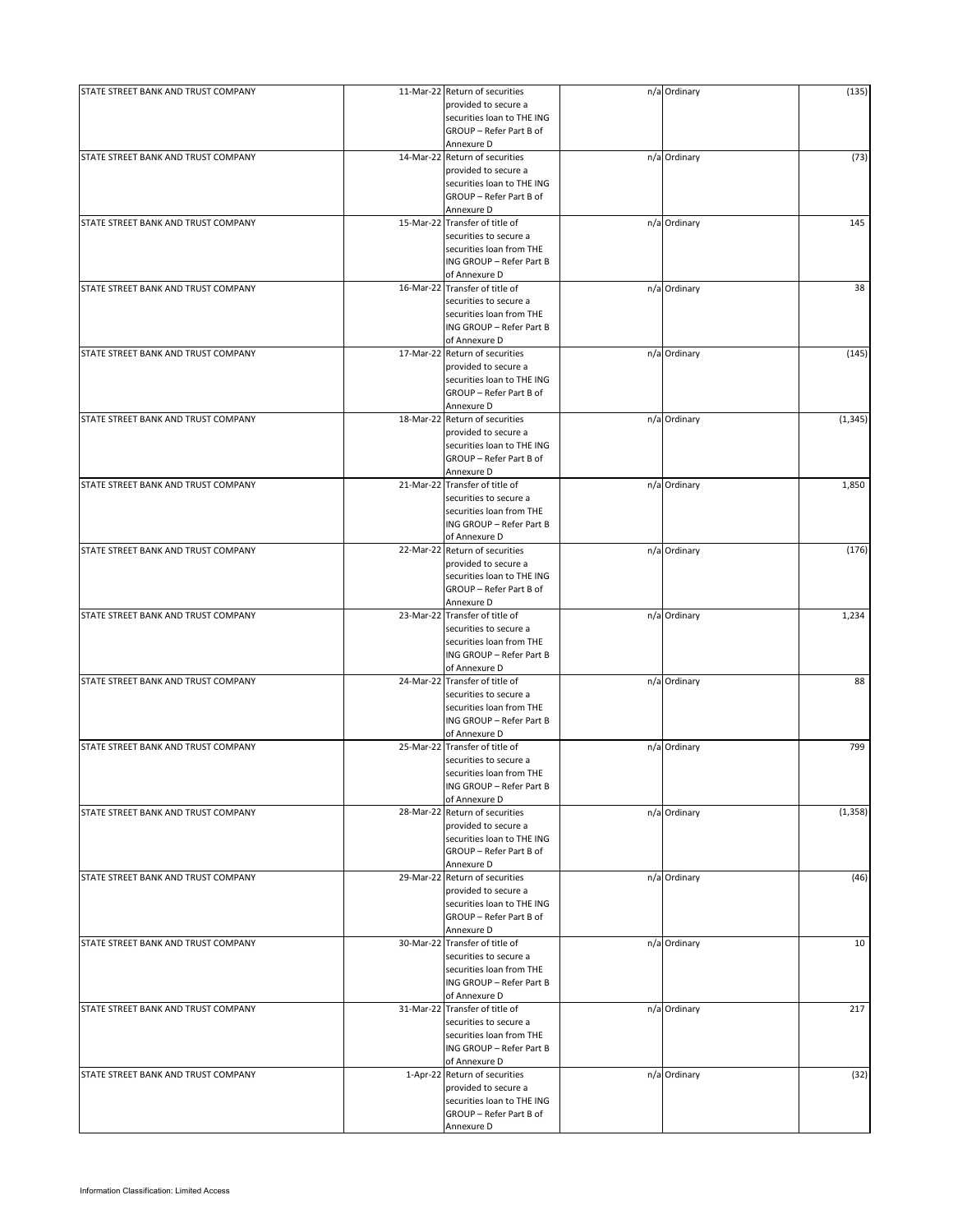| STATE STREET BANK AND TRUST COMPANY | 4-Apr-22 Return of securities  | n/a Ordinary | (2,667)  |
|-------------------------------------|--------------------------------|--------------|----------|
|                                     | provided to secure a           |              |          |
|                                     | securities loan to THE ING     |              |          |
|                                     | GROUP - Refer Part B of        |              |          |
|                                     | Annexure D                     |              |          |
|                                     |                                |              |          |
| STATE STREET BANK AND TRUST COMPANY | 6-Apr-22 Return of securities  | n/a Ordinary | (29)     |
|                                     | provided to secure a           |              |          |
|                                     | securities loan to THE ING     |              |          |
|                                     | GROUP - Refer Part B of        |              |          |
|                                     | Annexure D                     |              |          |
| STATE STREET BANK AND TRUST COMPANY | 7-Apr-22 Transfer of title of  | n/a Ordinary | 2,605    |
|                                     |                                |              |          |
|                                     | securities to secure a         |              |          |
|                                     | securities loan from THE       |              |          |
|                                     | ING GROUP - Refer Part B       |              |          |
|                                     | of Annexure D                  |              |          |
| STATE STREET BANK AND TRUST COMPANY | 8-Apr-22 Return of securities  | n/a Ordinary | (30)     |
|                                     | provided to secure a           |              |          |
|                                     |                                |              |          |
|                                     | securities loan to THE ING     |              |          |
|                                     | GROUP - Refer Part B of        |              |          |
|                                     | Annexure D                     |              |          |
| STATE STREET BANK AND TRUST COMPANY | 11-Apr-22 Transfer of title of | n/a Ordinary | 96       |
|                                     | securities to secure a         |              |          |
|                                     | securities loan from THE       |              |          |
|                                     | ING GROUP - Refer Part B       |              |          |
|                                     |                                |              |          |
|                                     | of Annexure D                  |              |          |
| STATE STREET BANK AND TRUST COMPANY | 12-Apr-22 Transfer of title of | n/a Ordinary | 189      |
|                                     | securities to secure a         |              |          |
|                                     | securities loan from THE       |              |          |
|                                     |                                |              |          |
|                                     | ING GROUP - Refer Part B       |              |          |
|                                     | of Annexure D                  |              |          |
| STATE STREET BANK AND TRUST COMPANY | 13-Apr-22 Transfer of title of | n/a Ordinary | 246      |
|                                     | securities to secure a         |              |          |
|                                     | securities loan from THE       |              |          |
|                                     |                                |              |          |
|                                     | ING GROUP - Refer Part B       |              |          |
|                                     | of Annexure D                  |              |          |
| STATE STREET BANK AND TRUST COMPANY | 14-Apr-22 Transfer of title of | n/a Ordinary | 120      |
|                                     | securities to secure a         |              |          |
|                                     | securities loan from THE       |              |          |
|                                     | ING GROUP - Refer Part B       |              |          |
|                                     |                                |              |          |
|                                     | of Annexure D                  |              |          |
| STATE STREET BANK AND TRUST COMPANY | 15-Apr-22 Transfer of title of | n/a Ordinary | 3        |
|                                     | securities to secure a         |              |          |
|                                     | securities loan from THE       |              |          |
|                                     | ING GROUP - Refer Part B       |              |          |
|                                     |                                |              |          |
|                                     | of Annexure D                  |              |          |
| STATE STREET BANK AND TRUST COMPANY | 18-Apr-22 Return of securities | n/a Ordinary | (31)     |
|                                     | provided to secure a           |              |          |
|                                     | securities loan to THE ING     |              |          |
|                                     | GROUP - Refer Part B of        |              |          |
|                                     | Annexure D                     |              |          |
|                                     |                                |              |          |
| STATE STREET BANK AND TRUST COMPANY | 19-Apr-22 Return of securities | n/a Ordinary | (3, 185) |
|                                     | provided to secure a           |              |          |
|                                     | securities loan to THE ING     |              |          |
|                                     | GROUP - Refer Part B of        |              |          |
|                                     | Annexure D                     |              |          |
|                                     |                                |              |          |
| STATE STREET BANK AND TRUST COMPANY | 21-Apr-22 Transfer of title of | n/a Ordinary | 3,234    |
|                                     | securities to secure a         |              |          |
|                                     | securities loan from THE       |              |          |
|                                     | ING GROUP - Refer Part B       |              |          |
|                                     | of Annexure D                  |              |          |
|                                     |                                |              |          |
| STATE STREET BANK AND TRUST COMPANY | 22-Apr-22 Transfer of title of | n/a Ordinary | 164      |
|                                     | securities to secure a         |              |          |
|                                     | securities loan from THE       |              |          |
|                                     | ING GROUP - Refer Part B       |              |          |
|                                     | of Annexure D                  |              |          |
| STATE STREET BANK AND TRUST COMPANY | 25-Apr-22 Return of securities | n/a Ordinary |          |
|                                     |                                |              | (46)     |
|                                     | provided to secure a           |              |          |
|                                     | securities loan to THE ING     |              |          |
|                                     | GROUP - Refer Part B of        |              |          |
|                                     | Annexure D                     |              |          |
| STATE STREET BANK AND TRUST COMPANY | 26-Apr-22 Return of securities |              | (790)    |
|                                     |                                | n/a Ordinary |          |
|                                     | provided to secure a           |              |          |
|                                     | securities loan to THE ING     |              |          |
|                                     | GROUP - Refer Part B of        |              |          |
|                                     | Annexure D                     |              |          |
|                                     | 29-Apr-22 Return of securities |              | (1, 318) |
| STATE STREET BANK AND TRUST COMPANY |                                | n/a Ordinary |          |
|                                     | provided to secure a           |              |          |
|                                     | securities loan to THE ING     |              |          |
|                                     | GROUP - Refer Part B of        |              |          |
|                                     | Annexure D                     |              |          |
|                                     |                                |              |          |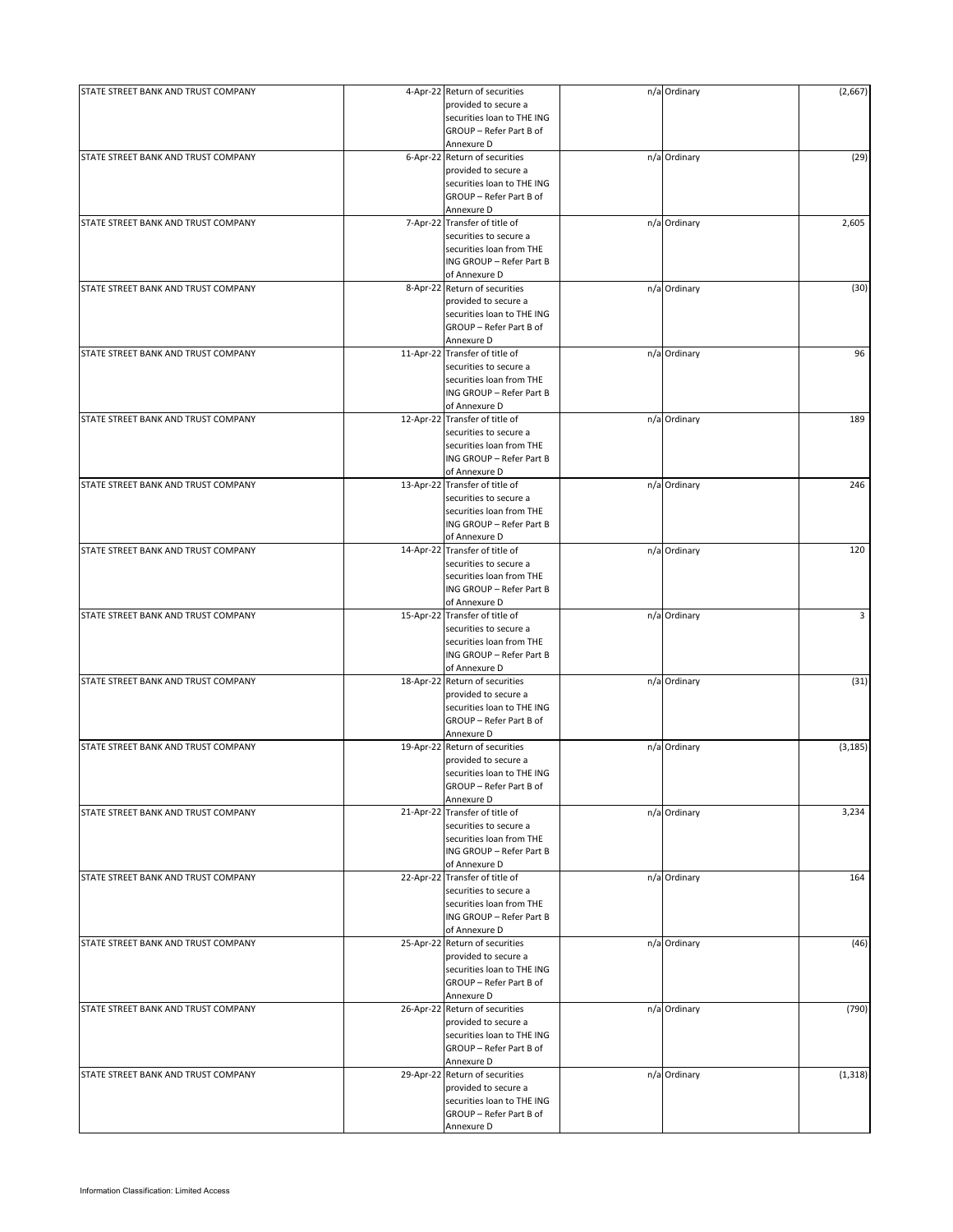| STATE STREET BANK AND TRUST COMPANY |           | 2-May-22 Transfer of title of  | n/a Ordinary | 61        |
|-------------------------------------|-----------|--------------------------------|--------------|-----------|
|                                     |           | securities to secure a         |              |           |
|                                     |           | securities loan from THE       |              |           |
|                                     |           | ING GROUP - Refer Part B       |              |           |
|                                     |           | of Annexure D                  |              |           |
|                                     |           |                                |              |           |
| STATE STREET BANK AND TRUST COMPANY |           | 3-May-22 Return of securities  | n/a Ordinary | (1, 328)  |
|                                     |           | provided to secure a           |              |           |
|                                     |           | securities loan to THE ING     |              |           |
|                                     |           | GROUP - Refer Part B of        |              |           |
|                                     |           | Annexure D                     |              |           |
| STATE STREET BANK AND TRUST COMPANY |           | 4-May-22 Transfer of title of  | n/a Ordinary | 1,167     |
|                                     |           | securities to secure a         |              |           |
|                                     |           |                                |              |           |
|                                     |           | securities loan from THE       |              |           |
|                                     |           | ING GROUP - Refer Part B       |              |           |
|                                     |           | of Annexure D                  |              |           |
| STATE STREET BANK AND TRUST COMPANY |           | 5-May-22 Return of securities  | n/a Ordinary | (120)     |
|                                     |           | provided to secure a           |              |           |
|                                     |           |                                |              |           |
|                                     |           | securities loan to THE ING     |              |           |
|                                     |           | GROUP - Refer Part B of        |              |           |
|                                     |           | Annexure D                     |              |           |
| STATE STREET BANK AND TRUST COMPANY |           | 6-May-22 Return of securities  | n/a Ordinary | (84)      |
|                                     |           | provided to secure a           |              |           |
|                                     |           | securities loan to THE ING     |              |           |
|                                     |           | GROUP - Refer Part B of        |              |           |
|                                     |           |                                |              |           |
|                                     |           | Annexure D                     |              |           |
| STATE STREET BANK AND TRUST COMPANY |           | 9-May-22 Return of securities  | n/a Ordinary | (875)     |
|                                     |           | provided to secure a           |              |           |
|                                     |           | securities loan to THE ING     |              |           |
|                                     |           |                                |              |           |
|                                     |           | GROUP - Refer Part B of        |              |           |
|                                     |           | Annexure D                     |              |           |
| STATE STREET BANK AND TRUST COMPANY |           | 10-May-22 Transfer of title of | n/a Ordinary | 384       |
|                                     |           | securities to secure a         |              |           |
|                                     |           | securities loan from THE       |              |           |
|                                     |           |                                |              |           |
|                                     |           | ING GROUP - Refer Part B       |              |           |
|                                     |           | of Annexure D                  |              |           |
| STATE STREET BANK AND TRUST COMPANY |           | 11-May-22 Return of securities | n/a Ordinary | (481)     |
|                                     |           | provided to secure a           |              |           |
|                                     |           | securities loan to THE ING     |              |           |
|                                     |           |                                |              |           |
|                                     |           | GROUP - Refer Part B of        |              |           |
|                                     |           | Annexure D                     |              |           |
| STATE STREET BANK AND TRUST COMPANY |           | 22-Feb-22 Transfer of title of | n/a Ordinary | 376,422   |
|                                     |           | securities to secure a         |              |           |
|                                     |           | securities loan from THE       |              |           |
|                                     |           |                                |              |           |
|                                     |           | ING GROUP - Refer Part B       |              |           |
|                                     |           | of Annexure D                  |              |           |
| STATE STREET BANK AND TRUST COMPANY |           | 24-Feb-22 Transfer of title of | n/a Ordinary | 135,486   |
|                                     |           | securities to secure a         |              |           |
|                                     |           | securities loan from THE       |              |           |
|                                     |           | ING GROUP - Refer Part B       |              |           |
|                                     |           |                                |              |           |
|                                     |           | of Annexure D                  |              |           |
| STATE STREET BANK AND TRUST COMPANY | 25-Feb-22 | Return of securities           | n/a Ordinary | (323,052) |
|                                     |           | provided to secure a           |              |           |
|                                     |           | securities loan to THE ING     |              |           |
|                                     |           | GROUP - Refer Part B of        |              |           |
|                                     |           |                                |              |           |
|                                     |           | Annexure D                     |              |           |
| STATE STREET BANK AND TRUST COMPANY |           | 4-Mar-22 Transfer of title of  | n/a Ordinary | 223,136   |
|                                     |           | securities to secure a         |              |           |
|                                     |           | securities loan from THE       |              |           |
|                                     |           | ING GROUP - Refer Part B       |              |           |
|                                     |           |                                |              |           |
|                                     |           | of Annexure D                  |              |           |
| STATE STREET BANK AND TRUST COMPANY |           | 7-Mar-22 Return of securities  | n/a Ordinary | (90, 427) |
|                                     |           | provided to secure a           |              |           |
|                                     |           | securities loan to THE ING     |              |           |
|                                     |           | GROUP - Refer Part B of        |              |           |
|                                     |           | Annexure D                     |              |           |
|                                     |           |                                |              |           |
| STATE STREET BANK AND TRUST COMPANY |           | 8-Mar-22 Transfer of title of  | n/a Ordinary | 2,168     |
|                                     |           | securities to secure a         |              |           |
|                                     |           | securities loan from THE       |              |           |
|                                     |           | ING GROUP - Refer Part B       |              |           |
|                                     |           | of Annexure D                  |              |           |
|                                     |           |                                |              |           |
| STATE STREET BANK AND TRUST COMPANY |           | 9-Mar-22 Transfer of title of  | n/a Ordinary | 21,550    |
|                                     |           | securities to secure a         |              |           |
|                                     |           | securities loan from THE       |              |           |
|                                     |           | ING GROUP - Refer Part B       |              |           |
|                                     |           | of Annexure D                  |              |           |
|                                     |           |                                |              |           |
| STATE STREET BANK AND TRUST COMPANY |           | 10-Mar-22 Transfer of title of | n/a Ordinary | 14,057    |
|                                     |           | securities to secure a         |              |           |
|                                     |           | securities loan from THE       |              |           |
|                                     |           | ING GROUP - Refer Part B       |              |           |
|                                     |           |                                |              |           |
|                                     |           | of Annexure D                  |              |           |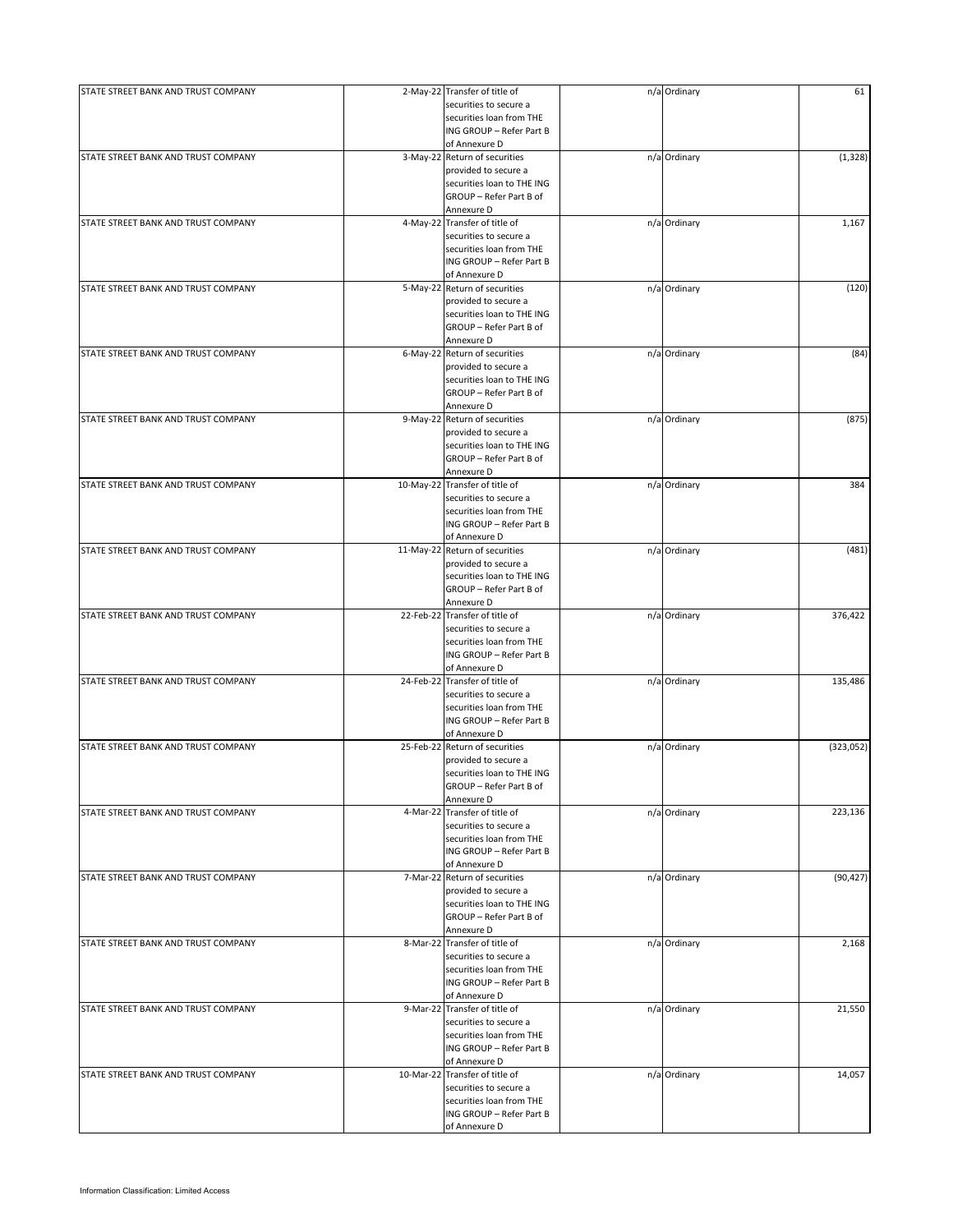| STATE STREET BANK AND TRUST COMPANY | 11-Mar-22 Return of securities | n/a Ordinary | (29, 503)  |
|-------------------------------------|--------------------------------|--------------|------------|
|                                     | provided to secure a           |              |            |
|                                     | securities loan to THE ING     |              |            |
|                                     | GROUP - Refer Part B of        |              |            |
|                                     | Annexure D                     |              |            |
| STATE STREET BANK AND TRUST COMPANY |                                |              |            |
|                                     | 14-Mar-22 Return of securities | n/a Ordinary | (15,804)   |
|                                     | provided to secure a           |              |            |
|                                     | securities loan to THE ING     |              |            |
|                                     | GROUP - Refer Part B of        |              |            |
|                                     | Annexure D                     |              |            |
| STATE STREET BANK AND TRUST COMPANY | 15-Mar-22 Transfer of title of | n/a Ordinary | 31,851     |
|                                     | securities to secure a         |              |            |
|                                     |                                |              |            |
|                                     | securities loan from THE       |              |            |
|                                     | ING GROUP - Refer Part B       |              |            |
|                                     | of Annexure D                  |              |            |
| STATE STREET BANK AND TRUST COMPANY | 16-Mar-22 Transfer of title of | n/a Ordinary | 10,435     |
|                                     | securities to secure a         |              |            |
|                                     | securities loan from THE       |              |            |
|                                     |                                |              |            |
|                                     | ING GROUP - Refer Part B       |              |            |
|                                     | of Annexure D                  |              |            |
| STATE STREET BANK AND TRUST COMPANY | 17-Mar-22 Return of securities | n/a Ordinary | (31,609)   |
|                                     | provided to secure a           |              |            |
|                                     | securities loan to THE ING     |              |            |
|                                     | GROUP - Refer Part B of        |              |            |
|                                     |                                |              |            |
|                                     | Annexure D                     |              |            |
| STATE STREET BANK AND TRUST COMPANY | 18-Mar-22 Return of securities | n/a Ordinary | (302, 500) |
|                                     | provided to secure a           |              |            |
|                                     | securities loan to THE ING     |              |            |
|                                     | GROUP - Refer Part B of        |              |            |
|                                     |                                |              |            |
|                                     | Annexure D                     |              |            |
| STATE STREET BANK AND TRUST COMPANY | 21-Mar-22 Transfer of title of | n/a Ordinary | 313,282    |
|                                     | securities to secure a         |              |            |
|                                     | securities loan from THE       |              |            |
|                                     | ING GROUP - Refer Part B       |              |            |
|                                     |                                |              |            |
|                                     | of Annexure D                  |              |            |
| STATE STREET BANK AND TRUST COMPANY | 22-Mar-22 Transfer of title of | n/a Ordinary | 122,746    |
|                                     | securities to secure a         |              |            |
|                                     | securities loan from THE       |              |            |
|                                     | ING GROUP - Refer Part B       |              |            |
|                                     |                                |              |            |
|                                     | of Annexure D                  |              |            |
| STATE STREET BANK AND TRUST COMPANY | 23-Mar-22 Return of securities | n/a Ordinary | (43, 371)  |
|                                     | provided to secure a           |              |            |
|                                     | securities loan to THE ING     |              |            |
|                                     | GROUP - Refer Part B of        |              |            |
|                                     |                                |              |            |
|                                     | Annexure D                     |              |            |
| STATE STREET BANK AND TRUST COMPANY | 24-Mar-22 Transfer of title of | n/a Ordinary | 12,025     |
|                                     | securities to secure a         |              |            |
|                                     | securities loan from THE       |              |            |
|                                     | ING GROUP - Refer Part B       |              |            |
|                                     | of Annexure D                  |              |            |
|                                     |                                |              |            |
| STATE STREET BANK AND TRUST COMPANY | 25-Mar-22 Transfer of title of | n/a Ordinary | 49,456     |
|                                     | securities to secure a         |              |            |
|                                     | securities loan from THE       |              |            |
|                                     | ING GROUP - Refer Part B       |              |            |
|                                     | of Annexure D                  |              |            |
|                                     |                                |              |            |
| STATE STREET BANK AND TRUST COMPANY | 28-Mar-22 Return of securities | n/a Ordinary | (164, 181) |
|                                     | provided to secure a           |              |            |
|                                     | securities loan to THE ING     |              |            |
|                                     | GROUP - Refer Part B of        |              |            |
|                                     | Annexure D                     |              |            |
| STATE STREET BANK AND TRUST COMPANY | 29-Mar-22 Return of securities | n/a Ordinary | (7, 273)   |
|                                     |                                |              |            |
|                                     | provided to secure a           |              |            |
|                                     | securities loan to THE ING     |              |            |
|                                     | GROUP - Refer Part B of        |              |            |
|                                     | Annexure D                     |              |            |
| STATE STREET BANK AND TRUST COMPANY | 30-Mar-22 Transfer of title of | n/a Ordinary | 1,266      |
|                                     | securities to secure a         |              |            |
|                                     |                                |              |            |
|                                     | securities loan from THE       |              |            |
|                                     | ING GROUP - Refer Part B       |              |            |
|                                     | of Annexure D                  |              |            |
| STATE STREET BANK AND TRUST COMPANY | 31-Mar-22 Transfer of title of | n/a Ordinary | 26,537     |
|                                     | securities to secure a         |              |            |
|                                     |                                |              |            |
|                                     | securities loan from THE       |              |            |
|                                     | ING GROUP - Refer Part B       |              |            |
|                                     | of Annexure D                  |              |            |
| STATE STREET BANK AND TRUST COMPANY | 1-Apr-22 Return of securities  | n/a Ordinary | (3,767)    |
|                                     | provided to secure a           |              |            |
|                                     | securities loan to THE ING     |              |            |
|                                     |                                |              |            |
|                                     | GROUP - Refer Part B of        |              |            |
|                                     | Annexure D                     |              |            |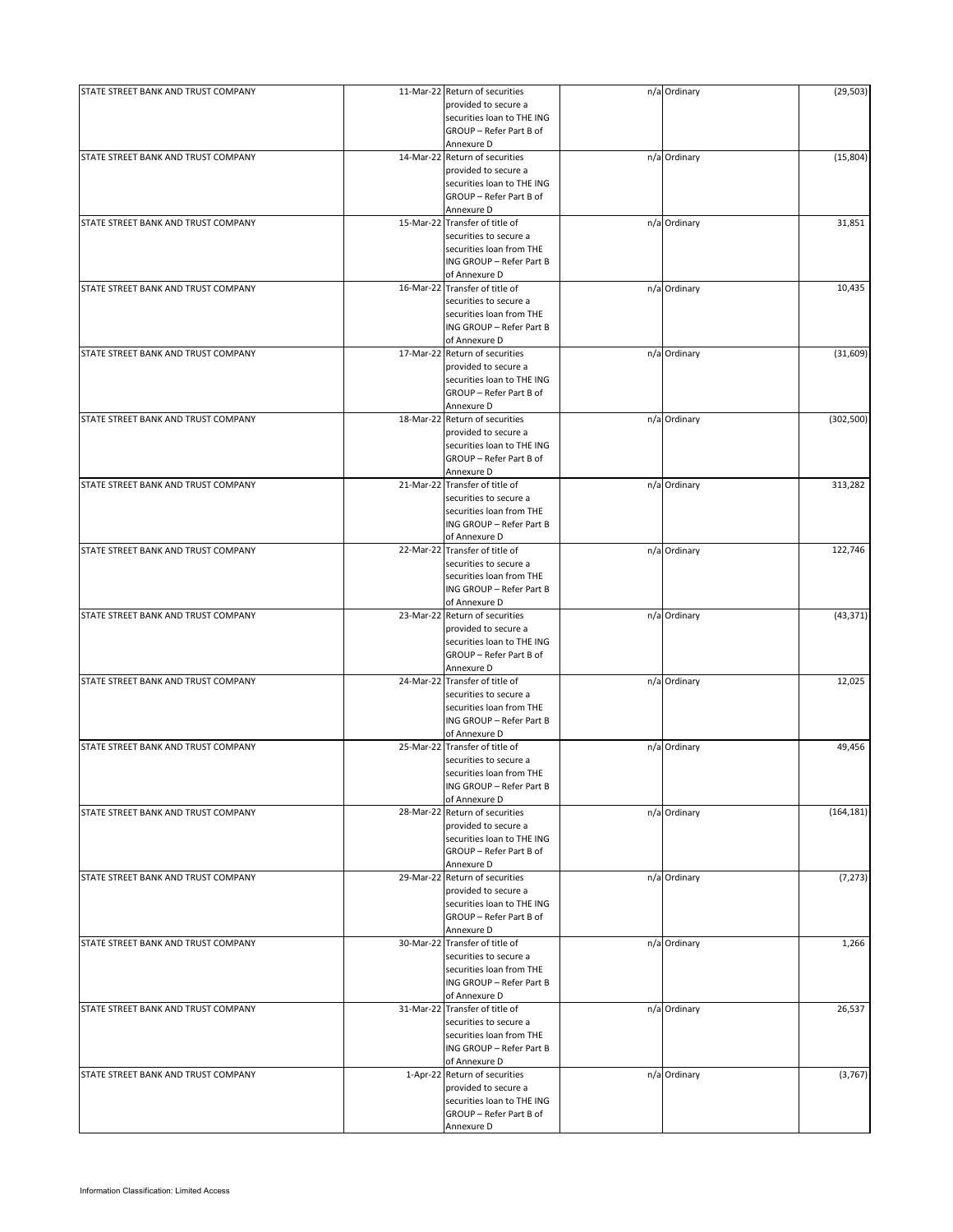| STATE STREET BANK AND TRUST COMPANY |           | 4-Apr-22 Return of securities<br>provided to secure a    | n/a Ordinary | (323, 041)     |
|-------------------------------------|-----------|----------------------------------------------------------|--------------|----------------|
|                                     |           | securities loan to THE ING<br>GROUP - Refer Part B of    |              |                |
|                                     |           | Annexure D                                               |              |                |
| STATE STREET BANK AND TRUST COMPANY |           | 6-Apr-22 Return of securities<br>provided to secure a    | n/a Ordinary | (3,534)        |
|                                     |           | securities loan to THE ING                               |              |                |
|                                     |           | GROUP - Refer Part B of                                  |              |                |
|                                     |           | Annexure D                                               |              |                |
| STATE STREET BANK AND TRUST COMPANY |           | 7-Apr-22 Transfer of title of                            | n/a Ordinary | 315,917        |
|                                     |           | securities to secure a<br>securities loan from THE       |              |                |
|                                     |           | ING GROUP - Refer Part B                                 |              |                |
|                                     |           | of Annexure D                                            |              |                |
| STATE STREET BANK AND TRUST COMPANY |           | 8-Apr-22 Transfer of title of                            | n/a Ordinary | 12,446         |
|                                     |           | securities to secure a                                   |              |                |
|                                     |           | securities loan from THE                                 |              |                |
|                                     |           | ING GROUP - Refer Part B<br>of Annexure D                |              |                |
| STATE STREET BANK AND TRUST COMPANY |           | 11-Apr-22 Transfer of title of                           | n/a Ordinary | 12,370         |
|                                     |           | securities to secure a                                   |              |                |
|                                     |           | securities loan from THE                                 |              |                |
|                                     |           | ING GROUP - Refer Part B                                 |              |                |
| STATE STREET BANK AND TRUST COMPANY |           | of Annexure D<br>12-Apr-22 Transfer of title of          | n/a Ordinary | 23,850         |
|                                     |           | securities to secure a                                   |              |                |
|                                     |           | securities loan from THE                                 |              |                |
|                                     |           | ING GROUP - Refer Part B                                 |              |                |
|                                     |           | of Annexure D                                            |              |                |
| STATE STREET BANK AND TRUST COMPANY |           | 13-Apr-22 Transfer of title of                           | n/a Ordinary | 29,403         |
|                                     |           | securities to secure a                                   |              |                |
|                                     |           | securities loan from THE<br>ING GROUP - Refer Part B     |              |                |
|                                     |           | of Annexure D                                            |              |                |
| STATE STREET BANK AND TRUST COMPANY |           | 14-Apr-22 Transfer of title of                           | n/a Ordinary | 15,078         |
|                                     |           | securities to secure a                                   |              |                |
|                                     |           | securities loan from THE                                 |              |                |
|                                     |           | ING GROUP - Refer Part B                                 |              |                |
| STATE STREET BANK AND TRUST COMPANY |           | of Annexure D<br>15-Apr-22 Transfer of title of          | n/a Ordinary | 601            |
|                                     |           | securities to secure a                                   |              |                |
|                                     |           | securities loan from THE                                 |              |                |
|                                     |           | ING GROUP - Refer Part B                                 |              |                |
|                                     |           | of Annexure D                                            |              |                |
| STATE STREET BANK AND TRUST COMPANY | 18-Apr-22 | Return of securities<br>provided to secure a             | n/a Ordinary | (3,935)        |
|                                     |           | securities loan to THE ING                               |              |                |
|                                     |           | GROUP - Refer Part B of                                  |              |                |
|                                     |           | Annexure D                                               |              |                |
| STATE STREET BANK AND TRUST COMPANY |           | 19-Apr-22 Return of securities                           | n/a Ordinary | (404,006)      |
|                                     |           | provided to secure a<br>securities loan to THE ING       |              |                |
|                                     |           | GROUP - Refer Part B of                                  |              |                |
|                                     |           | Annexure D                                               |              |                |
| STATE STREET BANK AND TRUST COMPANY |           | 20-Apr-22 Transfer of title of                           | n/a Ordinary | $\overline{2}$ |
|                                     |           | securities to secure a                                   |              |                |
|                                     |           | securities loan from THE                                 |              |                |
|                                     |           | ING GROUP - Refer Part B<br>of Annexure D                |              |                |
| STATE STREET BANK AND TRUST COMPANY |           | 21-Apr-22 Transfer of title of                           | n/a Ordinary | 410,743        |
|                                     |           | securities to secure a                                   |              |                |
|                                     |           | securities loan from THE                                 |              |                |
|                                     |           | ING GROUP - Refer Part B                                 |              |                |
| STATE STREET BANK AND TRUST COMPANY |           | of Annexure D                                            |              |                |
|                                     |           | 22-Apr-22 Transfer of title of<br>securities to secure a | n/a Ordinary | 23,153         |
|                                     |           | securities loan from THE                                 |              |                |
|                                     |           | ING GROUP - Refer Part B                                 |              |                |
|                                     |           | of Annexure D                                            |              |                |
| STATE STREET BANK AND TRUST COMPANY |           | 25-Apr-22 Return of securities                           | n/a Ordinary | (5,900)        |
|                                     |           | provided to secure a                                     |              |                |
|                                     |           | securities loan to THE ING<br>GROUP - Refer Part B of    |              |                |
|                                     |           | Annexure D                                               |              |                |
| STATE STREET BANK AND TRUST COMPANY |           | 26-Apr-22 Return of securities                           | n/a Ordinary | (56, 671)      |
|                                     |           | provided to secure a                                     |              |                |
|                                     |           | securities loan to THE ING                               |              |                |
|                                     |           | GROUP - Refer Part B of                                  |              |                |
|                                     |           | Annexure D                                               |              |                |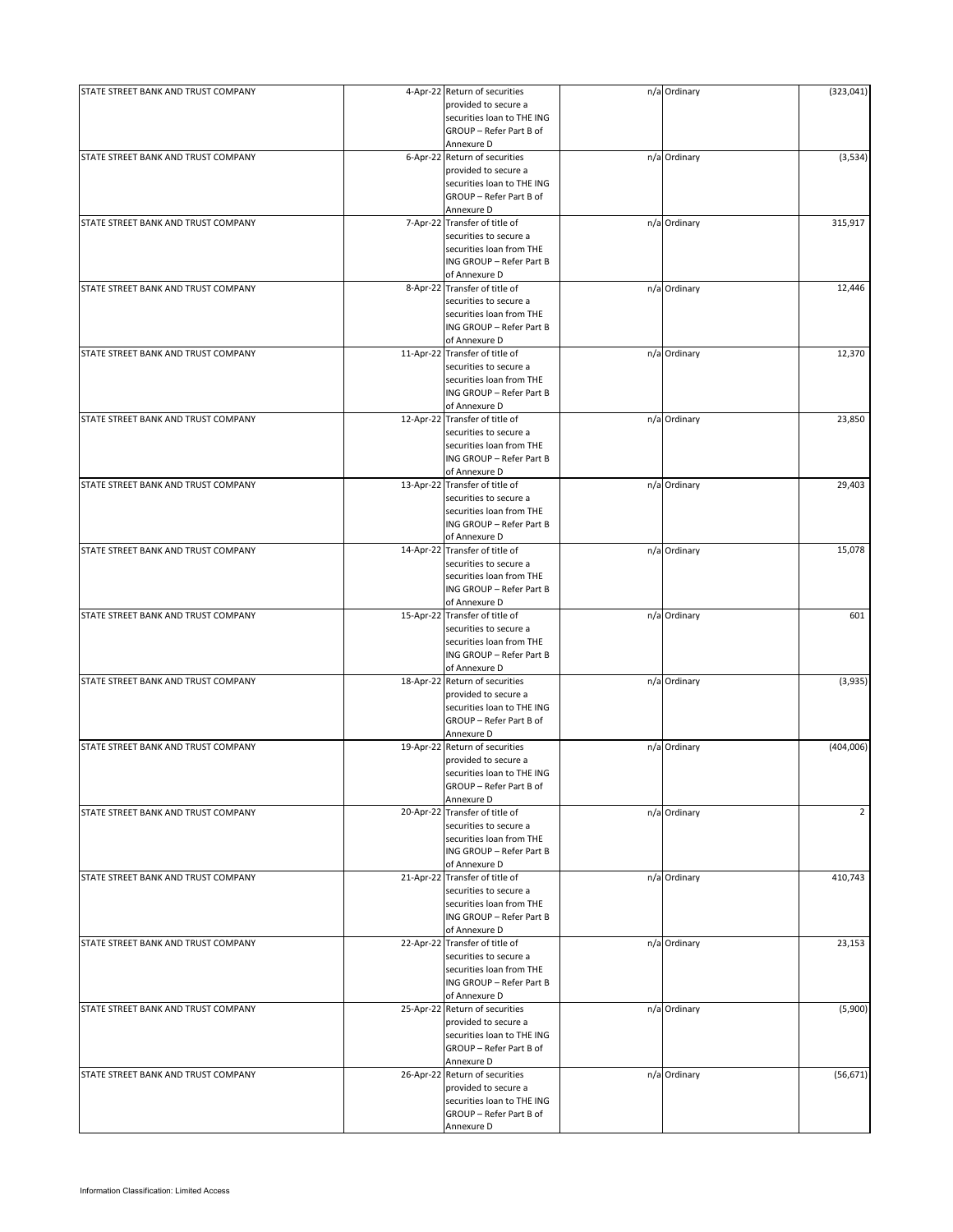| STATE STREET BANK AND TRUST COMPANY |          | 29-Apr-22 Return of securities<br>provided to secure a<br>securities loan to THE ING | n/a Ordinary | (190, 871) |
|-------------------------------------|----------|--------------------------------------------------------------------------------------|--------------|------------|
|                                     |          | GROUP - Refer Part B of                                                              |              |            |
| STATE STREET BANK AND TRUST COMPANY |          | Annexure D                                                                           |              |            |
|                                     |          | 2-May-22 Transfer of title of<br>securities to secure a                              | n/a Ordinary | 9,127      |
|                                     |          | securities loan from THE                                                             |              |            |
|                                     |          | ING GROUP - Refer Part B                                                             |              |            |
|                                     |          | of Annexure D                                                                        |              |            |
| STATE STREET BANK AND TRUST COMPANY |          | 3-May-22 Return of securities                                                        | n/a Ordinary | (192, 306) |
|                                     |          | provided to secure a                                                                 |              |            |
|                                     |          | securities loan to THE ING                                                           |              |            |
|                                     |          | GROUP - Refer Part B of                                                              |              |            |
|                                     |          | Annexure D                                                                           |              |            |
| STATE STREET BANK AND TRUST COMPANY |          | 4-May-22 Transfer of title of                                                        | n/a Ordinary | 169,135    |
|                                     |          | securities to secure a                                                               |              |            |
|                                     |          | securities loan from THE                                                             |              |            |
|                                     |          | ING GROUP - Refer Part B                                                             |              |            |
|                                     |          | of Annexure D                                                                        |              |            |
| STATE STREET BANK AND TRUST COMPANY |          | 5-May-22 Return of securities                                                        | n/a Ordinary | (19, 651)  |
|                                     |          | provided to secure a                                                                 |              |            |
|                                     |          | securities loan to THE ING                                                           |              |            |
|                                     |          | GROUP - Refer Part B of                                                              |              |            |
|                                     |          | Annexure D                                                                           |              |            |
| STATE STREET BANK AND TRUST COMPANY |          | 6-May-22 Return of securities                                                        | n/a Ordinary | (11,970)   |
|                                     |          | provided to secure a                                                                 |              |            |
|                                     |          | securities loan to THE ING                                                           |              |            |
|                                     |          | GROUP - Refer Part B of                                                              |              |            |
|                                     |          | Annexure D                                                                           |              |            |
| STATE STREET BANK AND TRUST COMPANY | 9-May-22 | Return of securities                                                                 | n/a Ordinary | (124, 999) |
|                                     |          | provided to secure a                                                                 |              |            |
|                                     |          | securities loan to THE ING                                                           |              |            |
|                                     |          | GROUP - Refer Part B of                                                              |              |            |
|                                     |          | Annexure D                                                                           |              |            |
| STATE STREET BANK AND TRUST COMPANY |          | 10-May-22 Transfer of title of                                                       | n/a Ordinary | 54,715     |
|                                     |          | securities to secure a                                                               |              |            |
|                                     |          | securities loan from THE                                                             |              |            |
|                                     |          | ING GROUP - Refer Part B                                                             |              |            |
|                                     |          | of Annexure D                                                                        |              |            |
| STATE STREET BANK AND TRUST COMPANY |          | 11-May-22 Return of securities                                                       | n/a Ordinary | (68, 585)  |
|                                     |          | provided to secure a                                                                 |              |            |
|                                     |          | securities loan to THE ING                                                           |              |            |
|                                     |          | GROUP - Refer Part B of                                                              |              |            |
|                                     |          | Annexure D                                                                           |              |            |
| STATE STREET BANK AND TRUST COMPANY |          | 24-Jan-22 Transfer of title of                                                       | n/a Ordinary | 356        |
|                                     |          | securities to secure a                                                               |              |            |
|                                     |          | securities loan from THE                                                             |              |            |
|                                     |          | <b>BARCLAYS GROUP - Refer</b>                                                        |              |            |
|                                     |          | Part B of Annexure D                                                                 |              |            |
|                                     |          |                                                                                      |              |            |
| STATE STREET BANK AND TRUST COMPANY |          | 1-Feb-22 Transfer of title of                                                        | n/a Ordinary | 125        |
|                                     |          | securities to secure a                                                               |              |            |
|                                     |          | securities loan from THE                                                             |              |            |
|                                     |          | <b>BARCLAYS GROUP - Refer</b>                                                        |              |            |
|                                     |          | Part B of Annexure D                                                                 |              |            |
|                                     |          |                                                                                      |              |            |
| STATE STREET BANK AND TRUST COMPANY |          | 2-Feb-22 Return of securities                                                        | n/a Ordinary | (3)        |
|                                     |          | provided to secure a                                                                 |              |            |
|                                     |          | securities loan to THE                                                               |              |            |
|                                     |          | <b>BARCLAYS GROUP - Refer</b>                                                        |              |            |
|                                     |          | Part B of Annexure D                                                                 |              |            |
|                                     |          |                                                                                      |              |            |
| STATE STREET BANK AND TRUST COMPANY |          | 3-Feb-22 Return of securities                                                        | n/a Ordinary | (478)      |
|                                     |          | provided to secure a                                                                 |              |            |
|                                     |          | securities loan to THE                                                               |              |            |
|                                     |          | <b>BARCLAYS GROUP - Refer</b>                                                        |              |            |
|                                     |          | Part B of Annexure D                                                                 |              |            |
|                                     |          |                                                                                      |              |            |
| STATE STREET BANK AND TRUST COMPANY |          | 25-Jan-22 Transfer of title of                                                       | n/a Ordinary | 588        |
|                                     |          | securities to secure a                                                               |              |            |
|                                     |          | securities loan from THE                                                             |              |            |
|                                     |          | ING GROUP - Refer Part B                                                             |              |            |
|                                     |          | of Annexure D                                                                        |              |            |
| STATE STREET BANK AND TRUST COMPANY |          | 26-Jan-22 Transfer of title of                                                       | n/a Ordinary | 128        |
|                                     |          | securities to secure a                                                               |              |            |
|                                     |          | securities loan from THE                                                             |              |            |
|                                     |          | ING GROUP - Refer Part B                                                             |              |            |
|                                     |          | of Annexure D                                                                        |              |            |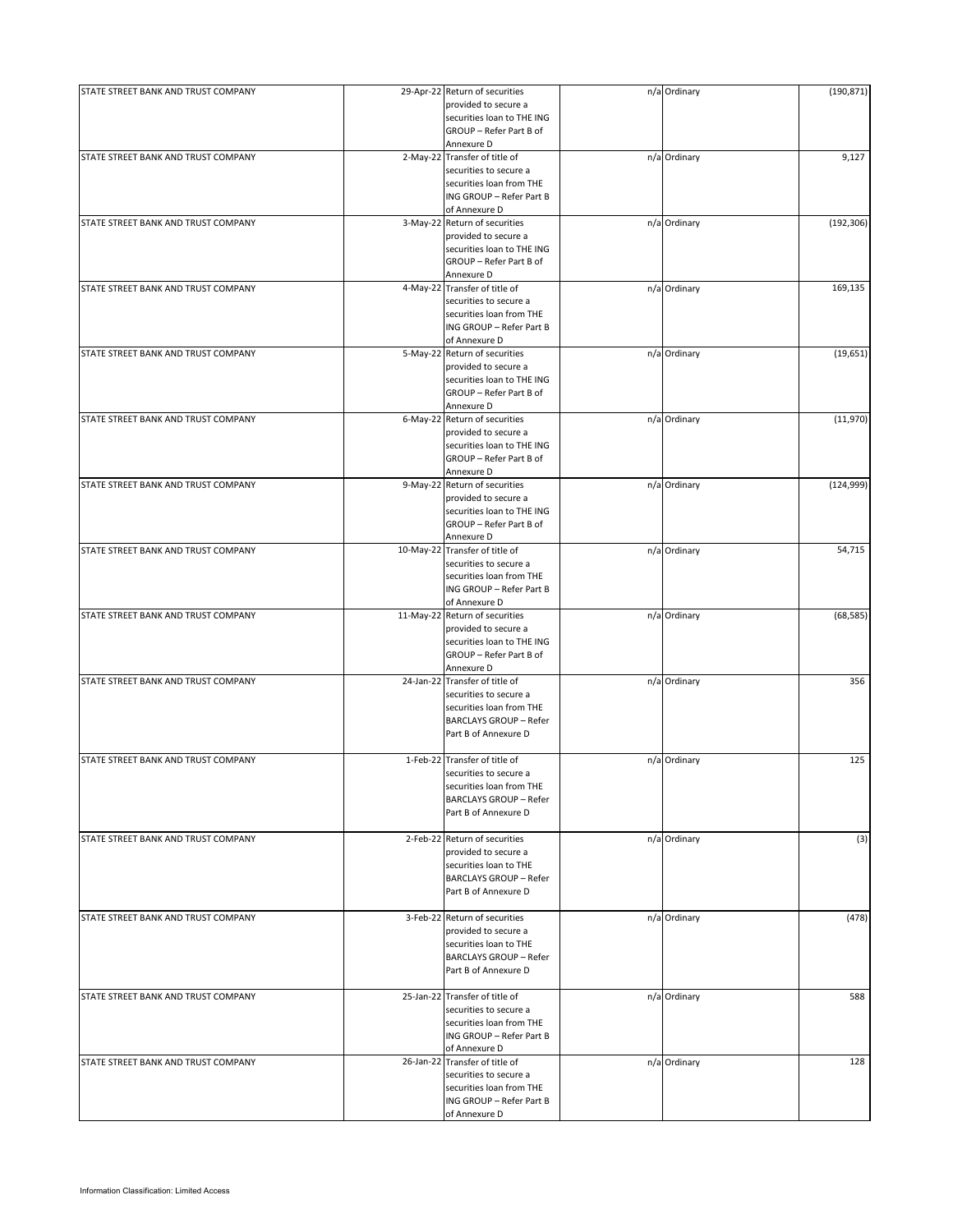| STATE STREET BANK AND TRUST COMPANY |           | 22-Feb-22 Transfer of title of | n/a Ordinary | 10,947   |
|-------------------------------------|-----------|--------------------------------|--------------|----------|
|                                     |           | securities to secure a         |              |          |
|                                     |           | securities loan from THE       |              |          |
|                                     |           | ING GROUP - Refer Part B       |              |          |
|                                     |           | of Annexure D                  |              |          |
|                                     |           |                                |              |          |
| STATE STREET BANK AND TRUST COMPANY |           | 24-Feb-22 Transfer of title of | n/a Ordinary | 4,191    |
|                                     |           | securities to secure a         |              |          |
|                                     |           | securities loan from THE       |              |          |
|                                     |           | ING GROUP - Refer Part B       |              |          |
|                                     |           | of Annexure D                  |              |          |
| STATE STREET BANK AND TRUST COMPANY |           | 25-Feb-22 Return of securities | n/a Ordinary | (10,002) |
|                                     |           |                                |              |          |
|                                     |           | provided to secure a           |              |          |
|                                     |           | securities loan to THE ING     |              |          |
|                                     |           | GROUP - Refer Part B of        |              |          |
|                                     |           | Annexure D                     |              |          |
| STATE STREET BANK AND TRUST COMPANY |           | 4-Mar-22 Transfer of title of  | n/a Ordinary | 6,191    |
|                                     |           | securities to secure a         |              |          |
|                                     |           |                                |              |          |
|                                     |           | securities loan from THE       |              |          |
|                                     |           | ING GROUP - Refer Part B       |              |          |
|                                     |           | of Annexure D                  |              |          |
| STATE STREET BANK AND TRUST COMPANY |           | 7-Mar-22 Return of securities  | n/a Ordinary | (2,991)  |
|                                     |           | provided to secure a           |              |          |
|                                     |           | securities loan to THE ING     |              |          |
|                                     |           | GROUP - Refer Part B of        |              |          |
|                                     |           |                                |              |          |
|                                     |           | Annexure D                     |              |          |
| STATE STREET BANK AND TRUST COMPANY |           | 8-Mar-22 Transfer of title of  | n/a Ordinary | 56       |
|                                     |           | securities to secure a         |              |          |
|                                     |           | securities loan from THE       |              |          |
|                                     |           | ING GROUP - Refer Part B       |              |          |
|                                     |           |                                |              |          |
|                                     |           | of Annexure D                  |              |          |
| STATE STREET BANK AND TRUST COMPANY |           | 9-Mar-22 Transfer of title of  | n/a Ordinary | 585      |
|                                     |           | securities to secure a         |              |          |
|                                     |           | securities loan from THE       |              |          |
|                                     |           | ING GROUP - Refer Part B       |              |          |
|                                     |           | of Annexure D                  |              |          |
|                                     |           |                                |              |          |
| STATE STREET BANK AND TRUST COMPANY |           | 10-Mar-22 Transfer of title of | n/a Ordinary | 386      |
|                                     |           | securities to secure a         |              |          |
|                                     |           | securities loan from THE       |              |          |
|                                     |           | ING GROUP - Refer Part B       |              |          |
|                                     |           | of Annexure D                  |              |          |
|                                     |           |                                |              |          |
| STATE STREET BANK AND TRUST COMPANY |           | 11-Mar-22 Return of securities | n/a Ordinary | (832)    |
|                                     |           | provided to secure a           |              |          |
|                                     |           | securities loan to THE ING     |              |          |
|                                     |           | GROUP - Refer Part B of        |              |          |
|                                     |           | Annexure D                     |              |          |
|                                     |           |                                |              |          |
| STATE STREET BANK AND TRUST COMPANY |           | 14-Mar-22 Return of securities | n/a Ordinary | (446)    |
|                                     |           | provided to secure a           |              |          |
|                                     |           | securities loan to THE ING     |              |          |
|                                     |           | GROUP - Refer Part B of        |              |          |
|                                     |           | Annexure D                     |              |          |
| STATE STREET BANK AND TRUST COMPANY |           | 15-Mar-22 Transfer of title of | n/a Ordinary | 879      |
|                                     |           |                                |              |          |
|                                     |           | securities to secure a         |              |          |
|                                     |           | securities loan from THE       |              |          |
|                                     |           | ING GROUP - Refer Part B       |              |          |
|                                     |           | of Annexure D                  |              |          |
| STATE STREET BANK AND TRUST COMPANY | 16-Mar-22 | Transfer of title of           | n/a Ordinary | 228      |
|                                     |           |                                |              |          |
|                                     |           | securities to secure a         |              |          |
|                                     |           | securities loan from THE       |              |          |
|                                     |           | ING GROUP - Refer Part B       |              |          |
|                                     |           | of Annexure D                  |              |          |
| STATE STREET BANK AND TRUST COMPANY |           | 17-Mar-22 Return of securities | n/a Ordinary | (882)    |
|                                     |           | provided to secure a           |              |          |
|                                     |           |                                |              |          |
|                                     |           | securities loan to THE ING     |              |          |
|                                     |           | GROUP - Refer Part B of        |              |          |
|                                     |           | Annexure D                     |              |          |
| STATE STREET BANK AND TRUST COMPANY |           | 18-Mar-22 Return of securities | n/a Ordinary | (8,402)  |
|                                     |           | provided to secure a           |              |          |
|                                     |           | securities loan to THE ING     |              |          |
|                                     |           |                                |              |          |
|                                     |           | GROUP - Refer Part B of        |              |          |
|                                     |           | Annexure D                     |              |          |
| STATE STREET BANK AND TRUST COMPANY |           | 21-Mar-22 Transfer of title of | n/a Ordinary | 14,041   |
|                                     |           | securities to secure a         |              |          |
|                                     |           | securities loan from THE       |              |          |
|                                     |           | ING GROUP - Refer Part B       |              |          |
|                                     |           |                                |              |          |
|                                     |           | of Annexure D                  |              |          |
| STATE STREET BANK AND TRUST COMPANY |           | 22-Mar-22 Transfer of title of | n/a Ordinary | 235      |
|                                     |           | securities to secure a         |              |          |
|                                     |           | securities loan from THE       |              |          |
|                                     |           | ING GROUP - Refer Part B       |              |          |
|                                     |           |                                |              |          |
|                                     |           | of Annexure D                  |              |          |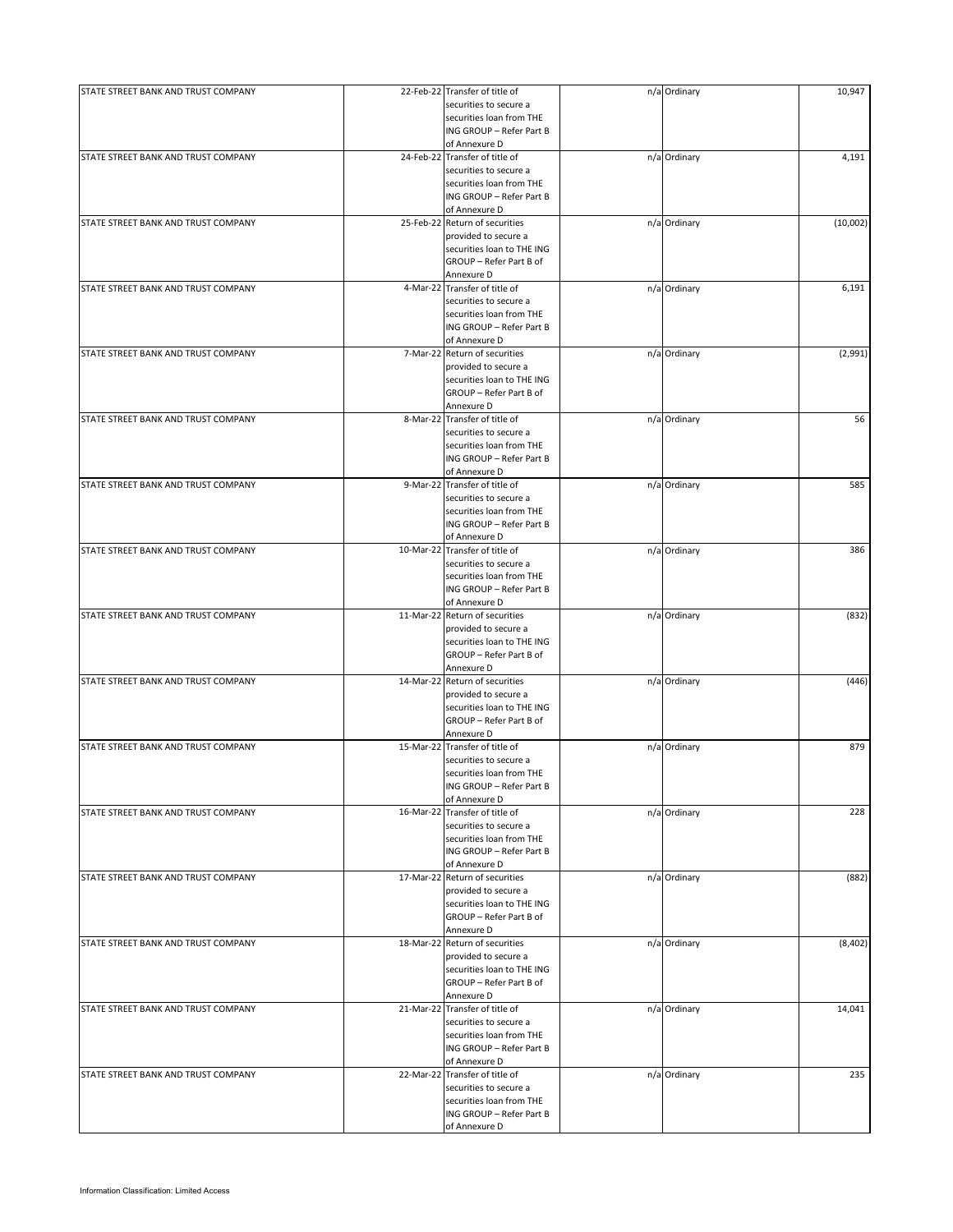| STATE STREET BANK AND TRUST COMPANY | 23-Mar-22 Transfer of title of | n/a Ordinary | 10,196    |
|-------------------------------------|--------------------------------|--------------|-----------|
|                                     | securities to secure a         |              |           |
|                                     | securities loan from THE       |              |           |
|                                     | ING GROUP - Refer Part B       |              |           |
|                                     | of Annexure D                  |              |           |
| STATE STREET BANK AND TRUST COMPANY | 24-Mar-22 Transfer of title of | n/a Ordinary | 707       |
|                                     | securities to secure a         |              |           |
|                                     | securities loan from THE       |              |           |
|                                     | ING GROUP - Refer Part B       |              |           |
|                                     | of Annexure D                  |              |           |
| STATE STREET BANK AND TRUST COMPANY | 25-Mar-22 Transfer of title of | n/a Ordinary | 6,468     |
|                                     | securities to secure a         |              |           |
|                                     |                                |              |           |
|                                     | securities loan from THE       |              |           |
|                                     | ING GROUP - Refer Part B       |              |           |
|                                     | of Annexure D                  |              |           |
| STATE STREET BANK AND TRUST COMPANY | 28-Mar-22 Return of securities | n/a Ordinary | (11, 785) |
|                                     | provided to secure a           |              |           |
|                                     | securities loan to THE ING     |              |           |
|                                     | GROUP - Refer Part B of        |              |           |
|                                     | Annexure D                     |              |           |
| STATE STREET BANK AND TRUST COMPANY | 29-Mar-22 Return of securities | n/a Ordinary | (312)     |
|                                     | provided to secure a           |              |           |
|                                     | securities loan to THE ING     |              |           |
|                                     | GROUP - Refer Part B of        |              |           |
|                                     | Annexure D                     |              |           |
|                                     |                                |              |           |
| STATE STREET BANK AND TRUST COMPANY | 30-Mar-22 Transfer of title of | n/a Ordinary | 62        |
|                                     | securities to secure a         |              |           |
|                                     | securities loan from THE       |              |           |
|                                     | ING GROUP - Refer Part B       |              |           |
|                                     | of Annexure D                  |              |           |
| STATE STREET BANK AND TRUST COMPANY | 31-Mar-22 Transfer of title of | n/a Ordinary | 1,700     |
|                                     | securities to secure a         |              |           |
|                                     | securities loan from THE       |              |           |
|                                     |                                |              |           |
|                                     | ING GROUP - Refer Part B       |              |           |
|                                     | of Annexure D                  |              |           |
| STATE STREET BANK AND TRUST COMPANY | 1-Apr-22 Return of securities  | n/a Ordinary | (224)     |
|                                     | provided to secure a           |              |           |
|                                     | securities loan to THE ING     |              |           |
|                                     | GROUP - Refer Part B of        |              |           |
|                                     | Annexure D                     |              |           |
| STATE STREET BANK AND TRUST COMPANY | 4-Apr-22 Return of securities  | n/a Ordinary | (21, 322) |
|                                     | provided to secure a           |              |           |
|                                     | securities loan to THE ING     |              |           |
|                                     |                                |              |           |
|                                     | GROUP - Refer Part B of        |              |           |
|                                     | Annexure D                     |              |           |
| STATE STREET BANK AND TRUST COMPANY | 5-Apr-22 Transfer of title of  | n/a Ordinary | 154       |
|                                     | securities to secure a         |              |           |
|                                     | securities loan from THE       |              |           |
|                                     | ING GROUP - Refer Part B       |              |           |
|                                     | of Annexure D                  |              |           |
| STATE STREET BANK AND TRUST COMPANY | 6-Apr-22 Return of securities  | n/a Ordinary | (389)     |
|                                     | provided to secure a           |              |           |
|                                     | securities loan to THE ING     |              |           |
|                                     | GROUP - Refer Part B of        |              |           |
|                                     |                                |              |           |
|                                     | Annexure D                     |              |           |
| STATE STREET BANK AND TRUST COMPANY | 7-Apr-22 Transfer of title of  | n/a Ordinary | 20,664    |
|                                     | securities to secure a         |              |           |
|                                     | securities loan from THE       |              |           |
|                                     | ING GROUP - Refer Part B       |              |           |
|                                     | of Annexure D                  |              |           |
| STATE STREET BANK AND TRUST COMPANY | 8-Apr-22 Return of securities  | n/a Ordinary | (5,720)   |
|                                     | provided to secure a           |              |           |
|                                     | securities loan to THE ING     |              |           |
|                                     | GROUP - Refer Part B of        |              |           |
|                                     |                                |              |           |
|                                     | Annexure D                     |              |           |
| STATE STREET BANK AND TRUST COMPANY | 11-Apr-22 Transfer of title of | n/a Ordinary | 516       |
|                                     | securities to secure a         |              |           |
|                                     | securities loan from THE       |              |           |
|                                     | ING GROUP - Refer Part B       |              |           |
|                                     | of Annexure D                  |              |           |
| STATE STREET BANK AND TRUST COMPANY | 12-Apr-22 Transfer of title of | n/a Ordinary | 1,003     |
|                                     | securities to secure a         |              |           |
|                                     | securities loan from THE       |              |           |
|                                     | ING GROUP - Refer Part B       |              |           |
|                                     |                                |              |           |
|                                     | of Annexure D                  |              |           |
| STATE STREET BANK AND TRUST COMPANY | 13-Apr-22 Transfer of title of | n/a Ordinary | 1,371     |
|                                     | securities to secure a         |              |           |
|                                     | securities loan from THE       |              |           |
|                                     | ING GROUP - Refer Part B       |              |           |
|                                     | of Annexure D                  |              |           |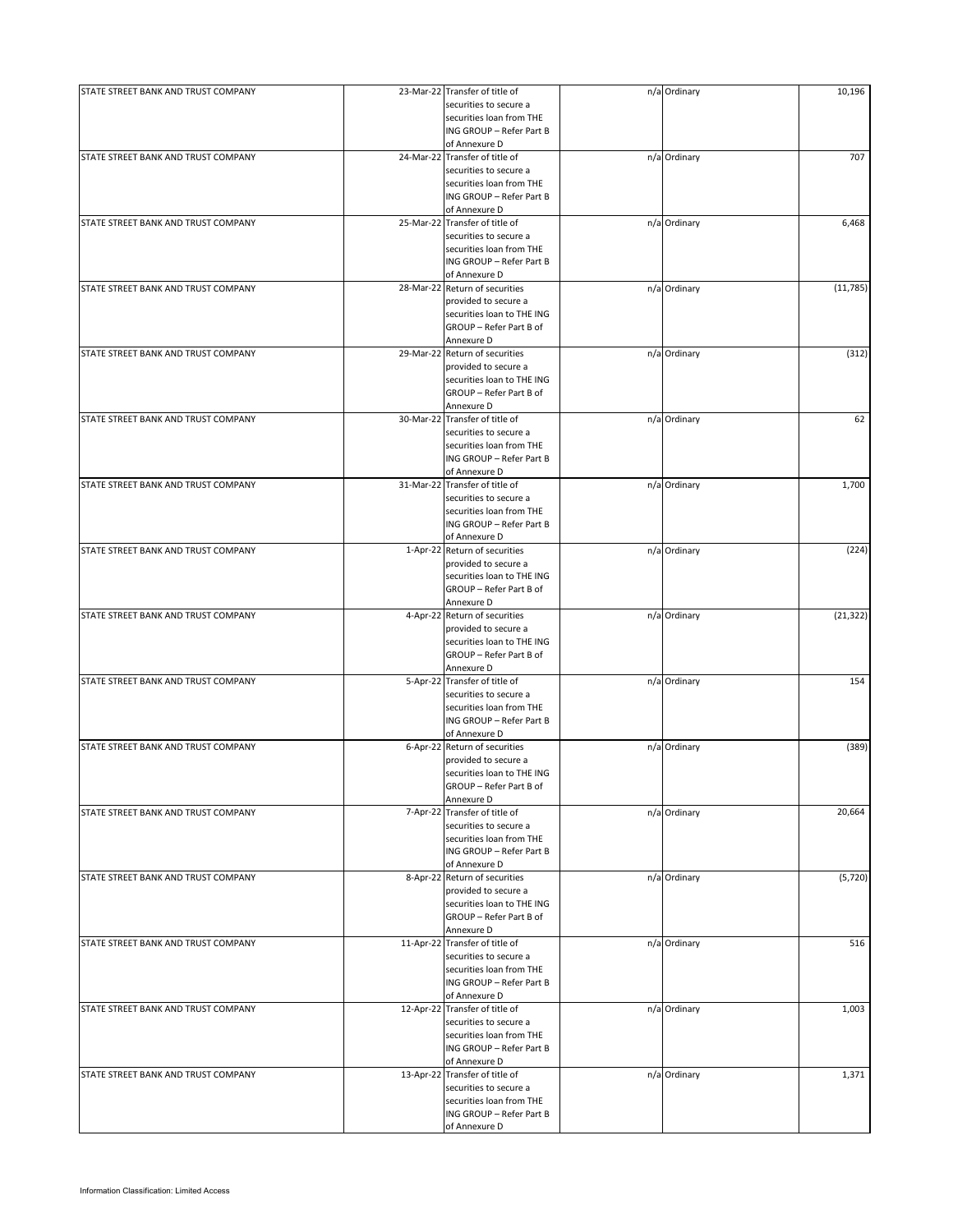| STATE STREET BANK AND TRUST COMPANY |            | 14-Apr-22 Transfer of title of | n/a Ordinary | 692       |
|-------------------------------------|------------|--------------------------------|--------------|-----------|
|                                     |            | securities to secure a         |              |           |
|                                     |            | securities loan from THE       |              |           |
|                                     |            | ING GROUP - Refer Part B       |              |           |
|                                     |            | of Annexure D                  |              |           |
| STATE STREET BANK AND TRUST COMPANY |            | 15-Apr-22 Return of securities | n/a Ordinary | (89)      |
|                                     |            | provided to secure a           |              |           |
|                                     |            | securities loan to THE ING     |              |           |
|                                     |            | GROUP - Refer Part B of        |              |           |
|                                     |            | Annexure D                     |              |           |
| STATE STREET BANK AND TRUST COMPANY |            | 18-Apr-22 Return of securities | n/a Ordinary | (178)     |
|                                     |            | provided to secure a           |              |           |
|                                     |            | securities loan to THE ING     |              |           |
|                                     |            | GROUP - Refer Part B of        |              |           |
|                                     |            | Annexure D                     |              |           |
| STATE STREET BANK AND TRUST COMPANY |            | 19-Apr-22 Return of securities | n/a Ordinary | (18, 231) |
|                                     |            | provided to secure a           |              |           |
|                                     |            | securities loan to THE ING     |              |           |
|                                     |            | GROUP - Refer Part B of        |              |           |
|                                     |            | Annexure D                     |              |           |
| STATE STREET BANK AND TRUST COMPANY |            | 21-Apr-22 Transfer of title of | n/a Ordinary | 18,596    |
|                                     |            | securities to secure a         |              |           |
|                                     |            | securities loan from THE       |              |           |
|                                     |            | ING GROUP - Refer Part B       |              |           |
|                                     |            | of Annexure D                  |              |           |
| STATE STREET BANK AND TRUST COMPANY |            | 22-Apr-22 Transfer of title of | n/a Ordinary | 924       |
|                                     |            | securities to secure a         |              |           |
|                                     |            | securities loan from THE       |              |           |
|                                     |            | ING GROUP - Refer Part B       |              |           |
|                                     |            | of Annexure D                  |              |           |
| STATE STREET BANK AND TRUST COMPANY |            | 25-Apr-22 Return of securities | n/a Ordinary | (290)     |
|                                     |            | provided to secure a           |              |           |
|                                     |            | securities loan to THE ING     |              |           |
|                                     |            | GROUP - Refer Part B of        |              |           |
|                                     |            | Annexure D                     |              |           |
| STATE STREET BANK AND TRUST COMPANY |            | 26-Apr-22 Return of securities | n/a Ordinary | (2,698)   |
|                                     |            | provided to secure a           |              |           |
|                                     |            | securities loan to THE ING     |              |           |
|                                     |            | GROUP - Refer Part B of        |              |           |
|                                     |            | Annexure D                     |              |           |
| STATE STREET BANK AND TRUST COMPANY |            | 29-Apr-22 Return of securities | n/a Ordinary | (8, 502)  |
|                                     |            | provided to secure a           |              |           |
|                                     |            | securities loan to THE ING     |              |           |
|                                     |            | GROUP - Refer Part B of        |              |           |
|                                     |            | Annexure D                     |              |           |
| STATE STREET BANK AND TRUST COMPANY |            | 2-May-22 Transfer of title of  | n/a Ordinary | 375       |
|                                     |            | securities to secure a         |              |           |
|                                     |            | securities loan from THE       |              |           |
|                                     |            | ING GROUP - Refer Part B       |              |           |
|                                     |            | of Annexure D                  |              |           |
| STATE STREET BANK AND TRUST COMPANY | $3-May-22$ | Return of securities           | n/a Ordinary | (8,529)   |
|                                     |            | provided to secure a           |              |           |
|                                     |            | securities loan to THE ING     |              |           |
|                                     |            | GROUP - Refer Part B of        |              |           |
|                                     |            | Annexure D                     |              |           |
| STATE STREET BANK AND TRUST COMPANY |            | 4-May-22 Transfer of title of  | n/a Ordinary | 7,476     |
|                                     |            | securities to secure a         |              |           |
|                                     |            | securities loan from THE       |              |           |
|                                     |            | ING GROUP - Refer Part B       |              |           |
|                                     |            | of Annexure D                  |              |           |
| STATE STREET BANK AND TRUST COMPANY |            | 5-May-22 Return of securities  | n/a Ordinary | (771)     |
|                                     |            | provided to secure a           |              |           |
|                                     |            | securities loan to THE ING     |              |           |
|                                     |            | GROUP - Refer Part B of        |              |           |
|                                     |            | Annexure D                     |              |           |
| STATE STREET BANK AND TRUST COMPANY |            | 6-May-22 Return of securities  | n/a Ordinary | (583)     |
|                                     |            | provided to secure a           |              |           |
|                                     |            | securities loan to THE ING     |              |           |
|                                     |            | GROUP - Refer Part B of        |              |           |
|                                     |            | Annexure D                     |              |           |
| STATE STREET BANK AND TRUST COMPANY |            | 9-May-22 Return of securities  | n/a Ordinary | (5, 567)  |
|                                     |            | provided to secure a           |              |           |
|                                     |            | securities loan to THE ING     |              |           |
|                                     |            | GROUP - Refer Part B of        |              |           |
|                                     |            | Annexure D                     |              |           |
| STATE STREET BANK AND TRUST COMPANY | 10-May-22  | Transfer of title of           | n/a Ordinary | 2,429     |
|                                     |            | securities to secure a         |              |           |
|                                     |            | securities loan from THE       |              |           |
|                                     |            | ING GROUP - Refer Part B       |              |           |
|                                     |            | of Annexure D                  |              |           |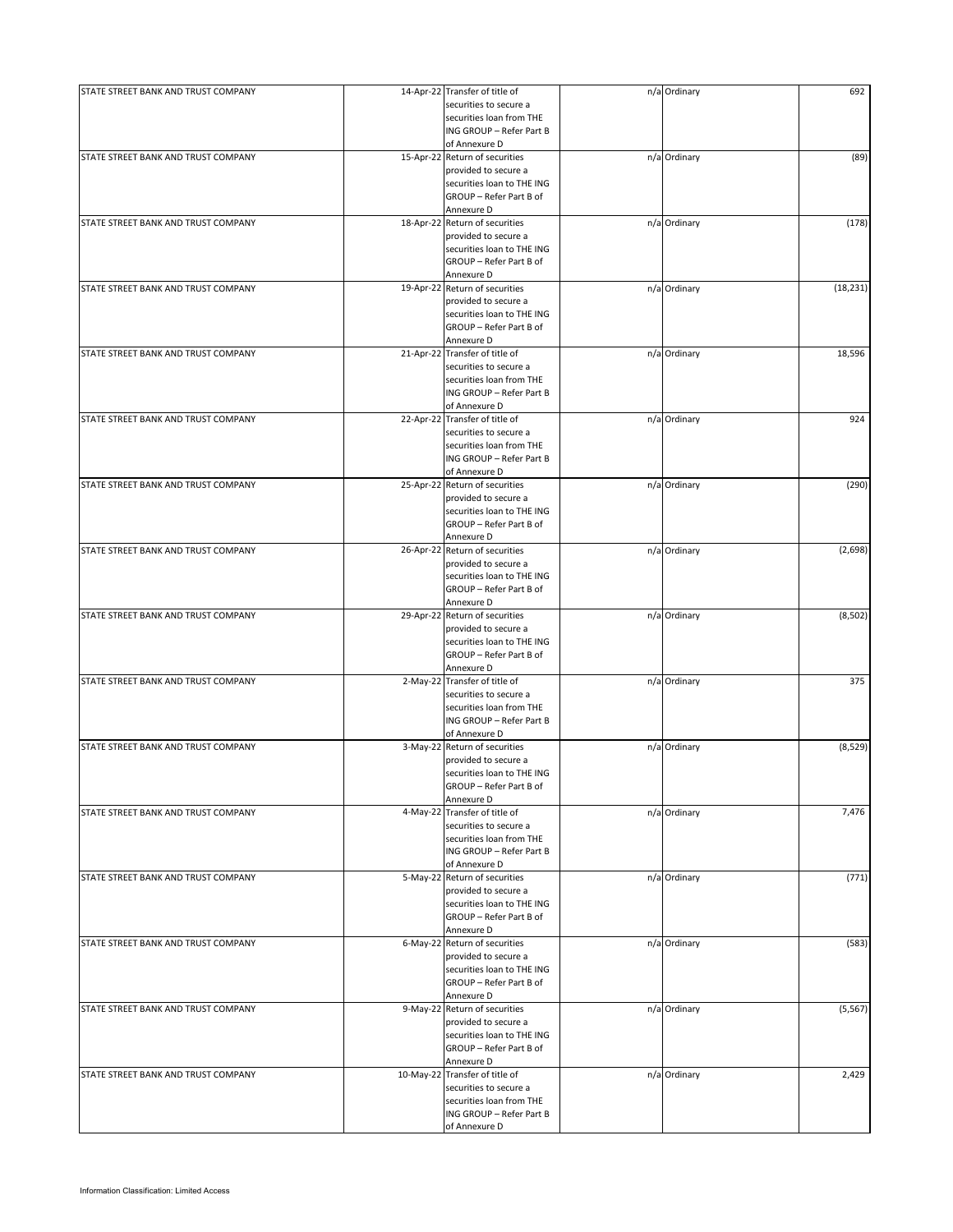| STATE STREET BANK AND TRUST COMPANY | 11-May-22 Return of securities<br>provided to secure a<br>securities loan to THE ING<br>GROUP - Refer Part B of                               | n/a Ordinary | (3,044) |
|-------------------------------------|-----------------------------------------------------------------------------------------------------------------------------------------------|--------------|---------|
|                                     | Annexure D                                                                                                                                    |              |         |
| STATE STREET BANK AND TRUST COMPANY | 25-Jan-22 Transfer of title of<br>securities to secure a<br>securities loan from THE<br>SOCIETE GENERALE GROUP<br>- Refer Part B of Annexure  | n/a Ordinary | 548     |
|                                     | D                                                                                                                                             |              |         |
| STATE STREET BANK AND TRUST COMPANY | 27-Jan-22 Return of securities<br>provided to secure a<br>securities loan to THE<br>SOCIETE GENERALE GROUP<br>– Refer Part B of Annexure<br>D | n/a Ordinary | (548)   |
| STATE STREET BANK AND TRUST COMPANY | 5-Apr-22 Transfer of title of<br>securities to secure a<br>securities loan from THE<br>ING GROUP - Refer Part B<br>of Annexure D              | n/a Ordinary | 1,084   |
| STATE STREET BANK AND TRUST COMPANY | 7-Apr-22 Return of securities<br>provided to secure a<br>securities loan to THE ING<br>GROUP - Refer Part B of<br>Annexure D                  | n/a Ordinary | (1,084) |
| STATE STREET BANK AND TRUST COMPANY | 24-Jan-22 Transfer of title of<br>securities to secure a<br>securities loan from THE<br><b>BARCLAYS GROUP - Refer</b><br>Part B of Annexure D | n/a Ordinary | 2,100   |
| STATE STREET BANK AND TRUST COMPANY | 1-Feb-22 Transfer of title of<br>securities to secure a<br>securities loan from THE<br><b>BARCLAYS GROUP - Refer</b><br>Part B of Annexure D  | n/a Ordinary | 707     |
| STATE STREET BANK AND TRUST COMPANY | 2-Feb-22 Return of securities<br>provided to secure a<br>securities loan to THE<br><b>BARCLAYS GROUP - Refer</b><br>Part B of Annexure D      | n/a Ordinary | (23)    |
| STATE STREET BANK AND TRUST COMPANY | 3-Feb-22 Return of securities<br>provided to secure a<br>securities loan to THE<br><b>BARCLAYS GROUP - Refer</b><br>Part B of Annexure D      | n/a Ordinary | (2,783) |
| STATE STREET BANK AND TRUST COMPANY | 22-Feb-22 Transfer of title of<br>securities to secure a<br>securities loan from THE<br>ING GROUP - Refer Part B<br>of Annexure D             | n/a Ordinary | 86      |
| STATE STREET BANK AND TRUST COMPANY | 24-Feb-22 Transfer of title of<br>securities to secure a<br>securities loan from THE<br>ING GROUP - Refer Part B<br>of Annexure D             | n/a Ordinary | 30      |
| STATE STREET BANK AND TRUST COMPANY | 25-Feb-22 Return of securities<br>provided to secure a<br>securities loan to THE ING<br>GROUP - Refer Part B of<br>Annexure D                 | n/a Ordinary | (73)    |
| STATE STREET BANK AND TRUST COMPANY | 4-Mar-22 Transfer of title of<br>securities to secure a<br>securities loan from THE<br>ING GROUP - Refer Part B<br>of Annexure D              | n/a Ordinary | 14,730  |
| STATE STREET BANK AND TRUST COMPANY | 7-Mar-22 Transfer of title of<br>securities to secure a<br>securities loan from THE<br>ING GROUP - Refer Part B<br>of Annexure D              | n/a Ordinary | 22,282  |
| STATE STREET BANK AND TRUST COMPANY | 8-Mar-22 Transfer of title of<br>securities to secure a<br>securities loan from THE<br>ING GROUP - Refer Part B<br>of Annexure D              | n/a Ordinary | 144     |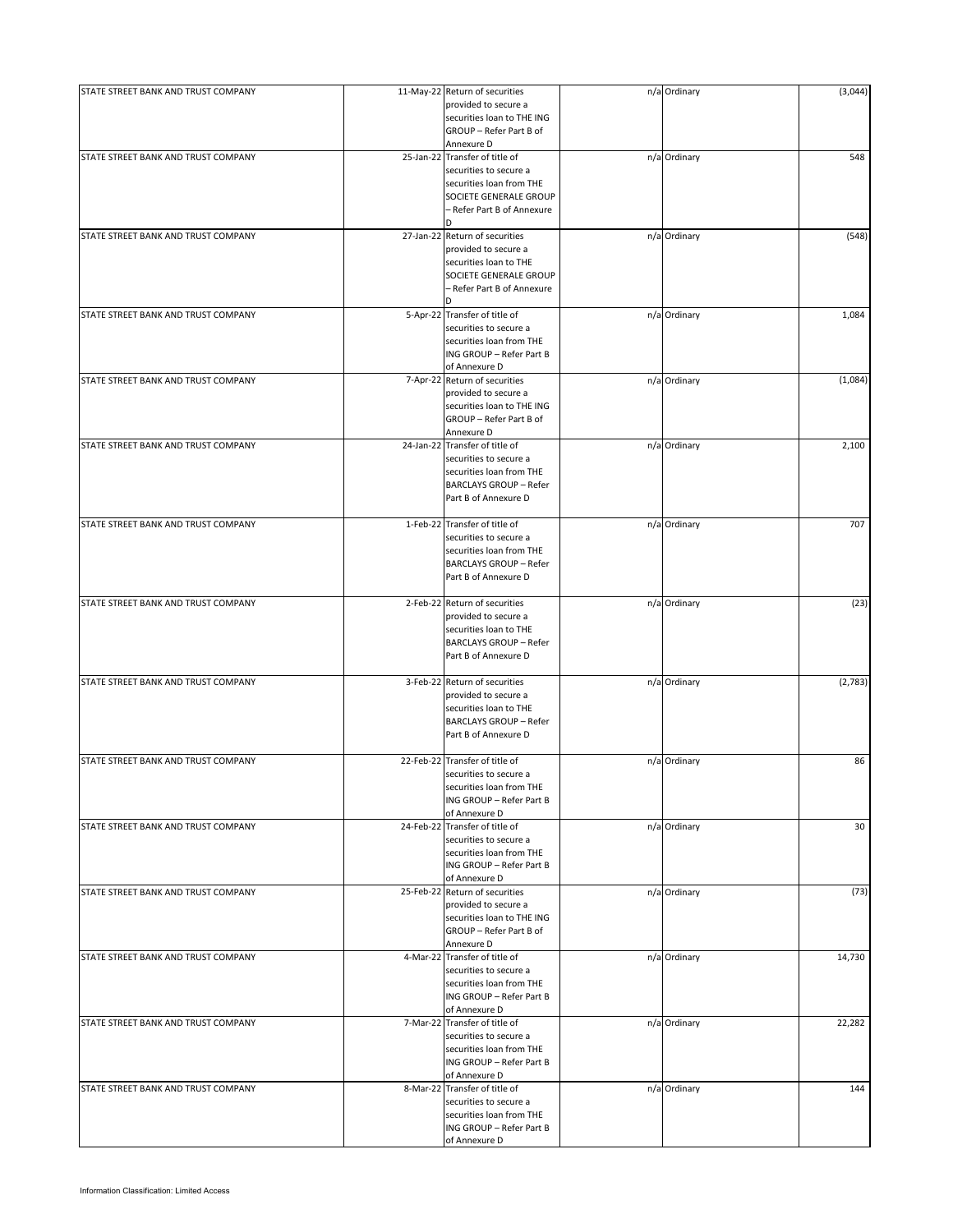| STATE STREET BANK AND TRUST COMPANY | 9-Mar-22 Transfer of title of  | n/a Ordinary | 2,217     |
|-------------------------------------|--------------------------------|--------------|-----------|
|                                     | securities to secure a         |              |           |
|                                     | securities loan from THE       |              |           |
|                                     | ING GROUP - Refer Part B       |              |           |
|                                     | of Annexure D                  |              |           |
|                                     |                                |              |           |
| STATE STREET BANK AND TRUST COMPANY | 10-Mar-22 Transfer of title of | n/a Ordinary | 1,376     |
|                                     | securities to secure a         |              |           |
|                                     | securities loan from THE       |              |           |
|                                     | ING GROUP - Refer Part B       |              |           |
|                                     | of Annexure D                  |              |           |
| STATE STREET BANK AND TRUST COMPANY | 11-Mar-22 Return of securities | n/a Ordinary | (3, 472)  |
|                                     | provided to secure a           |              |           |
|                                     |                                |              |           |
|                                     | securities loan to THE ING     |              |           |
|                                     | GROUP - Refer Part B of        |              |           |
|                                     | Annexure D                     |              |           |
| STATE STREET BANK AND TRUST COMPANY | 14-Mar-22 Return of securities | n/a Ordinary | (1,790)   |
|                                     | provided to secure a           |              |           |
|                                     |                                |              |           |
|                                     | securities loan to THE ING     |              |           |
|                                     | GROUP - Refer Part B of        |              |           |
|                                     | Annexure D                     |              |           |
| STATE STREET BANK AND TRUST COMPANY | 15-Mar-22 Transfer of title of | n/a Ordinary | 3,218     |
|                                     | securities to secure a         |              |           |
|                                     | securities loan from THE       |              |           |
|                                     | ING GROUP - Refer Part B       |              |           |
|                                     |                                |              |           |
|                                     | of Annexure D                  |              |           |
| STATE STREET BANK AND TRUST COMPANY | 16-Mar-22 Transfer of title of | n/a Ordinary | 904       |
|                                     | securities to secure a         |              |           |
|                                     | securities loan from THE       |              |           |
|                                     |                                |              |           |
|                                     | ING GROUP - Refer Part B       |              |           |
|                                     | of Annexure D                  |              |           |
| STATE STREET BANK AND TRUST COMPANY | 17-Mar-22 Return of securities | n/a Ordinary | (3,570)   |
|                                     | provided to secure a           |              |           |
|                                     | securities loan to THE ING     |              |           |
|                                     | GROUP - Refer Part B of        |              |           |
|                                     |                                |              |           |
|                                     | Annexure D                     |              |           |
| STATE STREET BANK AND TRUST COMPANY | 18-Mar-22 Return of securities | n/a Ordinary | (33,588)  |
|                                     | provided to secure a           |              |           |
|                                     | securities loan to THE ING     |              |           |
|                                     | GROUP - Refer Part B of        |              |           |
|                                     |                                |              |           |
|                                     | Annexure D                     |              |           |
| STATE STREET BANK AND TRUST COMPANY | 21-Mar-22 Transfer of title of | n/a Ordinary | 51,765    |
|                                     | securities to secure a         |              |           |
|                                     | securities loan from THE       |              |           |
|                                     |                                |              |           |
|                                     | ING GROUP - Refer Part B       |              |           |
|                                     | of Annexure D                  |              |           |
| STATE STREET BANK AND TRUST COMPANY | 22-Mar-22 Return of securities | n/a Ordinary | (9,599)   |
|                                     | provided to secure a           |              |           |
|                                     | securities loan to THE ING     |              |           |
|                                     | GROUP - Refer Part B of        |              |           |
|                                     |                                |              |           |
|                                     | Annexure D                     |              |           |
| STATE STREET BANK AND TRUST COMPANY | 23-Mar-22 Transfer of title of | n/a Ordinary | 30,084    |
|                                     | securities to secure a         |              |           |
|                                     | securities loan from THE       |              |           |
|                                     | ING GROUP - Refer Part B       |              |           |
|                                     |                                |              |           |
|                                     | of Annexure D                  |              |           |
| STATE STREET BANK AND TRUST COMPANY | 24-Mar-22 Transfer of title of | n/a Ordinary | 2,814     |
|                                     | securities to secure a         |              |           |
|                                     | securities loan from THE       |              |           |
|                                     | ING GROUP - Refer Part B       |              |           |
|                                     |                                |              |           |
|                                     | of Annexure D                  |              |           |
| STATE STREET BANK AND TRUST COMPANY | 25-Mar-22 Transfer of title of | n/a Ordinary | 8,734     |
|                                     | securities to secure a         |              |           |
|                                     | securities loan from THE       |              |           |
|                                     | ING GROUP - Refer Part B       |              |           |
|                                     | of Annexure D                  |              |           |
|                                     |                                |              |           |
| STATE STREET BANK AND TRUST COMPANY | 28-Mar-22 Return of securities | n/a Ordinary | (30, 208) |
|                                     | provided to secure a           |              |           |
|                                     | securities loan to THE ING     |              |           |
|                                     | GROUP - Refer Part B of        |              |           |
|                                     | Annexure D                     |              |           |
|                                     |                                |              |           |
| STATE STREET BANK AND TRUST COMPANY | 29-Mar-22 Return of securities | n/a Ordinary | (740)     |
|                                     | provided to secure a           |              |           |
|                                     | securities loan to THE ING     |              |           |
|                                     | GROUP - Refer Part B of        |              |           |
|                                     | Annexure D                     |              |           |
|                                     |                                |              |           |
| STATE STREET BANK AND TRUST COMPANY | 30-Mar-22 Transfer of title of | n/a Ordinary | 471       |
|                                     | securities to secure a         |              |           |
|                                     | securities loan from THE       |              |           |
|                                     | ING GROUP - Refer Part B       |              |           |
|                                     |                                |              |           |
|                                     | of Annexure D                  |              |           |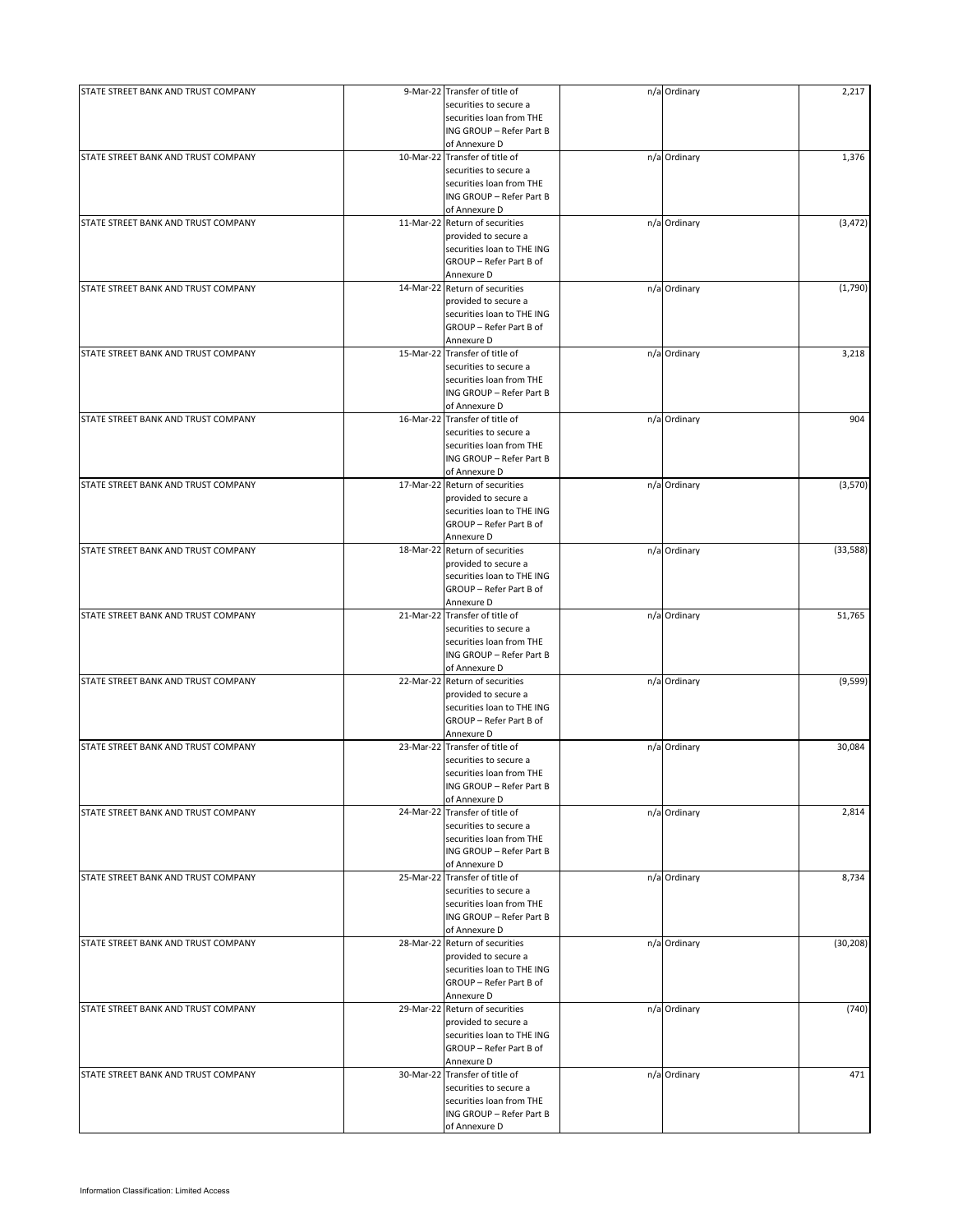| STATE STREET BANK AND TRUST COMPANY | 31-Mar-22 Transfer of title of | n/a Ordinary | 4,980     |
|-------------------------------------|--------------------------------|--------------|-----------|
|                                     | securities to secure a         |              |           |
|                                     | securities loan from THE       |              |           |
|                                     | ING GROUP - Refer Part B       |              |           |
|                                     | of Annexure D                  |              |           |
|                                     |                                |              |           |
| STATE STREET BANK AND TRUST COMPANY | 1-Apr-22 Return of securities  | n/a Ordinary | (553)     |
|                                     | provided to secure a           |              |           |
|                                     | securities loan to THE ING     |              |           |
|                                     | GROUP - Refer Part B of        |              |           |
|                                     | Annexure D                     |              |           |
| STATE STREET BANK AND TRUST COMPANY | 4-Apr-22 Return of securities  | n/a Ordinary | (59, 162) |
|                                     | provided to secure a           |              |           |
|                                     |                                |              |           |
|                                     | securities loan to THE ING     |              |           |
|                                     | GROUP - Refer Part B of        |              |           |
|                                     | Annexure D                     |              |           |
| STATE STREET BANK AND TRUST COMPANY | 6-Apr-22 Return of securities  | n/a Ordinary | (653)     |
|                                     | provided to secure a           |              |           |
|                                     |                                |              |           |
|                                     | securities loan to THE ING     |              |           |
|                                     | GROUP - Refer Part B of        |              |           |
|                                     | Annexure D                     |              |           |
| STATE STREET BANK AND TRUST COMPANY | 7-Apr-22 Transfer of title of  | n/a Ordinary | 56,294    |
|                                     | securities to secure a         |              |           |
|                                     | securities loan from THE       |              |           |
|                                     | ING GROUP - Refer Part B       |              |           |
|                                     |                                |              |           |
|                                     | of Annexure D                  |              |           |
| STATE STREET BANK AND TRUST COMPANY | 8-Apr-22 Return of securities  | n/a Ordinary | (12, 764) |
|                                     | provided to secure a           |              |           |
|                                     | securities loan to THE ING     |              |           |
|                                     | GROUP - Refer Part B of        |              |           |
|                                     |                                |              |           |
|                                     | Annexure D                     |              |           |
| STATE STREET BANK AND TRUST COMPANY | 11-Apr-22 Transfer of title of | n/a Ordinary | 1,361     |
|                                     | securities to secure a         |              |           |
|                                     | securities loan from THE       |              |           |
|                                     | ING GROUP - Refer Part B       |              |           |
|                                     |                                |              |           |
|                                     | of Annexure D                  |              |           |
| STATE STREET BANK AND TRUST COMPANY | 12-Apr-22 Transfer of title of | n/a Ordinary | 2,744     |
|                                     | securities to secure a         |              |           |
|                                     | securities loan from THE       |              |           |
|                                     | ING GROUP - Refer Part B       |              |           |
|                                     |                                |              |           |
|                                     | of Annexure D                  |              |           |
| STATE STREET BANK AND TRUST COMPANY | 13-Apr-22 Transfer of title of | n/a Ordinary | 4,020     |
|                                     | securities to secure a         |              |           |
|                                     | securities loan from THE       |              |           |
|                                     | ING GROUP - Refer Part B       |              |           |
|                                     |                                |              |           |
|                                     | of Annexure D                  |              |           |
| STATE STREET BANK AND TRUST COMPANY | 14-Apr-22 Transfer of title of | n/a Ordinary | 2,045     |
|                                     | securities to secure a         |              |           |
|                                     | securities loan from THE       |              |           |
|                                     | ING GROUP - Refer Part B       |              |           |
|                                     | of Annexure D                  |              |           |
| STATE STREET BANK AND TRUST COMPANY |                                |              |           |
|                                     | 15-Apr-22 Return of securities | n/a Ordinary | (539)     |
|                                     | provided to secure a           |              |           |
|                                     | securities loan to THE ING     |              |           |
|                                     | GROUP - Refer Part B of        |              |           |
|                                     | Annexure D                     |              |           |
| STATE STREET BANK AND TRUST COMPANY | 18-Apr-22 Return of securities | n/a Ordinary | (512)     |
|                                     |                                |              |           |
|                                     | provided to secure a           |              |           |
|                                     | securities loan to THE ING     |              |           |
|                                     | GROUP - Refer Part B of        |              |           |
|                                     | Annexure D                     |              |           |
| STATE STREET BANK AND TRUST COMPANY | 19-Apr-22 Return of securities | n/a Ordinary | (52, 546) |
|                                     | provided to secure a           |              |           |
|                                     |                                |              |           |
|                                     | securities loan to THE ING     |              |           |
|                                     | GROUP - Refer Part B of        |              |           |
|                                     | Annexure D                     |              |           |
| STATE STREET BANK AND TRUST COMPANY | 20-Apr-22 Return of securities | n/a Ordinary | (2)       |
|                                     | provided to secure a           |              |           |
|                                     | securities loan to THE ING     |              |           |
|                                     |                                |              |           |
|                                     | GROUP - Refer Part B of        |              |           |
|                                     | Annexure D                     |              |           |
| STATE STREET BANK AND TRUST COMPANY | 21-Apr-22 Transfer of title of | n/a Ordinary | 53,644    |
|                                     | securities to secure a         |              |           |
|                                     | securities loan from THE       |              |           |
|                                     |                                |              |           |
|                                     | ING GROUP - Refer Part B       |              |           |
|                                     | of Annexure D                  |              |           |
| STATE STREET BANK AND TRUST COMPANY | 22-Apr-22 Transfer of title of | n/a Ordinary | 2,526     |
|                                     | securities to secure a         |              |           |
|                                     | securities loan from THE       |              |           |
|                                     |                                |              |           |
|                                     | ING GROUP - Refer Part B       |              |           |
|                                     | of Annexure D                  |              |           |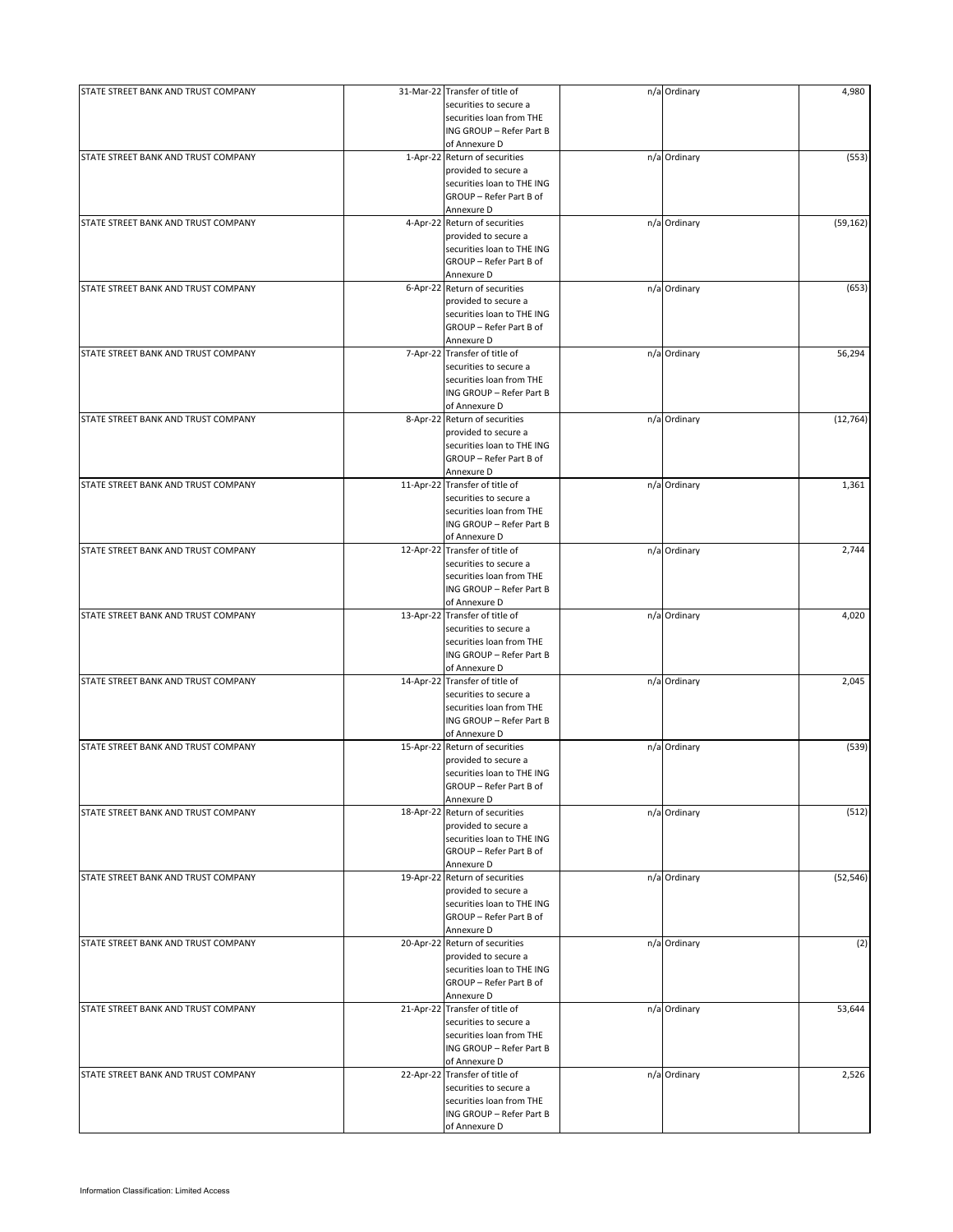| STATE STREET BANK AND TRUST COMPANY | 25-Apr-22 Return of securities<br>provided to secure a<br>securities loan to THE ING<br>GROUP - Refer Part B of                                   | n/a Ordinary | (856)     |
|-------------------------------------|---------------------------------------------------------------------------------------------------------------------------------------------------|--------------|-----------|
|                                     | Annexure D                                                                                                                                        |              |           |
| STATE STREET BANK AND TRUST COMPANY | 26-Apr-22 Return of securities<br>provided to secure a<br>securities loan to THE ING<br>GROUP - Refer Part B of<br>Annexure D                     | n/a Ordinary | (7,607)   |
| STATE STREET BANK AND TRUST COMPANY | 29-Apr-22 Return of securities<br>provided to secure a<br>securities loan to THE ING<br>GROUP - Refer Part B of<br>Annexure D                     | n/a Ordinary | (24, 558) |
| STATE STREET BANK AND TRUST COMPANY | 2-May-22 Transfer of title of<br>securities to secure a<br>securities loan from THE<br>ING GROUP - Refer Part B<br>of Annexure D                  | n/a Ordinary | 1,005     |
| STATE STREET BANK AND TRUST COMPANY | 3-May-22 Return of securities<br>provided to secure a<br>securities loan to THE ING<br>GROUP - Refer Part B of<br>Annexure D                      | n/a Ordinary | (24, 510) |
| STATE STREET BANK AND TRUST COMPANY | 4-May-22 Transfer of title of<br>securities to secure a<br>securities loan from THE<br>ING GROUP - Refer Part B<br>of Annexure D                  | n/a Ordinary | 21,416    |
| STATE STREET BANK AND TRUST COMPANY | 5-May-22 Return of securities<br>provided to secure a<br>securities loan to THE ING<br>GROUP - Refer Part B of<br>Annexure D                      | n/a Ordinary | (2, 176)  |
| STATE STREET BANK AND TRUST COMPANY | 6-May-22 Return of securities<br>provided to secure a<br>securities loan to THE ING<br>GROUP - Refer Part B of<br>Annexure D                      | n/a Ordinary | (1,788)   |
| STATE STREET BANK AND TRUST COMPANY | 9-May-22 Return of securities<br>provided to secure a<br>securities loan to THE ING<br>GROUP - Refer Part B of<br>Annexure D                      | n/a Ordinary | (15, 878) |
| STATE STREET BANK AND TRUST COMPANY | 10-May-22 Transfer of title of<br>securities to secure a<br>securities loan from THE<br>ING GROUP - Refer Part B<br>of Annexure D                 | n/a Ordinary | 6,926     |
| STATE STREET BANK AND TRUST COMPANY | 11-May-22 Return of securities<br>provided to secure a<br>securities loan to THE ING<br>GROUP - Refer Part B of<br>Annexure D                     | n/a Ordinary | (8,671)   |
| STATE STREET BANK AND TRUST COMPANY | 25-Jan-22 Transfer of title of<br>securities to secure a<br>securities loan from THE<br>SOCIETE GENERALE GROUP<br>- Refer Part B of Annexure<br>D | n/a Ordinary | 2,175     |
| STATE STREET BANK AND TRUST COMPANY | 27-Jan-22 Return of securities<br>provided to secure a<br>securities loan to THE<br>SOCIETE GENERALE GROUP<br>– Refer Part B of Annexure<br>D     | n/a Ordinary | (2, 175)  |
| STATE STREET BANK AND TRUST COMPANY | 5-Apr-22 Transfer of title of<br>securities to secure a<br>securities loan from THE<br>ING GROUP - Refer Part B<br>of Annexure D                  | n/a Ordinary | 597       |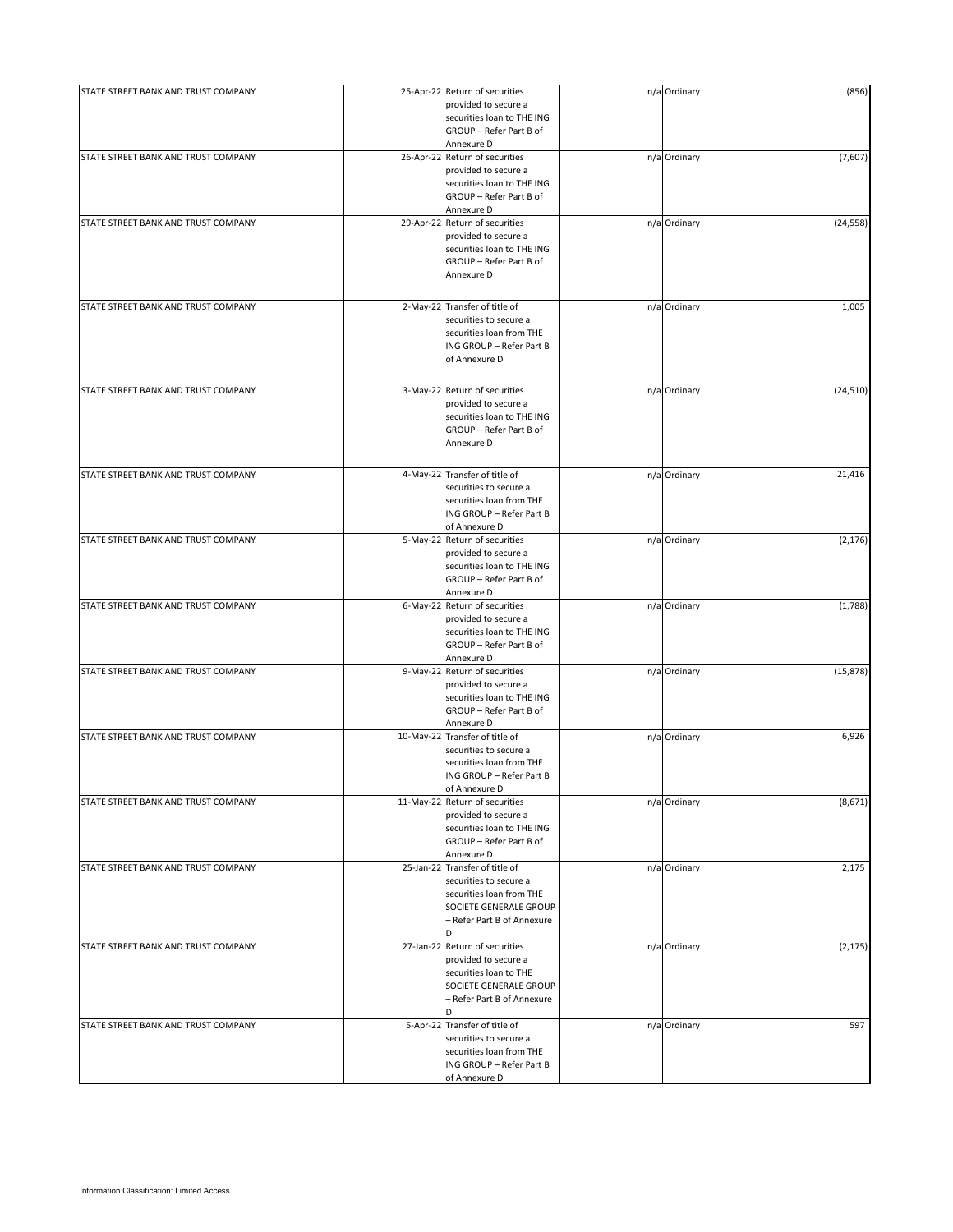| STATE STREET BANK AND TRUST COMPANY |           | 7-Apr-22 Return of securities  | n/a Ordinary | (597)   |
|-------------------------------------|-----------|--------------------------------|--------------|---------|
|                                     |           | provided to secure a           |              |         |
|                                     |           | securities loan to THE ING     |              |         |
|                                     |           | GROUP - Refer Part B of        |              |         |
|                                     |           | Annexure D                     |              |         |
| STATE STREET BANK AND TRUST COMPANY |           | 18-Mar-22 Transfer of title of | n/a Ordinary | 80      |
|                                     |           | securities to secure a         |              |         |
|                                     |           | securities loan from THE       |              |         |
|                                     |           | ING GROUP - Refer Part B       |              |         |
|                                     |           | of Annexure D                  |              |         |
| STATE STREET BANK AND TRUST COMPANY |           | 21-Mar-22 Transfer of title of | n/a Ordinary | 1,241   |
|                                     |           | securities to secure a         |              |         |
|                                     |           | securities loan from THE       |              |         |
|                                     |           | ING GROUP - Refer Part B       |              |         |
|                                     |           | of Annexure D                  |              |         |
| STATE STREET BANK AND TRUST COMPANY |           | 22-Mar-22 Return of securities | n/a Ordinary | (312)   |
|                                     |           | provided to secure a           |              |         |
|                                     |           |                                |              |         |
|                                     |           | securities loan to THE ING     |              |         |
|                                     |           | GROUP - Refer Part B of        |              |         |
|                                     |           | Annexure D                     |              |         |
| STATE STREET BANK AND TRUST COMPANY |           | 23-Mar-22 Transfer of title of | n/a Ordinary | 693     |
|                                     |           | securities to secure a         |              |         |
|                                     |           | securities loan from THE       |              |         |
|                                     |           | ING GROUP - Refer Part B       |              |         |
|                                     |           | of Annexure D                  |              |         |
| STATE STREET BANK AND TRUST COMPANY | 24-Mar-22 | Transfer of title of           | n/a Ordinary | 45      |
|                                     |           | securities to secure a         |              |         |
|                                     |           | securities loan from THE       |              |         |
|                                     |           | ING GROUP - Refer Part B       |              |         |
|                                     |           | of Annexure D                  |              |         |
| STATE STREET BANK AND TRUST COMPANY | 25-Mar-22 | Transfer of title of           | n/a Ordinary | 1,165   |
|                                     |           | securities to secure a         |              |         |
|                                     |           | securities loan from THE       |              |         |
|                                     |           | ING GROUP - Refer Part B       |              |         |
|                                     |           | of Annexure D                  |              |         |
| STATE STREET BANK AND TRUST COMPANY |           | 28-Mar-22 Return of securities | n/a Ordinary | (1,007) |
|                                     |           |                                |              |         |
|                                     |           | provided to secure a           |              |         |
|                                     |           | securities loan to THE ING     |              |         |
|                                     |           | GROUP - Refer Part B of        |              |         |
|                                     |           | Annexure D                     |              |         |
| STATE STREET BANK AND TRUST COMPANY | 29-Mar-22 | Return of securities           | n/a Ordinary | (27)    |
|                                     |           | provided to secure a           |              |         |
|                                     |           | securities loan to THE ING     |              |         |
|                                     |           | GROUP - Refer Part B of        |              |         |
|                                     |           | Annexure D                     |              |         |
| STATE STREET BANK AND TRUST COMPANY | 30-Mar-22 | Transfer of title of           | n/a Ordinary | 11      |
|                                     |           | securities to secure a         |              |         |
|                                     |           | securities loan from THE       |              |         |
|                                     |           | ING GROUP - Refer Part B       |              |         |
|                                     |           | of Annexure D                  |              |         |
| STATE STREET BANK AND TRUST COMPANY | 31-Mar-22 | Transfer of title of           | n/a Ordinary | 167     |
|                                     |           | securities to secure a         |              |         |
|                                     |           | securities loan from THE       |              |         |
|                                     |           | ING GROUP - Refer Part B       |              |         |
|                                     |           | of Annexure D                  |              |         |
| STATE STREET BANK AND TRUST COMPANY | 1-Apr-22  | Return of securities           | n/a Ordinary | (20)    |
|                                     |           | provided to secure a           |              |         |
|                                     |           | securities loan to THE ING     |              |         |
|                                     |           |                                |              |         |
|                                     |           | GROUP - Refer Part B of        |              |         |
|                                     |           | Annexure D                     |              |         |
| STATE STREET BANK AND TRUST COMPANY |           | 4-Apr-22 Return of securities  | n/a Ordinary | (2,000) |
|                                     |           | provided to secure a           |              |         |
|                                     |           | securities loan to THE ING     |              |         |
|                                     |           | GROUP - Refer Part B of        |              |         |
|                                     |           | Annexure D                     |              |         |
| STATE STREET BANK AND TRUST COMPANY | 6-Apr-22  | Return of securities           | n/a Ordinary | (22)    |
|                                     |           | provided to secure a           |              |         |
|                                     |           | securities loan to THE ING     |              |         |
|                                     |           | GROUP - Refer Part B of        |              |         |
|                                     |           | Annexure D                     |              |         |
| STATE STREET BANK AND TRUST COMPANY | 7-Apr-22  | Transfer of title of           | n/a Ordinary | 1,941   |
|                                     |           | securities to secure a         |              |         |
|                                     |           | securities loan from THE       |              |         |
|                                     |           | ING GROUP - Refer Part B       |              |         |
|                                     |           | of Annexure D                  |              |         |
| STATE STREET BANK AND TRUST COMPANY | 8-Apr-22  | Return of securities           | n/a Ordinary | (30)    |
|                                     |           | provided to secure a           |              |         |
|                                     |           | securities loan to THE ING     |              |         |
|                                     |           |                                |              |         |
|                                     |           | GROUP - Refer Part B of        |              |         |
|                                     |           | Annexure D                     |              |         |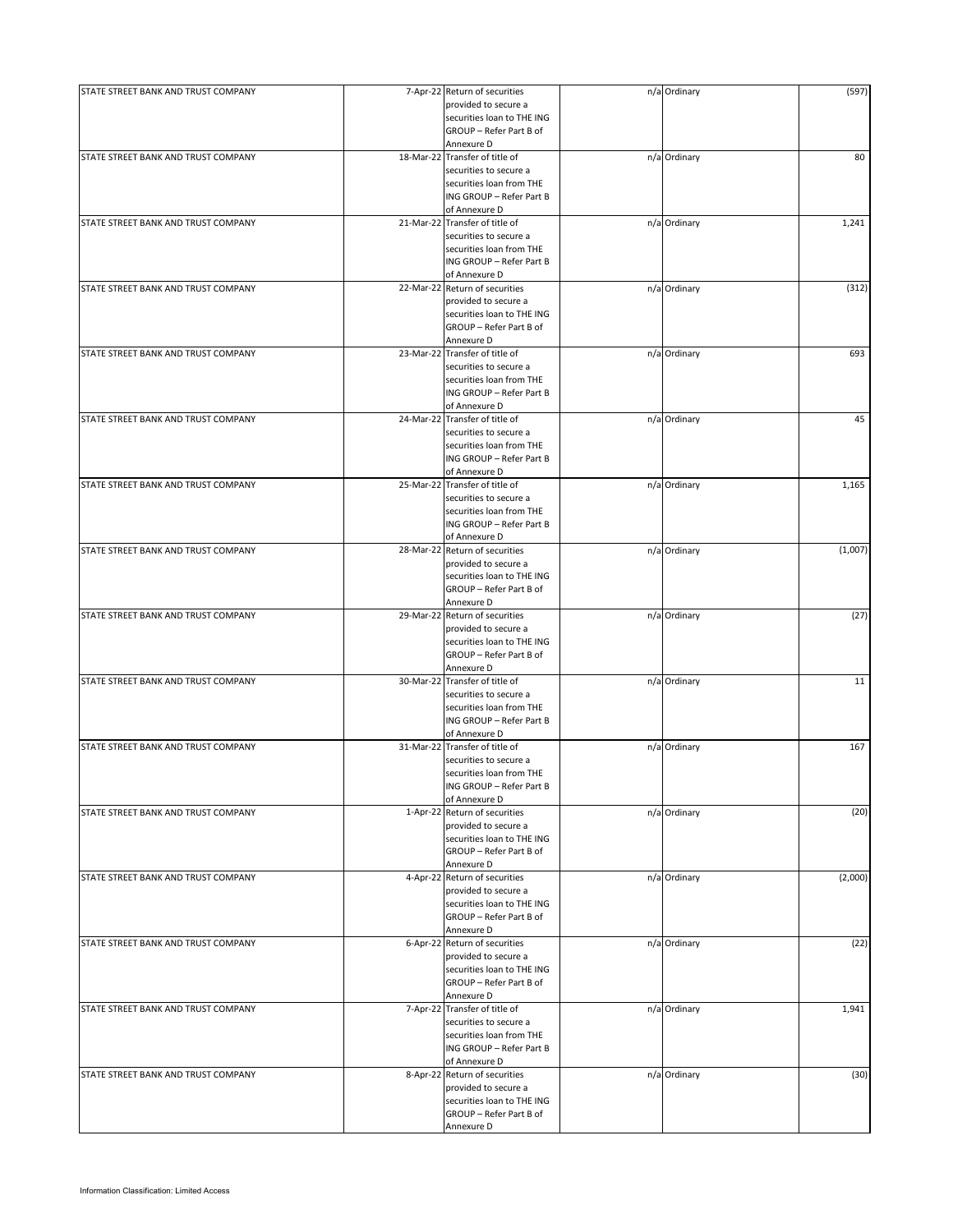| STATE STREET BANK AND TRUST COMPANY |           | 11-Apr-22 Transfer of title of | n/a Ordinary | 67       |
|-------------------------------------|-----------|--------------------------------|--------------|----------|
|                                     |           | securities to secure a         |              |          |
|                                     |           | securities loan from THE       |              |          |
|                                     |           | ING GROUP - Refer Part B       |              |          |
|                                     |           | of Annexure D                  |              |          |
|                                     |           |                                |              |          |
| STATE STREET BANK AND TRUST COMPANY |           | 12-Apr-22 Transfer of title of | n/a Ordinary | 128      |
|                                     |           | securities to secure a         |              |          |
|                                     |           | securities loan from THE       |              |          |
|                                     |           | ING GROUP - Refer Part B       |              |          |
|                                     |           | of Annexure D                  |              |          |
| STATE STREET BANK AND TRUST COMPANY |           | 13-Apr-22 Transfer of title of | n/a Ordinary | 172      |
|                                     |           |                                |              |          |
|                                     |           | securities to secure a         |              |          |
|                                     |           | securities loan from THE       |              |          |
|                                     |           | ING GROUP - Refer Part B       |              |          |
|                                     |           | of Annexure D                  |              |          |
| STATE STREET BANK AND TRUST COMPANY |           | 14-Apr-22 Transfer of title of | n/a Ordinary | 87       |
|                                     |           | securities to secure a         |              |          |
|                                     |           |                                |              |          |
|                                     |           | securities loan from THE       |              |          |
|                                     |           | ING GROUP - Refer Part B       |              |          |
|                                     |           | of Annexure D                  |              |          |
| STATE STREET BANK AND TRUST COMPANY |           | 15-Apr-22 Return of securities | n/a Ordinary | (9)      |
|                                     |           | provided to secure a           |              |          |
|                                     |           | securities loan to THE ING     |              |          |
|                                     |           | GROUP - Refer Part B of        |              |          |
|                                     |           |                                |              |          |
|                                     |           | Annexure D                     |              |          |
| STATE STREET BANK AND TRUST COMPANY |           | 18-Apr-22 Return of securities | n/a Ordinary | (23)     |
|                                     |           | provided to secure a           |              |          |
|                                     |           | securities loan to THE ING     |              |          |
|                                     |           | GROUP - Refer Part B of        |              |          |
|                                     |           |                                |              |          |
|                                     |           | Annexure D                     |              |          |
| STATE STREET BANK AND TRUST COMPANY | 19-Apr-22 | Return of securities           | n/a Ordinary | (2, 326) |
|                                     |           | provided to secure a           |              |          |
|                                     |           | securities loan to THE ING     |              |          |
|                                     |           | GROUP - Refer Part B of        |              |          |
|                                     |           |                                |              |          |
|                                     |           | Annexure D                     |              |          |
| STATE STREET BANK AND TRUST COMPANY |           | 21-Apr-22 Transfer of title of | n/a Ordinary | 2,375    |
|                                     |           | securities to secure a         |              |          |
|                                     |           | securities loan from THE       |              |          |
|                                     |           | ING GROUP - Refer Part B       |              |          |
|                                     |           |                                |              |          |
|                                     |           | of Annexure D                  |              |          |
| STATE STREET BANK AND TRUST COMPANY |           | 22-Apr-22 Transfer of title of | n/a Ordinary | 121      |
|                                     |           | securities to secure a         |              |          |
|                                     |           | securities loan from THE       |              |          |
|                                     |           | ING GROUP - Refer Part B       |              |          |
|                                     |           |                                |              |          |
|                                     |           | of Annexure D                  |              |          |
| STATE STREET BANK AND TRUST COMPANY |           | 25-Apr-22 Return of securities | n/a Ordinary | (39)     |
|                                     |           | provided to secure a           |              |          |
|                                     |           | securities loan to THE ING     |              |          |
|                                     |           | GROUP - Refer Part B of        |              |          |
|                                     |           | Annexure D                     |              |          |
|                                     |           |                                |              |          |
| STATE STREET BANK AND TRUST COMPANY |           | 26-Apr-22 Return of securities | n/a Ordinary | (347)    |
|                                     |           | provided to secure a           |              |          |
|                                     |           | securities loan to THE ING     |              |          |
|                                     |           | GROUP - Refer Part B of        |              |          |
|                                     |           | Annexure D                     |              |          |
|                                     |           |                                |              |          |
| STATE STREET BANK AND TRUST COMPANY |           | 29-Apr-22 Return of securities | n/a Ordinary | (1,085)  |
|                                     |           | provided to secure a           |              |          |
|                                     |           | securities loan to THE ING     |              |          |
|                                     |           | GROUP - Refer Part B of        |              |          |
|                                     |           | Annexure D                     |              |          |
|                                     |           | 2-May-22 Transfer of title of  |              | 49       |
| STATE STREET BANK AND TRUST COMPANY |           |                                | n/a Ordinary |          |
|                                     |           | securities to secure a         |              |          |
|                                     |           | securities loan from THE       |              |          |
|                                     |           | ING GROUP - Refer Part B       |              |          |
|                                     |           | of Annexure D                  |              |          |
| STATE STREET BANK AND TRUST COMPANY |           | 3-May-22 Return of securities  | n/a Ordinary | (1,090)  |
|                                     |           |                                |              |          |
|                                     |           | provided to secure a           |              |          |
|                                     |           | securities loan to THE ING     |              |          |
|                                     |           | GROUP - Refer Part B of        |              |          |
|                                     |           | Annexure D                     |              |          |
| STATE STREET BANK AND TRUST COMPANY |           | 4-May-22 Transfer of title of  | n/a Ordinary | 956      |
|                                     |           |                                |              |          |
|                                     |           | securities to secure a         |              |          |
|                                     |           | securities loan from THE       |              |          |
|                                     |           | ING GROUP - Refer Part B       |              |          |
|                                     |           | of Annexure D                  |              |          |
| STATE STREET BANK AND TRUST COMPANY |           | 5-May-22 Return of securities  | n/a Ordinary | (100)    |
|                                     |           |                                |              |          |
|                                     |           | provided to secure a           |              |          |
|                                     |           | securities loan to THE ING     |              |          |
|                                     |           | GROUP - Refer Part B of        |              |          |
|                                     |           | Annexure D                     |              |          |
|                                     |           |                                |              |          |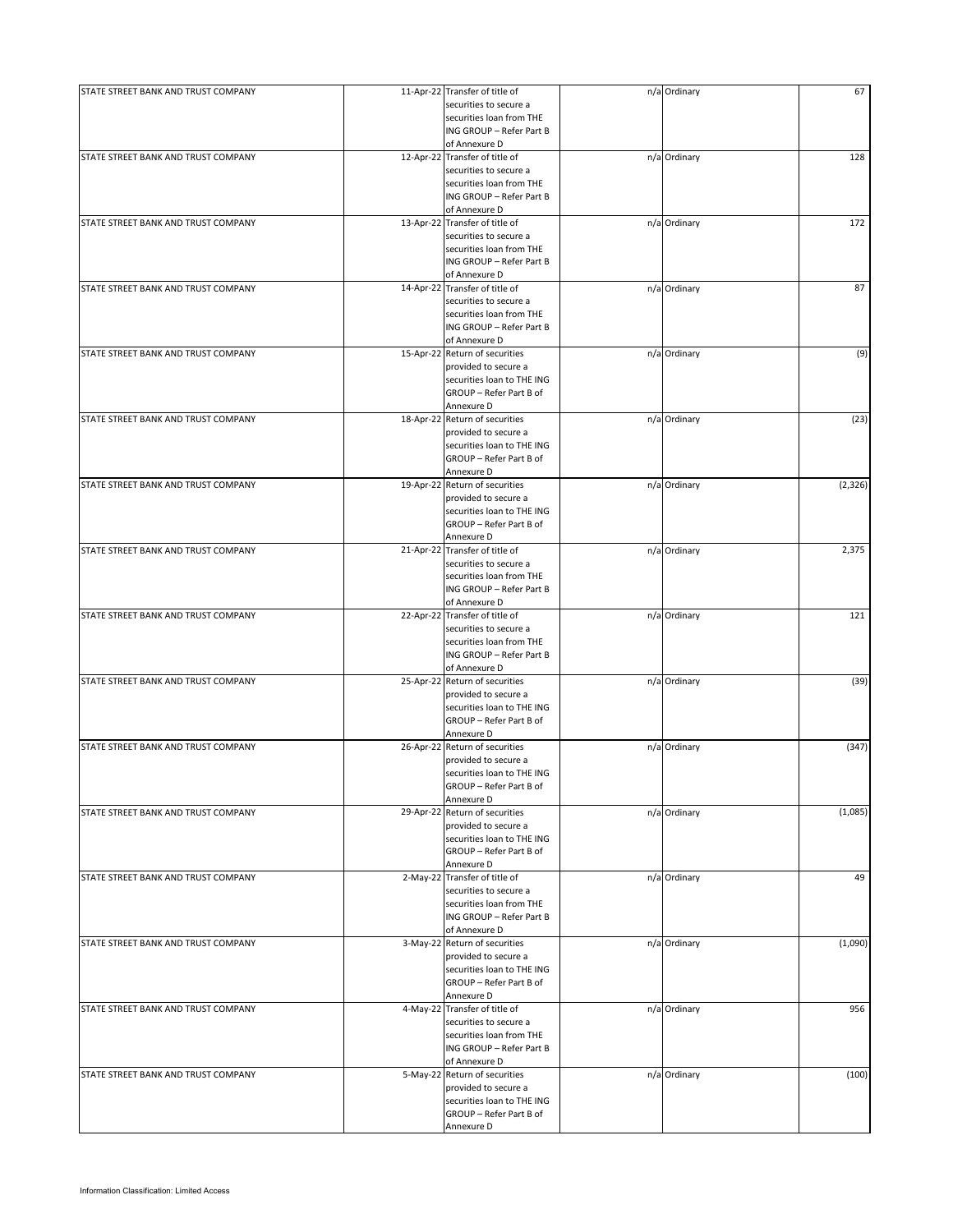| STATE STREET BANK AND TRUST COMPANY | 6-May-22 Return of securities  | n/a Ordinary | (74)  |
|-------------------------------------|--------------------------------|--------------|-------|
|                                     | provided to secure a           |              |       |
|                                     | securities loan to THE ING     |              |       |
|                                     | GROUP - Refer Part B of        |              |       |
|                                     | Annexure D                     |              |       |
|                                     |                                |              |       |
| STATE STREET BANK AND TRUST COMPANY | 9-May-22 Return of securities  | n/a Ordinary | (711) |
|                                     | provided to secure a           |              |       |
|                                     | securities loan to THE ING     |              |       |
|                                     | GROUP - Refer Part B of        |              |       |
|                                     | Annexure D                     |              |       |
| STATE STREET BANK AND TRUST COMPANY | 10-May-22 Transfer of title of | n/a Ordinary | 310   |
|                                     | securities to secure a         |              |       |
|                                     |                                |              |       |
|                                     | securities loan from THE       |              |       |
|                                     | ING GROUP - Refer Part B       |              |       |
|                                     | of Annexure D                  |              |       |
| STATE STREET BANK AND TRUST COMPANY | 11-May-22 Return of securities | n/a Ordinary | (389) |
|                                     | provided to secure a           |              |       |
|                                     |                                |              |       |
|                                     | securities loan to THE ING     |              |       |
|                                     | GROUP - Refer Part B of        |              |       |
|                                     | Annexure D                     |              |       |
| STATE STREET BANK AND TRUST COMPANY | 25-Mar-22 Transfer of title of | n/a Ordinary | 746   |
|                                     | securities to secure a         |              |       |
|                                     | securities loan from THE       |              |       |
|                                     | ING GROUP - Refer Part B       |              |       |
|                                     |                                |              |       |
|                                     | of Annexure D                  |              |       |
| STATE STREET BANK AND TRUST COMPANY | 28-Mar-22 Return of securities | n/a Ordinary | (263) |
|                                     | provided to secure a           |              |       |
|                                     | securities loan to THE ING     |              |       |
|                                     | GROUP - Refer Part B of        |              |       |
|                                     |                                |              |       |
|                                     | Annexure D                     |              |       |
| STATE STREET BANK AND TRUST COMPANY | 29-Mar-22 Return of securities | n/a Ordinary | (4)   |
|                                     | provided to secure a           |              |       |
|                                     | securities loan to THE ING     |              |       |
|                                     | GROUP - Refer Part B of        |              |       |
|                                     |                                |              |       |
|                                     | Annexure D                     |              |       |
| STATE STREET BANK AND TRUST COMPANY | 30-Mar-22 Transfer of title of | n/a Ordinary | 6     |
|                                     | securities to secure a         |              |       |
|                                     | securities loan from THE       |              |       |
|                                     | ING GROUP - Refer Part B       |              |       |
|                                     |                                |              |       |
|                                     | of Annexure D                  |              |       |
| STATE STREET BANK AND TRUST COMPANY | 31-Mar-22 Transfer of title of | n/a Ordinary | 46    |
|                                     | securities to secure a         |              |       |
|                                     | securities loan from THE       |              |       |
|                                     | ING GROUP - Refer Part B       |              |       |
|                                     |                                |              |       |
|                                     | of Annexure D                  |              |       |
| STATE STREET BANK AND TRUST COMPANY | 1-Apr-22 Return of securities  | n/a Ordinary | (3)   |
|                                     | provided to secure a           |              |       |
|                                     | securities loan to THE ING     |              |       |
|                                     | GROUP - Refer Part B of        |              |       |
|                                     | Annexure D                     |              |       |
| STATE STREET BANK AND TRUST COMPANY | 4-Apr-22 Return of securities  |              |       |
|                                     |                                | n/a Ordinary | (518) |
|                                     | provided to secure a           |              |       |
|                                     | securities loan to THE ING     |              |       |
|                                     | GROUP - Refer Part B of        |              |       |
|                                     | Annexure D                     |              |       |
| STATE STREET BANK AND TRUST COMPANY | 6-Apr-22 Return of securities  | n/a Ordinary | (6)   |
|                                     |                                |              |       |
|                                     | provided to secure a           |              |       |
|                                     | securities loan to THE ING     |              |       |
|                                     | GROUP - Refer Part B of        |              |       |
|                                     | Annexure D                     |              |       |
| STATE STREET BANK AND TRUST COMPANY | 7-Apr-22 Transfer of title of  | n/a Ordinary | 490   |
|                                     | securities to secure a         |              |       |
|                                     |                                |              |       |
|                                     | securities loan from THE       |              |       |
|                                     | ING GROUP - Refer Part B       |              |       |
|                                     | of Annexure D                  |              |       |
| STATE STREET BANK AND TRUST COMPANY | 8-Apr-22 Return of securities  | n/a Ordinary | (11)  |
|                                     | provided to secure a           |              |       |
|                                     | securities loan to THE ING     |              |       |
|                                     |                                |              |       |
|                                     | GROUP - Refer Part B of        |              |       |
|                                     | Annexure D                     |              |       |
| STATE STREET BANK AND TRUST COMPANY | 11-Apr-22 Transfer of title of | n/a Ordinary | 13    |
|                                     | securities to secure a         |              |       |
|                                     | securities loan from THE       |              |       |
|                                     |                                |              |       |
|                                     | ING GROUP - Refer Part B       |              |       |
|                                     | of Annexure D                  |              |       |
| STATE STREET BANK AND TRUST COMPANY | 12-Apr-22 Transfer of title of | n/a Ordinary | 26    |
|                                     | securities to secure a         |              |       |
|                                     | securities loan from THE       |              |       |
|                                     |                                |              |       |
|                                     | ING GROUP - Refer Part B       |              |       |
|                                     | of Annexure D                  |              |       |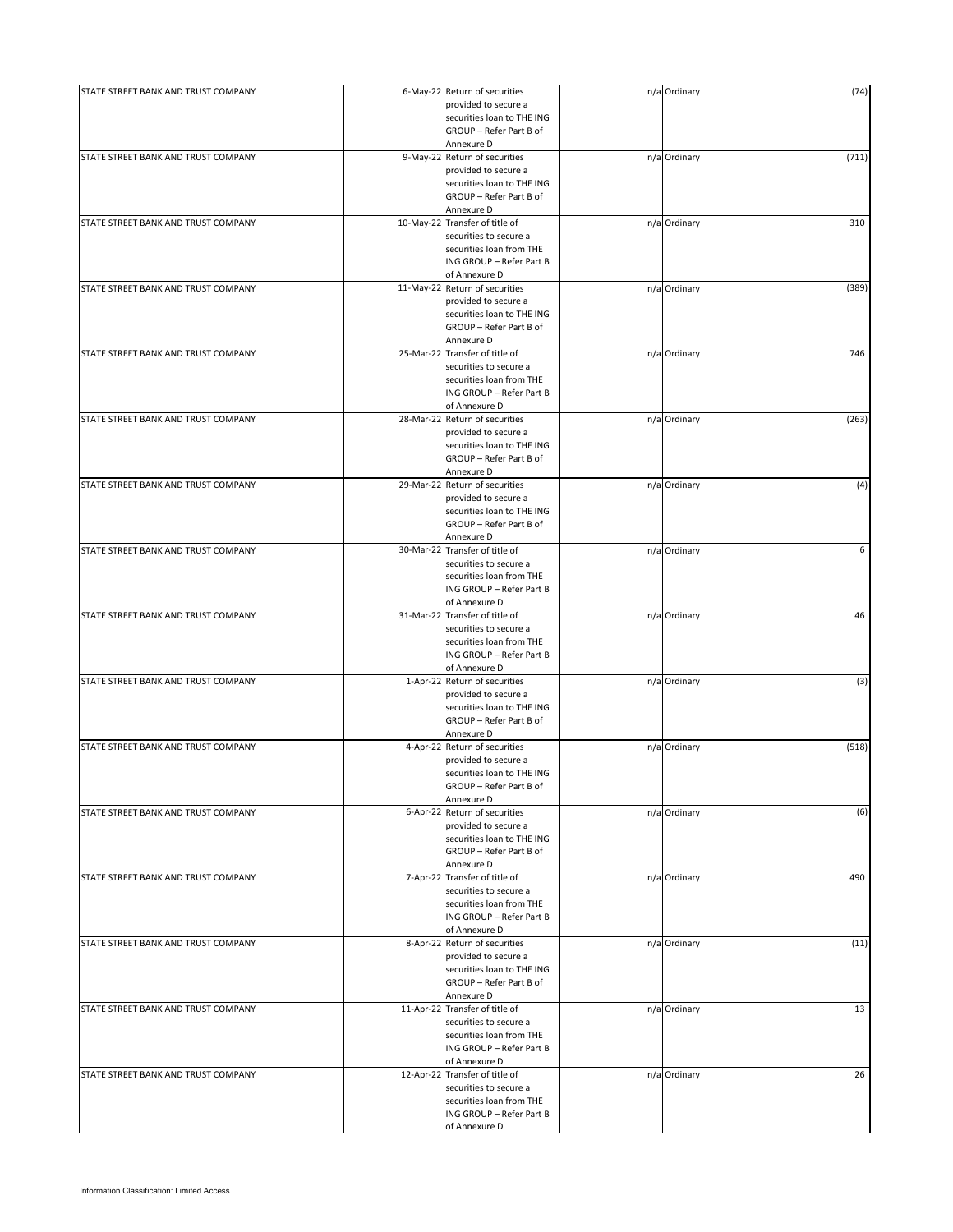| STATE STREET BANK AND TRUST COMPANY |            | 13-Apr-22 Transfer of title of | n/a Ordinary | 42    |
|-------------------------------------|------------|--------------------------------|--------------|-------|
|                                     |            | securities to secure a         |              |       |
|                                     |            | securities loan from THE       |              |       |
|                                     |            | ING GROUP - Refer Part B       |              |       |
|                                     |            | of Annexure D                  |              |       |
|                                     |            |                                |              |       |
| STATE STREET BANK AND TRUST COMPANY |            | 14-Apr-22 Transfer of title of | n/a Ordinary | 22    |
|                                     |            | securities to secure a         |              |       |
|                                     |            | securities loan from THE       |              |       |
|                                     |            | ING GROUP - Refer Part B       |              |       |
|                                     |            | of Annexure D                  |              |       |
| STATE STREET BANK AND TRUST COMPANY |            | 15-Apr-22 Return of securities | n/a Ordinary | (12)  |
|                                     |            | provided to secure a           |              |       |
|                                     |            |                                |              |       |
|                                     |            | securities loan to THE ING     |              |       |
|                                     |            | GROUP - Refer Part B of        |              |       |
|                                     |            | Annexure D                     |              |       |
| STATE STREET BANK AND TRUST COMPANY |            | 18-Apr-22 Return of securities | n/a Ordinary | (5)   |
|                                     |            | provided to secure a           |              |       |
|                                     |            |                                |              |       |
|                                     |            | securities loan to THE ING     |              |       |
|                                     |            | GROUP - Refer Part B of        |              |       |
|                                     |            | Annexure D                     |              |       |
| STATE STREET BANK AND TRUST COMPANY |            | 19-Apr-22 Return of securities | n/a Ordinary | (563) |
|                                     |            | provided to secure a           |              |       |
|                                     |            | securities loan to THE ING     |              |       |
|                                     |            | GROUP - Refer Part B of        |              |       |
|                                     |            |                                |              |       |
|                                     |            | Annexure D                     |              |       |
| STATE STREET BANK AND TRUST COMPANY |            | 21-Apr-22 Transfer of title of | n/a Ordinary | 579   |
|                                     |            | securities to secure a         |              |       |
|                                     |            | securities loan from THE       |              |       |
|                                     |            | ING GROUP - Refer Part B       |              |       |
|                                     |            |                                |              |       |
|                                     |            | of Annexure D                  |              |       |
| STATE STREET BANK AND TRUST COMPANY |            | 22-Apr-22 Transfer of title of | n/a Ordinary | 26    |
|                                     |            | securities to secure a         |              |       |
|                                     |            | securities loan from THE       |              |       |
|                                     |            | ING GROUP - Refer Part B       |              |       |
|                                     |            | of Annexure D                  |              |       |
|                                     |            |                                |              |       |
| STATE STREET BANK AND TRUST COMPANY |            | 25-Apr-22 Return of securities | n/a Ordinary | (12)  |
|                                     |            | provided to secure a           |              |       |
|                                     |            | securities loan to THE ING     |              |       |
|                                     |            | GROUP - Refer Part B of        |              |       |
|                                     |            | Annexure D                     |              |       |
|                                     |            |                                |              |       |
| STATE STREET BANK AND TRUST COMPANY |            | 26-Apr-22 Return of securities | n/a Ordinary | (80)  |
|                                     |            | provided to secure a           |              |       |
|                                     |            | securities loan to THE ING     |              |       |
|                                     |            | GROUP - Refer Part B of        |              |       |
|                                     |            | Annexure D                     |              |       |
| STATE STREET BANK AND TRUST COMPANY |            | 29-Apr-22 Return of securities | n/a Ordinary | (264) |
|                                     |            |                                |              |       |
|                                     |            | provided to secure a           |              |       |
|                                     |            | securities loan to THE ING     |              |       |
|                                     |            | GROUP - Refer Part B of        |              |       |
|                                     |            | Annexure D                     |              |       |
| STATE STREET BANK AND TRUST COMPANY | $2-May-22$ | Transfer of title of           | n/a Ordinary | 10    |
|                                     |            | securities to secure a         |              |       |
|                                     |            |                                |              |       |
|                                     |            | securities loan from THE       |              |       |
|                                     |            | ING GROUP - Refer Part B       |              |       |
|                                     |            | of Annexure D                  |              |       |
| STATE STREET BANK AND TRUST COMPANY |            | 3-May-22 Return of securities  | n/a Ordinary | (262) |
|                                     |            | provided to secure a           |              |       |
|                                     |            | securities loan to THE ING     |              |       |
|                                     |            |                                |              |       |
|                                     |            | GROUP - Refer Part B of        |              |       |
|                                     |            | Annexure D                     |              |       |
| STATE STREET BANK AND TRUST COMPANY |            | 4-May-22 Transfer of title of  | n/a Ordinary | 228   |
|                                     |            | securities to secure a         |              |       |
|                                     |            | securities loan from THE       |              |       |
|                                     |            | ING GROUP - Refer Part B       |              |       |
|                                     |            |                                |              |       |
|                                     |            | of Annexure D                  |              |       |
| STATE STREET BANK AND TRUST COMPANY |            | 5-May-22 Return of securities  | n/a Ordinary | (23)  |
|                                     |            | provided to secure a           |              |       |
|                                     |            | securities loan to THE ING     |              |       |
|                                     |            | GROUP - Refer Part B of        |              |       |
|                                     |            |                                |              |       |
|                                     |            | Annexure D                     |              |       |
| STATE STREET BANK AND TRUST COMPANY |            | 6-May-22 Return of securities  | n/a Ordinary | (21)  |
|                                     |            | provided to secure a           |              |       |
|                                     |            | securities loan to THE ING     |              |       |
|                                     |            | GROUP - Refer Part B of        |              |       |
|                                     |            |                                |              |       |
|                                     |            | Annexure D                     |              |       |
| STATE STREET BANK AND TRUST COMPANY |            | 9-May-22 Return of securities  | n/a Ordinary | (168) |
|                                     |            | provided to secure a           |              |       |
|                                     |            | securities loan to THE ING     |              |       |
|                                     |            | GROUP - Refer Part B of        |              |       |
|                                     |            |                                |              |       |
|                                     |            | Annexure D                     |              |       |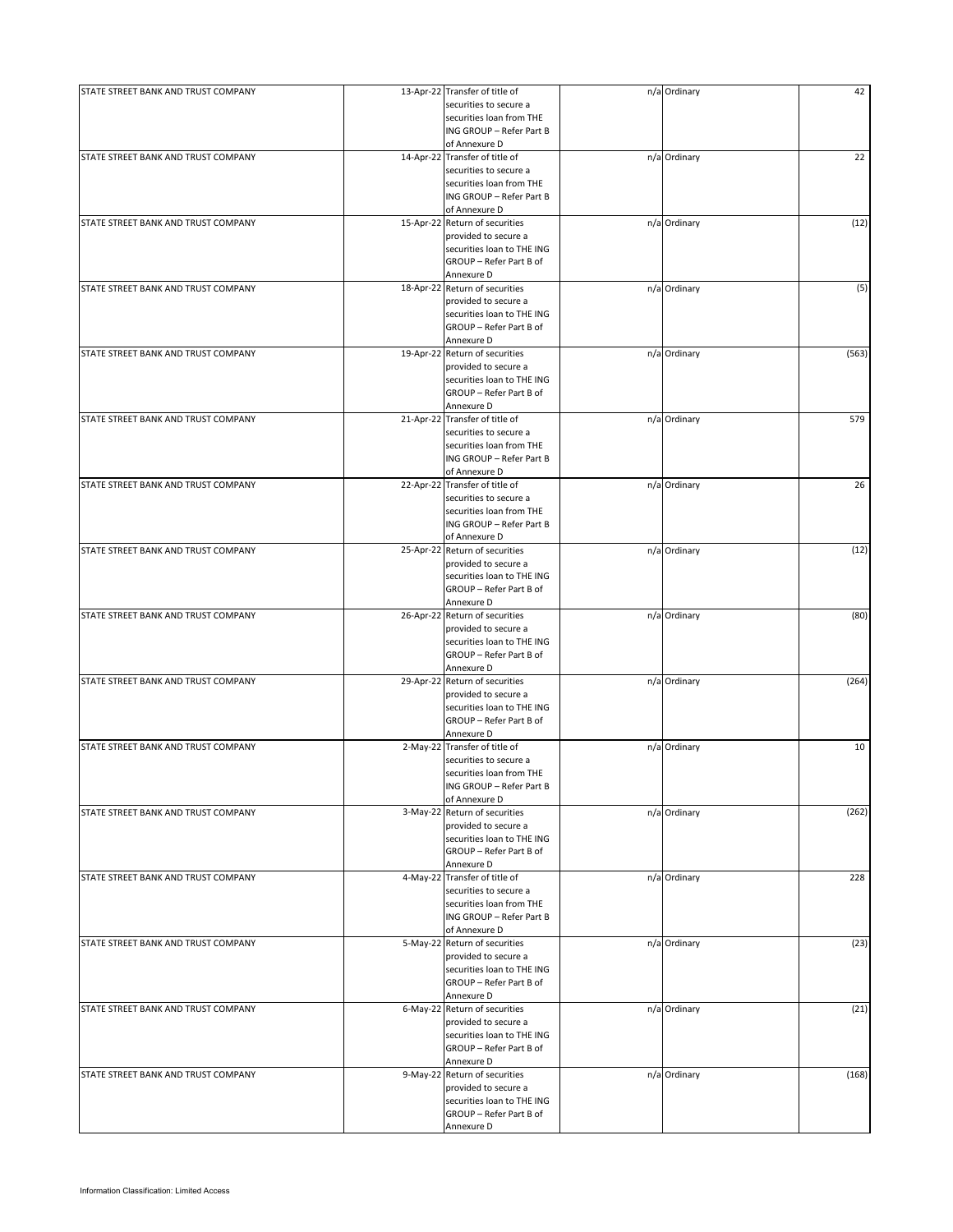| STATE STREET BANK AND TRUST COMPANY | 10-May-22 Transfer of title of | n/a Ordinary | 73           |
|-------------------------------------|--------------------------------|--------------|--------------|
|                                     | securities to secure a         |              |              |
|                                     | securities loan from THE       |              |              |
|                                     |                                |              |              |
|                                     | ING GROUP - Refer Part B       |              |              |
|                                     | of Annexure D                  |              |              |
| STATE STREET BANK AND TRUST COMPANY | 11-May-22 Return of securities | n/a Ordinary | (91)         |
|                                     | provided to secure a           |              |              |
|                                     |                                |              |              |
|                                     | securities loan to THE ING     |              |              |
|                                     | GROUP - Refer Part B of        |              |              |
|                                     | Annexure D                     |              |              |
|                                     |                                |              |              |
| STATE STREET BANK AND TRUST COMPANY | 25-Jan-22 Transfer of title of | n/a Ordinary | 1,609        |
|                                     | securities to secure a         |              |              |
|                                     | securities loan from THE       |              |              |
|                                     | ING GROUP - Refer Part B       |              |              |
|                                     | of Annexure D                  |              |              |
|                                     |                                |              |              |
| STATE STREET BANK AND TRUST COMPANY | 26-Jan-22 Transfer of title of | n/a Ordinary | 351          |
|                                     | securities to secure a         |              |              |
|                                     | securities loan from THE       |              |              |
|                                     |                                |              |              |
|                                     | ING GROUP - Refer Part B       |              |              |
|                                     | of Annexure D                  |              |              |
| STATE STREET BANK AND TRUST COMPANY | 27-Jan-22 Return of securities | n/a Ordinary | (1,961)      |
|                                     | provided to secure a           |              |              |
|                                     |                                |              |              |
|                                     | securities loan to THE ING     |              |              |
|                                     | GROUP - Refer Part B of        |              |              |
|                                     | Annexure D                     |              |              |
| STATE STREET BANK AND TRUST COMPANY | 5-Apr-22 Transfer of title of  | n/a Ordinary | 377          |
|                                     |                                |              |              |
|                                     | securities to secure a         |              |              |
|                                     | securities loan from THE       |              |              |
|                                     | ING GROUP - Refer Part B       |              |              |
|                                     |                                |              |              |
|                                     | of Annexure D                  |              |              |
| STATE STREET BANK AND TRUST COMPANY | 7-Apr-22 Return of securities  | n/a Ordinary | (376)        |
|                                     | provided to secure a           |              |              |
|                                     |                                |              |              |
|                                     | securities loan to THE ING     |              |              |
|                                     | GROUP - Refer Part B of        |              |              |
|                                     | Annexure D                     |              |              |
| STATE STREET BANK AND TRUST COMPANY | 5-Apr-22 Transfer of title of  | n/a Ordinary | 20           |
|                                     |                                |              |              |
|                                     | securities to secure a         |              |              |
|                                     | securities loan from THE       |              |              |
|                                     | ING GROUP - Refer Part B       |              |              |
|                                     |                                |              |              |
|                                     | of Annexure D                  |              |              |
| STATE STREET BANK AND TRUST COMPANY | 7-Apr-22 Return of securities  | n/a Ordinary | (20)         |
|                                     | provided to secure a           |              |              |
|                                     | securities loan to THE ING     |              |              |
|                                     |                                |              |              |
|                                     | GROUP - Refer Part B of        |              |              |
|                                     | Annexure D                     |              |              |
| STATE STREET BANK AND TRUST COMPANY | 5-Apr-22 Transfer of title of  | n/a Ordinary | 16           |
|                                     |                                |              |              |
|                                     | securities to secure a         |              |              |
|                                     | securities loan from THE       |              |              |
|                                     | ING GROUP - Refer Part B       |              |              |
|                                     | of Annexure D                  |              |              |
|                                     |                                |              |              |
| STATE STREET BANK AND TRUST COMPANY | 7-Apr-22 Return of securities  | n/a Ordinary | (16)         |
|                                     | provided to secure a           |              |              |
|                                     | securities loan to THE ING     |              |              |
|                                     |                                |              |              |
|                                     | GROUP - Refer Part B of        |              |              |
|                                     | Annexure D                     |              |              |
| STATE STREET BANK AND TRUST COMPANY | 25-Jan-22 Transfer of title of | n/a Ordinary | 2,116        |
|                                     | securities to secure a         |              |              |
|                                     |                                |              |              |
|                                     | securities loan from THE       |              |              |
|                                     | ING GROUP - Refer Part B       |              |              |
|                                     | of Annexure D                  |              |              |
| STATE STREET BANK AND TRUST COMPANY | 26-Jan-22 Transfer of title of | n/a Ordinary | 462          |
|                                     |                                |              |              |
|                                     | securities to secure a         |              |              |
|                                     | securities loan from THE       |              |              |
|                                     | ING GROUP - Refer Part B       |              |              |
|                                     |                                |              |              |
|                                     | of Annexure D                  |              |              |
| STATE STREET BANK AND TRUST COMPANY | 1-Feb-22 Return of securities  | n/a Ordinary | (2, 569)     |
|                                     | provided to secure a           |              |              |
|                                     | securities loan to THE ING     |              |              |
|                                     |                                |              |              |
|                                     | GROUP - Refer Part B of        |              |              |
|                                     | Annexure D                     |              |              |
| STATE STREET BANK AND TRUST COMPANY | 2-Feb-22 Transfer of title of  | n/a Ordinary | $\mathbf{1}$ |
|                                     |                                |              |              |
|                                     | securities to secure a         |              |              |
|                                     | securities loan from THE       |              |              |
|                                     | ING GROUP - Refer Part B       |              |              |
|                                     |                                |              |              |
|                                     | of Annexure D                  |              |              |
| STATE STREET BANK AND TRUST COMPANY | 3-Feb-22 Return of securities  | n/a Ordinary | (4)          |
|                                     | provided to secure a           |              |              |
|                                     | securities loan to THE ING     |              |              |
|                                     |                                |              |              |
|                                     | GROUP - Refer Part B of        |              |              |
|                                     | Annexure D                     |              |              |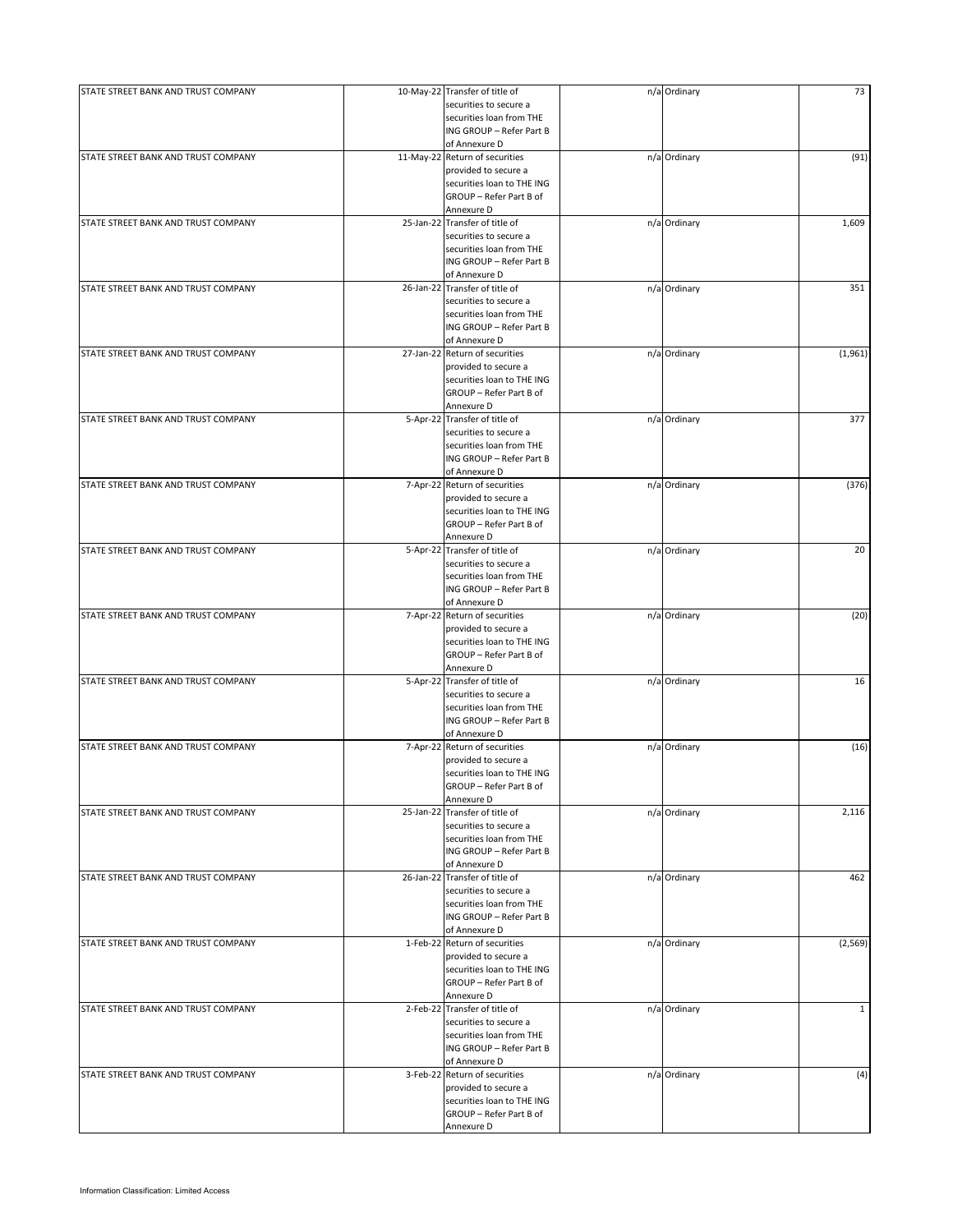| STATE STREET BANK AND TRUST COMPANY |           | 4-Feb-22 Transfer of title of  | n/a Ordinary | 9              |
|-------------------------------------|-----------|--------------------------------|--------------|----------------|
|                                     |           | securities to secure a         |              |                |
|                                     |           | securities loan from THE       |              |                |
|                                     |           | ING GROUP - Refer Part B       |              |                |
|                                     |           | of Annexure D                  |              |                |
| STATE STREET BANK AND TRUST COMPANY |           | 7-Feb-22 Transfer of title of  | n/a Ordinary | $\mathbf{1}$   |
|                                     |           | securities to secure a         |              |                |
|                                     |           | securities loan from THE       |              |                |
|                                     |           | ING GROUP - Refer Part B       |              |                |
|                                     |           | of Annexure D                  |              |                |
| STATE STREET BANK AND TRUST COMPANY |           | 8-Feb-22 Transfer of title of  | n/a Ordinary | $\overline{2}$ |
|                                     |           | securities to secure a         |              |                |
|                                     |           | securities loan from THE       |              |                |
|                                     |           | ING GROUP - Refer Part B       |              |                |
|                                     |           |                                |              |                |
|                                     |           | of Annexure D                  |              |                |
| STATE STREET BANK AND TRUST COMPANY |           | 9-Feb-22 Return of securities  | n/a Ordinary | (14)           |
|                                     |           | provided to secure a           |              |                |
|                                     |           | securities loan to THE ING     |              |                |
|                                     |           | GROUP - Refer Part B of        |              |                |
|                                     |           | Annexure D                     |              |                |
| STATE STREET BANK AND TRUST COMPANY |           | 10-Feb-22 Transfer of title of | n/a Ordinary | $\mathbf{1}$   |
|                                     |           | securities to secure a         |              |                |
|                                     |           | securities loan from THE       |              |                |
|                                     |           | ING GROUP - Refer Part B       |              |                |
|                                     |           | of Annexure D                  |              |                |
| STATE STREET BANK AND TRUST COMPANY | 24-Feb-22 | Return of securities           | n/a Ordinary | (5)            |
|                                     |           | provided to secure a           |              |                |
|                                     |           | securities loan to THE ING     |              |                |
|                                     |           | GROUP - Refer Part B of        |              |                |
|                                     |           | Annexure D                     |              |                |
|                                     | 5-Apr-22  |                                |              | 28             |
| STATE STREET BANK AND TRUST COMPANY |           | Transfer of title of           | n/a Ordinary |                |
|                                     |           | securities to secure a         |              |                |
|                                     |           | securities loan from THE       |              |                |
|                                     |           | ING GROUP - Refer Part B       |              |                |
|                                     |           | of Annexure D                  |              |                |
| STATE STREET BANK AND TRUST COMPANY |           | 7-Apr-22 Return of securities  | n/a Ordinary | (28)           |
|                                     |           | provided to secure a           |              |                |
|                                     |           | securities loan to THE ING     |              |                |
|                                     |           | GROUP - Refer Part B of        |              |                |
|                                     |           | Annexure D                     |              |                |
| STATE STREET BANK AND TRUST COMPANY | 25-Jan-22 | Transfer of title of           | n/a Ordinary | 100            |
|                                     |           | securities to secure a         |              |                |
|                                     |           | securities loan from THE       |              |                |
|                                     |           |                                |              |                |
|                                     |           | SOCIETE GENERALE GROUP         |              |                |
|                                     |           | – Refer Part B of Annexure     |              |                |
|                                     |           | D.                             |              |                |
| STATE STREET BANK AND TRUST COMPANY | 27-Jan-22 | Return of securities           | n/a Ordinary | (100)          |
|                                     |           | provided to secure a           |              |                |
|                                     |           | securities loan to THE         |              |                |
|                                     |           | SOCIETE GENERALE GROUP         |              |                |
|                                     |           | - Refer Part B of Annexure     |              |                |
|                                     |           | D                              |              |                |
| STATE STREET BANK AND TRUST COMPANY |           | 5-Apr-22 Transfer of title of  | n/a Ordinary | 32             |
|                                     |           | securities to secure a         |              |                |
|                                     |           | securities loan from THE       |              |                |
|                                     |           |                                |              |                |
|                                     |           | ING GROUP - Refer Part B       |              |                |
|                                     |           | of Annexure D                  |              |                |
| STATE STREET BANK AND TRUST COMPANY |           | 7-Apr-22 Return of securities  | n/a Ordinary | (32)           |
|                                     |           | provided to secure a           |              |                |
|                                     |           | securities loan to THE ING     |              |                |
|                                     |           | GROUP - Refer Part B of        |              |                |
|                                     |           | Annexure D                     |              |                |
| STATE STREET BANK AND TRUST COMPANY |           | 24-Jan-22 Transfer of title of | n/a Ordinary | 685            |
|                                     |           | securities to secure a         |              |                |
|                                     |           | securities loan from THE       |              |                |
|                                     |           | <b>BARCLAYS GROUP - Refer</b>  |              |                |
|                                     |           | Part B of Annexure D           |              |                |
|                                     |           |                                |              |                |
| STATE STREET BANK AND TRUST COMPANY |           | 1-Feb-22 Transfer of title of  | n/a Ordinary | 236            |
|                                     |           |                                |              |                |
|                                     |           | securities to secure a         |              |                |
|                                     |           | securities loan from THE       |              |                |
|                                     |           | <b>BARCLAYS GROUP - Refer</b>  |              |                |
|                                     |           | Part B of Annexure D           |              |                |
|                                     |           |                                |              |                |
| STATE STREET BANK AND TRUST COMPANY |           | 2-Feb-22 Transfer of title of  | n/a Ordinary | 9              |
|                                     |           | securities to secure a         |              |                |
|                                     |           | securities loan from THE       |              |                |
|                                     |           | <b>BARCLAYS GROUP - Refer</b>  |              |                |
|                                     |           |                                |              |                |
|                                     |           | Part B of Annexure D           |              |                |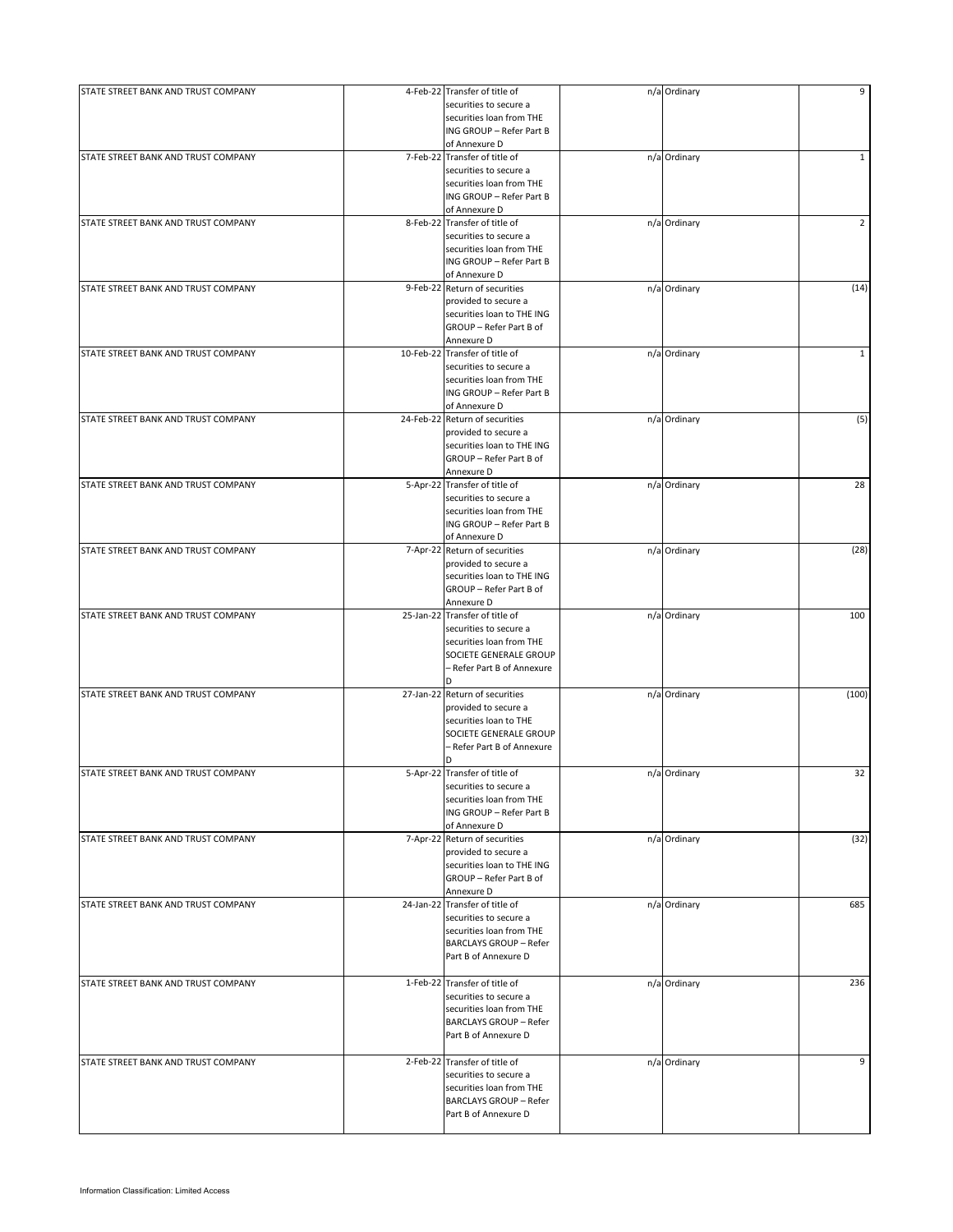| STATE STREET BANK AND TRUST COMPANY | 3-Feb-22 Return of securities<br>provided to secure a<br>securities loan to THE<br><b>BARCLAYS GROUP - Refer</b><br>Part B of Annexure D          | n/a Ordinary | (930)     |
|-------------------------------------|---------------------------------------------------------------------------------------------------------------------------------------------------|--------------|-----------|
| STATE STREET BANK AND TRUST COMPANY | 5-Apr-22 Transfer of title of<br>securities to secure a<br>securities loan from THE<br>ING GROUP - Refer Part B<br>of Annexure D                  | n/a Ordinary | 155       |
| STATE STREET BANK AND TRUST COMPANY | 7-Apr-22 Return of securities<br>provided to secure a<br>securities loan to THE ING<br>GROUP - Refer Part B of<br>Annexure D                      | n/a Ordinary | (155)     |
| STATE STREET BANK AND TRUST COMPANY | 24-Jan-22 Transfer of title of<br>securities to secure a<br>securities loan from THE<br><b>BARCLAYS GROUP - Refer</b><br>Part B of Annexure D     | n/a Ordinary | 13,081    |
| STATE STREET BANK AND TRUST COMPANY | 1-Feb-22 Transfer of title of<br>securities to secure a<br>securities loan from THE<br><b>BARCLAYS GROUP - Refer</b><br>Part B of Annexure D      | n/a Ordinary | 4,709     |
| STATE STREET BANK AND TRUST COMPANY | 2-Feb-22 Transfer of title of<br>securities to secure a<br>securities loan from THE<br><b>BARCLAYS GROUP - Refer</b><br>Part B of Annexure D      | n/a Ordinary | 27        |
| STATE STREET BANK AND TRUST COMPANY | 3-Feb-22 Return of securities<br>provided to secure a<br>securities loan to THE<br><b>BARCLAYS GROUP - Refer</b><br>Part B of Annexure D          | n/a Ordinary | (17, 818) |
| STATE STREET BANK AND TRUST COMPANY | 14-Feb-22 Transfer of title of<br>securities to secure a<br>securities loan from THE<br><b>CREDIT SUISSE GROUP-</b><br>Refer Part B of Annexure D | n/a Ordinary | 44,624    |
| STATE STREET BANK AND TRUST COMPANY | 15-Feb-22 Transfer of title of<br>securities to secure a<br>securities loan from THE<br><b>CREDIT SUISSE GROUP-</b><br>Refer Part B of Annexure D | n/a Ordinary | 10,639    |
| STATE STREET BANK AND TRUST COMPANY | 18-Feb-22 Return of securities<br>provided to secure a<br>securities loan to THE<br><b>CREDIT SUISSE GROUP-</b><br>Refer Part B of Annexure D     | n/a Ordinary | (55, 260) |
| STATE STREET BANK AND TRUST COMPANY | 24-Feb-22 Return of securities<br>provided to secure a<br>securities loan to THE<br><b>CREDIT SUISSE GROUP-</b><br>Refer Part B of Annexure D     | n/a Ordinary | (1)       |
| STATE STREET BANK AND TRUST COMPANY | 25-Feb-22 Return of securities<br>provided to secure a<br>securities loan to THE<br><b>CREDIT SUISSE GROUP-</b><br>Refer Part B of Annexure D     | n/a Ordinary | (1)       |
| STATE STREET BANK AND TRUST COMPANY | 25-Jan-22 Transfer of title of<br>securities to secure a<br>securities loan from THE<br>ING GROUP - Refer Part B<br>of Annexure D                 | n/a Ordinary | 211,871   |
| STATE STREET BANK AND TRUST COMPANY | 26-Jan-22 Transfer of title of<br>securities to secure a<br>securities loan from THE<br>ING GROUP - Refer Part B<br>of Annexure D                 | n/a Ordinary | 46,245    |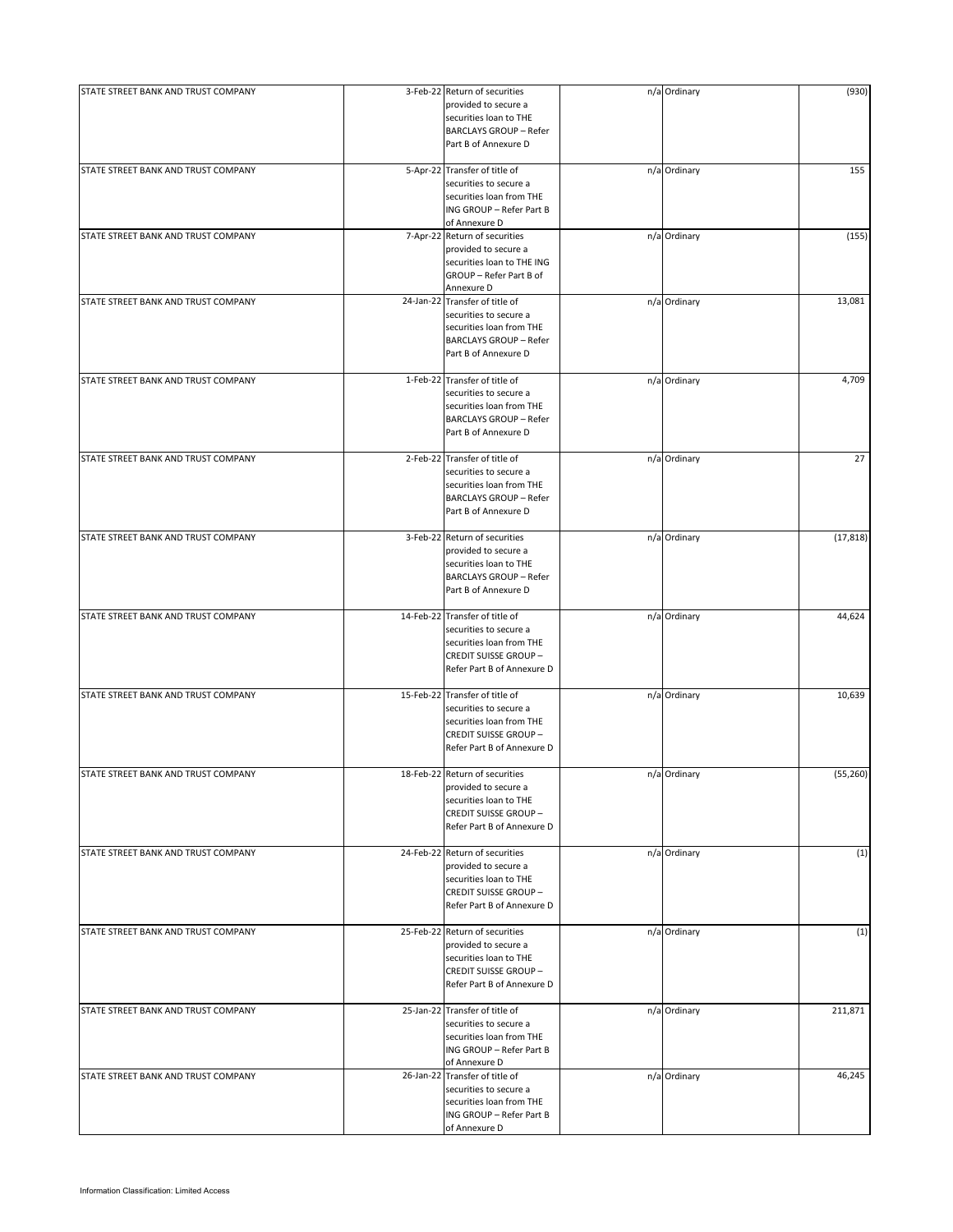| STATE STREET BANK AND TRUST COMPANY | 1-Feb-22 Return of securities                            | n/a Ordinary | (180, 263) |
|-------------------------------------|----------------------------------------------------------|--------------|------------|
|                                     | provided to secure a                                     |              |            |
|                                     | securities loan to THE ING                               |              |            |
|                                     | GROUP - Refer Part B of<br>Annexure D                    |              |            |
| STATE STREET BANK AND TRUST COMPANY | 2-Feb-22 Return of securities                            | n/a Ordinary | (2, 388)   |
|                                     | provided to secure a                                     |              |            |
|                                     | securities loan to THE ING                               |              |            |
|                                     | GROUP - Refer Part B of                                  |              |            |
|                                     | Annexure D                                               |              |            |
| STATE STREET BANK AND TRUST COMPANY | 3-Feb-22 Return of securities                            | n/a Ordinary | (30, 120)  |
|                                     | provided to secure a                                     |              |            |
|                                     | securities loan to THE ING                               |              |            |
|                                     | GROUP - Refer Part B of                                  |              |            |
|                                     | Annexure D                                               |              |            |
| STATE STREET BANK AND TRUST COMPANY | 4-Feb-22 Transfer of title of                            | n/a Ordinary | 44,036     |
|                                     | securities to secure a<br>securities loan from THE       |              |            |
|                                     | ING GROUP - Refer Part B                                 |              |            |
|                                     | of Annexure D                                            |              |            |
| STATE STREET BANK AND TRUST COMPANY | 7-Feb-22 Return of securities                            | n/a Ordinary | (4, 774)   |
|                                     | provided to secure a                                     |              |            |
|                                     | securities loan to THE ING                               |              |            |
|                                     | GROUP - Refer Part B of                                  |              |            |
|                                     | Annexure D                                               |              |            |
| STATE STREET BANK AND TRUST COMPANY | 8-Feb-22 Transfer of title of                            | n/a Ordinary | 4,245      |
|                                     | securities to secure a                                   |              |            |
|                                     | securities loan from THE                                 |              |            |
|                                     | ING GROUP - Refer Part B                                 |              |            |
|                                     | of Annexure D                                            |              |            |
| STATE STREET BANK AND TRUST COMPANY | 9-Feb-22 Return of securities                            | n/a Ordinary | (67, 646)  |
|                                     | provided to secure a                                     |              |            |
|                                     | securities loan to THE ING                               |              |            |
|                                     | GROUP - Refer Part B of                                  |              |            |
| STATE STREET BANK AND TRUST COMPANY | Annexure D<br>10-Feb-22 Return of securities             | n/a Ordinary | (286)      |
|                                     | provided to secure a                                     |              |            |
|                                     | securities loan to THE ING                               |              |            |
|                                     | GROUP - Refer Part B of                                  |              |            |
|                                     | Annexure D                                               |              |            |
| STATE STREET BANK AND TRUST COMPANY | 24-Feb-22 Return of securities                           | n/a Ordinary | (20, 918)  |
|                                     | provided to secure a                                     |              |            |
|                                     | securities loan to THE ING                               |              |            |
|                                     | GROUP - Refer Part B of                                  |              |            |
|                                     | Annexure D                                               |              |            |
| STATE STREET BANK AND TRUST COMPANY | 25-Feb-22 Return of securities                           | n/a Ordinary | (1)        |
|                                     | provided to secure a                                     |              |            |
|                                     | securities loan to THE ING                               |              |            |
|                                     | GROUP - Refer Part B of                                  |              |            |
|                                     | Annexure D                                               |              |            |
| STATE STREET BANK AND TRUST COMPANY | 25-Jan-22 Transfer of title of<br>securities to secure a | n/a Ordinary | 10,659     |
|                                     | securities loan from THE                                 |              |            |
|                                     | SOCIETE GENERALE GROUP                                   |              |            |
|                                     | - Refer Part B of Annexure                               |              |            |
|                                     | D                                                        |              |            |
| STATE STREET BANK AND TRUST COMPANY | 26-Jan-22 Return of securities                           | n/a Ordinary | (1)        |
|                                     | provided to secure a                                     |              |            |
|                                     | securities loan to THE                                   |              |            |
|                                     | SOCIETE GENERALE GROUP                                   |              |            |
|                                     | - Refer Part B of Annexure                               |              |            |
|                                     | <sup>D</sup>                                             |              |            |
| STATE STREET BANK AND TRUST COMPANY | 27-Jan-22 Return of securities                           | n/a Ordinary | (10, 658)  |
|                                     | provided to secure a                                     |              |            |
|                                     | securities loan to THE                                   |              |            |
|                                     | SOCIETE GENERALE GROUP                                   |              |            |
|                                     | - Refer Part B of Annexure<br>D.                         |              |            |
|                                     | 14-Feb-22 Transfer of title of                           |              | 7,413      |
| STATE STREET BANK AND TRUST COMPANY | securities to secure a                                   | n/a Ordinary |            |
|                                     | securities loan from THE                                 |              |            |
|                                     | <b>CREDIT SUISSE GROUP-</b>                              |              |            |
|                                     | Refer Part B of Annexure D                               |              |            |
|                                     |                                                          |              |            |
| STATE STREET BANK AND TRUST COMPANY | 15-Feb-22 Transfer of title of                           | n/a Ordinary | 1,767      |
|                                     | securities to secure a                                   |              |            |
|                                     | securities loan from THE                                 |              |            |
|                                     | <b>CREDIT SUISSE GROUP-</b>                              |              |            |
|                                     | Refer Part B of Annexure D                               |              |            |
|                                     |                                                          |              |            |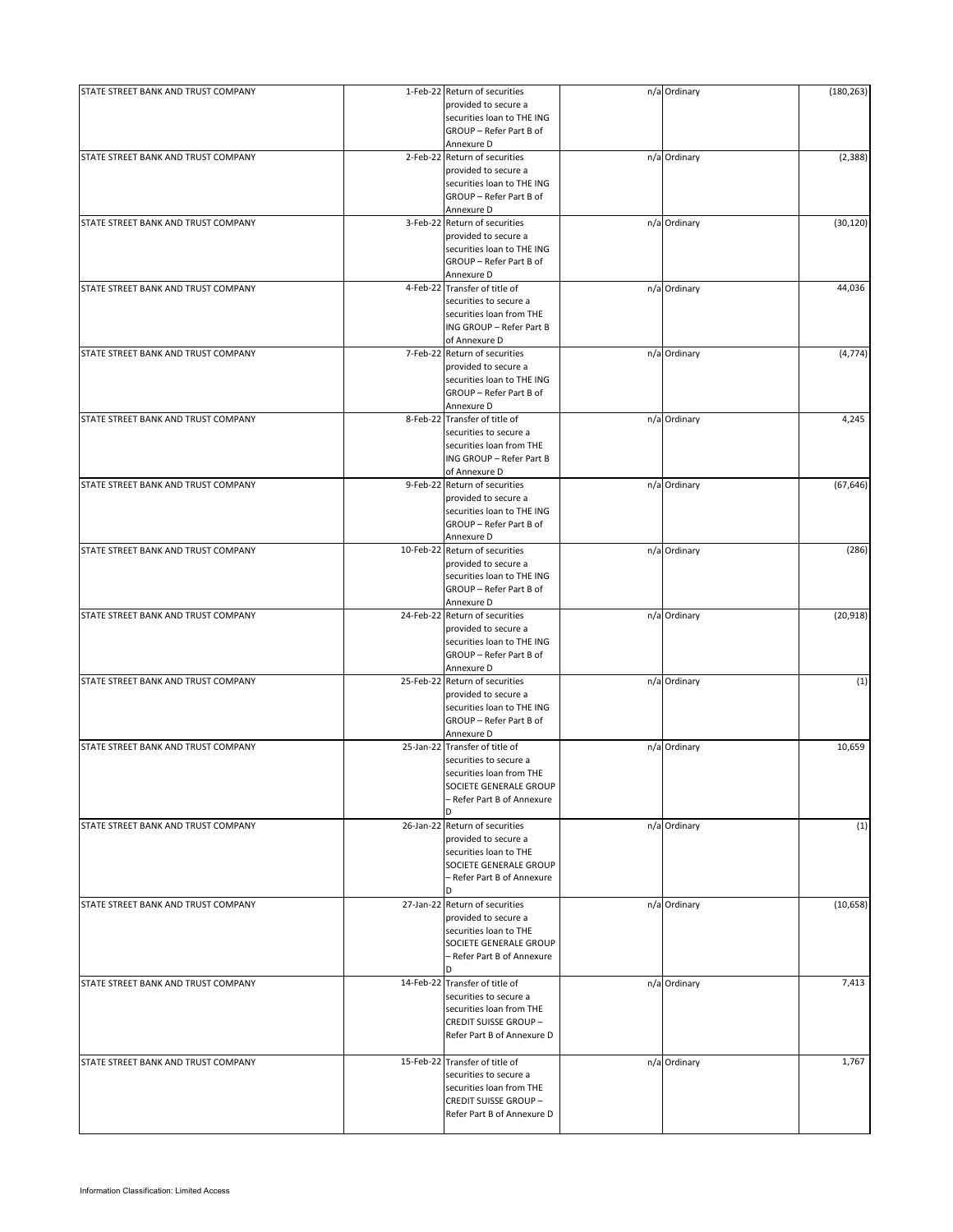| STATE STREET BANK AND TRUST COMPANY |           | 18-Feb-22 Return of securities                                                                                                                  | n/a Ordinary | (9, 181)  |
|-------------------------------------|-----------|-------------------------------------------------------------------------------------------------------------------------------------------------|--------------|-----------|
|                                     |           | provided to secure a<br>securities loan to THE<br><b>CREDIT SUISSE GROUP-</b>                                                                   |              |           |
|                                     |           | Refer Part B of Annexure D                                                                                                                      |              |           |
| STATE STREET BANK AND TRUST COMPANY |           | 25-Jan-22 Transfer of title of<br>securities to secure a<br>securities loan from THE<br>ING GROUP - Refer Part B                                | n/a Ordinary | 17,641    |
|                                     |           | of Annexure D                                                                                                                                   |              |           |
| STATE STREET BANK AND TRUST COMPANY |           | 26-Jan-22 Transfer of title of<br>securities to secure a<br>securities loan from THE<br>ING GROUP - Refer Part B<br>of Annexure D               | n/a Ordinary | 3,852     |
| STATE STREET BANK AND TRUST COMPANY |           | 1-Feb-22 Return of securities<br>provided to secure a<br>securities loan to THE ING<br>GROUP - Refer Part B of<br>Annexure D                    | n/a Ordinary | (10, 634) |
| STATE STREET BANK AND TRUST COMPANY |           | 2-Feb-22 Transfer of title of<br>securities to secure a<br>securities loan from THE<br>ING GROUP - Refer Part B<br>of Annexure D                | n/a Ordinary | 571       |
| STATE STREET BANK AND TRUST COMPANY |           | 3-Feb-22 Return of securities<br>provided to secure a<br>securities loan to THE ING<br>GROUP - Refer Part B of<br>Annexure D                    | n/a Ordinary | (3,738)   |
| STATE STREET BANK AND TRUST COMPANY |           | 4-Feb-22 Transfer of title of<br>securities to secure a<br>securities loan from THE<br>ING GROUP - Refer Part B<br>of Annexure D                | n/a Ordinary | 9,072     |
| STATE STREET BANK AND TRUST COMPANY |           | 7-Feb-22 Transfer of title of<br>securities to secure a<br>securities loan from THE<br>ING GROUP - Refer Part B<br>of Annexure D                | n/a Ordinary | 519       |
| STATE STREET BANK AND TRUST COMPANY |           | 8-Feb-22 Return of securities<br>provided to secure a<br>securities loan to THE ING<br>GROUP - Refer Part B of<br>Annexure D                    | n/a Ordinary | (8, 517)  |
| STATE STREET BANK AND TRUST COMPANY |           | 9-Feb-22 Return of securities<br>provided to secure a<br>securities loan to THE ING<br>GROUP - Refer Part B of                                  | n/a Ordinary | (6, 530)  |
| STATE STREET BANK AND TRUST COMPANY |           | Annexure D<br>10-Feb-22 Transfer of title of<br>securities to secure a<br>securities loan from THE<br>ING GROUP - Refer Part B<br>of Annexure D | n/a Ordinary | 122       |
| STATE STREET BANK AND TRUST COMPANY |           | 24-Feb-22 Return of securities<br>provided to secure a<br>securities loan to THE ING<br>GROUP - Refer Part B of<br>Annexure D                   | n/a Ordinary | (2, 358)  |
| STATE STREET BANK AND TRUST COMPANY | 25-Jan-22 | Transfer of title of<br>securities to secure a<br>securities loan from THE<br>SOCIETE GENERALE GROUP<br>– Refer Part B of Annexure<br>D         | n/a Ordinary | 4,115     |
| STATE STREET BANK AND TRUST COMPANY |           | 27-Jan-22 Return of securities<br>provided to secure a<br>securities loan to THE<br>SOCIETE GENERALE GROUP<br>– Refer Part B of Annexure<br>D   | n/a Ordinary | (4, 116)  |
| STATE STREET BANK AND TRUST COMPANY |           | 24-Jan-22 Transfer of title of<br>securities to secure a<br>securities loan from THE<br><b>BARCLAYS GROUP - Refer</b><br>Part B of Annexure D   | n/a Ordinary | 4,104     |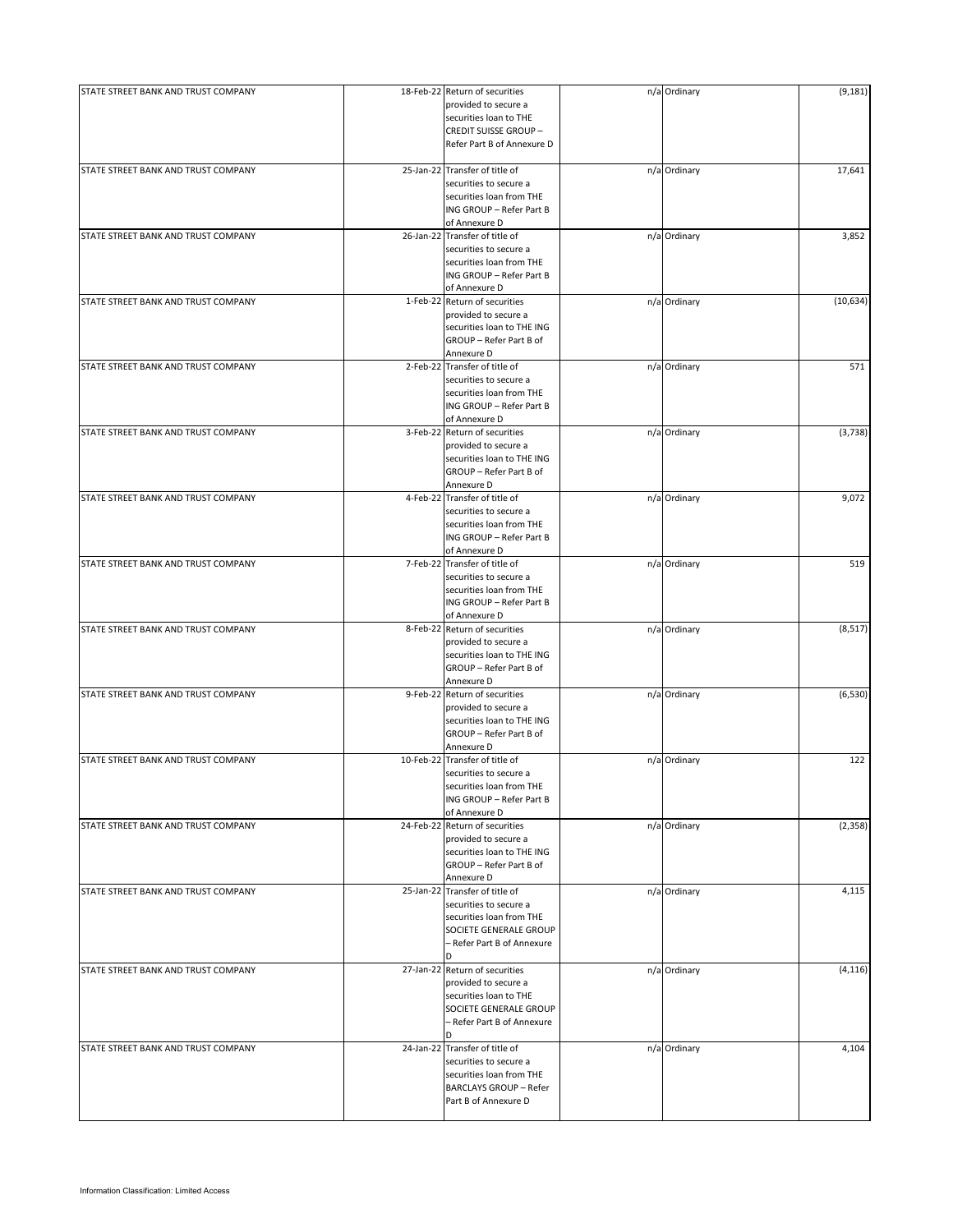| STATE STREET BANK AND TRUST COMPANY | 1-Feb-22 Transfer of title of<br>securities to secure a<br>securities loan from THE<br><b>BARCLAYS GROUP - Refer</b>                     | n/a Ordinary | 1,068        |
|-------------------------------------|------------------------------------------------------------------------------------------------------------------------------------------|--------------|--------------|
|                                     | Part B of Annexure D                                                                                                                     |              |              |
| STATE STREET BANK AND TRUST COMPANY | 2-Feb-22 Return of securities<br>provided to secure a<br>securities loan to THE<br><b>BARCLAYS GROUP - Refer</b><br>Part B of Annexure D | n/a Ordinary | (28)         |
| STATE STREET BANK AND TRUST COMPANY | 3-Feb-22 Return of securities<br>provided to secure a<br>securities loan to THE<br><b>BARCLAYS GROUP - Refer</b><br>Part B of Annexure D | n/a Ordinary | (5, 144)     |
| STATE STREET BANK AND TRUST COMPANY | 25-Jan-22 Transfer of title of<br>securities to secure a<br>securities loan from THE<br>ING GROUP - Refer Part B<br>of Annexure D        | n/a Ordinary | 9,580        |
| STATE STREET BANK AND TRUST COMPANY | 26-Jan-22 Transfer of title of<br>securities to secure a<br>securities loan from THE<br>ING GROUP - Refer Part B<br>of Annexure D        | n/a Ordinary | 2,090        |
| STATE STREET BANK AND TRUST COMPANY | 1-Feb-22 Return of securities<br>provided to secure a<br>securities loan to THE ING<br>GROUP - Refer Part B of<br>Annexure D             | n/a Ordinary | (9,350)      |
| STATE STREET BANK AND TRUST COMPANY | 2-Feb-22 Transfer of title of<br>securities to secure a<br>securities loan from THE<br>ING GROUP - Refer Part B<br>of Annexure D         | n/a Ordinary | 123          |
| STATE STREET BANK AND TRUST COMPANY | 3-Feb-22 Return of securities<br>provided to secure a<br>securities loan to THE ING<br>GROUP - Refer Part B of<br>Annexure D             | n/a Ordinary | (800)        |
| STATE STREET BANK AND TRUST COMPANY | 4-Feb-22 Transfer of title of<br>securities to secure a<br>securities loan from THE<br>ING GROUP - Refer Part B<br>of Annexure D         | n/a Ordinary | 1,941        |
| STATE STREET BANK AND TRUST COMPANY | 7-Feb-22 Transfer of title of<br>securities to secure a<br>securities loan from THE<br>ING GROUP - Refer Part B<br>of Annexure D         | n/a Ordinary | 137          |
| STATE STREET BANK AND TRUST COMPANY | 8-Feb-22 Transfer of title of<br>securities to secure a<br>securities loan from THE<br>ING GROUP - Refer Part B<br>of Annexure D         | n/a Ordinary | 370          |
| STATE STREET BANK AND TRUST COMPANY | 9-Feb-22 Return of securities<br>provided to secure a<br>securities loan to THE ING<br>GROUP - Refer Part B of<br>Annexure D             | n/a Ordinary | (3,021)      |
| STATE STREET BANK AND TRUST COMPANY | 10-Feb-22 Transfer of title of<br>securities to secure a<br>securities loan from THE<br>ING GROUP - Refer Part B<br>of Annexure D        | n/a Ordinary | 90           |
| STATE STREET BANK AND TRUST COMPANY | 24-Feb-22 Return of securities<br>provided to secure a<br>securities loan to THE ING<br>GROUP - Refer Part B of<br>Annexure D            | n/a Ordinary | (1, 161)     |
| STATE STREET BANK AND TRUST COMPANY | 5-Apr-22 Transfer of title of<br>securities to secure a<br>securities loan from THE<br>ING GROUP - Refer Part B<br>of Annexure D         | n/a Ordinary | $\mathbf{1}$ |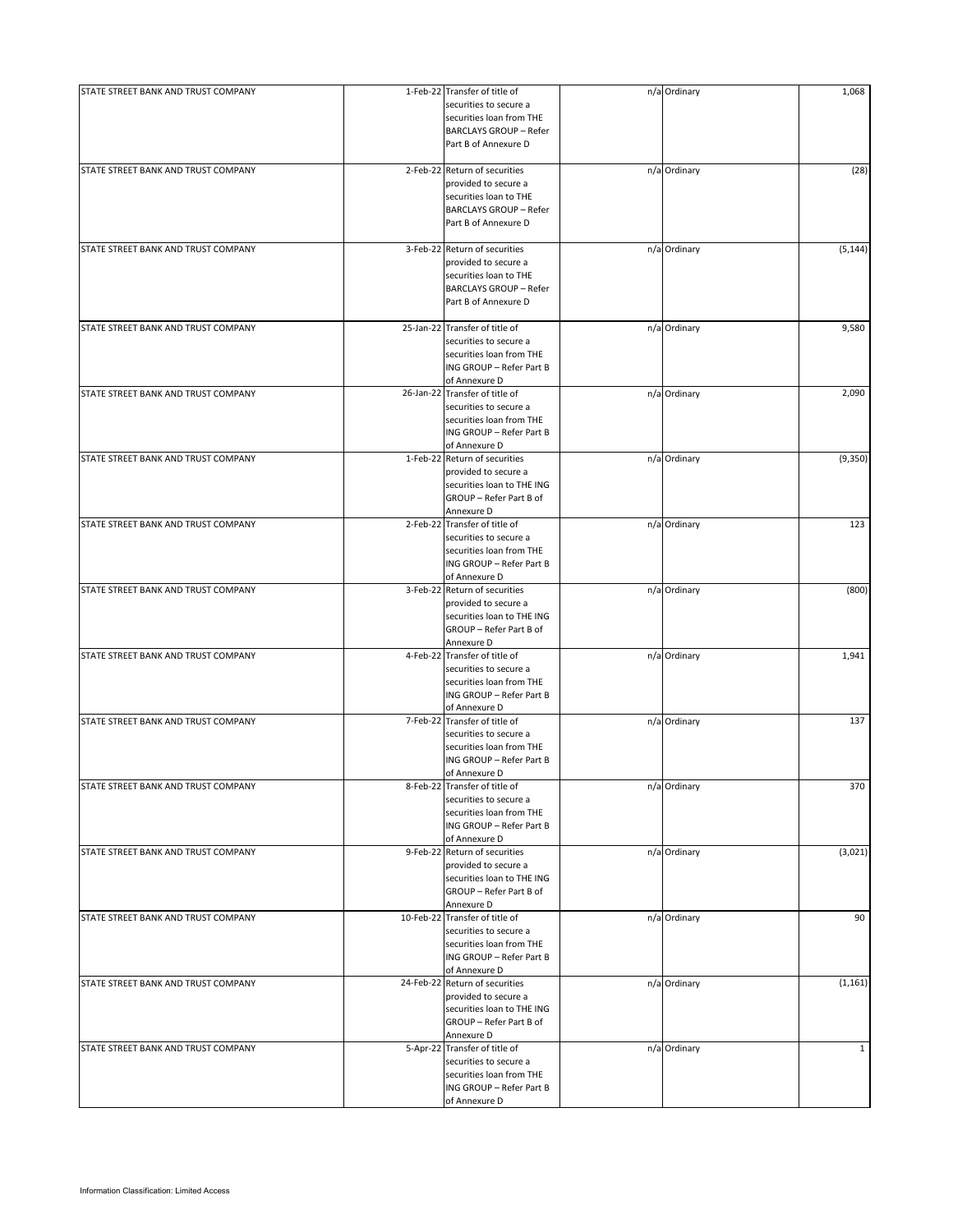| STATE STREET BANK AND TRUST COMPANY | 7-Apr-22 Return of securities<br>provided to secure a<br>securities loan to THE ING<br>GROUP - Refer Part B of<br>Annexure D                      | n/a Ordinary | (1)          |
|-------------------------------------|---------------------------------------------------------------------------------------------------------------------------------------------------|--------------|--------------|
| STATE STREET BANK AND TRUST COMPANY | 25-Jan-22 Transfer of title of<br>securities to secure a<br>securities loan from THE<br>SOCIETE GENERALE GROUP<br>- Refer Part B of Annexure<br>D | n/a Ordinary | 2,879        |
| STATE STREET BANK AND TRUST COMPANY | 26-Jan-22 Transfer of title of<br>securities to secure a<br>securities loan from THE<br>SOCIETE GENERALE GROUP<br>- Refer Part B of Annexure<br>D | n/a Ordinary | $\mathbf{1}$ |
| STATE STREET BANK AND TRUST COMPANY | 27-Jan-22 Return of securities<br>provided to secure a<br>securities loan to THE<br>SOCIETE GENERALE GROUP<br>- Refer Part B of Annexure<br>D.    | n/a Ordinary | (2,880)      |
| STATE STREET BANK AND TRUST COMPANY | 5-Apr-22 Transfer of title of<br>securities to secure a<br>securities loan from THE<br>ING GROUP - Refer Part B<br>of Annexure D                  | n/a Ordinary | 42           |
| STATE STREET BANK AND TRUST COMPANY | 7-Apr-22 Return of securities<br>provided to secure a<br>securities loan to THE ING<br>GROUP - Refer Part B of<br>Annexure D                      | n/a Ordinary | (42)         |
| STATE STREET BANK AND TRUST COMPANY | 5-Apr-22 Transfer of title of<br>securities to secure a<br>securities loan from THE<br>ING GROUP - Refer Part B<br>of Annexure D                  | n/a Ordinary | 51           |
| STATE STREET BANK AND TRUST COMPANY | 7-Apr-22 Return of securities<br>provided to secure a<br>securities loan to THE ING<br>GROUP - Refer Part B of<br>Annexure D                      | n/a Ordinary | (51)         |
| STATE STREET BANK AND TRUST COMPANY | 25-Jan-22 Transfer of title of<br>securities to secure a<br>securities loan from THE<br>ING GROUP - Refer Part B<br>of Annexure D                 | n/a Ordinary | 38           |
| STATE STREET BANK AND TRUST COMPANY | 26-Jan-22 Transfer of title of<br>securities to secure a<br>securities loan from THE<br>ING GROUP - Refer Part B<br>of Annexure D                 | n/a Ordinary | 8            |
| STATE STREET BANK AND TRUST COMPANY | 21-Mar-22 Transfer of title of<br>securities to secure a<br>securities loan from THE<br>ING GROUP - Refer Part B<br>of Annexure D                 | n/a Ordinary | 221          |
| STATE STREET BANK AND TRUST COMPANY | 22-Mar-22 Return of securities<br>provided to secure a<br>securities loan to THE ING<br>GROUP - Refer Part B of<br>Annexure D                     | n/a Ordinary | (267)        |
| STATE STREET BANK AND TRUST COMPANY | 1-Feb-22 Return of securities under<br>a securities loan by THE<br>MACQUARIE GROUP-Refer<br>Part A of Annexure D                                  | n/a Ordinary | (22,000)     |
| STATE STREET BANK AND TRUST COMPANY | 14-Feb-22 Return of securities under<br>a securities loan by THE<br>MACQUARIE GROUP- Refer<br>Part A of Annexure D                                | n/a Ordinary | (111,000)    |
| STATE STREET BANK AND TRUST COMPANY | 17-Feb-22 Return of securities under<br>a securities loan by THE<br>MACQUARIE GROUP-Refer<br>Part A of Annexure D                                 | n/a Ordinary | (50,000)     |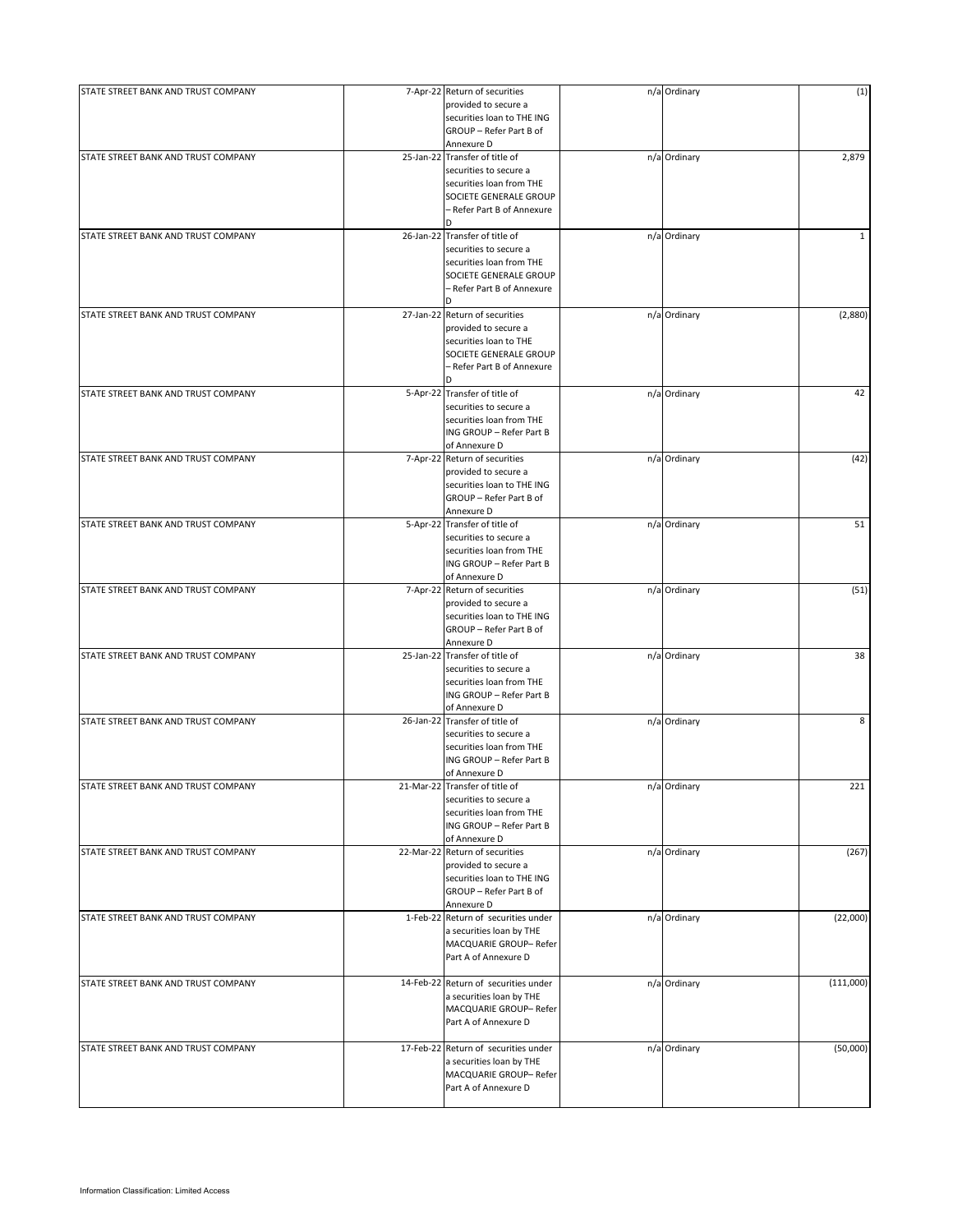| STATE STREET BANK AND TRUST COMPANY | 18-Feb-22 Return of securities under<br>a securities loan by THE<br>MACQUARIE GROUP- Refer<br>Part A of Annexure D                                | n/a Ordinary | (36,000)  |
|-------------------------------------|---------------------------------------------------------------------------------------------------------------------------------------------------|--------------|-----------|
| STATE STREET BANK AND TRUST COMPANY | 22-Feb-22 Return of securities under<br>a securities loan by THE<br>MACQUARIE GROUP- Refer<br>Part A of Annexure D                                | n/a Ordinary | (13,000)  |
| STATE STREET BANK AND TRUST COMPANY | 7-Apr-22 Return of securities under<br>a securities loan by THE<br>MACQUARIE GROUP- Refer<br>Part A of Annexure D                                 | n/a Ordinary | (415,500) |
| STATE STREET BANK AND TRUST COMPANY | 3-May-22 Lending securities under a<br>securities loan to THE<br>MACQUARIE GROUP- Refer<br>Part A of Annexure D                                   | n/a Ordinary | 1,000     |
| STATE STREET BANK AND TRUST COMPANY | 4-May-22 Lending securities under a<br>securities loan to THE<br>MACQUARIE GROUP- Refer<br>Part A of Annexure D                                   | n/a Ordinary | 358,000   |
| STATE STREET BANK AND TRUST COMPANY | 19-Jan-22 Return of securities under<br>a securities loan by UBS<br>SECURITIES AUSTRALIA<br>LTD-Refer Part A of<br>Annexure D                     | n/a Ordinary | (3,890)   |
| STATE STREET BANK AND TRUST COMPANY | 21-Jan-22 Return of securities under<br>a securities loan by UBS<br>SECURITIES AUSTRALIA<br>LTD-Refer Part A of<br>Annexure D                     | n/a Ordinary | (8,087)   |
| STATE STREET BANK AND TRUST COMPANY | 24-Jan-22 Return of securities under<br>a securities loan by UBS<br>SECURITIES AUSTRALIA<br>LTD-Refer Part A of<br>Annexure D                     | n/a Ordinary | (95, 238) |
| STATE STREET BANK AND TRUST COMPANY | 25-Feb-22 Lending securities under a<br>securities loan to BANK OF<br>MONTREAL EUROPE<br>PUBLIC LIMITED<br>COMPANY-Refer Part A of<br>Annexure D  | n/a Ordinary | 3,172     |
| STATE STREET BANK AND TRUST COMPANY | 7-Apr-22 Return of securities under<br>a securities loan by BANK<br>OF MONTREAL EUROPE<br>PUBLIC LIMITED<br>COMPANY-Refer Part A of<br>Annexure D | n/a Ordinary | (3, 172)  |
| STATE STREET BANK AND TRUST COMPANY | 14-Feb-22 Return of securities under<br>a securities loan by THE<br><b>GOLDMAN SACHS GROUP-</b><br>Refer Part A of Annexure D                     | n/a Ordinary | (3, 721)  |
| STATE STREET BANK AND TRUST COMPANY | 22-Feb-22 Return of securities under<br>a securities loan by THE<br><b>GOLDMAN SACHS GROUP-</b><br>Refer Part A of Annexure D                     | n/a Ordinary | (2, 439)  |
| STATE STREET BANK AND TRUST COMPANY | 15-Mar-22 Return of securities under<br>a securities loan by THE<br><b>GOLDMAN SACHS GROUP-</b><br>Refer Part A of Annexure D                     | n/a Ordinary | (2, 399)  |
| STATE STREET BANK AND TRUST COMPANY | 25-Mar-22 Lending securities under a<br>securities loan to THE<br>GOLDMAN SACHS GROUP-<br>Refer Part A of Annexure D                              | n/a Ordinary | 18,326    |
| STATE STREET BANK AND TRUST COMPANY | 29-Mar-22 Return of securities under<br>a securities loan by THE<br><b>GOLDMAN SACHS GROUP-</b><br>Refer Part A of Annexure D                     | n/a Ordinary | (9,012)   |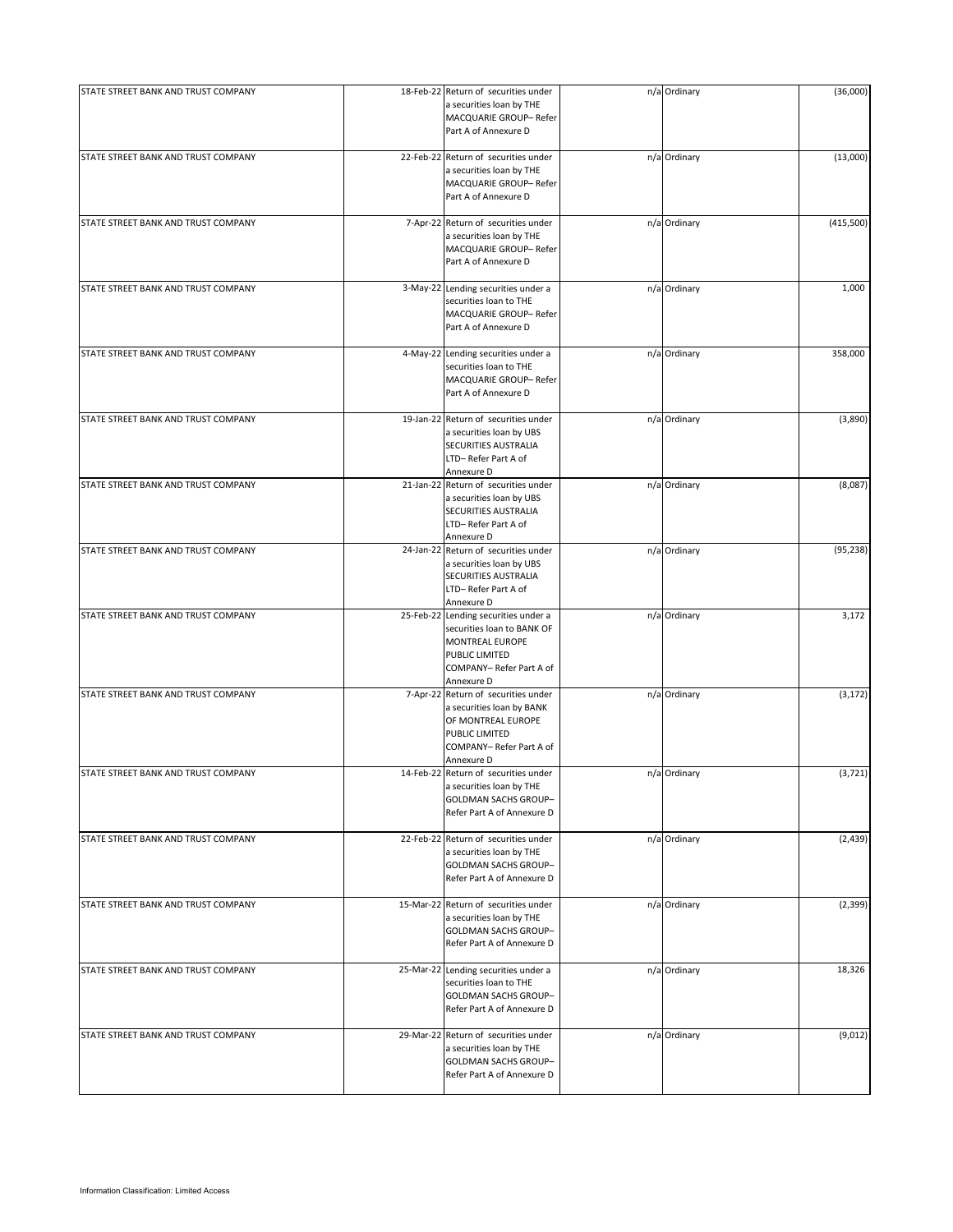| STATE STREET BANK AND TRUST COMPANY |           | 31-Mar-22 Lending securities under a<br>securities loan to THE<br>GOLDMAN SACHS GROUP-<br>Refer Part A of Annexure D             | n/a Ordinary | 9,012     |
|-------------------------------------|-----------|----------------------------------------------------------------------------------------------------------------------------------|--------------|-----------|
| STATE STREET BANK AND TRUST COMPANY |           | 11-Apr-22 Lending securities under a<br>securities loan to THE<br>GOLDMAN SACHS GROUP-<br>Refer Part A of Annexure D             | n/a Ordinary | 429       |
| STATE STREET BANK AND TRUST COMPANY |           | 19-May-22 Lending securities under a<br>securities loan to THE J.P.<br>MORGAN CHASE GROUP-<br>Refer Part A of Annexure D         | n/a Ordinary | 2,743     |
| STATE STREET BANK AND TRUST COMPANY |           | 8-Feb-22 Return of securities under<br>a securities loan by THE<br><b>MORGAN STANLEY</b><br>GROUP-Refer Part A of<br>Annexure D  | n/a Ordinary | (2,525)   |
| STATE STREET BANK AND TRUST COMPANY |           | 16-Feb-22 Return of securities under<br>a securities loan by THE<br><b>MORGAN STANLEY</b><br>GROUP-Refer Part A of<br>Annexure D | n/a Ordinary | (9, 554)  |
| STATE STREET BANK AND TRUST COMPANY |           | 1-Feb-22 Lending securities under a<br>securities loan to THE UBS<br>GROUP-Refer Part A of<br>Annexure D                         | n/a Ordinary | 2,687     |
| STATE STREET BANK AND TRUST COMPANY | 18-Feb-22 | Lending securities under a<br>securities loan to THE UBS<br>GROUP-Refer Part A of<br>Annexure D                                  | n/a Ordinary | 7,934     |
| STATE STREET BANK AND TRUST COMPANY |           | 10-Mar-22 Return of securities under<br>a securities loan by THE<br>UBS GROUP-Refer Part A<br>of Annexure D                      | n/a Ordinary | (2, 292)  |
| STATE STREET BANK AND TRUST COMPANY |           | 11-Mar-22 Return of securities under<br>a securities loan by THE<br>UBS GROUP-Refer Part A<br>of Annexure D                      | n/a Ordinary | (6, 104)  |
| STATE STREET BANK AND TRUST COMPANY |           | 14-Mar-22 Return of securities under<br>a securities loan by THE<br>UBS GROUP-Refer Part A<br>of Annexure D                      | n/a Ordinary | (1,830)   |
| STATE STREET BANK AND TRUST COMPANY | 25-Mar-22 | Lending securities under a<br>securities loan to THE<br>GOLDMAN SACHS GROUP-<br>Refer Part A of Annexure D                       | n/a Ordinary | 9,844     |
| STATE STREET BANK AND TRUST COMPANY |           | 31-Mar-22 Lending securities under a<br>securities loan to THE<br>GOLDMAN SACHS GROUP-<br>Refer Part A of Annexure D             | n/a Ordinary | 8,836     |
| STATE STREET BANK AND TRUST COMPANY |           | 16-Feb-22 Return of securities under<br>a securities loan by THE<br><b>MORGAN STANLEY</b><br>GROUP-Refer Part A of<br>Annexure D | n/a Ordinary | (13, 753) |
| STATE STREET BANK AND TRUST COMPANY |           | 18-Feb-22 Lending securities under a<br>securities loan to THE UBS<br>GROUP-Refer Part A of<br>Annexure D                        | n/a Ordinary | 41,902    |
| STATE STREET BANK AND TRUST COMPANY |           | 14-Mar-22 Return of securities under<br>a securities loan by THE<br>UBS GROUP- Refer Part A<br>of Annexure D                     | n/a Ordinary | (3,062)   |
| STATE STREET BANK AND TRUST COMPANY |           | 21-Mar-22 Return of securities under<br>a securities loan by THE<br>UBS GROUP-Refer Part A<br>of Annexure D                      | n/a Ordinary | (2, 548)  |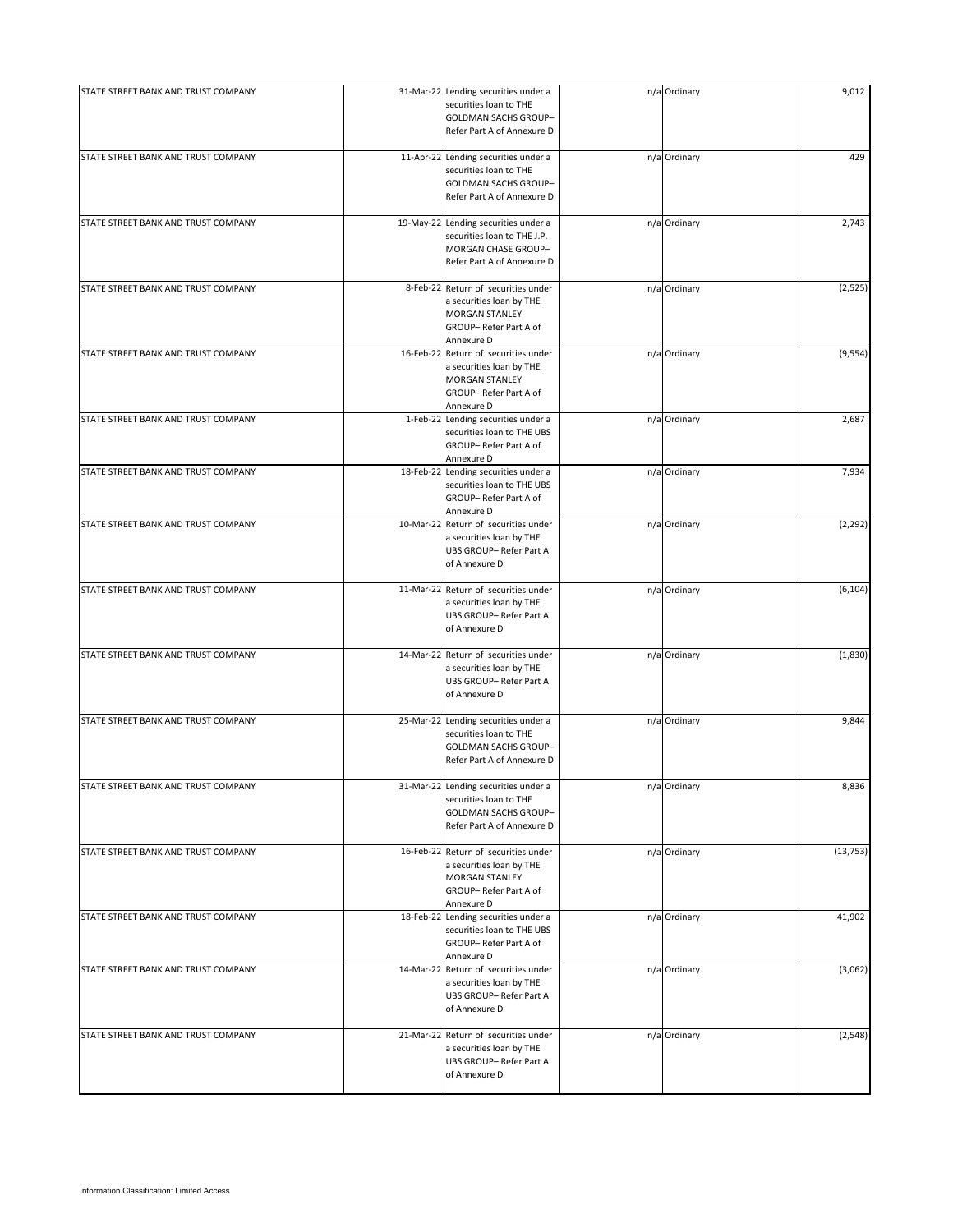| STATE STREET BANK AND TRUST COMPANY |           | 30-Mar-22 Return of securities under<br>a securities loan by THE<br>UBS GROUP- Refer Part A<br>of Annexure D                                     | n/a Ordinary | (36, 292) |
|-------------------------------------|-----------|--------------------------------------------------------------------------------------------------------------------------------------------------|--------------|-----------|
| STATE STREET BANK AND TRUST COMPANY |           | 19-May-22 Lending securities under a<br>securities loan to THE J.P.<br>MORGAN CHASE GROUP-<br>Refer Part A of Annexure D                         | n/a Ordinary | 143,168   |
| STATE STREET BANK AND TRUST COMPANY |           | 19-May-22 Lending securities under a<br>securities loan to THE J.P.<br>MORGAN CHASE GROUP-<br>Refer Part A of Annexure D                         | n/a Ordinary | 2,342     |
| STATE STREET BANK AND TRUST COMPANY |           | 18-Feb-22 Lending securities under a<br>securities loan to THE UBS<br>GROUP-Refer Part A of<br>Annexure D                                        | n/a Ordinary | 36,423    |
| STATE STREET BANK AND TRUST COMPANY | 30-Mar-22 | Return of securities under<br>a securities loan by THE<br>UBS GROUP-Refer Part A<br>of Annexure D                                                | n/a Ordinary | (36, 423) |
| STATE STREET BANK AND TRUST COMPANY | 22-Feb-22 | Lending securities under a<br>securities loan to THE<br>GOLDMAN SACHS GROUP-<br>Refer Part A of Annexure D                                       | n/a Ordinary | 1,471     |
| STATE STREET BANK AND TRUST COMPANY |           | 29-Mar-22 Return of securities under<br>a securities loan by THE<br>GOLDMAN SACHS GROUP-<br>Refer Part A of Annexure D                           | n/a Ordinary | (91,084)  |
| STATE STREET BANK AND TRUST COMPANY |           | 19-May-22 Lending securities under a<br>securities loan to THE J.P.<br>MORGAN CHASE GROUP-<br>Refer Part A of Annexure D                         | n/a Ordinary | 25,644    |
| STATE STREET BANK AND TRUST COMPANY |           | 1-Feb-22 Lending securities under a<br>securities loan to THE UBS<br>GROUP-Refer Part A of<br>Annexure D                                         | n/a Ordinary | 13,187    |
| STATE STREET BANK AND TRUST COMPANY |           | 25-Feb-22 Lending securities under a<br>securities loan to BANK OF<br>MONTREAL EUROPE<br>PUBLIC LIMITED<br>COMPANY-Refer Part A of<br>Annexure D | n/a Ordinary | 15,750    |
| STATE STREET BANK AND TRUST COMPANY | 7-Apr-22  | Return of securities under<br>a securities loan by BANK<br>OF MONTREAL EUROPE<br>PUBLIC LIMITED<br>COMPANY-Refer Part A of<br>Annexure D         | n/a Ordinary | (15, 750) |
| STATE STREET BANK AND TRUST COMPANY | 19-May-22 | Lending securities under a<br>securities loan to THE J.P.<br>MORGAN CHASE GROUP-<br>Refer Part A of Annexure D                                   | n/a Ordinary | 15,750    |
| STATE STREET BANK AND TRUST COMPANY | 24-Mar-22 | Lending securities under a<br>securities loan to THE<br><b>GOLDMAN SACHS GROUP-</b><br>Refer Part A of Annexure D                                | n/a Ordinary | 1,831     |
| STATE STREET BANK AND TRUST COMPANY |           | 29-Mar-22 Return of securities under<br>a securities loan by THE<br>GOLDMAN SACHS GROUP-<br>Refer Part A of Annexure D                           | n/a Ordinary | (30, 645) |
| STATE STREET BANK AND TRUST COMPANY | 19-May-22 | Lending securities under a<br>securities loan to THE J.P.<br>MORGAN CHASE GROUP-<br>Refer Part A of Annexure D                                   | n/a Ordinary | 30,852    |
| STATE STREET BANK AND TRUST COMPANY |           | 1-Feb-22 Lending securities under a<br>securities loan to THE UBS<br>GROUP-Refer Part A of<br>Annexure D                                         | n/a Ordinary | 11,491    |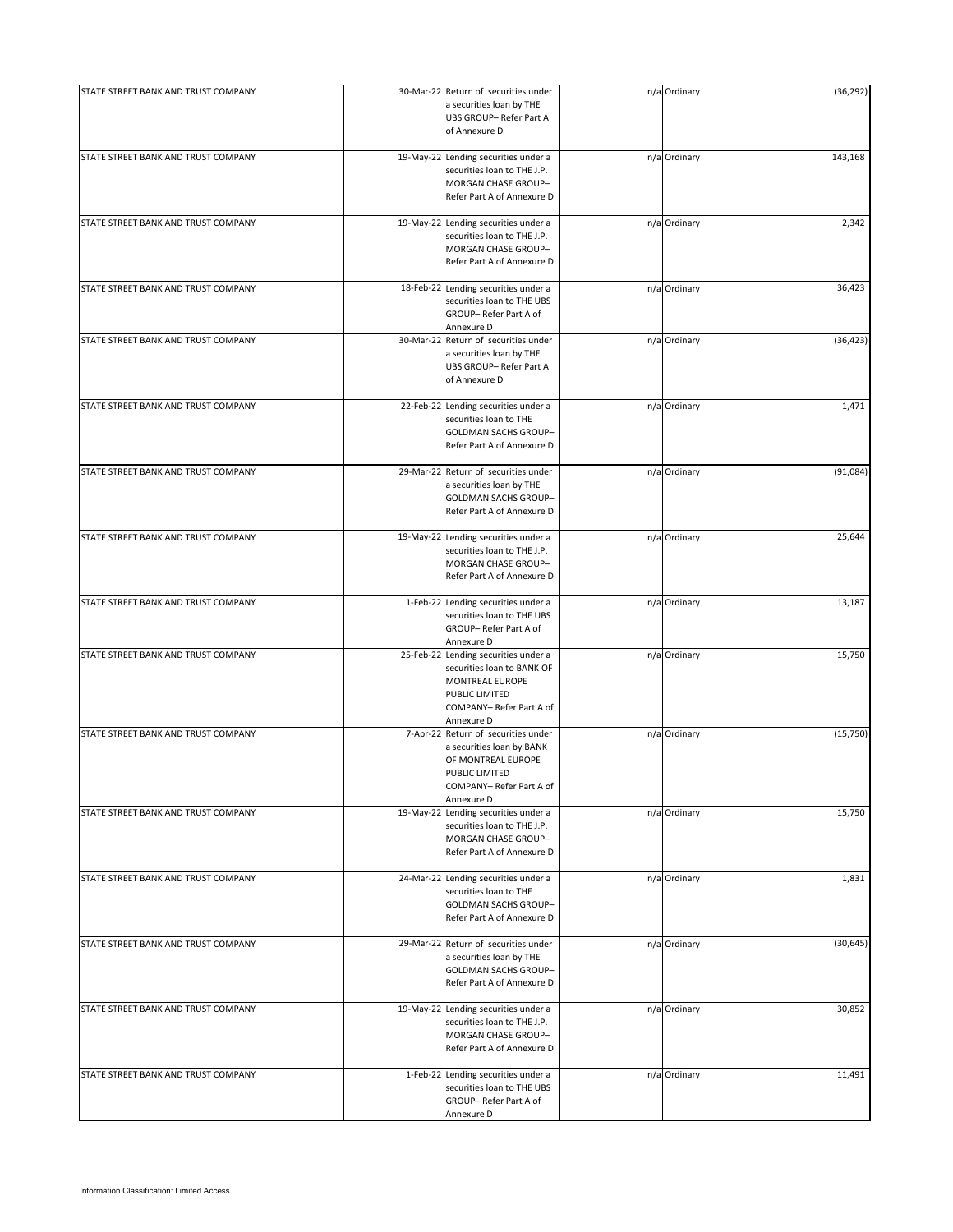| STATE STREET BANK AND TRUST COMPANY | 18-Feb-22 Lending securities under a<br>securities loan to THE UBS | n/a Ordinary | 1,029     |
|-------------------------------------|--------------------------------------------------------------------|--------------|-----------|
|                                     | GROUP-Refer Part A of                                              |              |           |
| STATE STREET BANK AND TRUST COMPANY | Annexure D<br>22-Feb-22 Lending securities under a                 | n/a Ordinary | 412       |
|                                     | securities loan to THE UBS<br>GROUP-Refer Part A of                |              |           |
|                                     | Annexure D                                                         |              |           |
| STATE STREET BANK AND TRUST COMPANY | 30-Mar-22 Return of securities under                               | n/a Ordinary | (412)     |
|                                     | a securities loan by THE<br>UBS GROUP-Refer Part A                 |              |           |
|                                     | of Annexure D                                                      |              |           |
| STATE STREET BANK AND TRUST COMPANY | 16-Feb-22 Return of securities under                               | n/a Ordinary | (1,075)   |
|                                     | a securities loan by THE                                           |              |           |
|                                     | MORGAN STANLEY                                                     |              |           |
|                                     | GROUP-Refer Part A of<br>Annexure D                                |              |           |
| STATE STREET BANK AND TRUST COMPANY | 18-Feb-22 Lending securities under a                               | n/a Ordinary | 112,759   |
|                                     | securities loan to THE UBS                                         |              |           |
|                                     | GROUP-Refer Part A of                                              |              |           |
|                                     | Annexure D                                                         |              |           |
| STATE STREET BANK AND TRUST COMPANY | 21-Mar-22 Return of securities under                               | n/a Ordinary | (63, 840) |
|                                     | a securities loan by THE                                           |              |           |
|                                     | UBS GROUP-Refer Part A                                             |              |           |
|                                     | of Annexure D                                                      |              |           |
| STATE STREET BANK AND TRUST COMPANY | 30-Mar-22 Return of securities under                               | n/a Ordinary | (48, 919) |
|                                     | a securities loan by THE                                           |              |           |
|                                     | UBS GROUP-Refer Part A                                             |              |           |
|                                     | of Annexure D                                                      |              |           |
|                                     |                                                                    |              |           |
| STATE STREET BANK AND TRUST COMPANY | 19-May-22 Lending securities under a                               | n/a Ordinary | 982       |
|                                     | securities loan to THE J.P.                                        |              |           |
|                                     | MORGAN CHASE GROUP-<br>Refer Part A of Annexure D                  |              |           |
|                                     |                                                                    |              |           |
| STATE STREET BANK AND TRUST COMPANY | 18-Feb-22 Lending securities under a                               | n/a Ordinary | 982       |
|                                     | securities loan to THE UBS                                         |              |           |
|                                     | GROUP-Refer Part A of                                              |              |           |
|                                     | Annexure D                                                         |              |           |
| STATE STREET BANK AND TRUST COMPANY | 30-Mar-22 Return of securities under                               | n/a Ordinary | (982)     |
|                                     | a securities loan by THE                                           |              |           |
|                                     | UBS GROUP-Refer Part A                                             |              |           |
|                                     | of Annexure D                                                      |              |           |
| STATE STREET BANK AND TRUST COMPANY | 25-Feb-22 Lending securities under a                               | n/a Ordinary | 581,078   |
|                                     | securities loan to BANK OF                                         |              |           |
|                                     | MONTREAL EUROPE                                                    |              |           |
|                                     | PUBLIC LIMITED                                                     |              |           |
|                                     | COMPANY-Refer Part A of                                            |              |           |
|                                     | Annexure D                                                         |              |           |
| STATE STREET BANK AND TRUST COMPANY | 6-Apr-22 Return of securities under                                | n/a Ordinary | (540,000) |
|                                     | a securities loan by BANK<br>OF MONTREAL EUROPE                    |              |           |
|                                     | PUBLIC LIMITED                                                     |              |           |
|                                     | COMPANY-Refer Part A of                                            |              |           |
|                                     | Annexure D                                                         |              |           |
| STATE STREET BANK AND TRUST COMPANY | 7-Apr-22 Return of securities under                                | n/a Ordinary | (41,078)  |
|                                     | a securities loan by BANK                                          |              |           |
|                                     | OF MONTREAL EUROPE                                                 |              |           |
|                                     | PUBLIC LIMITED                                                     |              |           |
|                                     | COMPANY- Refer Part A of<br>Annexure D                             |              |           |
| STATE STREET BANK AND TRUST COMPANY | 25-Feb-22 Lending securities under a                               | n/a Ordinary | 19,030    |
|                                     | securities loan to THE BANK                                        |              |           |
|                                     | OF NOVA SCOTIA GROUP-                                              |              |           |
|                                     | Refer Part A of Annexure D                                         |              |           |
|                                     |                                                                    |              |           |
| STATE STREET BANK AND TRUST COMPANY | 6-Apr-22 Return of securities under                                | n/a Ordinary | (19,030)  |
|                                     | a securities loan by THE                                           |              |           |
|                                     | <b>BANK OF NOVA SCOTIA</b><br>GROUP-Refer Part A of                |              |           |
|                                     | Annexure D                                                         |              |           |
| STATE STREET BANK AND TRUST COMPANY | 14-Feb-22 Lending securities under a                               | n/a Ordinary | 3,721     |
|                                     | securities loan to THE                                             |              |           |
|                                     | <b>GOLDMAN SACHS GROUP-</b>                                        |              |           |
|                                     | Refer Part A of Annexure D                                         |              |           |
|                                     |                                                                    |              |           |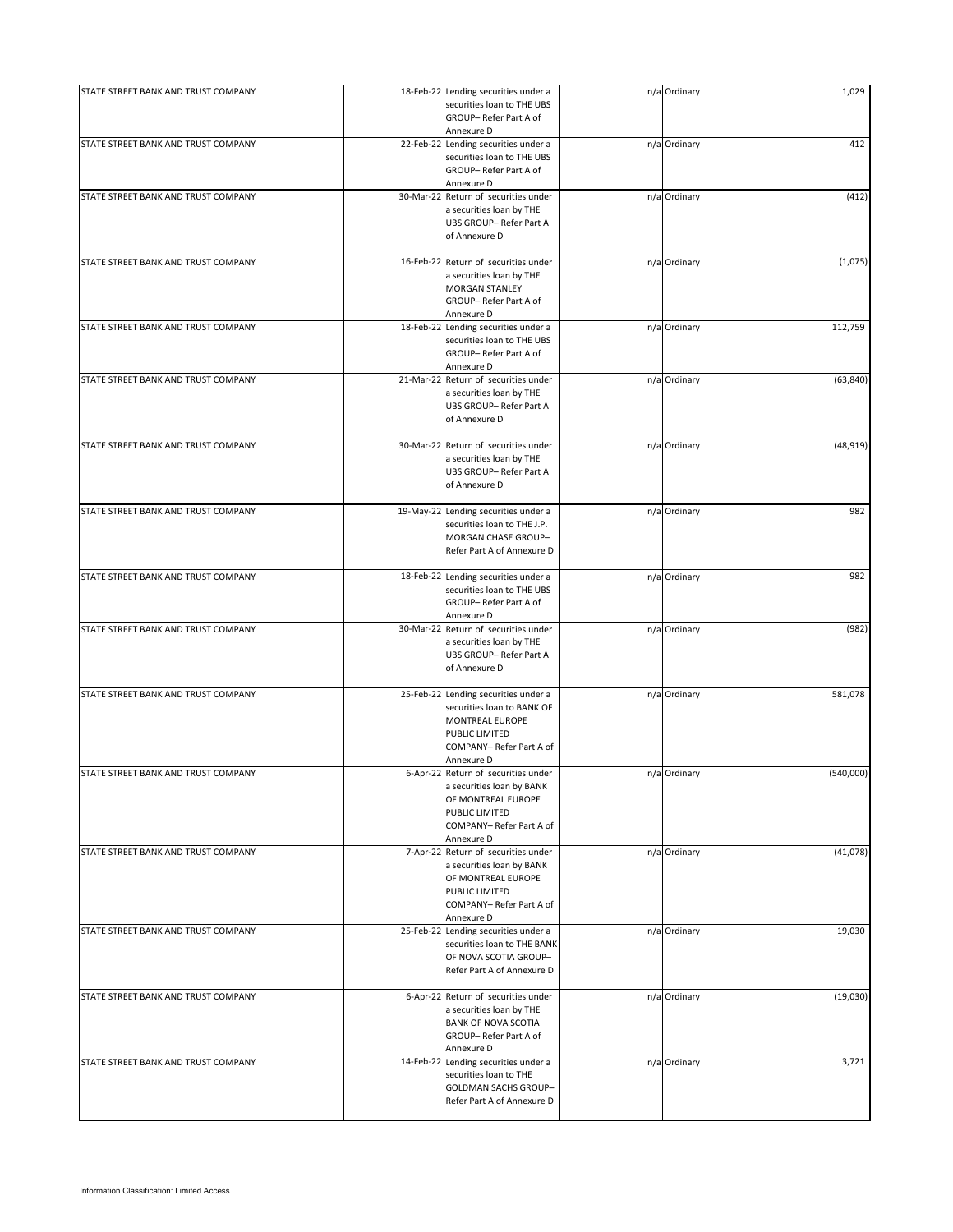| STATE STREET BANK AND TRUST COMPANY | 22-Feb-22 Lending securities under a<br>securities loan to THE<br>GOLDMAN SACHS GROUP-<br>Refer Part A of Annexure D          | n/a Ordinary | 968         |
|-------------------------------------|-------------------------------------------------------------------------------------------------------------------------------|--------------|-------------|
| STATE STREET BANK AND TRUST COMPANY | 15-Mar-22 Lending securities under a<br>securities loan to THE<br>GOLDMAN SACHS GROUP-<br>Refer Part A of Annexure D          | n/a Ordinary | 2,399       |
| STATE STREET BANK AND TRUST COMPANY | 24-Mar-22 Lending securities under a<br>securities loan to THE<br>GOLDMAN SACHS GROUP-<br>Refer Part A of Annexure D          | n/a Ordinary | 16,299      |
| STATE STREET BANK AND TRUST COMPANY | 29-Mar-22 Return of securities under<br>a securities loan by THE<br><b>GOLDMAN SACHS GROUP-</b><br>Refer Part A of Annexure D | n/a Ordinary | (57, 404)   |
| STATE STREET BANK AND TRUST COMPANY | 19-May-22 Lending securities under a<br>securities loan to THE J.P.<br>MORGAN CHASE GROUP-<br>Refer Part A of Annexure D      | n/a Ordinary | 778,519     |
| STATE STREET BANK AND TRUST COMPANY | 1-Feb-22 Lending securities under a<br>securities loan to THE UBS<br>GROUP-Refer Part A of<br>Annexure D                      | n/a Ordinary | 1,971,135   |
| STATE STREET BANK AND TRUST COMPANY | 4-Feb-22 Return of securities under<br>a securities loan by THE<br>UBS GROUP-Refer Part A<br>of Annexure D                    | n/a Ordinary | (1,383,946) |
| STATE STREET BANK AND TRUST COMPANY | 7-Feb-22 Return of securities under<br>a securities loan by THE<br>UBS GROUP-Refer Part A<br>of Annexure D                    | n/a Ordinary | (7, 252)    |
| STATE STREET BANK AND TRUST COMPANY | 9-Feb-22 Return of securities under<br>a securities loan by THE<br>UBS GROUP-Refer Part A<br>of Annexure D                    | n/a Ordinary | (4, 337)    |
| STATE STREET BANK AND TRUST COMPANY | 18-Feb-22 Lending securities under a<br>securities loan to THE UBS<br>GROUP-Refer Part A of<br>Annexure D                     | n/a Ordinary | 198,971     |
| STATE STREET BANK AND TRUST COMPANY | 22-Feb-22 Lending securities under a<br>securities loan to THE UBS<br>GROUP-Refer Part A of<br>Annexure D                     | n/a Ordinary | 199,588     |
| STATE STREET BANK AND TRUST COMPANY | 10-Mar-22 Lending securities under a<br>securities loan to THE UBS<br>GROUP-Refer Part A of<br>Annexure D                     | n/a Ordinary | 2,292       |
| STATE STREET BANK AND TRUST COMPANY | 30-Mar-22 Return of securities under<br>a securities loan by THE<br>UBS GROUP-Refer Part A<br>of Annexure D                   | n/a Ordinary | (199, 588)  |
| STATE STREET BANK AND TRUST COMPANY | 17-May-22 Return of securities under<br>a securities loan by THE<br>UBS GROUP-Refer Part A<br>of Annexure D                   | n/a Ordinary | (143, 144)  |
| STATE STREET BANK AND TRUST COMPANY | 24-Mar-22 Return of securities under<br>a securities loan by THE<br>GOLDMAN SACHS GROUP-<br>Refer Part A of Annexure D        | n/a Ordinary | (18, 130)   |
| STATE STREET BANK AND TRUST COMPANY | 25-Mar-22 Return of securities under<br>a securities loan by THE<br>GOLDMAN SACHS GROUP-<br>Refer Part A of Annexure D        | n/a Ordinary | (28, 170)   |
| STATE STREET BANK AND TRUST COMPANY | 29-Mar-22 Return of securities under<br>a securities loan by THE<br>GOLDMAN SACHS GROUP-<br>Refer Part A of Annexure D        | n/a Ordinary | (31,890)    |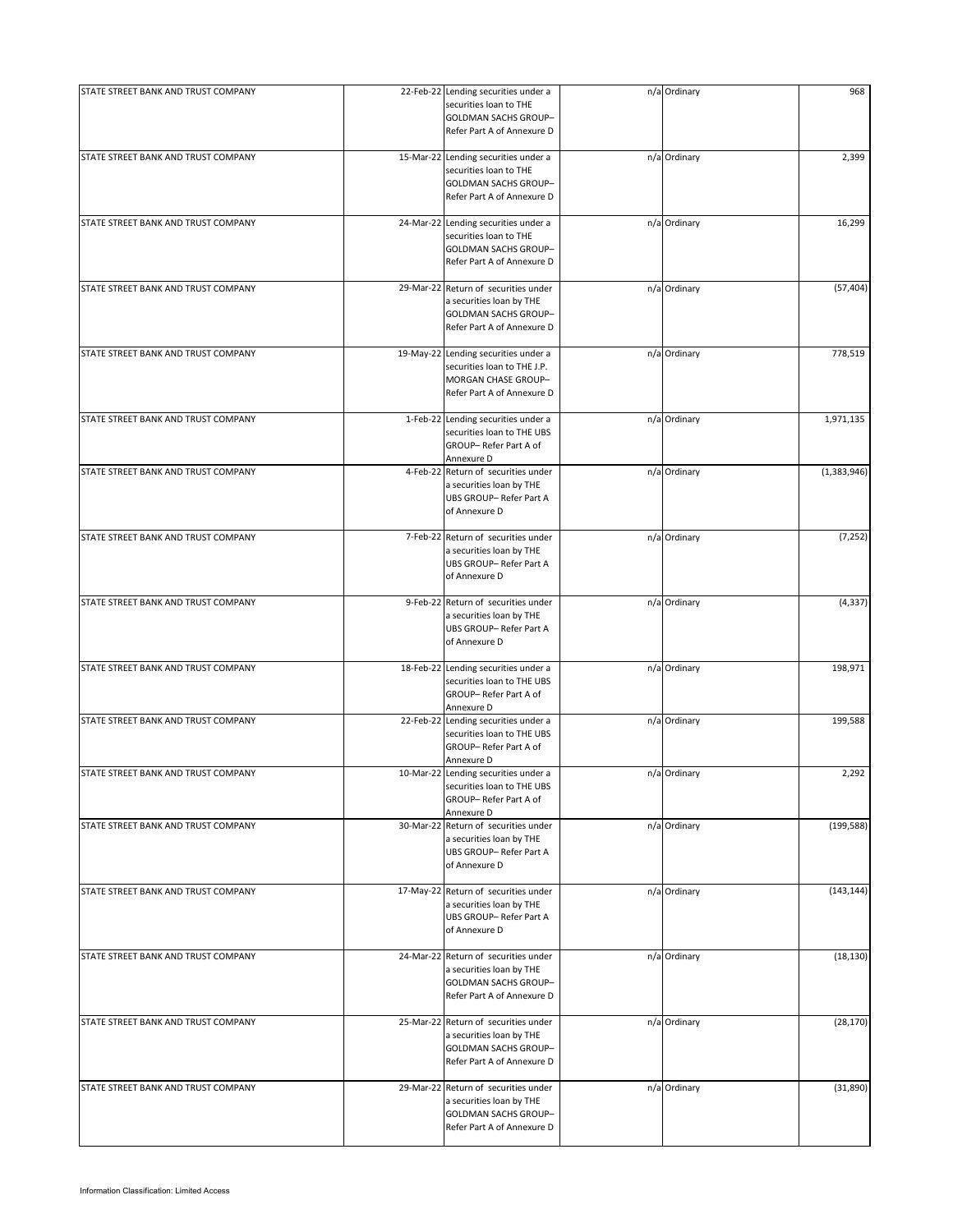| <b>STATE STREET BANK AND TRUST COMPANY</b> | 31-Mar-22 Return of securities under<br>a securities loan by THE<br><b>GOLDMAN SACHS GROUP-</b><br>Refer Part A of Annexure D | n/a Ordinary | (19,077) |
|--------------------------------------------|-------------------------------------------------------------------------------------------------------------------------------|--------------|----------|
| <b>STATE STREET BANK AND TRUST COMPANY</b> | 11-Apr-22 Return of securities under<br>a securities loan by THE<br><b>GOLDMAN SACHS GROUP-</b><br>Refer Part A of Annexure D | n/a Ordinary | (429)    |
| STATE STREET BANK AND TRUST COMPANY        | 1-Feb-22 Lending securities under a<br>securities loan to THE UBS<br>GROUP-Refer Part A of<br>Annexure D                      | n/a Ordinary | 1,500    |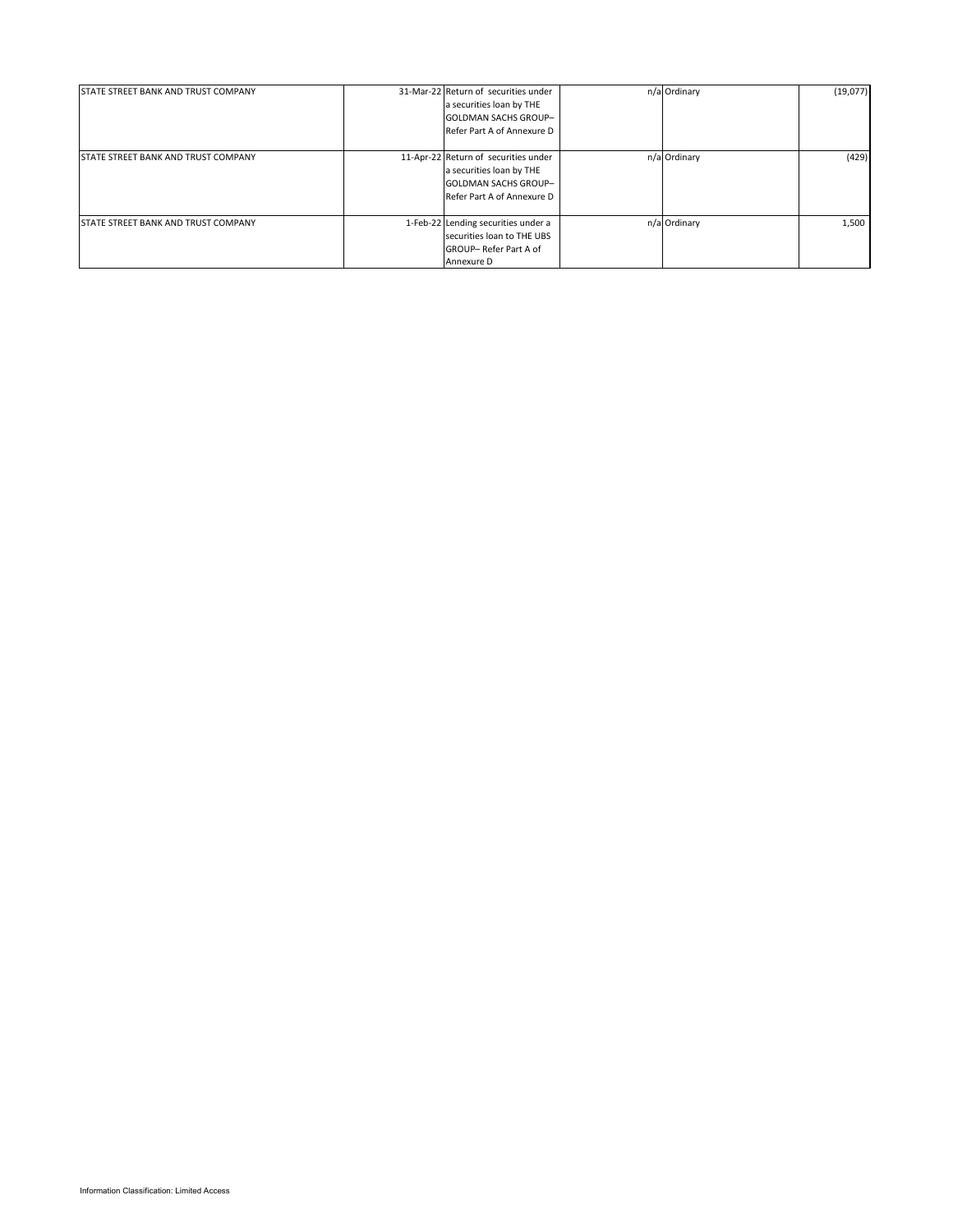**Annexure C**



**\_\_\_\_\_\_\_\_\_\_\_\_\_\_\_\_\_\_\_\_\_\_\_\_\_\_\_\_\_\_\_\_\_\_\_\_\_\_\_ 23 May 2022**

**Elizabeth Schaefer Authorised Signatory**

**7. Addresses**

| <b>Name</b>                                      | <b>Address</b>                                                |
|--------------------------------------------------|---------------------------------------------------------------|
| SSGA FUNDS MANAGEMENT, INC.                      | Channel Center, 1 Iron Street, Boston MA 02210, United States |
| STATE STREET GLOBAL ADVISORS EUROPE LIMITED      | 78 Sir John Rogerson's Quay, Dublin 2, Ireland                |
| <b>STATE STREET GLOBAL ADVISORS LIMITED</b>      | 20 Churchill Place, London, England, E14 5HJ, United Kingdom  |
| STATE STREET GLOBAL ADVISORS TRUST COMPANY       | 1 Iron Street, Boston MA 02210, United States                 |
| STATE STREET GLOBAL ADVISORS, AUSTRALIA, LIMITED | Level 15, 420 George Street, Sydney NSW 2000, Australia       |
| <b>STATE STREET GLOBAL ADVISORS. INC.</b>        | 1 Iron Street, Boston MA 02210, United States                 |
| <b>STATE STREET BANK AND TRUST COMPANY</b>       | 1 Lincoln Street, Boston MA 02111-2900, United States         |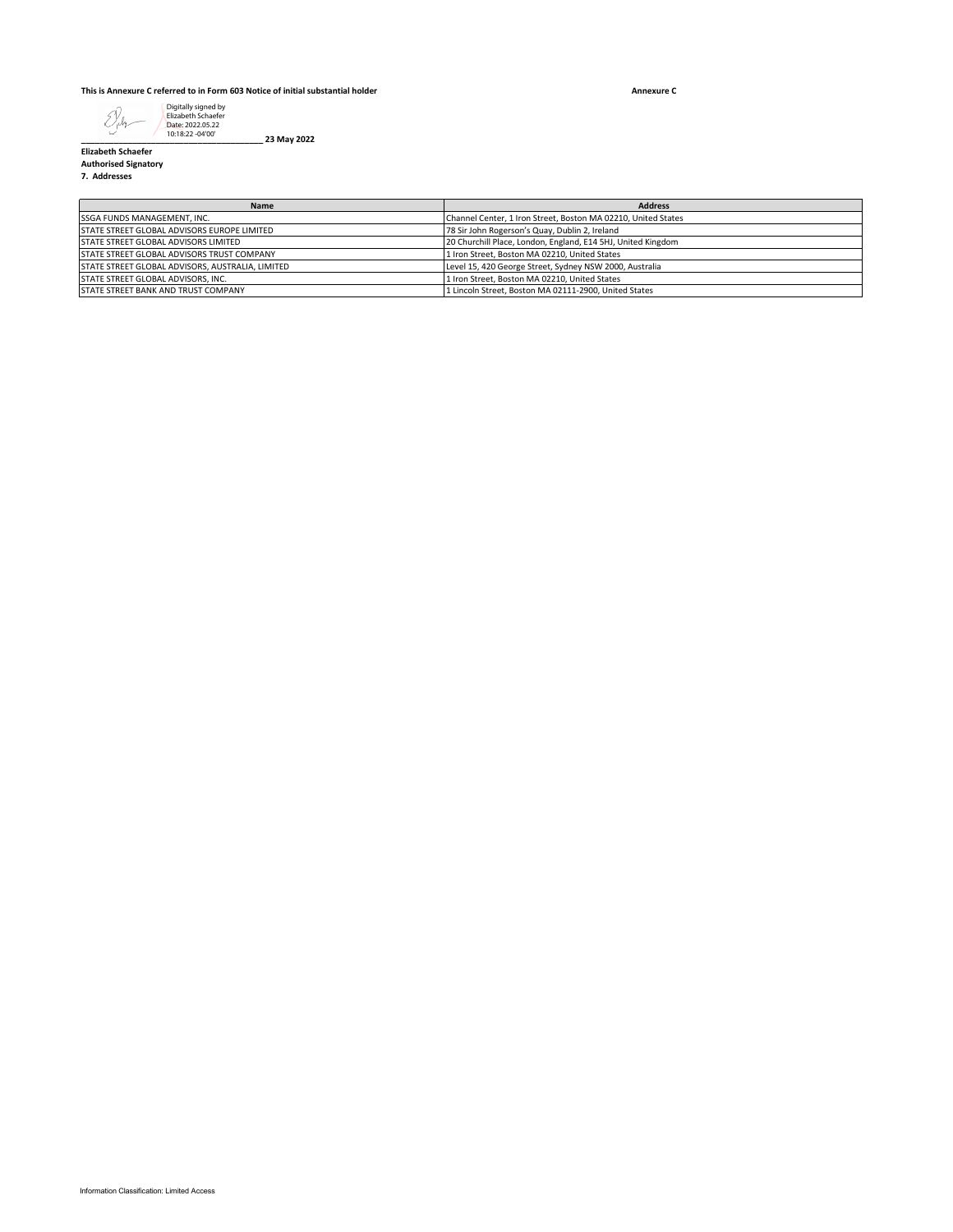#### **This is Annexure D referred to in Form 603 Notice of initial substantial holder**

Digitally signed by Elizabeth Schaefer

**\_\_\_\_\_\_\_\_\_\_\_\_\_\_\_\_\_\_\_\_\_\_\_\_\_\_\_\_\_\_\_\_\_\_\_\_\_\_\_\_\_\_\_\_\_\_\_\_\_ 23 May 2022**

**Annexure D**

Eleh-Date: 2022.05.22 10:18:39 -04'00'**Elizabeth Schaefer**

**Authorised Signatory**

**State Street Bank and Trust Company will, if requested by the company or responsible entity to whom this form must be given under the Corporations Act 2001 (Cth) or if requested by the Australian Securities and Investment Commission (ASIC), provide a copy of the master securities lending agreement/s and security agreement/s referred to below to the company, responsible entity or ASIC.**

**Part A: For relevant interests arising out of lending securities - State Street Bank and Trust Company acquires relevant interest as lender of the securities under securities lending authorisation agreement, subject to obligation to return under the agreement. (State Street Bank and Trust Company has lent the securities and retains relevant interest as per Part B of this Annexure.)**

| Type of agreement                                                                         | Securities Lending Authorisation Agreement/ Global Master Securities Lending Agreement/ Securities Loan Agreement                                                                                                      |
|-------------------------------------------------------------------------------------------|------------------------------------------------------------------------------------------------------------------------------------------------------------------------------------------------------------------------|
|                                                                                           | (1) State Street Bank and Trust Company                                                                                                                                                                                |
| Parties to agreement                                                                      | (2) The entity referred to in the relevant part of Annexure B to this notice                                                                                                                                           |
|                                                                                           | $(1)$ No                                                                                                                                                                                                               |
| Can the parties exercise voting rights attaching to the securities?                       | (2) Yes. (Borrower has the right to vote, but may on-lend securities)                                                                                                                                                  |
|                                                                                           | (1) Only if instructed to by the borrower                                                                                                                                                                              |
| If yes, in what circumstances                                                             | (2) As determined by the owner of the securities                                                                                                                                                                       |
| Transfer date                                                                             | The dates on which the securities were delivered by State Street Bank and Trust Company as lender are set out in                                                                                                       |
|                                                                                           | Annexure B to this notice                                                                                                                                                                                              |
| Scheduled return date                                                                     | No scheduled return date                                                                                                                                                                                               |
| Does the borrower have the right to return the securities early?                          | No scheduled return date. Borrower can return securities or equivalent securities at any time subject to giving notice                                                                                                 |
| If yes, in what circumstances                                                             | Borrower can return securities or equivalent securities at any time subject to giving notice                                                                                                                           |
|                                                                                           | Does the lender have the right to recall the securities early (ie before the scheduled return No scheduled return date. Lender can require return of securities or equivalent securities at any time subject to giving |
| date)?                                                                                    | notice                                                                                                                                                                                                                 |
| If yes, in what circumstances                                                             | Lender can require return of securities or equivalent securities at any time subject to giving notice                                                                                                                  |
| Are there any circumstances in which the borrower is not required to return securities or |                                                                                                                                                                                                                        |
| equivalent securities on settlement?                                                      | <b>No</b>                                                                                                                                                                                                              |
| If yes, detail any exceptions                                                             | n/a                                                                                                                                                                                                                    |

**Part B: For relevant interests arising out of lending securities - State Street Bank and Trust Company acquires a relevant interest in securities through taking a security interest ("title transfer") over the securities as collateral to secure a securities loan. (See Part A of this Annexure for securities loan details.)**

|                                                                                      | Global Master Securities Lending Agreement                                                                                |  |  |  |  |
|--------------------------------------------------------------------------------------|---------------------------------------------------------------------------------------------------------------------------|--|--|--|--|
| Type of agreement                                                                    |                                                                                                                           |  |  |  |  |
|                                                                                      | Securities Lending Authorisation Agreement                                                                                |  |  |  |  |
| Parties to agreement                                                                 | (1) State Street Bank and Trust Company                                                                                   |  |  |  |  |
|                                                                                      | (2) The entity referred to in the relevant part of Annexure B to this notice                                              |  |  |  |  |
| Can the parties exercise voting rights attaching to the securities?                  | (1) Yes, but only if the borrower defaults and ownership is enforced                                                      |  |  |  |  |
|                                                                                      | $(2)$ Yes                                                                                                                 |  |  |  |  |
|                                                                                      | (1) Only if the borrower defaults and ownership is enforced                                                               |  |  |  |  |
| If yes, in what circumstances                                                        | (2) In accordance with ordinary rights as registered holder, either directly or through nominee holder                    |  |  |  |  |
|                                                                                      |                                                                                                                           |  |  |  |  |
| Transfer date                                                                        | The dates on which the securities were transferred, as indicated in Annexure B to this notice                             |  |  |  |  |
| Scheduled return date                                                                | No scheduled return date. Securities collateral is returned on termination of related securities loan                     |  |  |  |  |
| Does the borrower have the right to have the securities returned early?              | No scheduled return date. Securities collateral is returned on termination of related securities loan or the provision of |  |  |  |  |
|                                                                                      | alternative collateral                                                                                                    |  |  |  |  |
| If yes, in what circumstances                                                        | At any time subject to returning the borrowed securities or equivalent securities or providing alternative collateral     |  |  |  |  |
|                                                                                      |                                                                                                                           |  |  |  |  |
| Are there any circumstances in which the lender is not required to return securities | No, assuming the borrower returns the borrowed securities or equivalent securities                                        |  |  |  |  |
| collateral on settlement?                                                            |                                                                                                                           |  |  |  |  |
|                                                                                      |                                                                                                                           |  |  |  |  |
| If yes, detail any exceptions                                                        | n/a (lender must return securities collateral if the borrower returns the borrowed securities or equivalent securities)   |  |  |  |  |